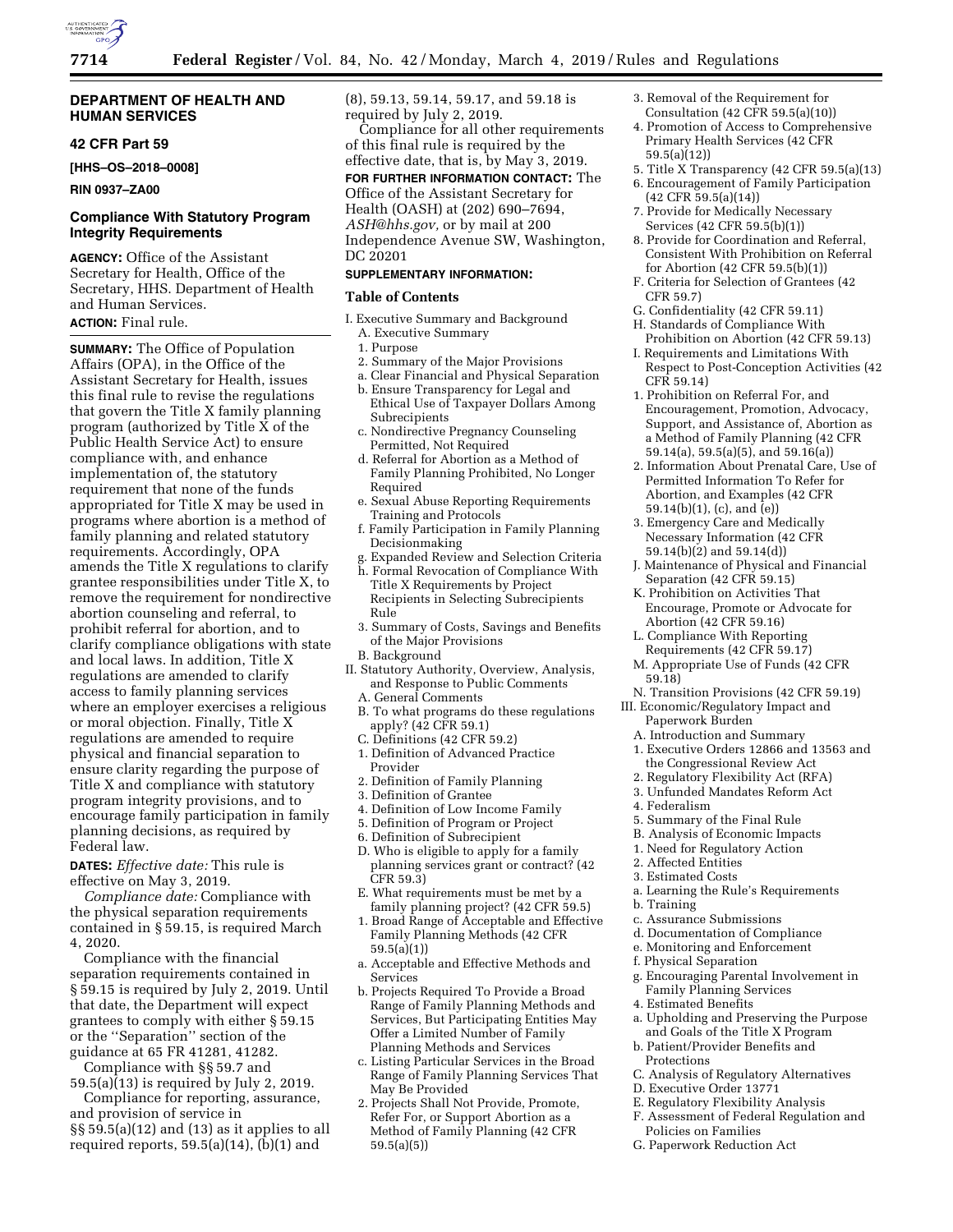#### **I. Executive Summary and Background**

#### *A. Executive Summary*

#### 1. Purpose

The primary purpose of this rule is to finalize, with changes in response to public comments, revisions to the Title X family planning regulations proposed on June 1, 2018.1 This rule, promulgated pursuant to the Department's authority,2 will ensure compliance with, and enhance implementation of, the statutory requirement that none of the funds appropriated for Title X may be used in programs where abortion is a method of family planning, as well as related statutory requirements. In addition, the rule ensures that grantee responsibilities, referral requirements, and documentation obligations are clear under the Title X program. The rule also clarifies that provision of family planning services under Title X may be available under the good reason exception at the discretion of the project director for women denied coverage for contraceptives if the sponsor of their health plan exercises a religious or moral exemption recognized by the Department.3 The rule protects vulnerable populations by ensuring Title X providers comply with State reporting requirements. And, consistent with Federal law, the rule encourages family participation in family planning decisions of minors except where the minor is or may be the victim of child abuse or incest. To ensure the best applicants are chosen, the rule expands review and selection criteria to include provisions that will help evaluate applicants' adherence to statutory requirements and goals. In addition, the rule formally repeals the 2016 amendments to the Title X eligibility requirements, which were nullified by a joint resolution of disapproval, under the Congressional Review Act, signed by the President. This rule will protect the integrity of the Title X program, pursuant to congressional purpose, to offer a broad range of family planning methods and services and improve the quality of programs that specifically provide support in this area.

# 2. Summary of the Major Provisions

# a. Clear Financial and Physical Separation

This rule finalizes requirements that ensure clear physical and financial separation between a Title X program and any activities that fall outside the program's scope. This physical and financial separation will ensure compliance with the statutory requirement that Title X funding not support programs where abortion is a method of family planning—and is consistent with the plain text of Section 1008, legislative history, and case law. In particular, the rule protects against the intentional or unintentional comingling of Title X resources with non-Title X resources or programs by amending the Department's regulation finalized on July 3, 2000, (the ''2000 regulations''), which required no physical separation and only limited financial separation.4 This rule will require Title X providers to maintain physical and financial separation from locations which provide abortion as a method of family planning.

Together, these changes address several concerns of the Department. They address concerns over the fungibility of Title X resources and the potential use of Title X resources to support programs where, among other things, abortion is a method of family planning. They address the potential for ambiguity between approved Title X activities and non-Title X activities and services, which creates significant risk for public confusion over the scope of Title X services, including whether Title X funds are allocated for, or spent on, non-Title X services, including abortionrelated purposes. And they address the concern that Title X resources could facilitate the development of, and ongoing use of, infrastructure for non-Title X activities. The Department seeks to protect Title X (and Title X funds) as the only discrete, domestic, Federal grant program focused solely on the provision of cost-effective family planning methods and services. The final rule thus requires physical and financial separation to protect the statutory integrity of the Title X program, to eliminate the risk of comingling or misuse of Title X funds, and to prevent the dilution of Title X resources.

b. Ensure Transparency for Legal and Ethical Use of Taxpayer Dollars Among Subrecipients

This rule facilitates the legal and ethical use of taxpayer dollars by implementing reporting requirements with respect to the use of Title X funds. The 2000 regulations do not require grantees to submit significant information to the government about their subrecipients, referral agencies, or other partners to whom Title X funds may flow. This lack of reporting can be a significant barrier to the Department's ability to ensure Title X funds are directed only to Title X activities. Accordingly, the final rule requires that Title X grant applicants include, as part of their applications, a list of all planned subrecipients, detailed descriptions of the extent of services and collaboration with subrecipients, and a clear explanation of how the applicant, if successful, would conduct an oversight program with respect to its subrecipients.5 The final rule defines a subrecipient as any entity that provides family planning services with Title X funds under a written agreement with a grantee or another subrecipient. Consistent with grant reporting requirements, grantees must regularly report and demonstrate their own compliance, as well as ensure the compliance of their subrecipients with all statutory and regulatory requirements. The Department will also require grantees to establish a plan to ensure that they and their subrecipients comply with all applicable State reporting requirements of child abuse, child molestation, sexual abuse, rape, incest, intimate partner violence, and human trafficking, adequately train staff regarding such requirement and include protocols that ensure such minors are provided counseling on how to resist attempts to coerce them into engaging in sexual activities; and will commit to preliminary screening of such minors. The final rule establishes that the continuation of funding for grantees and subrecipients is contingent on their demonstration to the satisfaction of the Secretary that the statutory and regulatory requirements of Title X have been met. To ensure proper accounting of Title X funds, the Secretary may

<sup>1</sup>*See* Compliance with Statutory Program Integrity Requirements, 83 FR 25502 (proposed June 1, 2018) (to be codified at 42 CFR part 59).

<sup>2</sup>For a detailed discussion regarding statutory authority, *see infra* Section II. Statutory Authority, Overview, Analysis, and Response to Public Comments.

<sup>3</sup>*See* Religious exemptions in connection with coverage of certain preventive services, 45 CFR 147.132 (2019); *see also* Moral exemptions in connection with coverage of certain preventive health services, 45 CFR 147.133 (2019).

<sup>4</sup>*See* Standards of Compliance for Abortion-Related Services in Family Planning Services Projects, 42 CFR part 59, which omit any mention of physical or financial separation; *see also*  Standards of Compliance for Abortion-Related Services in Family Planning Services Projects, 65 FR 41270, 41275–41276 (July 3, 2000) where the Department discusses its decision in the 2000 regulation to require financial separation, while choosing to not require physical separation.

<sup>5</sup>To further ensure program transparency (and ensure a seamless continuum of care), applicants and grantees are also required to provide certain information about agencies or individuals providing referral services and their collaborations with such referral agencies and individuals.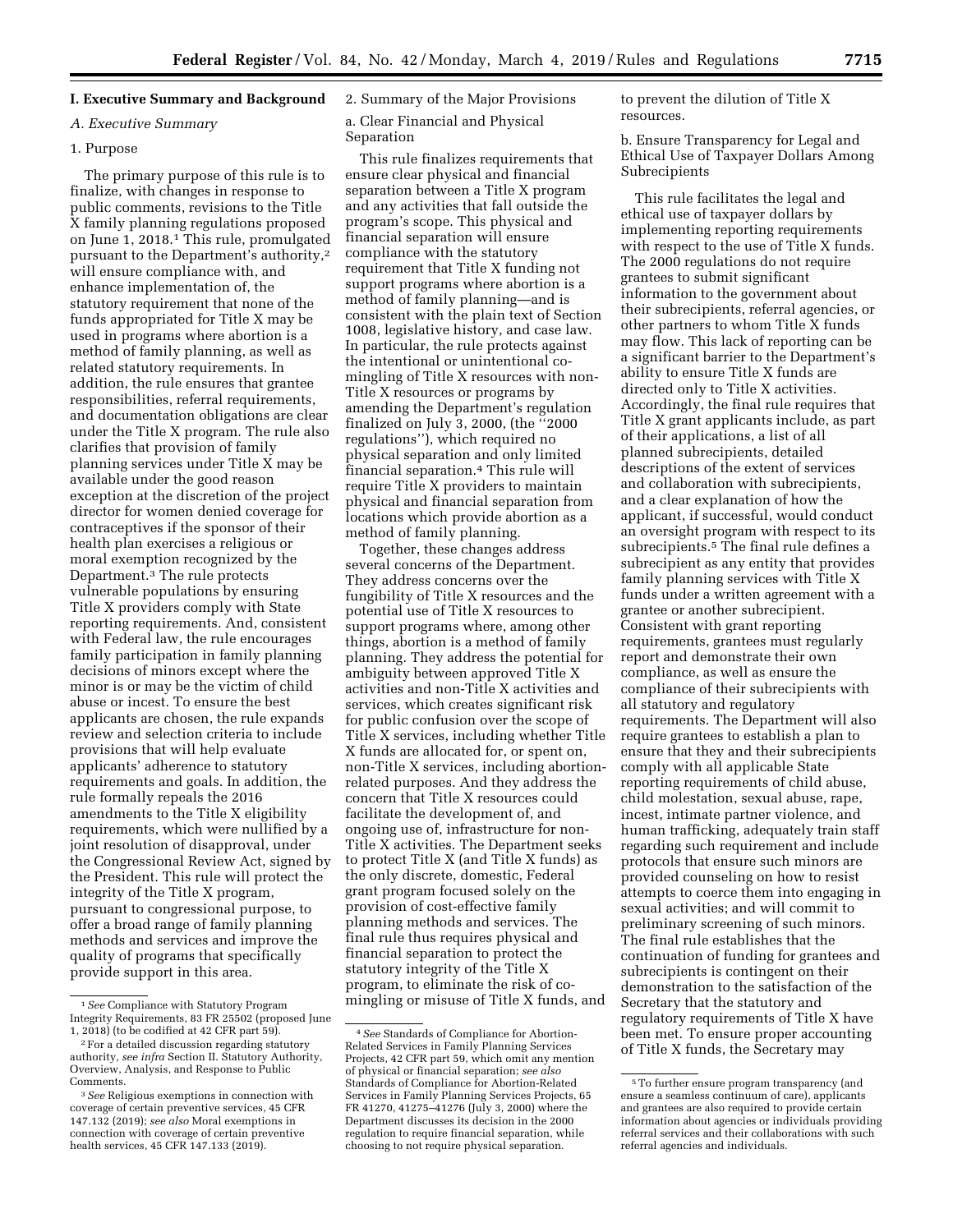review grantee and subrecipient records to ensure regulatory compliance.

To increase program integrity, the Department will also increase various monitoring and reporting requirements. Under the final rule, grantees will be required to receive approval for any change in the use of grant funds, and to fully account for and justify charges against the Title X grant. The final rule will also increase monitoring requirements to better ensure appropriate billing practices. And because the 2000 regulations offer scant guidance on the Anti-lobbying Act and appropriations law provisions applicable to Title X, this final rule will require Title X grantees to provide assurances satisfactory to the Secretary that they both understand and agree to the prohibition against lobbying and political activity in the Title X project.

The Department believes that these changes will ensure that OPA has the information necessary to determine whether Title X projects, grantees, and subrecipients are compliant with the statutory and regulatory provisions applicable to the program.

## c. Nondirective Pregnancy Counseling Permitted, Not Required

This rule finalizes several regulatory provisions designed to ensure that the requirements of the Title X regulations are consistent with certain laws that protect the conscience rights of individuals and entities who decline to perform, participate in, or refer for, abortions. The 2000 regulations require Title X projects to provide abortion referral<sup>6</sup> and nondirective counseling on abortion, if requested. The Department believes this requirement is inconsistent with federal conscience laws and, as discussed below with respect to the referral provision, also violates Section 1008. With respect to conscience, the regulatory requirement to counsel on abortion, if requested, conflict with HHS enforced statutes protecting conscience in health care, including the Church Amendment,7

Coats-Snowe Amendment 8 and the Weldon Amendment 9 for individual and institutional entities who object. The Department acknowledged this conflict in the 2008 conscience regulations, stating that its ''current regulatory requirement that grantees must provide counseling and referrals for abortion upon request . . . is inconsistent with the health care provider conscience protection statutory provisions and this regulation.'' Ensuring That Department of Health and Human Services Funds Do Not Support Coercive or Discriminatory Policies or Practices in Violation of Federal Law, 73 FR 78072, 78087 (Dec. 19, 2008). The proposed rule in this rulemaking similarly recognized the ongoing conflict between the 2000 regulation and conscience protections. In the 2008 provider conscience regulation, the Department stated that OPA was ''aware of this conflict with the statutory requirements [of the Church, Coats-Snowe, and Weldon Amendments] and, as such, would not enforce this Title X regulatory requirement on objecting grantees or applicants,'' *id.,* but was unable to directly address the Title X requirements, given the rulemaking context. The Department believes that it is appropriate and necessary to revise the Title X regulatory text to eliminate the provisions which are inconsistent with the health care conscience statutory provisions.10

9The Weldon Amendment was added to the annual 2005 health spending bill and has been included in subsequent appropriations bills. *See*  Consolidated Appropriations Act, 2018, Public Law 115–141, Div. H, sec. 507(d), 132 Stat. 348, 764; Consolidated Appropriations Act, 2017, Public Law 115–31, Div. 507(d), 131 Stat. 135, 562. The Weldon Amendment bars the use of appropriated funds on a federal agency or programs, or to a State or local government, if such agency, program, or government subjects any institutional or individual health care entity to discrimination on the basis that the health care entity does not, among other things, refer for abortions.

10 In the preamble to the 2000 regulations, the Department addressed a comment that the requirement to provide options counseling ''should not apply to employees of a grantee who object to providing such counseling on moral or religious grounds,'' and rejected it, contending that it is not necessary because, under the Church Amendments, ''grantees may not require individual employees who have such objections to provide such counseling,'' but ''in such cases the grantees must make other arrangements to ensure that the service is available to Title X clients who desire it.'' 65 FR 41270, 41274 (July 3, 2000). But the evidence collected in the Department's 2018 conscience proposed rule, 83 FR 25502, 25506 (June 1, 2018), suggests that neither grantees nor their employees may know of the requirements of the Church

Under the final rule, the Title X regulations no longer require pregnancy counseling, but permits the use of Title X funds in programs that provide pregnancy counseling, so long as it is nondirective. Nondirective pregnancy counseling is the meaningful presentation of options where the physician or advanced practice provider (APP) 11 is ''not suggesting or advising one option over another.'' 138 Cong. Rec. H2822, H2826, 1992 WL 86830. Section 1008 and its legislative history offers additional clarity specifically as to abortion, where the physician or APP cannot engage in ''promoting, encouraging, or advocating abortion.'' *Id.* at H2829. Nondirective counseling does not mean that the counselor is uninvolved in the process or that counseling and education offer no guidance, but instead that clients take an active role in processing their experiences and identifying the direction of the interaction. In nondirective counseling, the Title X physicians and APPs promote the client's self-awareness and empower the client to be informed about a range of options, consistent with the client's expressed need and with the statutory and regulatory requirements governing the Title X program. In addition, the Title X provider may provide a list of licensed, qualified, comprehensive primary health care providers (including providers of prenatal care), some (but not the majority) of which may provide abortion in addition to comprehensive primary care.

Accordingly, this final rule eliminates the abortion counseling requirements in the 2000 regulations, consistent with the Department's interpretation of federal conscience laws and Section 1008. This rule continues to allow nondirective pregnancy counseling, as discussed in more detail below.

11Under this final rule, nondirective counseling may be provided by physicians and advanced practice providers. As discussed in detail below, the final rule defines ''advanced practice providers'' as including physician assistants and advanced practice registered nurses.

<sup>6</sup>Referral for abortion is discussed in the next section.

<sup>7</sup>The Church Amendments, among other things, prohibit certain HHS grantees from discriminating in the employment of, or the extension of staff privileges to, any health care professional because they refused, because of their religious beliefs or moral convictions, to perform or assist in the performance of any lawful sterilization or abortion procedures. The Church Amendments also prohibit individuals from being required to perform or assist in the performance of any health service program or research activity funded in whole or in part under a program administered by the Secretary contrary to their religious beliefs or moral convictions. *See* 42 U.S.C. 300a–7.

<sup>8</sup>The Coats-Snowe Amendment bars the federal government and any State or local government that receives federal financial assistance from discriminating against a health care entity, as that term is defined in the Amendment, who refuses, among other things, to provide referrals for induced abortions. *See* 42 U.S.C. 238n(a).

Amendment. More importantly, the Department's 2000 analysis failed to consider that the Coats-Snowe Amendment (and the subsequently passed Weldon Amendment) protects institutional health care providers from discrimination by federal programs, including Title X, on the basis of their refusal to counsel or refer for abortion and, thus, that ''under section 245 of the Public Health Service Act and the Weldon Amendment, the Department cannot . . . enforce 42 CFR 59.5(a)(5) against an otherwise eligible grantee or applicant who objects to the requirement to counsel on or refer for, abortion.'' 73 FR at 78088.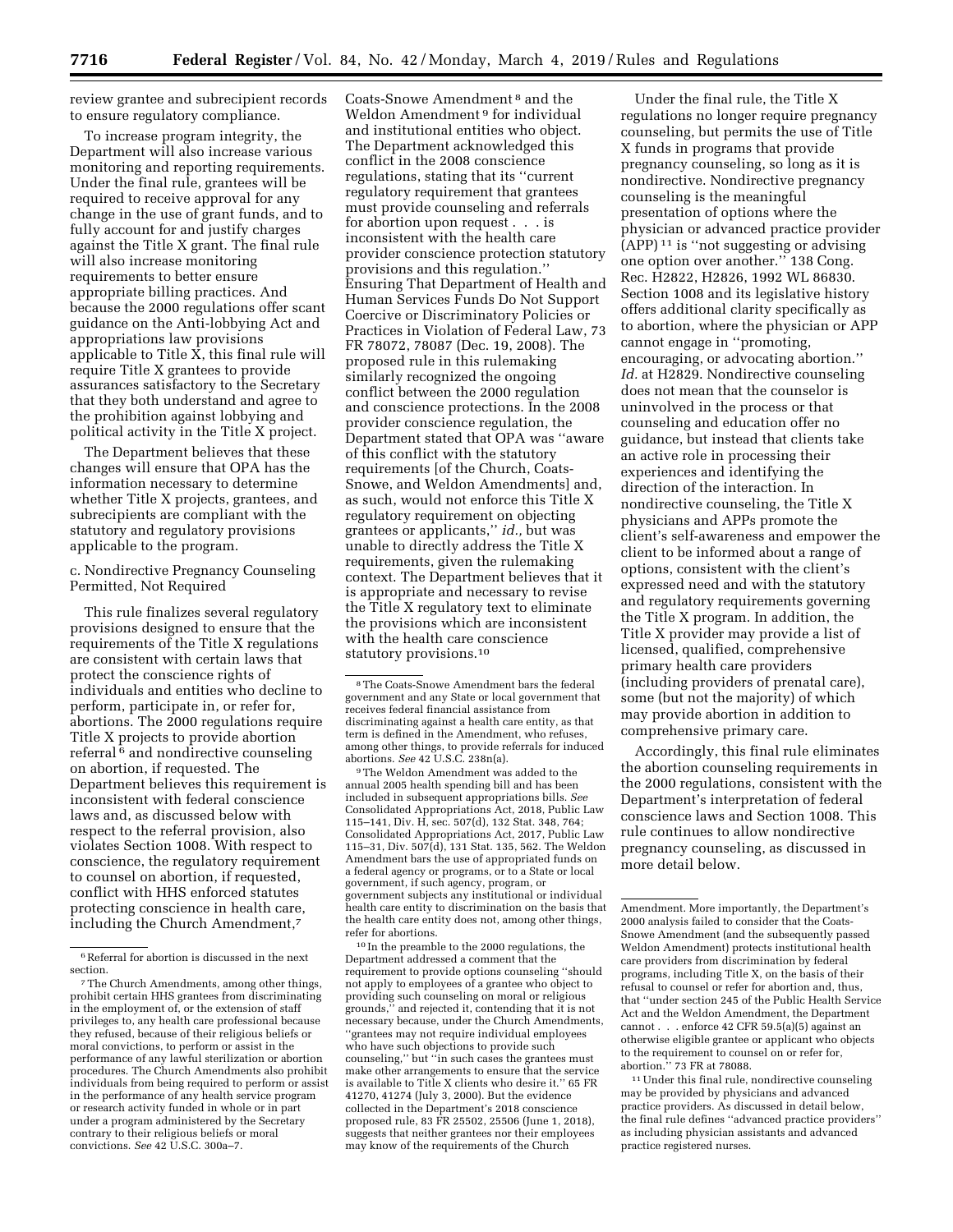d. Referral for Abortion as a Method of Family Planning Prohibited, No Longer Required

This rule finalizes the revocation of the requirement that Title X projects refer for abortion, and finalizes the prohibition against using Title X funds to refer for abortion as a method of family planning, or to perform, promote, or support abortion as a method of family planning. Although the 2000 regulations require Title X programs to refer for abortion when requested by a client,12 the Department no longer believes that the requirement is appropriate or permissible. Like the counseling requirement, the Department believes the referral requirement is in conflict with federal conscience protections, such as the Church, Coats-Snowe, and Weldon Amendments, for individual and institutional entities which object, and is finalizing the proposal to remove that requirement from the regulations. Furthermore, the Department believes that, in most instances when a referral is provided for abortion, that referral necessarily treats abortion as a method of family planning. The Department believes both the referral for abortion as a method of family planning, and such abortion procedure itself, are so linked that such a referral makes the Title X project or clinic a program one where abortion is a method of family planning, contrary to the prohibition against the use of Title X funds in such programs. The Department, thus, views such abortion referrals in the Title X project as a violation of Section 1008, which prohibits the use of Title X funds in programs where abortion is a method of family planning. *See* 42 U.S.C. 300a–6. Even if the referral requirement was not in tension with these statutes, the Department believes that such a requirement may deter qualified providers from applying for Title X grants or participating in Title X projects, and may introduce ambiguity about the use of Title X funds to support abortion as a method of family planning. Accordingly, this final rule removes the requirement that Title X funded entities refer for abortion, and prohibits Title X projects from referring for abortion as a method of family planning, or from performing, promoting, referring for, or supporting abortion as a method of family planning.

e. Sexual Abuse Reporting Requirements Training and Protocols

This rule finalizes the requirement that Title X programs and providers

comply with State and local sexual abuse reporting requirements, as well as the requirement for training and clinic protocols on such requirements and related issues, to ensure that Title X providers meet the applicable statutory and regulation reporting requirements of the Title X program and treat the survivors of sexual abuse and assault with dignity and compassion, without hindering State and local efforts to prevent sexual abuse.13 Section 59.11 of the 2000 regulations, on the confidentiality of Title X records, provides that personal information may not be disclosed absent consent by the individual, except to provide treatment, or as required by law, ''with appropriate safeguards for confidentiality.'' *See* 42 CFR 59.11. To ensure that Title X grantees and subrecipients comply with applicable reporting requirements, the Department clarifies in this final rule that concerns about confidentiality of information may not be used as a rationale for noncompliance with such reporting laws.

As established in § 59.17 of this final rule, Title X providers are required to comply with all State and local laws regarding notification or reporting of child abuse, child molestation, sexual abuse, rape, incest, intimate partner violence, or human trafficking. The 2000 regulations permit the use of confidential information obtained by project staff to comply with State and local reporting requirements,<sup>14</sup> but do not expressly address the appropriations law requirement to report certain crimes, nor impose a federal obligation on Title X grantees and subrecipients to comply with State reporting or notification requirements. The final rule clarifies that Title X grantees and subrecipients must comply with State and local laws requiring notification or reporting of child abuse, child molestation, sexual abuse, rape, incest, intimate partner violence, and/or human trafficking. To ensure compliance with that obligation and to ensure the appropriate care for such patients, their safety, and their personal empowerment, the final rule requires Title X grantees and subrecipients to have in place a plan to implement the

specific reporting requirements that apply to them in their State (or jurisdiction), as well as to provide for annual training for all personnel with respect to these requirements, how such reports are to be made, and appropriate interventions, strategies, and referrals.

As part of prevention, protection, and risk assessment efforts, grantees and subrecipients are required to include in such plans, protocols to identify individuals who are victims of sexual abuse or targets for underage sexual victimization and to ensure that every minor who presents for treatment is provided counseling on how to resist attempts to coerce minors into engaging in sexual activities.15 Title X projects are also required, under this final rule, to conduct a preliminary screening of any minor who presents with an STD, pregnancy, or suspicion of abuse, in order to rule out victimization of the minor. Section 59.17 requires grantees and subrecipients to maintain records that would identify, among other things, the age of any minor clients served, the age of their sexual partner(s) where required by State law, and what reports or notifications were made to appropriate State agencies. The Department will use this documentation to ensure appropriate compliance with State notification laws.

## f. Family Participation in Family Planning Decisionmaking

This rule finalizes requirements that Title X providers encourage appropriate family participation in family planning decisions, as required by Federal law.16 The Title X statute itself requires the encouragement of such family

16Title X requires that, ''[t]o the extent practical, entities which receive grants or contracts under this subsection shall encourage familiy [sic] participation in projects under this subsection.'' 42 U.S.C. 300(a). Congress also includes a rider in HHS's annual appropriations act that provides that ''[n]one of the funds appropriated in this Act may be made available to any entity under title X of the PHS Act unless the applicant for the award certifies to the Secretary that it encourages family participation in the decision of minors to seek family planning services.'' HHS Appropriations Act 2019, Public Law 115–245, Div. B, sec. 207, 132 Stat. 2981, 3070; Consolidated Appropriations Act 2018, Public Law 115–141, Div. H, sec. 207, 132 Stat. 348, 736.

<sup>12</sup>*See* 42 CFR 59.5; 65 FR 41270, 41278 (July 3, 2000).

<sup>13</sup>*See* Department of Defense and Labor, Health and Human Services, and Education Appropriations Act, 2019 and Continuing Appropriations Act, 2019, Public Law 115–245, Div. B, sec. 208, 132 Stat. 2981, 3070 (''HHS Appropriations Act 2019'') (emphasizing the Congressional expectation that ''Notwithstanding any other provision of law, no provider of services under title X of the PHS Act shall be exempt from any State law requiring notification or the reporting of child abuse, child molestation, sexual abuse, rape, or incest.'').

<sup>14</sup>*See* 42 CFR 59.11.

<sup>15</sup>The annual appropriations laws also impose on Title X recipients the obligation to provide ''counseling to minors on how to resist attempt to coerce minors into engaging in sexual activities.'' *See* HHS Appropriations Act 2019, Public Law 115– 245, Div. B, sec. 207, 132 Stat. 2981, 3070; Consolidated Appropriations Act, 2018, Public Law 115–141, Div. H, sec. 207, 132 Stat. 348, 736; Consolidated Appropriations Act, 2017, Public Law 115–31, Div. H, sec. 207, 131 Stat. 135, 538; Consolidated Appropriations Act, 2016, Public Law 114–113, Div. H, sec. 207, 129 Stat 2242, 2620. Such requirement is also consistent with Title X's direction to provide special services for adolescents.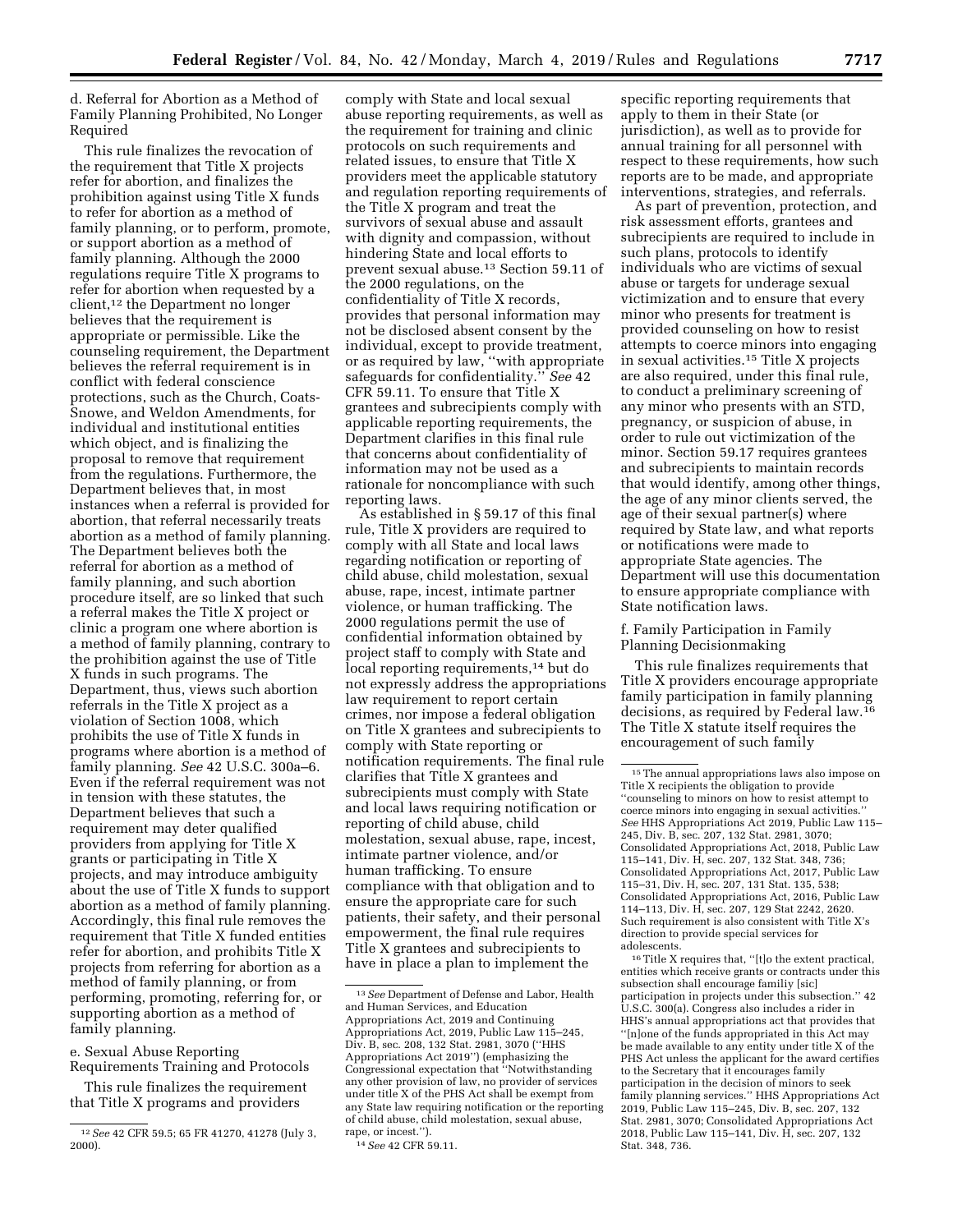participation to the extent practical,<sup>17</sup> and the Department will continue to enforce compliance with this provision. An appropriations rider specifically emphasizes that grantees encourage family participation ''in the decision of minors to seek family planning services.'' 18 Accordingly, to ensure compliance with these requirements and the policy underlying them, the Department will also require specific recordkeeping with respect to such encouragement for minors. To ensure compliance with the requirement that Title X projects encourage family participation in the decision of minors to seek family planning services, § 59.5(a)(14) requires Title X projects to document in each minor's medical records the specific actions taken to encourage such family participation or the specific reason why such family participation was not encouraged. Consistent with the revision to the unemancipated minor example in the definition of ''low income family'' that the Department finalizes in this rule, documentation of such encouragement is not required if the Title X provider documents in the medical record that (1) the minor is suspected to be the victim of child abuse or incest and (2) it has, if permitted or required by applicable State or local law, reported the situation to the relevant authorities. These requirements are sensitive to confidentiality issues as well as reporting requirements for abuse.

g. Expanded Review and Selection Criteria

This rule updates and expands the review and scoring criteria applicable to grant applications, to ensure the criteria serve as a meaningful instrument to assess the quality of the applicant and the application. The 2000 Title X regulations set forth application review criteria that give the Department significant flexibility in determining

awards but lack rigor, making it possible for less qualified applicants to garner high scores and affording the Department little help in selecting strong Title X grantees. The amended and revised § 59.7 ensures that successful applicants both meet the statutory requirements of the Title X program and are adequately responsive to the statutory goals and purposes of the Title X program. Under this rule, any grant application that does not clearly address how the proposal will satisfy the requirements of the rule would not proceed to the competitive review process, but would be deemed ineligible for funding.

The Department will explicitly summarize each requirement of the Title X regulations (or include the entire regulation) within the Funding Announcement and will require applicants to describe how they affirmatively comply, or would affirmatively comply with each provision. Once an applicant successfully demonstrates such affirmative compliance with the Title X regulations (a yes/no issue), the Department will consider each applicant competitively according to the criteria set forth in the regulation. The first criterion ensures that the project offers a broad range of acceptable and effective family planning methods and services and does not use abortion as a method of family planning. The second criterion looks at the relative need of the applicant and whether the applicant will make rapid and effective use of the funds. The third criterion takes into account the number of patients being served, while also considering the availability of family planning services in the proposed area. The fourth criterion considers the extent to which the services are needed in that local area and if the applicant proposes innovative ways to provide services to unserved or

underserved patients. These provisions better achieve the statutory requirements and goals of Title X and increase competition and rigor among applicants, encouraging broader and more diverse applicants and better ensuring the selection of quality applicants.

h. Formal Revocation of Compliance with Title X Requirements by Project Recipients in Selecting Subrecipients

This rule formally revokes the 2016 amendments to the Title X eligibility requirements. In 2016, the Department finalized a rule that amended Title X eligibility requirements, prohibiting any grantee/recipient making service subawards as part of its Title X project, from excluding an entity from receiving a subaward for reasons other than its ability to provide Title X services. Compliance With Title X Requirements by Project Recipients in Selecting Subrecipients, 81 FR 91852, 91859– 91860 (Dec. 19, 2016) (adding paragraph (b) to 45 CFR 59.3) (the ''2016 regulation''). The Department's stated reason for issuing the rule was to respond to new approaches to competing or distributing Title X funds that were being employed by several States. *Id.* at 91858–91859. The 2016 regulation took effect on January 18, 2017, but was nullified under the Congressional Review Act on April 13, 2017, when the President signed House Joint Resolution 43. *See* Public Law 115–23, 131 Stat. 89. Consistent with the joint resolution of disapproval, this rule repeals the 2016 regulation and, thus, permits States and other Title X grantees freely to select Title X subrecipients so long as they comply with the statutory, regulatory, and policy provisions in the funding announcement.

3. Summary of Costs, Savings and Benefits of the Major Provisions

| Provision                               | Savings and benefits                                                                                                                                                                                                                                                                                                                                                                                                            | Costs                                                                                                                                                                                                                                                                                                                        |
|-----------------------------------------|---------------------------------------------------------------------------------------------------------------------------------------------------------------------------------------------------------------------------------------------------------------------------------------------------------------------------------------------------------------------------------------------------------------------------------|------------------------------------------------------------------------------------------------------------------------------------------------------------------------------------------------------------------------------------------------------------------------------------------------------------------------------|
| Clear Financial and Physical Separation | The purpose of this provision is to ensure that<br>the regulatory language is consistent with<br>Section 1008 of the Public Health Service<br>Act. The Department estimates no specific<br>economic savings from finalizing this part of<br>the rule. However, the Department expects<br>the quality of Title X services to improve as<br>Title X funds are focused and prioritized ac-<br>cording to the statutory parameters. | The Department estimates that there will be<br>transition costs where certain other pro-<br>grams that shared facilities with Title X pro-<br>grams must now establish separate phys-<br>ical facilities. After receiving public com-<br>ments, the Department estimates physical<br>compliance costs to be \$36.08 million. |

<sup>&</sup>lt;sup>17</sup>The Department notes that, although section 1001 of the PHS Act states that ''[t]o the extent *practicable,* entities which receive grants or contracts under this subsection shall encourage family participation in projects assisted under this

subsection,'' PHS Act § 1001(a), in the U.S. Code, 42 U.S.C. 300(a), the word ''practical'' is used in the provision. The Department believes that the two words are intended to have the same meaning and

uses the two words interchangeably when discussing the statutory requirement.

<sup>18</sup>*See* HHS Appropriations Act 2019, Public Law 115–245, Div. B, sec. 207, 132 Stat. 2981, 3070.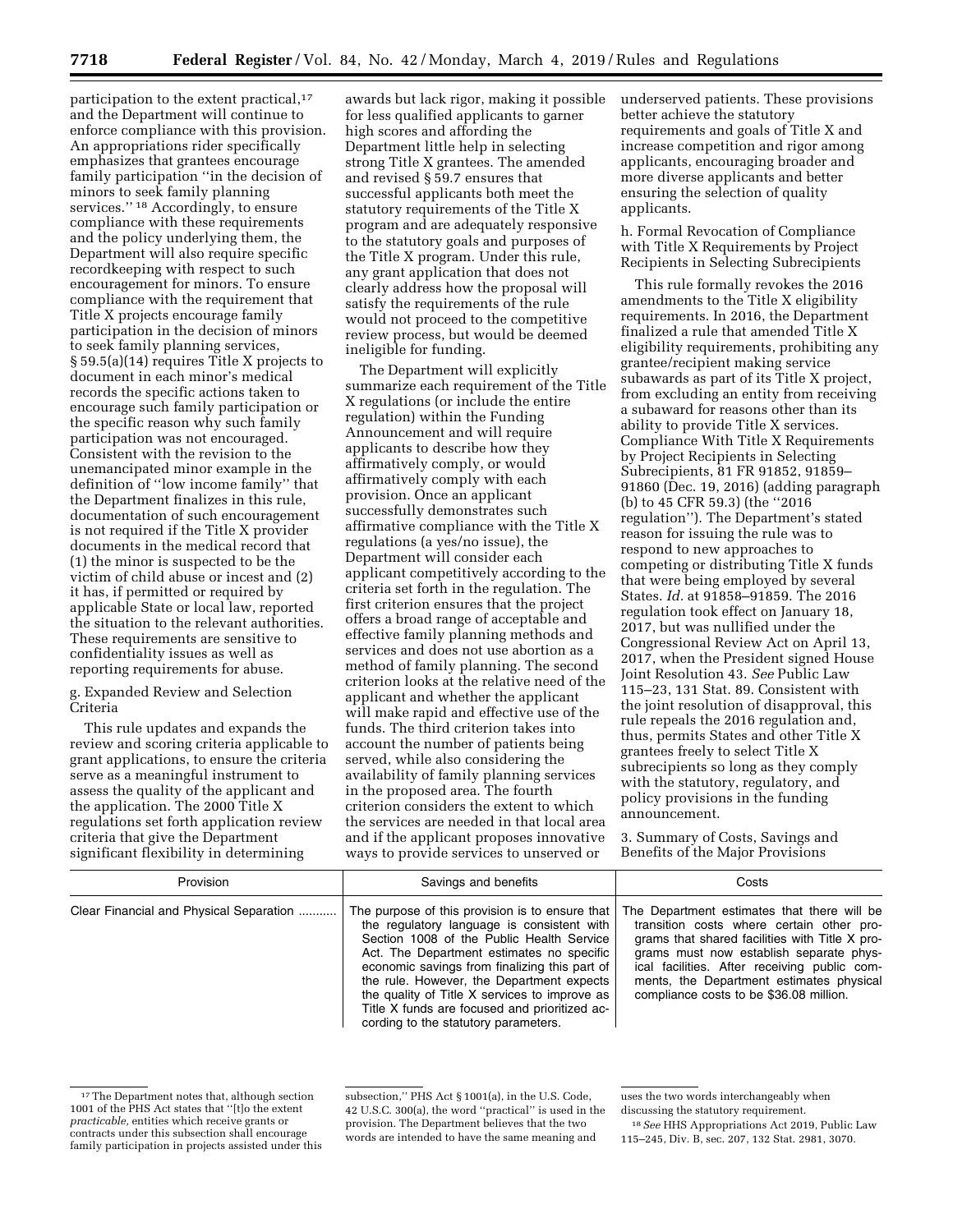| Provision                                                                                 | Savings and benefits                                                                                                                                                                                                                                                                                                                                                                                                                                                                                                                                                                                                                                                                                                                                                                                                   | Costs                                                                                                                                                                                                                                                                                                                                                                                                                                                                                                                                                                                                           |
|-------------------------------------------------------------------------------------------|------------------------------------------------------------------------------------------------------------------------------------------------------------------------------------------------------------------------------------------------------------------------------------------------------------------------------------------------------------------------------------------------------------------------------------------------------------------------------------------------------------------------------------------------------------------------------------------------------------------------------------------------------------------------------------------------------------------------------------------------------------------------------------------------------------------------|-----------------------------------------------------------------------------------------------------------------------------------------------------------------------------------------------------------------------------------------------------------------------------------------------------------------------------------------------------------------------------------------------------------------------------------------------------------------------------------------------------------------------------------------------------------------------------------------------------------------|
| Ensure Transparency for Legal and Ethical Use<br>of Taxpayer Dollars among Subrecipients. | The purpose of this provision is to ensure that<br>Title X funds are allocated and accounted<br>for both by Title X grantees and by the De-<br>partment. The Department estimates no<br>specific cost savings from finalizing this part<br>of the Rule. However, the Department ex-<br>pects that enhanced accounting and moni-<br>toring will result in more effective use of<br>Title X resources.                                                                                                                                                                                                                                                                                                                                                                                                                   | The Department estimates, in part based on<br>public comments, that the cost of imple-<br>menting additional reporting and training re-<br>quirements will be \$8.53 million.<br>Medical and health services managers will<br>spend an average of four hours each year<br>to complete reports regarding information<br>related to subrecipients, and referral agen-<br>cies and individuals involved in the grant-<br>ee's Title X project at each grantee and<br>subrecipient. The labor cost will be<br>\$254,000 each year (\$52.58 per hour $\times$ 4<br>hours $\times$ 1,208 grantees and subrecipients). |
| Nondirective Pregnancy Counseling Permitted,<br>Not Required.                             | The purpose of this provision is to remove the<br>requirement that providers provide preg-<br>nancy counseling, particularly, abortion<br>counseling. Eliminating the requirement to<br>counsel for abortion, and allowing non-di-<br>rective pregnancy counseling in general, will<br>relieve burdens by giving projects flexibility,<br>and relieve burdens on conscience that<br>some entities and individuals experienced<br>from complying with the previous require-<br>ment, or provide more flexibility for appli-<br>cants that otherwise might not have applied<br>due to the burdens on conscience of the<br>previous requirement.<br>This rule will also reduce the regulatory bur-<br>den associated with monitoring and Title X<br>providers for compliance with the abortion<br>counseling requirement. | The Department estimates no costs from final-<br>izing this part of the rule.                                                                                                                                                                                                                                                                                                                                                                                                                                                                                                                                   |
| Abortion Referral Prohibited, No Longer Re-<br>quired.                                    | The purpose of this provision is to remove the<br>requirement for, and institute a prohibition<br>against abortion referral in the Title X pro-<br>gram.<br>Eliminating the requirement to refer for abor-<br>tion will relieve burdens on conscience that<br>some entities and individuals experienced<br>from complying with the previous require-<br>ment, and provide more flexibility for appli-<br>cants that otherwise might not have applied<br>due to the burdens on conscience of the<br>previous requirement. This rule will also re-<br>duce the regulatory burden associated with<br>monitoring and regulating Title X providers<br>for compliance with the abortion referral re-<br>quirement.                                                                                                           | The Department estimates no costs associ-<br>ated with removing the requirement for<br>abortion referral. The addition of a prohibi-<br>tion against abortion referral will involve no<br>additional monitoring costs, as current<br>mechanisms in place are expected to be<br>sufficient.                                                                                                                                                                                                                                                                                                                      |
| Sexual Abuse Reporting Requirements Training<br>and Protocols.                            | The purpose of this provision is to ensure pro-<br>viders are complying with State and local<br>sexual abuse reporting requirements. The<br>Department estimates no specific economic<br>savings from finalizing this part of the rule.<br>However, the Department expects Title X<br>providers will be more informed about State<br>and local reporting requirements, and there-<br>fore, will protect vulnerable populations.                                                                                                                                                                                                                                                                                                                                                                                        | The Department estimates that individuals in-<br>volved with delivering family planning serv-<br>ices would require an average of 4 hours of<br>training in the first year following publication<br>of this rule. In subsequent years, the De-<br>partment assumes that this new information<br>would be incorporated into existing training<br>requirements, resulting in no incremental<br>burden. As a result, using wage information<br>provided in Table 2, this would imply costs<br>of \$2.71 million in the first year following                                                                        |
| Family Participation in Family Planning Deci-<br>sionmaking.                              | The purpose of this provision is to ensure<br>compliance with the requirement by Con-<br>gress to encourage family participation in<br>family planning decisionmaking, and to in-<br>clude this requirement in regulation. The<br>Department estimates no specific economic<br>savings from finalizing this part of the rule.<br>However, the Department expects Title X<br>providers will encourage parent and child<br>communication as is expected under Fed-<br>eral law.                                                                                                                                                                                                                                                                                                                                          | publication of a final rule in this rulemaking.<br>The Department estimates that complying with<br>the requirement to encourage family partici-<br>pation will result in 75% (600,000) of ado-<br>lescent patients' medical records requiring<br>appropriate documentation. As a result,<br>using wage information provided, this would<br>imply costs of \$2.0 million in the each year<br>following publication of a final rule in this<br>rulemaking.                                                                                                                                                        |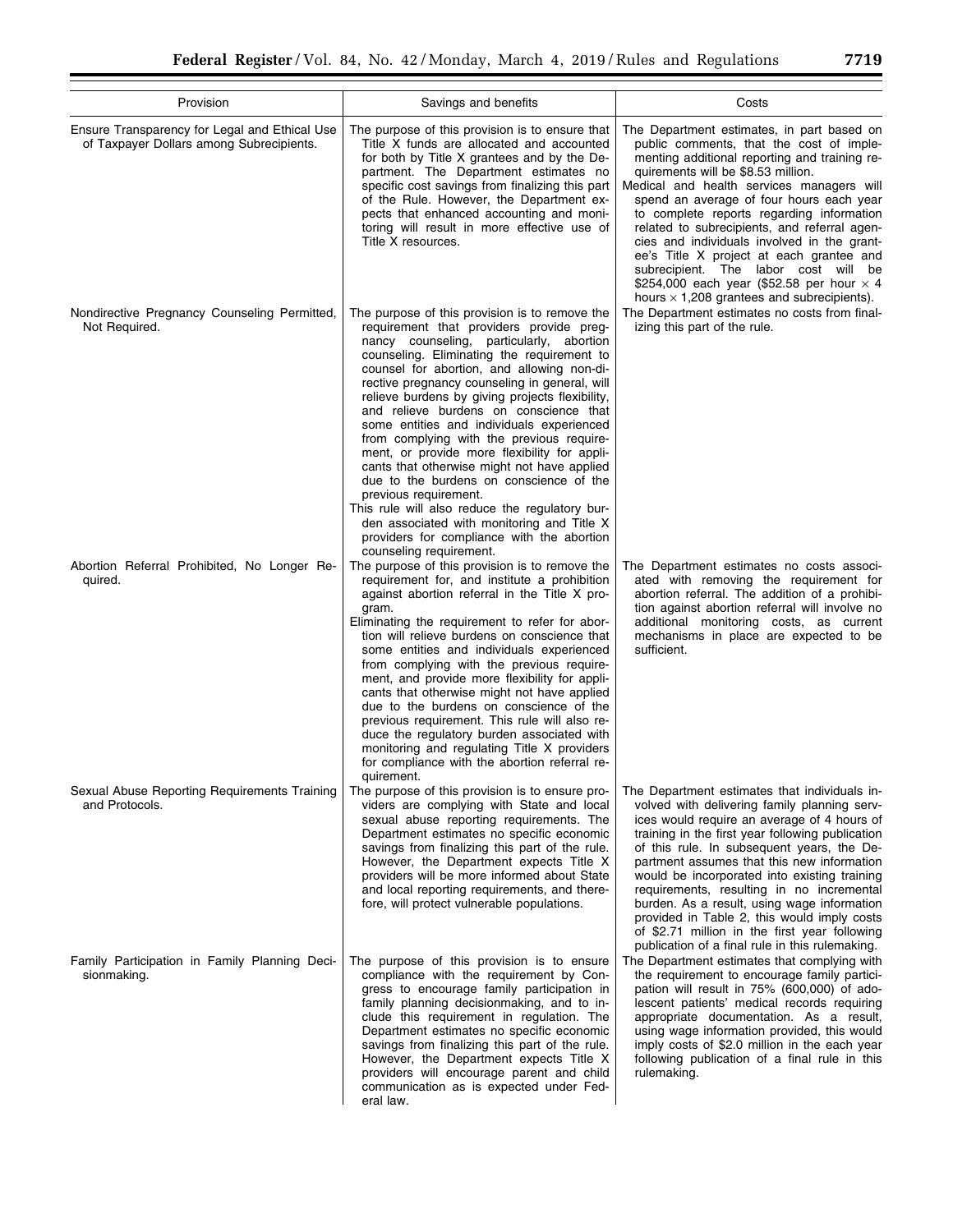| Provision                                                                                                                | Savings and benefits                                                                                                                                                                                                                                                                                                                                                                                                                                                                                              | Costs                                                                                                                                                                                                                                                        |
|--------------------------------------------------------------------------------------------------------------------------|-------------------------------------------------------------------------------------------------------------------------------------------------------------------------------------------------------------------------------------------------------------------------------------------------------------------------------------------------------------------------------------------------------------------------------------------------------------------------------------------------------------------|--------------------------------------------------------------------------------------------------------------------------------------------------------------------------------------------------------------------------------------------------------------|
| Expanded Review and Selection Criteria                                                                                   | The purpose of this provision is to increase<br>the quality and expand the specificity of<br>grant application review criteria. The De-<br>partment estimates no specific economic<br>savings from finalizing this part of the rule.<br>However, these criteria will better achieve<br>the statutory requirements and goals of Title<br>X by increasing competition and rigor<br>among applicants, encouraging broader and<br>more diverse applicants and better ensuring<br>the selection of quality applicants. |                                                                                                                                                                                                                                                              |
| Formal Revocation of Compliance with Title X<br>Requirements by Project Recipients in Se-<br>lecting Subrecipients Rule. | The purpose of this provision is to finalize the<br>revocation of the 2016 regulation. The De-<br>partment estimates no specific economic<br>savings from finalizing this part of the rule<br>as it is a formal repeal of a change that was<br>nullified by under the Congressional Review<br>Act.                                                                                                                                                                                                                | The Department estimates no costs from final-<br>izing this part of the rule as it is a formal re-<br>peal of a change that was nullified by joint<br>resolution of disapproval under the Con-<br>gressional Review Act that was signed by<br>the President. |

#### *B. Background*

Title X of the Public Health Service Act, 42 U.S.C. 300 through 300a–6, was enacted in 1970 by Public Law 91–572, 84 Stat. 1504. As amended, it authorizes the Secretary of Health and Human Services, among other things, ''to make grants to and enter into contracts with public or nonprofit private entities to assist in the establishment and operation of voluntary family planning projects which shall offer a broad range of acceptable and effective family planning methods and services (including natural family planning methods, infertility services, and services for adolescents).'' 42 U.S.C. 300(a).

Presently, the Title X program funds approximately 90 public health departments and community health, family planning, and other private nonprofit agencies through grants, supporting delivery of family planning services at almost 4,000 service sites.19 As a program designed to provide voluntary family planning services, the Title X program should help men, women, and adolescents make healthy and fully informed decisions about starting a family and determining the number and spacing of children.

Section 1008 of the Act contains the following prohibition, which has not been altered since it was enacted in 1970: ''None of the funds appropriated under this title shall be used in programs where abortion is a method of family planning.'' 42 U.S.C. 300a–6. The Conference Report described the purpose of this provision as follows:

It is, and has been, the intent of both Houses that funds authorized under this

legislation be used only to support preventive family planning services, population research, infertility services, and other related medical, information, and educational activities. The conferees have adopted the language contained in section 1008, which prohibits the use of such funds for abortion, in order to make clear this intent.

H.R. Rep. No 91–1667, at 8–9 (1970) (Conf. Rep.). Later Congresses have, through annual appropriations provisions, reiterated aspects of this requirement, for example, by adding that ''amounts provided to said [voluntary family planning] projects under such title shall not be expended for abortions.'' *See, e.g.,* HHS Appropriations Act 2019, Public Law 115–245, Div. B, 132 Stat. at 3070.

Since it originally created the Title X program in 1970, Congress has, from time to time, imposed additional requirements on it, including the following:

• Requirement that ''all pregnancy counseling shall be nondirective.'' 20

• Obligation to ensure that Title X funds ''shall not be expended for any activity (including the publication or distribution of literature) that in any way tends to promote public support or opposition to any legislative proposal or candidate for public office.'' 21

• Requirement that Title X (1) projects provide distinct services for adolescents; 22 (2) service providers encourage family participation in family

planning services including, but not limited to, those for minors; 23 (3) grantees certify to the Secretary that they ''provide counseling to minors on how to resist attempts to coerce minors into engaging in sexual activities.'' 24

• Condition that, ''[n]otwithstanding any other provision of law, no provider of services under Title X of the PHS Act shall be exempt from any State law requiring notification or the reporting of child abuse, child molestation, sexual abuse, rape, or incest.'' 25

Title X authorizes the Secretary to promulgate regulations governing the program. 42 U.S.C. 300a–4. In the preamble to the proposed rule, the Department explained that, since 1971, it has repeatedly exercised rulemaking authority with respect to the Title X program. The Department began issuing regulations implementing Title X, including section 1008, in 1971. *See* 36 FR 18465 (Dec. 15, 1971). Although those regulations, and revised regulations issued in 1980, 45 FR 37436 (Jun. 3, 1980), as well as guidelines promulgated in 1981, prohibited Title X projects from providing abortion as a method of family planning, they did not

shall encourage family participation in projects assisted under this subsection.''); 42 234 U.S.C. 300(a); Departments of Labor, Health and Human Services, and Education, and Related Agencies Appropriations Act, 1998, Public Law 105–78, sec. 212, 111 Stat. 1467, 1495 (''HHS Appropriations Act 1998''); HHS Appropriations Act 2019, Public Law 115–245, Div. B, sec. 207, 132 Stat. at 3090.

24 Departments of Labor, Health and Human Services, and Education, and Related Agencies Appropriations Act, 1998, Public Law 105–78, sec. 212, 111 Stat. 1467, 1495; HHS Appropriations Act 2019, Public Law 115–245, Div. B, sec. 207, 132 Stat. at 3090.

25HHS Appropriations Act 2019, Public Law 115–245, Div. B, sec. 208, 132 Stat. at 3090.

<sup>19</sup>Fowler et al., *Family Planning Annual Report: 2017 National Summary* (Aug. 2018), *https:// www.hhs.gov/opa/sites/default/files/title-x-fpar-2017-national-summary.pdf.* 

<sup>20</sup>*See* Omnibus Consolidated Rescissions and Appropriations Act of 1996, Public Law 104–134, sec. 104, 110 Stat. 1321 (1996) (''Omnibus Appropriations Act 1996''); HHS Appropriations Act 2019, Public Law 115–245, Div. B, 132 Stat. at 3070–71.

<sup>21</sup>HHS Appropriations Act 2019, Public Law 115–245, Div. B, 132 Stat. at 3071.

<sup>22</sup>*See* 42 U.S.C. 300(a) (requirement to provide ''a broad range of acceptable and effective family planning methods and services (including . . . services for adolescents)'').

<sup>23</sup>*See* Omnibus Budget Reconciliation Act of 1981, Public Law 97–35, sec. 931(b)(1), 95 Stat. 357, 570 (1981) (amending Section 1001(a) of the Public Health Service Act to require that ''[t]o the extent practical, entities which receive grants or contracts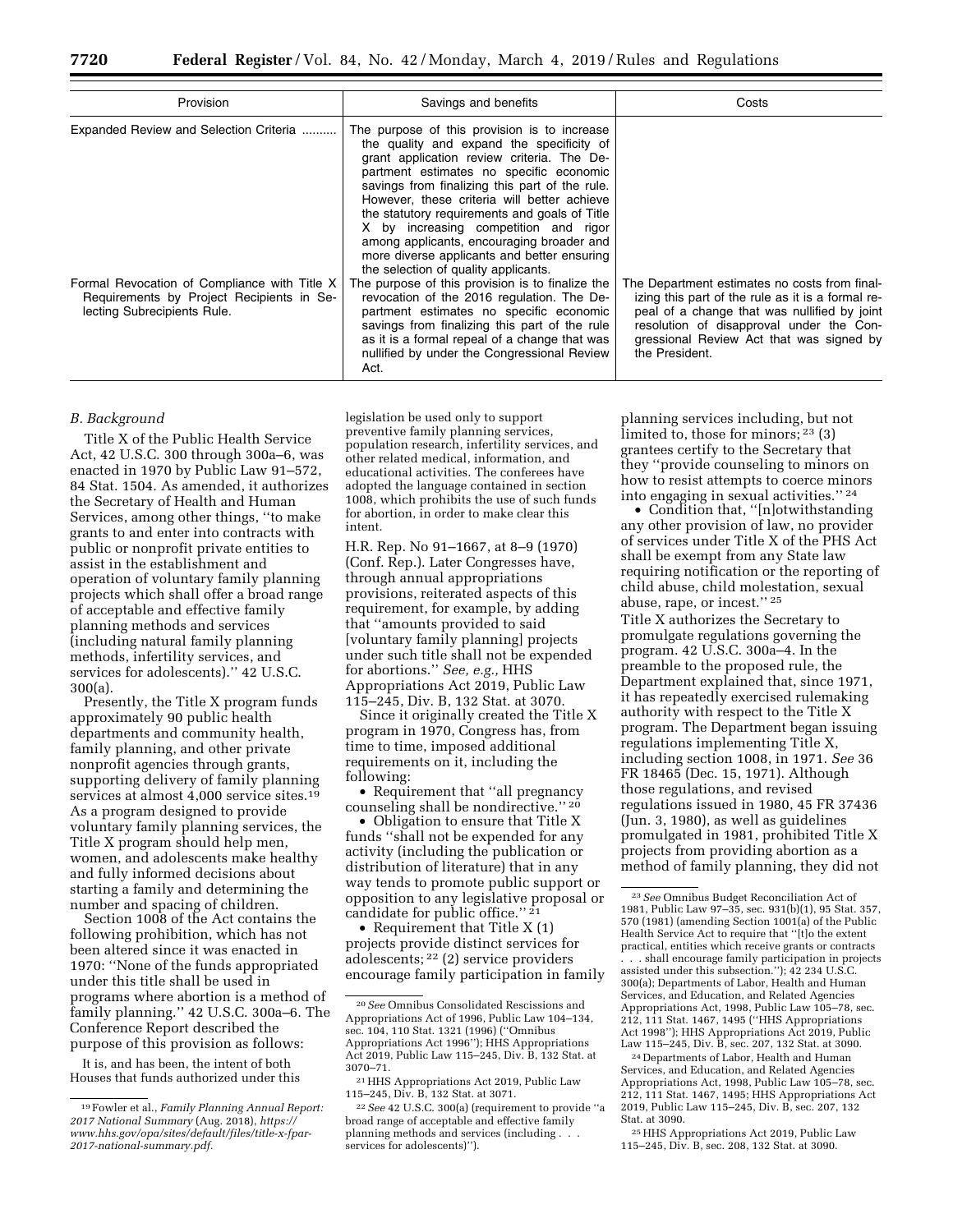provide further guidance on the application of that prohibition.

On February 2, 1988, the Secretary of Health and Human Services promulgated Title X regulations (the ''1988 regulations'') to give specific program guidance regarding the statutory prohibition on the use of Title X funds in programs where abortion is a method of family planning. *See*  Statutory Prohibition on Use of Appropriated Funds in Programs Where Abortion is a Method of Family Planning; Standard of Compliance for Family Planning Services Projects, 53 FR 2922 (Feb. 2, 1988). The 1988 regulations had several key features to support compliance with the statutory prohibition. To more effectively implement section 1008, the regulations prohibited Title X projects from counseling or referring project clients for abortion as a method of family planning; required grantees to separate their Title X project—physically and financially—from prohibited abortionrelated activities; and established compliance standards for family planning projects under Title X to specifically prohibit certain actions that promote, encourage, or advocate abortion as a method of family planning, such as the use of project funds for lobbying for abortion, developing and disseminating materials advocating abortion, or taking legal action to make abortion available as a method of family planning. *See* 53 FR 2945.

The 1988 regulations were upheld on both statutory and constitutional grounds by the United States Supreme Court in *Rust* v. *Sullivan,* 500 U.S. 173 (1991). In *Rust,* the Supreme Court rejected claims that the regulations violated the Administrative Procedure Act (APA), the First Amendment, the Fifth Amendment, or the Title X statute. Regarding the APA, the Court applied *Chevron U.S.A., Inc.* v. *Natural Resources Defense Council,* 467 U.S. 837 (1984), reasoning that ''substantial deference'' was owed ''to the interpretation of the authorizing statute by the agency authorized with administering it.'' 500 U.S. at 184. Accordingly, it reaffirmed that ''[a]n agency is not required to 'establish rules of conduct to last forever,' but rather 'must be given ample latitude to 'adapt [its] rules and policies to the demands of changing circumstances.'' 500 U.S. at 186–187. The Court declined to view the regulations skeptically because they represented a change in policy; instead, the Court noted that it ''has rejected the argument that an agency's interpretation 'is not entitled to deference because it represents a sharp break with prior interpretation' of the statute in

question.'' *Id.* The Court concluded that the regulations' ''program integrity'' requirements—the portions of the regulations mandating separate facilities, personnel, and records—were ''based on a permissible construction of the statute and are not inconsistent with congressional intent.'' *Id.* at 188. Accordingly, the Court ''defer[red] to the Secretary's reasoned determination that the program integrity requirements are necessary to implement the prohibition.<sup>5</sup> *Id.* at 190.

The Court further upheld the prohibition on abortion counseling and referral, as well as the requirement of physical and financial program separation, as consistent with the First Amendment. *Id.* at 192–198. The Court held the ''Government has no constitutional duty to subsidize an activity merely because the activity is constitutionally protected and [Congress] may validly choose to fund childbirth over abortion and 'implement that judgment by the allocation of public funds' for medical services relating to childbirth but not to those relating to abortion.'' *Id.* at 201 (internal quotations omitted). The Court concluded that the regulations were ''a permissible construction of Title X.'' *Id.*  at 203.

The 1988 regulations were operative until February 5, 1993, when President Clinton suspended them pursuant to a Presidential Memorandum, The Title X ''Gag Rule'', 58 FR 7455 (Feb. 5, 1993), and the Department issued a proposed rule, Standards of Compliance for Abortion-Related Services in Family Planning Service Projects, 58 FR 7464 (Feb 5, 1993), that it finalized seven years later as the 2000 regulations. *See*  65 FR 41270 (July 3, 2000). The 2000 regulations essentially returned to the 1981 regulations (with one revision), which eliminated the provisions of the 1988 regulations that (1) prohibited Title X projects from counseling or referring project clients for abortion as a method of family planning; (2) required grantees to separate their Title X project physically and financially from any abortion activities; and (3) implemented compliance standards for family planning projects under Title X that specifically prohibit certain actions designed broadly to promote or encourage abortion as a method of family planning, such as the use of project funds to lobby for abortion, to develop and disseminate materials advocating abortion, or to take legal action to make abortion available as a method of family planning. While a contemporaneous notice stated that more than separate bookkeeping entries and allocation of funds was necessary to separate Title X project activities from non-Title X abortion activities, that notice nevertheless discussed and approved shared facilities, staff, and records, as long as costs were pro-rated and properly allocated. *See* Provision of Abortion-Related Services in Family Planning Service Projects, 65 FR 41281, 41282 (July 3, 2000). The 2000 regulations also required that Title X providers offer nondirective counseling on, and referral for, abortion at the request of a Title X client, despite the statutory prohibition on funding programs where abortion is a method of family planning and the adoption of the Coats-Snowe Amendment in 1996 and Weldon Amendment in 2005, which prohibited the federal government and State and local governments that receive federal financial assistance from discriminating against health care entities that refuse, among other things, to refer for abortion.

On December 19, 2016, the Department finalized a rule that amended Title X eligibility requirements, requiring that no grantee making subawards for the provision of services as part of its Title X project prohibit an entity from receiving a subaward for reasons other than its ability to provide Title X services. 81 FR 91852, 91860 (Dec. 19, 2016). The Department's stated reason for issuing the rule was to respond to new approaches to competing or distributing Title X funds that were being employed by several States. The 2016 regulation took effect on January 18, 2017, but was nullified under the Congressional Review Act, when the President signed the Joint Resolution of Disapproval, on April 13, 2017. *See* Title X Requirements by Project Recipients in Selecting Subrecipients, Public Law 115–23, 131 Stat. 89 (April 13, 2017).

On June 1, 2018, the Department published a proposed rule in the **Federal Register**, through which it solicited public comments on proposed changes to the 2000 Title X regulations and the formal revocation of the 2016 regulation in accordance with the Joint Resolution of Disapproval. *See* 83 FR 25502, 25504–25505 (June 1, 2018). The Department believes the provisions of this final rule provide much needed clarity regarding the Title X program's role as a family planning program that is statutorily forbidden from paying for abortion and funding programs/projects where abortion is a method of family planning. The Department believes that the 2000 regulations fostered an environment of ambiguity surrounding appropriate Title X activities. This uncertainty was reflected in many of the public comments that argued Title X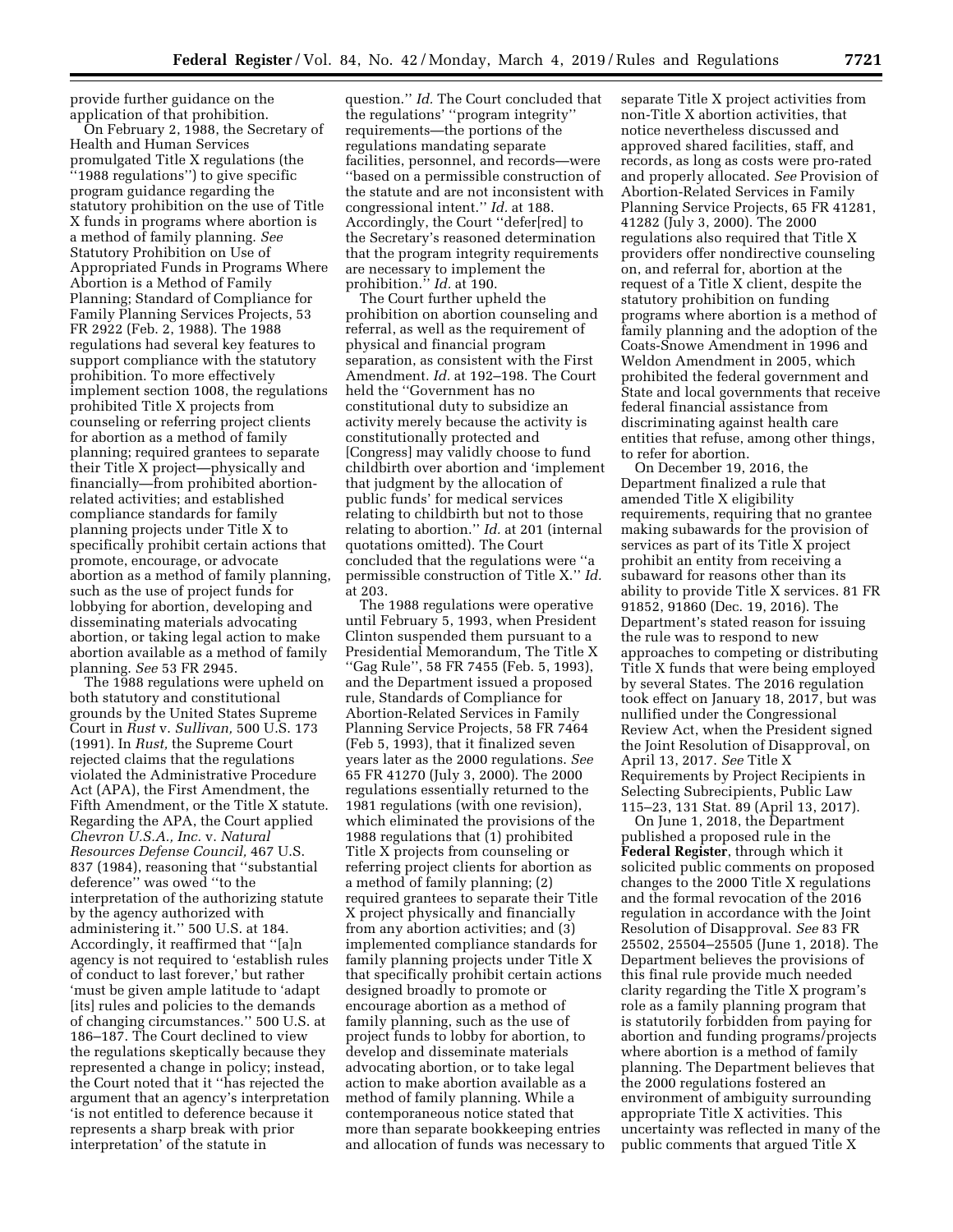should support statutorily prohibited activities, such as abortion. This rule rectifies the ambiguity created by the 2000 regulations. Specifically, this rule:

• Clearly delineates a bright line between Title X and non-Title X activities;

• provides grantees direction on how to ensure that no Title X funds are expended where abortion is a method of family planning;

• increases the ability of applicants to receive funding for innovative projects that propose to serve underserved and unserved populations; and

• offers additional protection to patients who may be victims of child abuse, child molestation, sexual abuse, rape, incest, intimate partner violence, and human trafficking.

## **II. Statutory Authority, Overview, Analysis, and Response to Public Comments**

The Department provided a 60-day public comment period for the proposed rule that closed on July 31, 2018. The Department received over 500,000 public comments,26 which are posted at *www.regulations.gov.* After considering the comments, the Department finalizes the proposed rule with the changes discussed below. In this preamble, the Department discusses the public comments, its responses, and the text of the final rules.

The Department proposed to revise the authorities cited for the regulations at 42 CFR part 59, subpart A, from ''42 U.S.C. 300a–4'', to ''42 U.S.C. 300 through 300a–6''. Some commenters support the Department's authority to modify Title X regulations. Other commenters contend that the Department does not have authority to make various changes. The Department has legal authority under section 1006 of the Public Health Service Act, 42 U.S.C. 300a–4, to promulgate and amend regulations to implement the Title X family planning program, and sections 1001 through 1008 of the Public Health Service Act (42 U.S.C. 300 through 300a–6) include substantive provisions which the Department implements through such regulations. The Department has repeatedly exercised its authority to issue regulations to guide Title X grantees in carrying out the program. Section 1006 of the Act states that ''[g]rants and contracts made under this title shall be

made in accordance with such regulations as the Secretary may promulgate,'' and section 1001 also specifies that the Secretary shall by regulation specify certain rights to apply for grants or contracts. The grant of regulatory rulemaking authority in section 1006 is sufficient authority to support all of the requirements adopted through this final rule. However with respect to various details of these final rules, the Department also relies on section 1008 and other directives throughout the Title X statute, as well as appropriations provisos and riders governing the Title X program. The final rule is designed to refocus the Title X program on its statutory mission—the provision of voluntary, preventive family planning services specifically designed to enable individuals to determine the number and spacing of their children—while clarifying that women must be referred for appropriate, medically necessary care identified during preconception screening and for prenatal care services, since such care is important for both the health of the women and for healthy pregnancy and birth. The Department believes this final rule provides appropriate guidance for compliance with such requirements.

Therefore, the Department finalizes, without change, its proposed revision to the authorities cited for 42 CFR part 59, subpart A.

Comments supporting or challenging the Department's authority to make particular changes are discussed in more detail in the relevant sections below.

# *A. General Comments*

While many comments were specific to certain sections of the proposed rule, a sizeable number were more general in nature, or commented on portions of the preamble, including content in the background, the need for change, and the statutory authorities sections. Those comments are summarized here, together with responses by the Department. Many related comments are addressed in greater detail further below, within the discussion of specific provisions of the regulation.

*Comments:* Many commenters affirm the accuracy of the historical record summarized by the Department in the proposed rule. This includes the longstanding prohibition on promoting abortion in the Title X program, the Supreme Court's upholding of the 1988 regulations in *Rust* v. *Sullivan,* the Court's reaffirmation of Congress's general intent for Title X to have a preconception focus, the legal precedent for the government to favor childbirth over abortion (for example, *Harris* v.

*McRae,* 448 U.S. 297 (1980)), the continued bipartisan support for the Title X statute, and the various supplemental requirements imposed by Congress on the Title X program. Other commenters also contend that, since *Roe* v. *Wade,* 410 U.S. 113 (1973), Title X grantees have unlawfully treated abortion as a method of family planning despite statutory prohibitions and that the 2000 regulations facilitate such activity in violation of the Title X statute. Additional commenters recall the history, purpose, importance, and value of Title X as the sole federal program dedicated to funding family planning services for low income individuals, including the provision of birth control, cancer screening, sexually transmitted disease (STD) testing and treatment, and other preventive care.

The Department received comments expressing diverse and conflicting views on the proposed rule. Many commenters support the language of the rule as proposed, so as to prevent taxpayer dollars from being used to pay for activities related to abortion, contrary to the Title X statute, and to provide the necessary transparency to assure Title X funds are not used for abortion or abortion-related costs. Other commenters assert that proposed changes could reduce access to services, especially for the most vulnerable populations. Some commenters note that the proposed rule closely mirrors the 1988 regulations, while others object to the proposed rule's provisions, particularly on certain abortion referrals, and the similar but broader provisions in the 1988 regulations, and point out that those provisions were never fully implemented. Some commenters support the proposed rule as providing much needed clarification to ensure adherence to the original intent of Title X and to correct the regulations that were issued in 2000. Other commenters contend that the proposed rule is unnecessary, unjustified, unethical, and was proposed without evidence of need.

Some commenters raised legal objections to the rule. Several comments contend the Department's proposed rule is contrary to congressional intent, violative of State sovereignty, and inconsistent with the First Amendment rights of Title X grantees and the Fifth Amendment rights of women. These commenters assert that women have a constitutional right to abortions, and health care workers have a responsibility to counsel individuals on the full scope of family planning options.

Commenters assert that the proposed changes create ethical and legal risks,

<sup>26</sup>This includes attachments and over 40 mass mailing or internet comment generating campaigns, which accounted for more than 480,000 of the comments. The **Federal Register** docket lists only 205,000 comments; however a significant number of comments were submitted in batches to *www.regulations.gov.*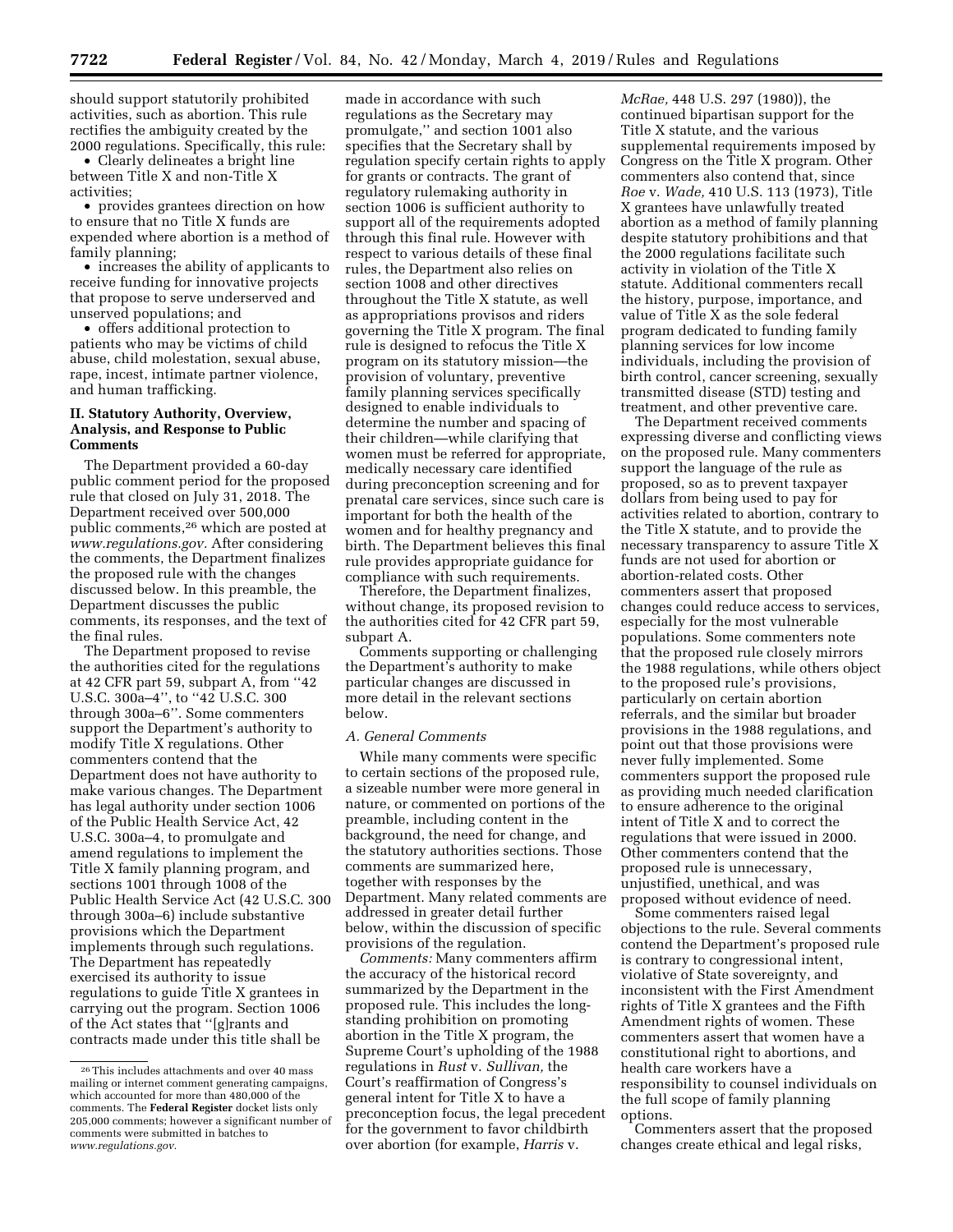fail to follow professional standards of care for health professionals, and violate conditions associated with federal grant funding under section 330 of the Public Health Service Act.27 Commenters request clarification on how broadly reporting requirements would apply, specifically regarding referral agencies. They assert that Federally Qualified Health Centers (FQHC), funded under Section 330 of the Public Health Safety Act, are already required to provide significant data reporting, including patient demographics, financial indicators, and clinical quality. Commenters believe that the proposed Title X reporting requirements would be potentially redundant with the existing section 330 reporting requirements. Commenters also argue section 330 requires FQHCs to provide ''voluntary family planning'' services. This rule, they argue, creates a conflict with that requirement by reducing the family planning options, and potentially reduces the performance of FQHCs by restricting their supplementary Title X funding.

Others argue that the proposed rule would make it difficult to meet national performance measures for the Title V Maternal and Child Health Services Block Grant, which serve as a measure of our country's progress on adolescent annual preventive medical visits. Still other commenters argue the proposed rule violates the APA on multiple grounds, including that the rule is arbitrary and capricious, and they assert that the Department has not provided adequate reasons for its rulemaking by examining the relevant data and articulating a satisfactory explanation for its action, including a rational connection between the facts found and the choices made. Several commenters urge the Department to withdraw the proposed rule. Some commenters contend the rule is not legally supportable and that, if the Department finalizes the rule, it will be challenged in court.

In contrast, other commenters argue that the proposed rule closely tracks the 1988 regulations, which were upheld on both statutory and constitutional grounds by the Supreme Court. Those commenters argue that the proposed rule is just as constitutional now as it was then, and observe that many other cases have affirmed the principle that the government is not obligated to fund or facilitate abortions.

Numerous commenters state that the Department has spent much time and effort to craft a solution where there is no problem to be addressed. They claim

Title X has never funded abortions, and Title X providers fully understand what the statutes and 2000 regulations require. They state that examples of the misuse of Title X funds are not well founded. Several commenters state that, under the comment filing deadline of July 31, 2018, they were unable to evaluate the full extent of the impacts of the Notice of Proposed Rule Making (NPRM) on affected communities. These commenters requested that the Department extend the comment period an additional 60 days, or to October 1, 2018. They contend this extension would provide the Department more time to hear from impacted populations on changes to Title X. One commenter contends their extension request was due to the Department rushing the publication of the proposed rule, and engaging in insufficient public engagement with stakeholders prior to the release of the rulemaking. Another commenter mentions they were requesting an extension because they experienced issues with submitting their comments electronically.

*Response:* The Department notes that there is, generally, a common understanding regarding the history and the purpose of the Title X program, together with the sharp diversity of opinion regarding the need for revisions to the 2000 regulations. The Department appreciates the emphasis many comments place on Title X's role in caring for low income individuals by providing a broad range of family planning methods and services. The Department concludes these final rules will contribute to more clients being served, gaps in service being closed, and improved client care that better focuses on the family planning mission of the Title X program. The Department expects these positive outcomes, in part, because the Department believes (1) program parameters will be more clear; (2) new applicants will apply to serve unserved or underserved patients and/ or less concentrated population areas because the review and selection criteria will no longer skew in favor of heavily populated areas; (3) new providers who previously were unable to participate in Title X projects due to conscience concerns with the 2000 regulations will be free to apply for a Title X grant or to participate in a Title X project; (4) Title X providers will be more likely to provide comprehensive primary care services or refer to primary health providers who can fulfill non-Title X needs in close proximity to the clinics, furthering overall health care of patients; and (5) the broad and clear definition for ''family planning'' will

enable grantees to better provide a broad range of family planning methods and services to meet the needs and desires of more patients.

The Department believes that the final rule represents a better interpretation of the statutory provisions applicable to the Title X program than the 2000 Regulations. The rule permits and will encourage better and closer compliance with these legal obligations on the part of grantees and their subrecipients. The Department agrees with comments stating that the proposed rule is necessary to protect the integrity of the Title X program, and the Department has authority to take such action, as discussed above and supported by case law.28 The Spending Clause of the Federal Constitution provides Congress authority to spend monies and to impose conditions and requirements with respect to the expenditures of funds,29 and it has exercised this authority to create the Title X program and impose conditions upon it. The Department has, in turn, exercised its legal authority 30 to issue regulations to guide Title X grantees in carrying out the program. The rule will ensure adherence to the statutory provisions adopted by Congress for the Title X program.

The Department agrees with comments that section 1008 establishes a broad prohibition on funding, directly or indirectly, activities that treat abortion as a method of family planning.31 The Department also agrees with comments that the 2000 regulations are inconsistent with that interpretation insofar as they require referral for abortion as a method of family planning, allow the use of funds for building infrastructure that could be used for abortion services, and do not require clear physical separation between Title X activities and abortionrelated services.32 The Department

32As described in the preamble to the 1988 regulations, 53 FR at 2923, prior to issuance of any regulations pursuant to Title X, the Department had, since 1972, interpreted section 1008 not only as prohibiting the provision of abortion, but also as prohibiting Title X projects from in any way promoting or encouraging abortion as a method of family planning. Further, based on the legislative history, the Department had also, since 1972, interpreted section 1008 as requiring that the Title X program be ''separate and distinct'' from any abortion activities of a grantee. However, in such interpretations, the Department generally took the view that if activity did not have the immediate effect of promoting abortion, or which did not have the principal purpose or effect of promoting abortion, it was permitted in a project. *See* GAO, No. HRD–82–106, Restrictions on Abortion and Continued

<sup>27</sup>*See* 42 U.S.C. 254b.

<sup>28</sup>*See Rust,* 500 U.S. at 193.

<sup>29</sup>Art. 1, sec. 8, cl. 1.

<sup>30</sup>*See* 42 U.S.C. 300a–4.

<sup>31</sup>*See* 42 U.S.C. 300a–6.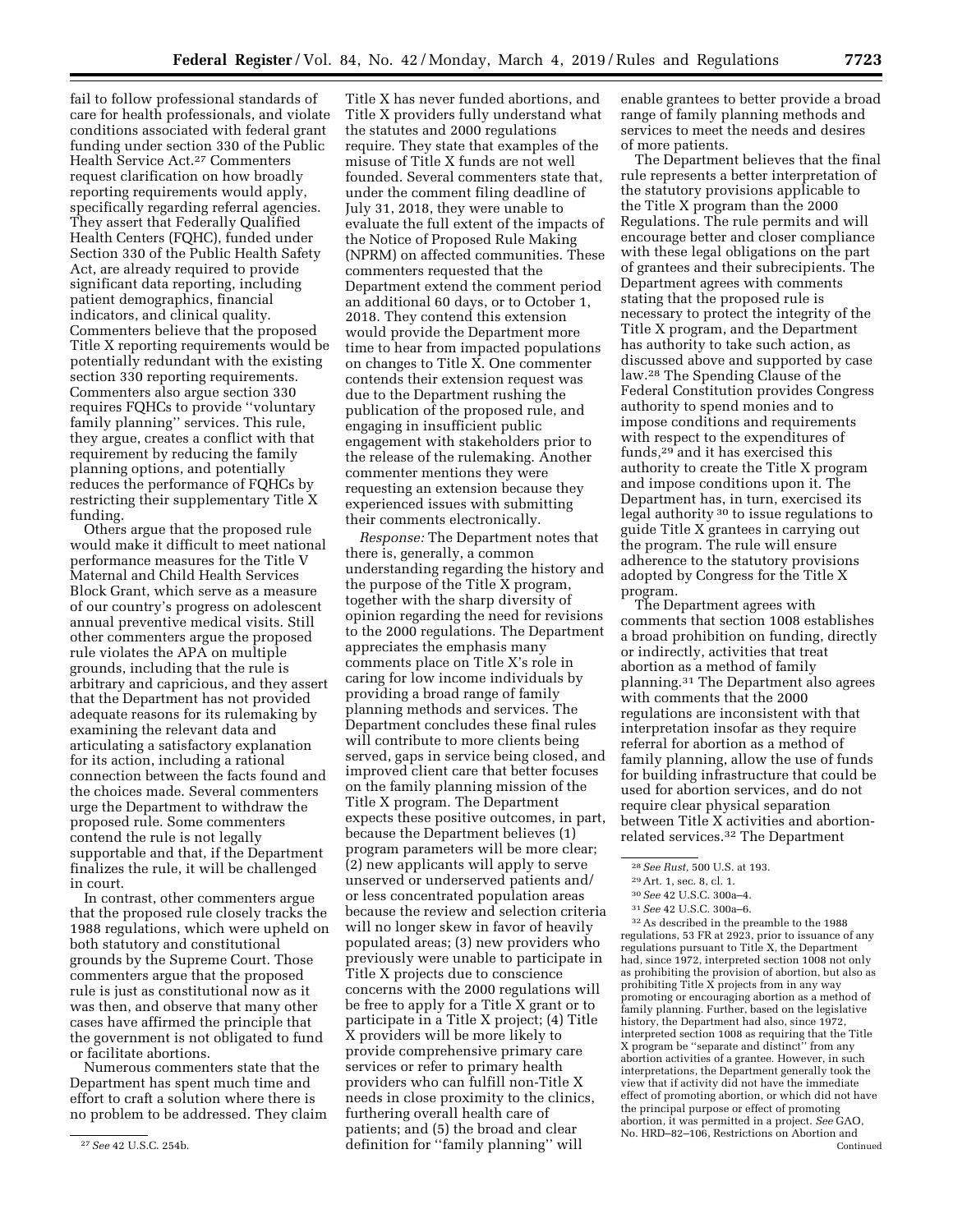notes that the 2000 regulations also do not ensure transparency and accountability in the use of taxpayer funds since they fail to require grantees to provide the Department with information about subrecipients, to ensure monitoring for potential misuse of funds and for compliance with federal laws (including a Title Xspecific appropriations provision) that prohibit the use of taxpayer funds for political activity or lobbying. Finally, the 2000 regulations prescribe inadequate grant application review criteria for selecting grantees of Title X funds who will comply with all of these requirements.

The Department believes that the final rule is a reasonable interpretation of the Title X statute and applicable laws in light of the express statutory terms, legislative history, and case law regarding the implementation and enforcement of provisions such as section 1008. The express terms in section 1008 reasonably support the Department's conclusion that there must be a separation between Title X projects and funds and any project where abortion is a method of family planning. *See* 42 U.S.C. 300a–6. The express terms of section 1008 also reflect the congressional purpose that Title X primarily has a preconception focus and should fund and, thereby, encourage preconception services. *See Rust,* 500 U.S. at 190 (''It is undisputed that Title X was intended to provide primarily prepregnancy preventive services.''). This focus on preconception care generally excludes payment for postconception care and services, though it can allow the provision of information and counseling in a postconception context, or access to postconception services outside the Title X project, if Title X's restrictions concerning abortion as a method of family planning are maintained. It is, thus, no surprise that the Supreme Court concluded that the 1988 regulations' ''program integrity'' requirements, which are substantially similar to the ones adopted in this final rule—including the portions of the regulations mandating separate facilities, personnel, and records—were ''based on a permissible construction of the statute and are not inconsistent with congressional intent.'' *Id.* at 188. The Court noted that, ''if one thing is clear from the legislative history, it is that Congress intended that Title X funds be kept separate and distinct from abortion-related activities. . . .

Certainly, the Secretary's interpretation of the statute that separate facilities are necessary, especially in light of the express prohibition of § 1008, cannot be judged unreasonable.'' *Id.* at 190. The Court ''defer[red] to the Secretary's reasoned determination that the program integrity requirements are necessary to implement the prohibition.'' *Id.* The Department now reaffirms that reasoned determination and reaches similar conclusions here.

The Department disagrees with commenters who contend the proposed rule (or this final rule) violates the Constitution and the intent of Title X. The Supreme Court rejected similar constitutional challenges to the 1988 regulations. As an initial matter, it upheld the statutory limitation of Title X funds to programs where abortion is not a method of family planning, concluding that ''[t]here is no question but that the statutory prohibition contained in § 1008 is constitutional'' because Congress ''may 'make a value judgment favoring childbirth over abortion, and . . . implement that judgment by the allocation of public funds.' '' *Id.* at 192 (internal citations omitted; ellipsis in original). The Court further explained that the provisions in the 1988 regulations barring counseling and referral were consistent with the First and Fifth Amendments. *Id.* at 193– 94, 203. The Department believes the Court's analysis encompasses, and is equally applicable to, the provisions of this final rule for similar reasons.

The Department disagrees with commenters contending the proposed rule, to the extent it is finalized here, infringes on the legal, ethical, or professional obligations of medical professionals. Rather, the Department believes that the final rule adequately accommodates medical professionals and their ethical obligations while maintaining the integrity of the Title X program. In general, medical ethics obligations require the medical professional to share full and accurate information with the patient, in response to her specific medical condition and circumstance. Under the terms of this final rule, a physician or APP may provide nondirective pregnancy counseling to pregnant Title X clients on the patient's pregnancy options, including abortion. Although this occurs in a postconception setting, Congress recognizes and permits pregnancy counseling within the Title X program, so long as such counseling is nondirective. The permissive nature of this nondirective pregnancy counseling affords the physician or APP the ability to discuss the risks and side effects of each option, so long as this counsel in

no way promotes or refers for abortion as a method of family planning. It permits the patient to ask questions and to have those questions answered by a medical professional. Within the limits of the Title X statute and this final rule, the physician or APP is required to refer for medical emergencies and for conditions for which non-Title X care is medically necessary for the health and safety of the mother or child.

The Department appreciates comments expressing concern about administrative reporting burdens on FQHCs who receive funding under both Section 330 and Title X. However, different federal programs often have different reporting and other requirements, depending on the specific statutory requirements and constraints. The fact that some federal grant programs may require more (or less) to qualify for funding is an appropriate reflection of Congressional direction. The Department is mindful of the administrative burden when establishing requirements for federal grant programs and seeks, as possible, to impose substantially the same administrative requirements on grant programs. However, it is under no obligation to impose the same requirements for multiple grant programs; rather, it is guided by the statutory requirements placed by Congress regarding each individual federal grant program. To the extent that requirements overlap, the Department believes that no additional burden results because the information can be readily shared within the grantee organization. Where the Title X program imposes additional requirements, these additional requirements are the result of specific statutory requirements applicable to the Title X program. The Department believes that these additional requirements are reasonable in light of those specific statutory requirements and the Department's need to ensure compliance with such requirements.

The Department also believes that concerns that Title X will conflict with Section 330's voluntary family planning requirements are unfounded. This final rule continues the historical Title X emphasis that family planning must be voluntary—the definition of ''family planning'' adopted by the final rule and, thus, applicable to the Title X program explicitly states that ''family planning methods and services are never to be coercive and must always be strictly voluntary.'' This final rule also confirms the statutorily mandate that a ''broad range'' of family planning methods and services be available under Title X. This requirement also supports the voluntary

Lobbying Activities in Family Planning Programs Need Clarification, at 22 (Sept. 24, 1982), *https:// www.gao.gov/assets/140/138760.pdf.*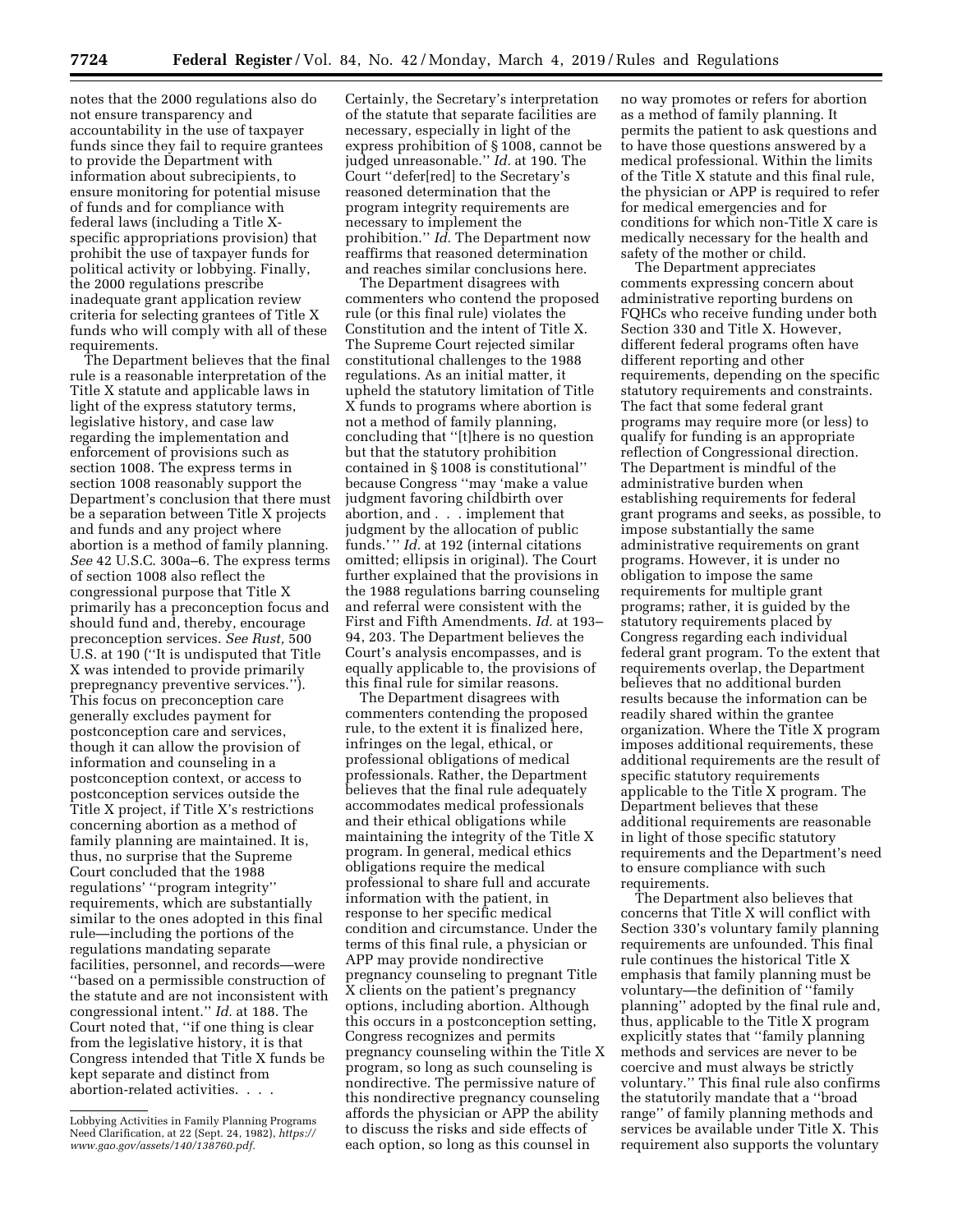nature of family planning by providing a variety of methods and services so that the individual patient can make an informed choice, based on her own lifestyle and needs. To the extent that limitations are imposed on the Title X program (*e.g.,* abortion provisions), the Department has carefully designed these to enforce explicit statutory mandates applicable to Title X. However, the Department intends to continue emphasizing the broad range of family planning methods and services as a way to fulfill the various family planning needs of patients who visit the many Title X clinics across the nation. Thus, the Department finds that section 330 and Title X are complementary in this respect.

The Department does not agree that the final rule will impede the ability of States and jurisdictions to meet the national performance measure (NPM) for annual adolescent preventive well visits for the Title V Maternal and Child Health Services Block Grant. Some commenters contend that any limitation on a patient's ability to access affordable health care at their preferred site of care for family planning services or to meet with the provider of their choice for preventive health care will impede States' ability to meet their goals for the well-woman visit NPM and the adolescent well-visit NPM for Title V. But by encouraging Title X projects to offer either comprehensive primary health care services onsite or have a robust referral linkage with primary health care providers who are in close proximity to the Title X site, the Department believes this final rule should reinforce States' ability to meet their goals for well-woman and adolescent well-visit NPMs. Furthermore, the Department does not believe that the rule will limit the ability of individuals to access affordable health care; thus, achievement of the NPM will remain unaffected by the changes in regulation. The Title X program currently provides services to adolescents and will continue to provide these services.

The Department agrees with comments stating that demonstrated abuses of Medicaid funds do not necessarily mean Title X grants are being abused and did not make that argument in the proposed rule. Rather, the Department believes that examples of abuse in other Federal programs help illustrate the need for clarity with respect to permissible and impermissible activities in connection with the Title X program and Title X funds, especially where the 2000 regulations foster confusion and

ambiguity.33 Title X is a grant program where funds are disbursed before completion of the service, increasing the possibility of intentional or unintentional misuse of funds. Appropriate accountability standards are particularly appropriate in the case of grant programs such as Title X.

The Department's reasons for deciding to revise the 2000 regulations go beyond evidence regarding abuses of Medicaid funds by entities that are also Title X grantees or subrecipients, and are discussed in more detail below. These additional reasons include the Department's view that Title X grantees must be financially transparent and accountable throughout the grant disbursement process, rather than only after the grant is spent. The Department has a compelling interest in ensuring that, from the moment of disbursal, Title X funds are used only for permissible activities under the Title X statute,34 rather than condoning after-the-fact correction and bookkeeping adjustments. The Department disagrees with some commenters who characterize the government's pursuit of this interest as ''restricting abortion rights''; the Supreme Court rejected similar arguments and challenges to similar provisions in the 1988 regulations. *See Rust,* 500 U.S. at 177– 178 (upholding similar Title X ''program integrity'' requirements).

The Department also seeks to remedy the potential for confusion, under the 2000 regulations, about whether Title X funds can be, or are being used, in a project where abortion is a method of family planning. It does so by finalizing the rule to strengthen the requirements for financial separation and to preclude shared physical space and staff with respect to abortion. It also does so by improving grant monitoring, including fiscal and internal controls, to prevent the misuse of taxpayer funds. The Title X program is not unique in the need for such grant monitoring to identify and prevent such misuse. However,

particularly because providing abortion as a method of family planning has been statutorily prohibited,35 and abortion is a source of contentious public debate, the Department believes improved accountability measures are a useful and responsible action that will expand taxpayers' trust in the Title X program.

In response to commenters who contend the rule will be challenged in court, the Department believes the Supreme Court's decision in *Rust*  provides broad support for the approach taken in this rule. Although the rule differs in some respects from the 1988 regulations upheld in *Rust,* some of those differences arise from the Department's desire to implement statutory provisions that did not exist at the time the 1988 regulations were adopted. Other differences, such as the permission for nondirective pregnancy counseling—which implements an appropriations rider that was adopted as early as 1996 36 and has been regularly included in HHS's appropriations through fiscal year 2019—are more permissive than the 1988 regulations and less susceptible to the type of challenges that plaintiffs brought (unsuccessfully) in *Rust.* Other changes concern issues not directly addressed in *Rust,* but plainly supported by the Department's discretion to implement the program as set forth in Title X and applicable statutes. The Department believes that each component of the rule is legally supportable, individually and in the aggregate. To the extent a court may enjoin any part of the rule, the Department intends that other provisions or parts of provisions should remain in effect.

The Department disagrees with commenters who state that the 60-day comment period was insufficient. The APA does not have a minimum time period for comments, and 60-day comment periods are used for large numbers of very significant rules, including rules that contain far more complicated and complex proposed requirements. The comment period closed 60 days after publication of the proposed rule in the **Federal Register** on June 1, 2018, but the proposed rule went on display at the Office of the Federal

 $33$  ". . . [A]udits have found overbilling . improper practices resulting in significant Title XIX-Medicaid overpayment . . . [and] ''unbundling'' or ''fragmentation'' billing schemes related to pre-abortion examinations, counseling visits, and other services performed in conjunction with an abortion, and improper billing for the abortions themselves.'' *See* Foster, *Profit. No Matter What, 2017 Report on Publicly Available Audits of Planned Parenthood Affiliates and State Family Planning Programs,* Charlotte Lozier Institute Special Report Series 3 (Jan. 4, 2017), *https:// lozierinstitute.org/profit-no-matter-what (summarizing evidence from publicly available audits)*. These examples of abuse illustrate the need to clarify any confusion or ambiguity that may cause or add to the problems uncovered by the auditors.

<sup>34</sup> 42 U.S.C. 300a–6.

<sup>35</sup> *Id.* 

<sup>36</sup>Omnibus Consolidated Rescissions and Appropriations Act of 1996, Public Law 104–134, 110 Stat. 1321, 1321–221 (stating that ''amounts provided to said projects under such title shall not be expended for abortions, that all pregnancy counseling shall be nondirective, and that such amounts shall not be expended for any activity (including the publication or distribution of literature) that in any way tends to promote public support or opposition to any legislative proposal or candidate for public office.''). The 2019 Appropriations Act contains the same directive.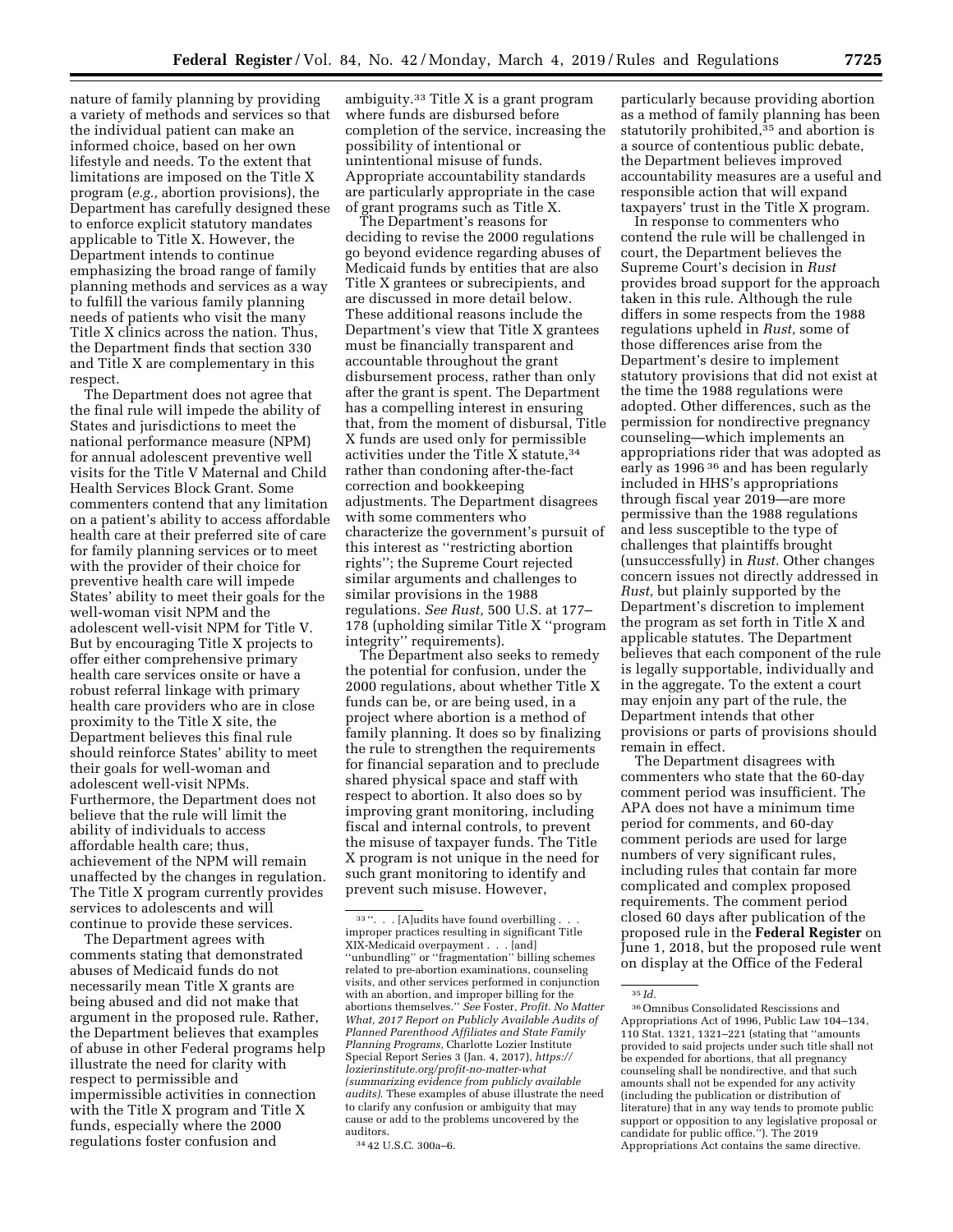Register on June 1, 2018 and on the Department's website on May 22, 2018. The comment period provided ample time for the submission of over 500,000 comments by a variety of interested parties, including extensive comments by a number of entities. Those comments offer a broad array of perspectives on the full range of issues raised in the proposed rule. After reviewing the public comments and the requests for additional time, the Department does not believe that extending the comment period is or was necessary for the public to receive sufficient notice of, and opportunity to comment on, the proposed rule. Nor is there anything in the statutory provisions governing the Title X program that would have required additional outreach outside of the public notice and comment process and the comment period. Consequently, the Department concludes that the comment period was legally sufficient and is not extending the comment period.

#### *B. To what programs do these regulations apply? (42 CFR 59.1)*

*Summary of changes:* The original language of the 2000 regulations at § 59.1 remains intact. The proposed rule proposed to add that, unless otherwise noted, Title X program requirements and regulations would apply equally to grantees and their subrecipients and that grantees would be responsible for ensuring that the entire project, which includes all subrecipients, complies with the Title X regulations. With certain exceptions, the proposed rule also provided that the regulatory requirements of Title X would apply equally to any contracts established under Section 1001 to carry out a Title X project. The Department finalizes the proposed changes to § 59.1 with slight technical changes to clarify the language regarding the requirements for grantees and subrecipients.

*Comments:* Some commenters question the need for the proposed changes. They state that the Department is not lacking information about subrecipients, as the Department already publishes a directory listing all subrecipients online. Some commenters contend that previously, the Department's legal relationships have been with Title X grantees concerning project operations only, not with subrecipients.

Several commenters state that the rule gives unprecedented information and regulatory authority to the Department regarding Title X grantees and subrecipients. Some commenters assert that the regulations attempt to give the Department unchecked discretion to

disqualify applications. Several commenters contend the proposed rule would impose burdensome and redundant bureaucratic responsibilities on grantees and would limit the participation of certain providers. Some commenters object to the application of the rule to subrecipients, contending it will impose unacceptable burdens on subrecipients and drive qualified providers from Title X projects.

One commenter believes that treating grants and contracts equally will circumvent fair contracting rules, expediting allocation of funds to organizations and programs that do not submit applications as part of a competitive procurement or that will not be required to follow program regulations, including basic eligibility guidelines. The commenter states that, if implemented, this change could drastically alter the landscape of Title X providers, potentially allowing, among other things, for-profit organizations and health care providers that do not meet the highest standards of quality care to be awarded federal funds through a noncompetitive process. One commenter states the proposed rule does not adequately discuss the regulatory or economic impact of applying the same requirements of contracts as family planning grants to entities, as contract and grant regulations differ.

One comment states that the proposed rule does not address whether Title X funds used for contracts would offset funds used for grants.

*Response:* The Department disagrees with commenters who contend that the Department already has sufficient information about subrecipients. Although an online directory lists subrecipients, important information about the grant project is not reported at a granular level. The Department does not know the scope of services provided by individual subrecipients, nor the degree of compliance with statutory and regulatory requirements by individual subrecipients. The Department maintains it is reasonable and appropriate to require additional transparency in these areas to ensure accountability for, and compliance with, the statutory integrity provisions applicable to the Title X program. Moreover, it is quite common for regulatory requirements to flow down from grantees to subrecipients; this final rule simply makes that expectation explicit.

The Department also does not agree with some commenters contending that these regulations are unnecessary, redundant, or overly burdensome. As discussed more below, the Department has a duty to ensure that Title X funds

are spent in accordance with statutory requirements; that duty applies equally to Title X funds used by grantees and subrecipients. The final rule helps the Department fulfill that duty and thereby to ensure the proper accounting of Title X funds. The Department believes there has been insufficient transparency and accountability in the use of taxpayer funds because grantees have not been required to provide the Department with sufficient information about subrecipients, to ensure monitoring for potential misuse of funds, or to address express statutory program integrity provisions and limitations (including a Title X specific appropriations provision) that, among other things, prohibit the use of taxpayer funds for political activity or lobbying. The final rule will redress these insufficiencies and improve the transparency and accountability that surrounds the use of Title X funds.

The Department concludes that the final rule appropriately requires that the program integrity provisions of Title X family planning program apply to projects whether they are established by grants or contracts and to any entity receiving Title X funds. The Department disagrees that the application of Title X regulations to the execution of contracts is an exercise of improper or unprecedented regulatory authority. Title X authorizes the Secretary to carry out the Title X program by entering into contracts with, or issuing grants to, public or private nonprofit entities and to promulgate regulations governing grants and contracts issued in the program. 42 U.S.C. 300(a), 300a–4. Thus, the Department has the authority to issue regulations governing the program, including provisions that apply statutory requirements both to grantees and contractors, and subrecipients of Title X funds. With respect to subrecipients, since grantees in most instances do not directly provide Title X services, the only way to ensure compliance with the statutory and regulatory requirements is to require the inclusion of provisions in contracts with, or grants to, subrecipients that require such compliance. Such flow-down requirements are a commonly used mechanism in the Department's grant programs to ensure that the programs are properly implemented. The Department believes that ensuring Title X funds are expended by subrecipients consistent with the statutory and regulatory parameters is a responsibility that all Title X grantees reasonably assume when they extend the financial benefits of the program to another party.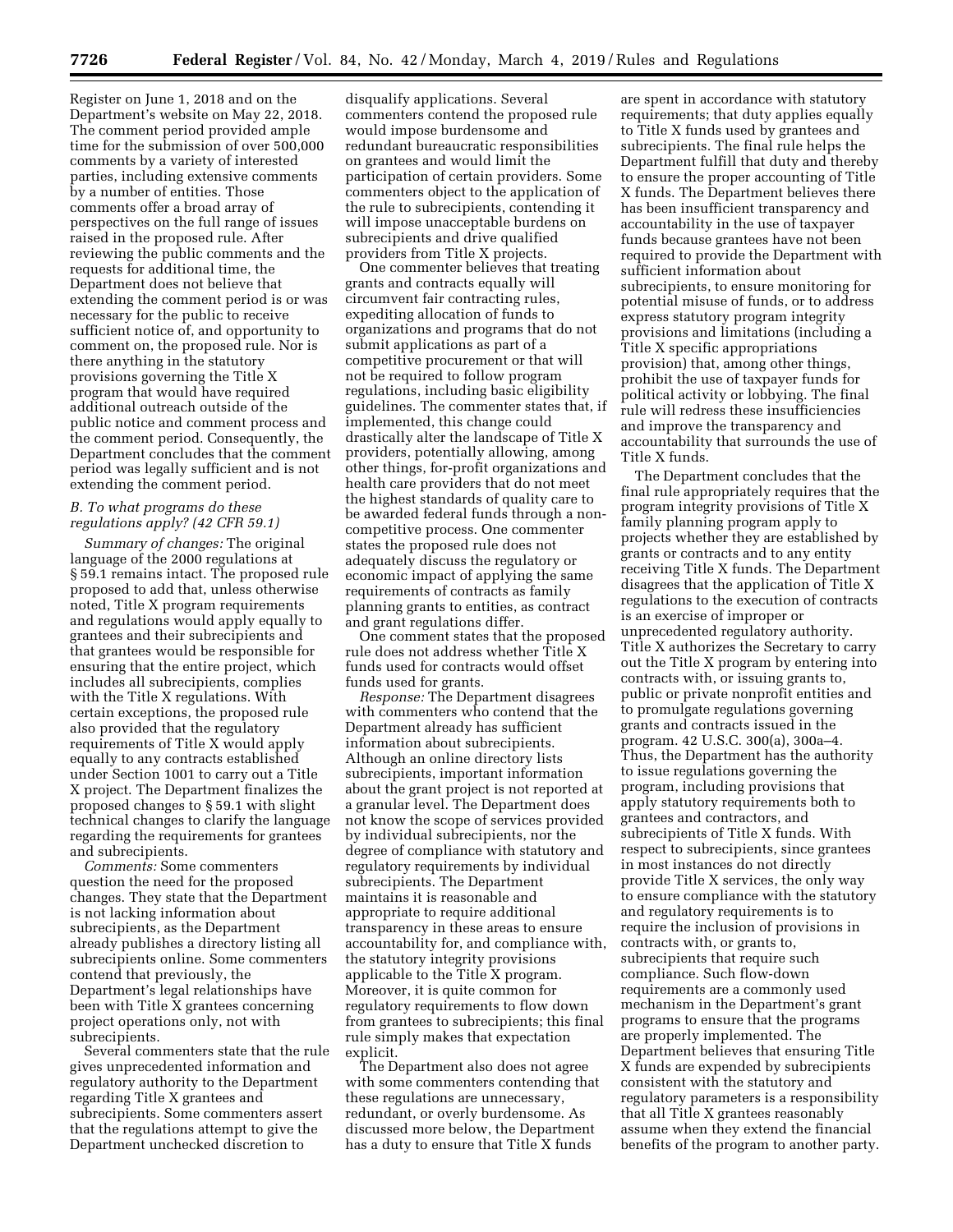The Department disagrees with commenters that challenge the Department's oversight role in the proposed rule. Title X grantees must ensure adequate oversight of Title X funds, including the use of those funds by subrecipients. The statutory restrictions imposed on the use of Title X funds cannot be avoided by distributing the funds to subrecipients. The Department is committed to ensuring all rules governing Title X funds are applied to both primary grantees and subrecipients. The Department does not agree with commenters who state that the administrative cost of ensuring that subrecipients are compliant with Title X is overly burdensome. Although there may be additional costs involved with these oversight measures, specifying that grantees are responsible for ensuring the compliance of their subrecipients does not add an additional requirement; it merely makes more explicit the fact that grantees are already responsible for ensuring the compliance of their Title X projects with the statutory and regulatory requirements applicable to Title X projects. The specific oversight measures required by this final rule are reasonable and necessary to ensure such compliance with the Title X requirements and proper accountability of Title X funds. The costs associated with those measures are detailed below.

The Department disagrees that the rule will exclude qualified providers from providing Title X services since any eligible organization may apply to provide Title X services, so long as it complies with the requirements set forth in the statute, related regulations, and the funding announcement. The Department disagrees with commenters who suggest oversight will hinder the participation of health centers, except to the extent that they are not compliant with Title X requirements. An organization that qualifies under Title X to provide statutorily appropriate services may also provide non-Title X services, so long as they do so in a manner that complies with the Title X regulations. The Department believes that the provisions of the final rule will result in expanded preconception family planning options available to individuals consistent with the Title X program's explicit mandate.

The Department has considered the comments that express concern about the proposed language that treats Title X contracts and grants equally, but concludes that a plain reading of the statute supports that approach. Title X authorizes the Secretary to award grants and/or enter into contracts to establish

and operate voluntary family planning projects—and then authorizes the Secretary to adopt regulations to implement the Title X program.37 The Department interprets this grant of authority to afford it flexibility in choosing the vehicles to implement the Title X statute, but not to allow funding vehicles that avoid the requirements of the Title X program. Grants and contracts are entered into under different general procedures and are governed by different sets of procedural law. Title X projects, however, whether implemented by grant or contract, must comply with applicable substantive requirements of the Title X statute, which these regulations implement.

Accordingly, regardless of whether the Department enters into a grant or contract, requirements of the Title X program shall apply, except for §§ 59.4, 59.8, and 59.10. For example, the Department interprets section 1008 of Title X to require certain restrictions concerning abortion referrals, and physical and financial separation between Title X activities and activities not permitted under the Title X statute. That interpretation would apply to project activities whether they are undertaken by grant or by contract. This regulatory provision applying certain sections of this rule to contracts is necessary to ensure consistency in the implementation and enforcement of Title X statutory program integrity provisions if a project is implemented through the issuance of a contract.

The Department notes comments that draw distinctions between grants and contracts in the general regulatory system and how they serve different purposes. The Department recognizes these differences exist, but for reasons stated above, believes it necessary to ensure the basic requirements of the Title X program are consistent. Title X authorizes the Secretary to enter into contracts, not just grants, to implement the program.38 The Department believes it is necessary to treat contracts and grants similarly for both grantees (or, in the case of contracts, contractors) and subrecipients or subcontractors.

The Department disagrees with commenters who contend the proposed rule would circumvent ordinary procurement procedures. The Department's purpose in adding the provision on its ability to carry out a Title X program/project by contract was not to evade or avoid the substantive requirements imposed by Title X or these regulations—the Department, for example, could not contract with a for-

profit entity to carry out a Title X program or project because that would be inconsistent with 42 U.S.C. 300(a) but to confirm that contracts to implement the Title X program must be consistent with, and implement, the substantive requirements entailed in these regulations, including those related to the prohibition on the use of funds for projects where abortion is a method of family planning. If the Department enters into contracts, it would do so based on other rules generally applicable to contracts, except as specified in the Title X statute or these regulations. Thus, for example, any contracts issued under Title X would continue to be competitive to the extent required by law and regulation. To make that clear, the proposed rule would provide that certain sections of part 59 subpart A would not apply to contracts because those sections address processes specifically applicable to grants and grant applications. The substantive requirements of the other sections of the subpart, in contrast, would apply to Title X projects or programs, regardless of whether they are carried out by grant or contract.39

Accordingly, the Department expects both grantees and contractors to ensure that Title X funds are spent on statutorily appropriate activities. The proposed rule and this final rule help to ensure that this expectation is met by formalizing those requirements and that process.

One commenter had inquired about how the issuance of a contract to implement a Title X project would affect Title X grants. Since the funds for the program are fixed by appropriations, funds used for contracts in a given fiscal year would not be used for grants, and vice versa. Thus, Title X funds used for contracts would be offset from funds used for grants, as stated in the proposed rule.

# *C. Definitions (42 CFR 59.2)*

## 1. Definition of Advanced Practice Provider

*Summary of changes:* The 2000 regulations did not define ''advanced practice provider,'' and the Department had not proposed such a definition in the proposed rule. However, as a result

<sup>37</sup>*See* 42 U.S.C. 300(a), 300a–4(a). 38*See* 42 U.S.C. 300(a).

<sup>39</sup>Although the Department had proposed that § 59.3 would not be applicable to contractors carrying out a Title X project, after further consideration, and in light of the public comments, the Department now believes that such contractors should be required to comply with § 59.3. Accordingly, the Department does not include that section in the list of regulatory provisions that would not apply to entities who have contracted with the Department to implement a Title X project. This is discussed in more detail below in response to comments concerning § 59.3.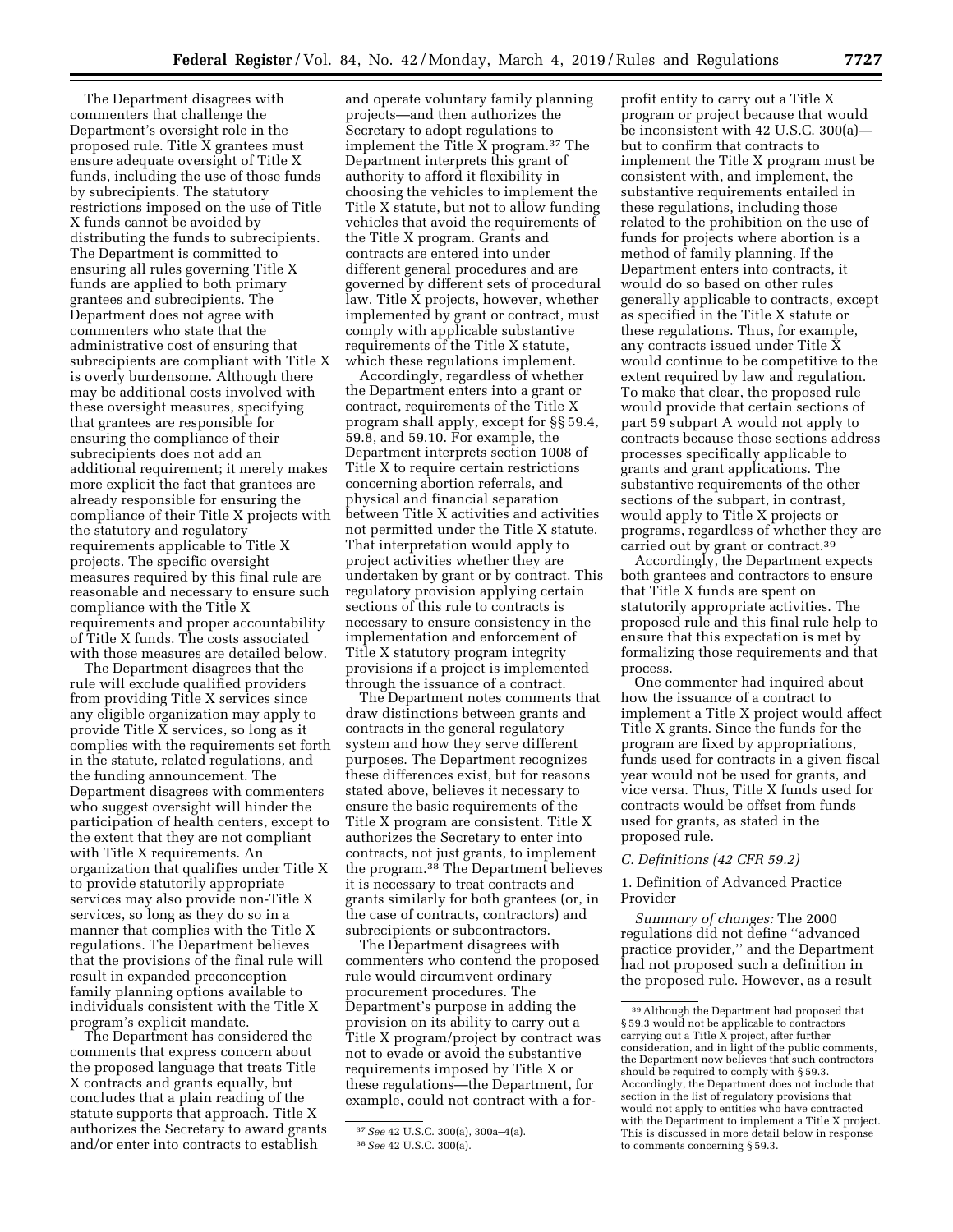of comments on the type of medical professional who could provide nondirective counseling and referrals under the proposed rule, as discussed in greater detail below, the Department has determined that, in addition to medical doctors, advanced practice providers (APPs) may provide nondirective counseling and referrals. For greater clarity on the scope of such APPs who can provide such services in Title X projects, the Department defines APPs to include those medical professionals who receive at least a graduate level degree in the relevant medical field and maintain a federal or State-level certification and licensure to diagnose, treat, and counsel patients. The term APP includes physician assistants and advanced practice registered nurses (APRN) who are performing increasingly critical roles within the health care system.40 Examples of APRNs that qualify as an APP include Certified Nurse Practitioner (CNP), Clinical Nurse Specialist (CNS), Certified Registered Nurse Anesthetist (CRNA), and Certified Nurse-Midwife (CNM).41 These APPs are qualified, due to their advanced education, licensing, and certification to diagnose and treat patients while advancing medical education and clinical research.42 The

41The Department recognizes the wide range of specializations within the nursing profession. These examples were selected as APPs due to their advanced medical degrees, licensing, and certification requirements. *See* National Council of State Boards of Nursing, *APRNS in the U.S, https:// www.ncsbn.org/aprn.htm*. *See also* American Association of Nurse Practitioners, *What's a Nurse Practitioner (NP)?, https://www.aanp.org/about/allabout-nps/whats-a-nurse-practitioner* (stating that ''[a]ll NPs must complete a master's or doctoral program and have advanced clinical training beyond their initial professional registered nurse preparation'' while being regulated by the licensing requirements of each State where the individual practices).

42*See,* Catherine S. Bishop, *Advanced Practitioners Are Not Mid-Level Providers,* J Adv Pract Oncol, (Sept. 1, 2012), *https:// www.ncbi.nlm.nih.gov/pmc/articles/PMC4093350/*  (noting that Physician Assistants and Advanced Practice Nurses ''have at least a master's degree and many hold doctorates.'') *See also* Jacquelyn Corley, *Advanced-Practice Providers Are Key to America's healthcare Future,* Forbes, (Mar. 16, 2017), *https:// www.forbes.com/sites/realspin/2017/03/16/ advanced-practice-providers-are-key-to-americashealthcare-future/#3d25c1f95998*.

final rule establishes this definition for purposes of Title X in § 59.2.

# 2. Definition of Family Planning

*Summary of changes:* The 2000 regulations do not define ''family planning.'' The proposed rule, at § 59.2, proposed to define ''family planning'' as ''the voluntary process of identifying goals and developing a plan for the number and spacing of children and the means by which those goals may be achieved.'' Further, the proposed definition included ''a broad range of acceptable and effective choices, which may range from choosing not to have sex to the use of other family planning methods and services to limit or enhance the likelihood of conception (including contraceptive methods and natural family planning or other fertility awareness-based methods) and the management of infertility (including adoption).'' Family planning services are described in the proposed definition to include ''preconception counseling, education, and general reproductive and fertility health care to improve maternal and infant outcomes, and the health of women, men, and adolescents who seek family planning services, and the prevention, diagnosis, and treatment of infections and diseases which may threaten childbearing capability or the health of the individual, sexual partners, and potential future children).'' Family planning and family planning services are to be voluntary and never coercive. The proposed rule emphasizes that family planning ''does not include postconception care (including obstetric or prenatal care) or abortion as a method of family planning. Family planning, as supported under this subpart, should reduce the incidence of abortion.'' The proposed rule indicates that prenatal referrals are required and medically necessary for the health of the pregnant mother, as well as the unborn baby, and are not included in this prohibition.

The Department finalizes this definition with changes, including clarifying the role of adoption as a family planning activity by permitting Title X providers to provide information about or referrals for adoption as a Title X service; increasing the understanding that family planning must not be coercive and must always be voluntary; and by making technical edits for consistency and readability.

*Comments:* Some commenters state there is little support for the Department to define family planning. They note that, while the Department says the definition's purpose is to avoid the ''risk of the intentional or unintentional use of Title X funds for impermissible

purposes,'' the Department cites no actual violation of Title X requirements in relation to the provision of abortion services.

Some commenters oppose the explicit exclusion of abortion in the definition. One commenter notes that abortion does impact the number and spacing of children and should not be excluded from the meaning of family planning. Such commenters state that couples use abortion as a method of family planning to determine their desired number of children or to space them. They contend that excluding abortion from the definition by labeling it postconception care reflects a failure to consider who may want or need to have an abortion. Additionally, one commenter states that the last sentence of the new definition should be stricken because reducing abortion was not the intent of the enabling legislation. Some commenters suggest the definition creates ambiguity concerning abortion that is not used as a method for family planning.

Many commenters ask the Department to eliminate language that mentions natural family planning and fertility awareness-based methods (FABMs), contending that the definition prioritizes those methods over other contraceptive methods. Such commenters worry that the definition de-emphasizes contraception in favor of abstinence, natural family planning, and fertility awareness-based methods that the agency has long recognized are lesseffective methods of family planning. Commenters also contend, for example, that fertility awareness-based methods do not fit everyone's lifestyle and are ineffective for many women; that abstinence programs are ineffective and ignore the needs of participants already engaged in sexual activity; that avoiding sex as a family planning method conflicts with CDC, WHO, and UN definitions of family planning; and directing Title X funds towards natural family planning is unnecessary as 93% of sites report offering it and less than 0.5% of female Title X contraceptive users rely on it.

Some commenters ask, in the alternative, that if the Department does not eliminate language that mentions natural family planning, the Department instead clarify whether it intends to prioritize and promote natural family planning and other FABMs for Title X patients over other contraceptive options, and if so, to provide its justification, and explain why that would not undermine patients' ability to obtain voluntary care free from coercion. Some commenters also state that the proposed language may ''blur the lines'' between choices, methods,

<sup>40</sup>Other Federal Agencies refer to APPs as Mid-Level Practitioners. *See* U.S. Department of Justice Drug Enforcement Diversion Control Division, *Mid-Level Practitioners Authorization by State,* Drug Enforcement Administration, *https:// www.deadiversion.usdoj.gov/drugreg/practioners/ index.html*. ''Mid-Level Practitioners'' and ''Advanced Practice Provider'' generally describe the same group of individuals; the Department here chooses the latter term in recognition of the increasingly critical and advanced roles that PAs and APRNs play within the clinic environment.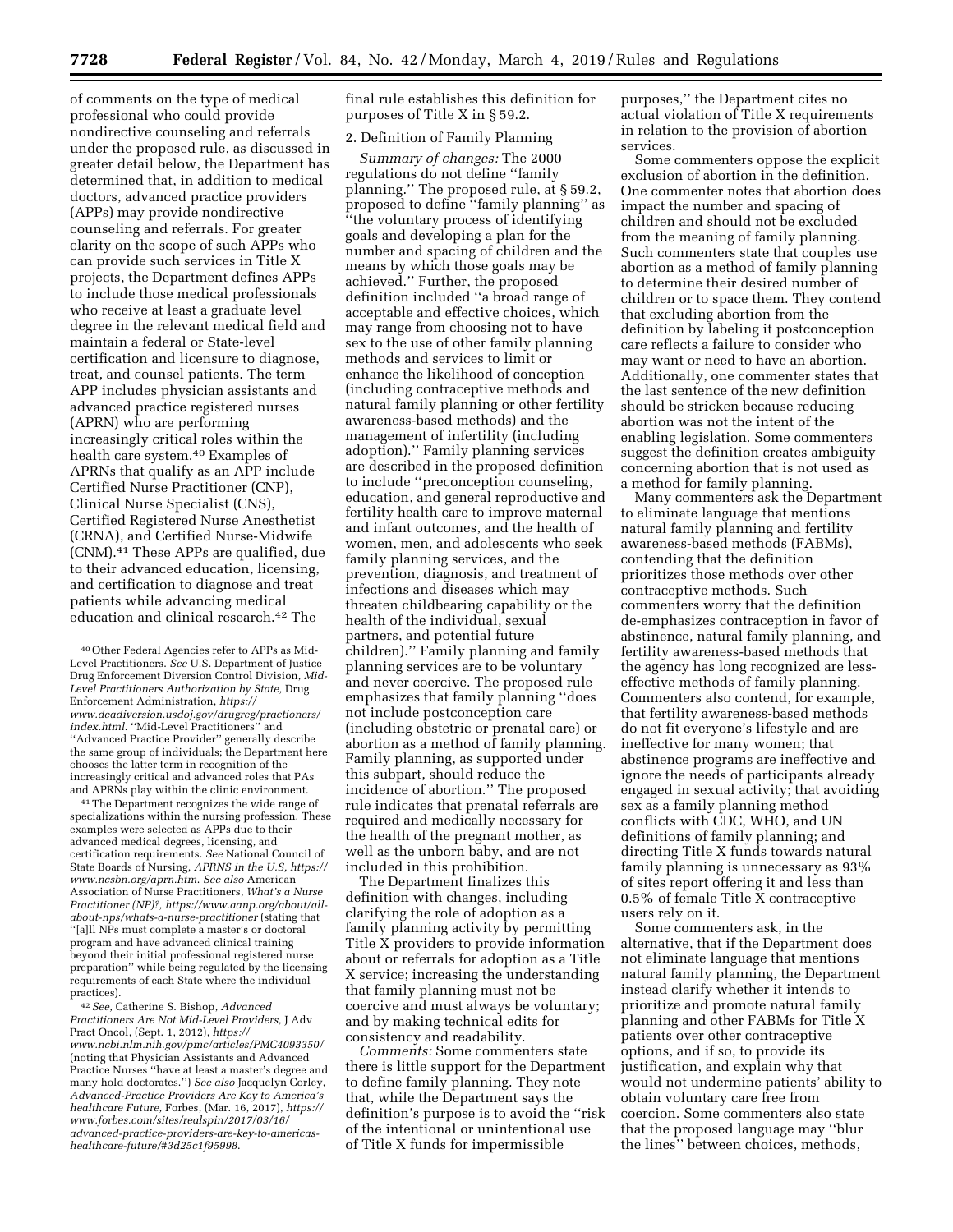and services, and contend this may diminish the range of each provided under the Title X program.

One commenter says the definition of family planning should ensure that women have sufficient access to evidence-based family planning and sexual health information, and the full range of medically accepted forms of contraception, in order to avoid issues that may arise in light of the new definition of family planning. Commenters express concern that the definition would leave many women without access to contraception or the most effective methods to prevent pregnancy. Other commenters oppose the definition of family planning because they contend negative impacts will result, such as driving some providers out of business; increasing the incidence of unintended pregnancy; increasing the incidence of sexually transmitted diseases; leading to grantees offering a more limited scope of services, making it difficult for patients to receive care they need; and leading to increased costs on the health care system as the result of unintended pregnancies.

One commenter supports including only preconception services in the definition of family planning, and states that the definition empowers the Department and Title X providers to provide comprehensive services. Another commenter similarly states that, by placing postconception care beyond the scope of Title X, and by expressly excluding abortion from the definition of family planning, the definition reorients Title X towards its intended purpose.

Other commenters oppose including only preconception services in the definition. One commenter contends that excluding postconception care disrupts the continuity of care for family planning clients. The commenter additionally states the limitation is contrary to national standards that promote early access to prenatal care. Another commenter argues that the government is discriminating against women who seek abortions by defining the practice as postconception care and excluding this type of care from the definition of family planning, but then requiring projects to refer all pregnant woman for prenatal care.

Some commenters request that the Department eliminate language referring to adoption. Commenters assert that the management of infertility, including adoption, exceeds the intent of the program as its inclusion is beyond the language of the Title X statute. Including adoption would put a strain on the program, commenters contend, as

it would redirect a large amount of Title X funds. Additionally, commenters contend adoption is a postconception activity, and say its inclusion in the definition contradicts the definition's statement that family planning only includes preconception activities.

Some commenters also argue that excluding abortion is a violation of the First Amendment's religion clauses due to preferring some religious ideas over others and enforcing religion with the power of the government. They contend excluding abortion, and in their view emphasizing natural family planning, is characteristic of particular religious views.

Finally, one commenter states that the rule does not make it clear whether female or male sterilization services are considered within the scope of family planning methods, and contends they are consistent with the goal of determining the number and spacing of one's children.

*Response:* Title X of the Public Health Service Act confers broad authority on the Secretary of Health and Human Services ''to make grants to and enter into contracts with public or nonprofit private entities to assist in the establishment and operation of voluntary family planning projects which shall offer a broad range of acceptable and effective family planning methods and services (including natural family planning methods, infertility services, and services for adolescents).'' 42 U.S.C. 300(a). Congress placed specific limitations on what constitutes appropriate ''family planning'' for purposes of Title X. In Section 1008, Congress expressly required that ''[n]one of the funds appropriated under this title shall be used in programs where abortion is a method of family planning.'' 42 U.S.C. 300a–6. Congress did not fully define ''family planning'' in the Title X statute. However, section 1006 authorizes the Secretary to promulgate regulations governing grants and contracts in the program. 42 U.S.C. 300(a). Accordingly, the Department has statutory authority to define ''family planning'' for the purposes of the Title X program.

Given the statutory emphasis on family planning, the Department believes defining the phrase is important to ensure a coherent and reliable implementation of Title X, consistent with carefully considered statutory parameters. The Department disagrees with commenters who contend there is little support for creating the definition for family planning because no violations have been identified. The Department does not have to identify violations in order to interpret a statutory term. The Department deems it useful to develop and maintain a definition of family planning, in order to establish the scope of the Title X family planning program, to ensure consistency across the program, and to meaningfully ensure that the family planning projects implemented under Title X grants and/ or contracts provide a broad range of family planning methods and services, consistent with the Title X statute. The Department believes it is appropriate to exercise its rulemaking authority to define family planning as a term important to the scope of the Title X projects, the development of grant applications, and the issuance of grants and contracts in the Title X program.

Moreover, the Department notes that the definition will address in part its concern that the requirement for abortion referrals, as provided in the 2000 regulations, violates or leads to violations of section 1008's prohibition on funding Title X projects where abortion is a method of family planning. Concerns about family planning methods being used indirectly to violate requirements of the program dates back at least to the 1988 regulations. There, the Department stated, in § 59.14, that a

''Title X project may not use prenatal, social service or, emergency medical or other referrals as an indirect means of encouraging or promoting abortion as a method of family planning . . .'' 53 FR at 2945. This provision was upheld by the Supreme Court.43 That the 2000 regulations required certain abortion referrals, in a way the Department, both previously and now, deems inconsistent with the Title X statute, is itself a cause of confusion about what should and should not be included as ''family planning'' under the Title X program, and justifies the Department's decision to establish a definition of family planning in this rule.

The Department disagrees with the many commenters that oppose defining ''family planning'' to exclude abortion and that urge the Department to define the term to include abortion. Such commenters appear to be either unaware of, or confused about (or to have intentionally ignored), the fact that Title X explicitly excludes 44 funding for projects where abortion is a method of family planning. The Department is statutorily required to exclude abortion as a method of family planning for purposes of the Title X program, *see* 42 U.S.C. 300a–6, and has no statutory authority to consider family planning under Title X to include abortion. The

<sup>43</sup>*Rust* v. *Sullivan,* 500 U.S. at 192–195.

<sup>44</sup>*See* 42 U.S.C. 300a–6.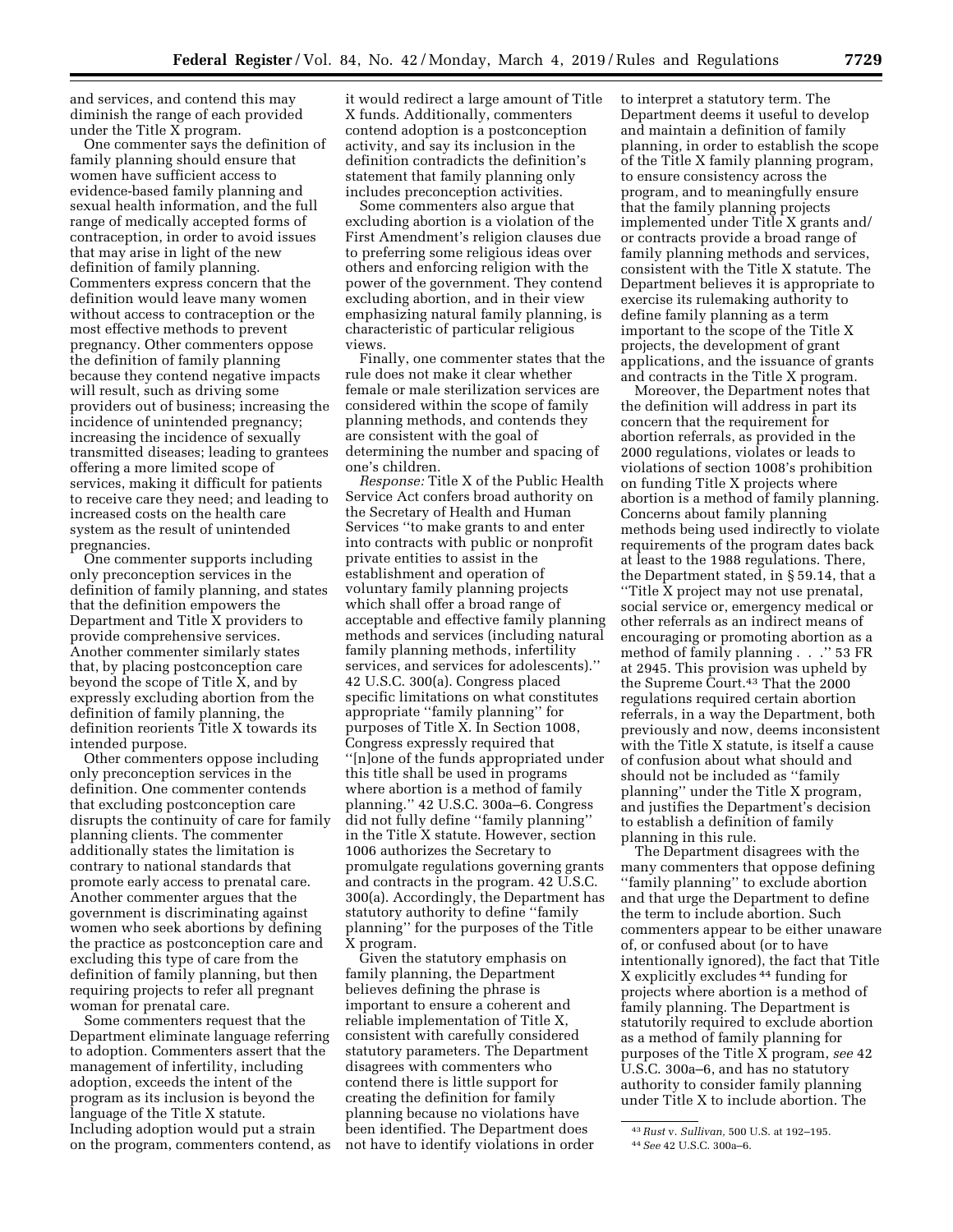fact that so many commenters are unaware of or confused about this requirement, and ask the Department to include abortion as a method of family planning in violation of the Title X statute, reinforces the Department's view that it is appropriate to define ''family planning'' to clarify the scope of the Title X family planning program, as well as to establish other requirements that separate the Title X family planning program and Title X family planning projects from abortion as a method of family planning.

Some commenters ask how the definition applies to abortions that are not used as a method of family planning. Section 1008 prohibits funding Title X projects where abortion is a method of family planning, but does not preclude referral for services to address health issues or conditions where treatment constitutes a medical necessity. In addition, annual Title X appropriations law has consistently barred the expenditure of Title X funds for abortion. *See* HHS Appropriations Act 2019, Public Law 115–245, Div. B, 132 Stat. 2981, 3070 (funds provided to Title X projects ''shall not be expended for abortion''); Consolidated Appropriations Act 2018, Public Law 115–141, Div. H, Title II, 132 Stat. 348, 716 (same); Consolidated Appropriations Act 2017, Public Law 115–31, Div. H, Title II, 131 Stat. 135, 521 (same); Consolidated Appropriations Act 2016, Public Law 114–113, Div. H, Title II, 129 Stat. 2242, 2602 (same). Title X primarily focuses on the provision of certain preconception health care services. Nevertheless, because of certain specific statutory provisions, the Department believes that Title X providers can provide certain counseling and referrals in a postconception setting, if compliance with the Title X statutory and regulatory restrictions concerning abortion is maintained. The Department has interpreted Title X to allow nondirective postconception pregnancy counseling because of an express annual appropriations rider on nondirective pregnancy counseling may be offered. In addition, under the Infant Adoption Awareness grants program, Congress specified that eligible health centers (which includes Title X clinics) should receive training on providing adoption information and referrals, and that the Secretary should encourage the same,45

therefore expressing its intent that postconception adoption information and referrals be included as part of any nondirective counseling in Title X projects. Thus, adoption counseling and referral is appropriate under Title X, since Congress specified that Title X clinics and providers were eligible health centers to whom adoption related training should be offered.46 However, this provision differs from the actual provision of adoption services to an interested family, which is outside of Title X health care services. In addition, Title X funds may not be spent on childbirth services or prenatal care, but referrals for prenatal care can be required because it is medically necessary for pregnancy and provides information rather than services.

Taking those provisions, the annual appropriations provision, and section 1008 together, the Department has concluded that Title X projects may allow a physician or APP to provide nondirective counseling on abortion generally as a part of nondirective pregnancy counseling, and may refer for abortion for documented emergency care reasons, but may not refer for abortion as a method of family planning. Similarly, the nondirective pregnancy counseling can include counseling on adoption, and corresponding referrals to adoption agencies. As a consequence, the Department considers it appropriate to define ''family planning'' as (1) excluding abortion, (2) permitting the provision of nondirective pregnancy counseling (including abortion and adoption), and (3) including and requiring Title X projects to refer for prenatal care services.

The Department disagrees with commenters who oppose the last sentence of the definition because, in the commenters' view, Congress's intent in Title X did not include the reduction of abortion.47 The 1988 regulations, which were upheld by the Supreme Court in *Rust,* contained the same statement, that ''[f]amily planning, as supported under this subpart, should reduce the incidence of abortion.'' *See Rust,* 500 U.S. at 193. The Court stated, ''Here the Government is exercising the authority it possesses under *Maher* and *Harris* v. *McRae,* 448 U.S. 297 (1980), to subsidize family planning services

which will lead to conception and childbirth, and declining to 'promote or encourage abortion.' The Government can, without violating the Constitution, selectively fund a program to encourage certain activities it believes to be in the public interest, without at the same time funding an alternative program which seeks to deal with the problem in another way.'' *Id.* In choosing to fund family planning methods, but declaring no Title X project can receive funding where abortion is a method of family planning, Congress decided to encourage certain activities as an alternative to funding abortion. The Court explained such a decision neither infringes upon nor does it constitute State interference in abortion; it represents a legitimate choice by the government to encourage some activities over others. *Id.* Reducing abortion is also commonly identified by the government, researchers, private organizations, and many public commenters here, as being a potential and significant benefit of family planning.48 The Department, therefore, concludes it is appropriate to define one purpose of family planning, under the Title X family planning program, as being to reduce the incidence of abortion.

Defining family planning, for the purposes of Title X, to exclude abortion, and as being, at least in part, for the purpose of reducing abortion, does not suggest that Title X projects may engage in directive pregnancy counseling to reduce abortion. As discussed below, when a Title X physician or an APP engages in pregnancy counseling, such counseling must be nondirective. But the fact that reducing abortion is not a goal of pregnancy counseling under Title X does not mean that the Department's provision and promotion of family planning in all other contexts cannot be undertaken, in part, for the purpose of reducing the incidence of abortion. When the Department funds Title X projects that provide a broad range of family planning methods and services to prevent pregnancy, the results will likely include, among other things, a decrease in pregnancy and with it, a decrease in the incidence of abortion as a method of family planning.

The Department disagrees with commenters who oppose the

<sup>45</sup>*See* 42 U.S.C. 254c–6 (Congress authorized the Department to make grants ''for the purpose of developing and implementing programs to train the designated staff of eligible health centers in providing adoption information and referrals to pregnant women on an equal basis with all other

courses of action included in nondirective

<sup>&</sup>lt;sup>46</sup> Finalizing the definition of family planning to include adoption information and referrals is also part of the Department's fulfillment of its duties under section 330F, should grants under that

section be funded. 47The final sentence of the proposed definition of ''family planning'' is that ''[f]amily planning, as supported under this subpart, should reduce the incidence of abortion.''

<sup>48</sup>*See, e.g.,* Guttmacher Institute, *New Clarity for the U.S. Abortion Debate: A Steep Drop in Unintended Pregnancy Is Driving Recent Abortion Declines,* (March 18, 2016), *https:// www.guttmacher.org/gpr/2016/03/new-clarity-usabortion-debate-steep-drop-unintended-pregnancydriving-recent-abortion* (stating that ''expanding women's access to family planning services not only protects U.S. women's health and rights, it also reduces abortion rates.'')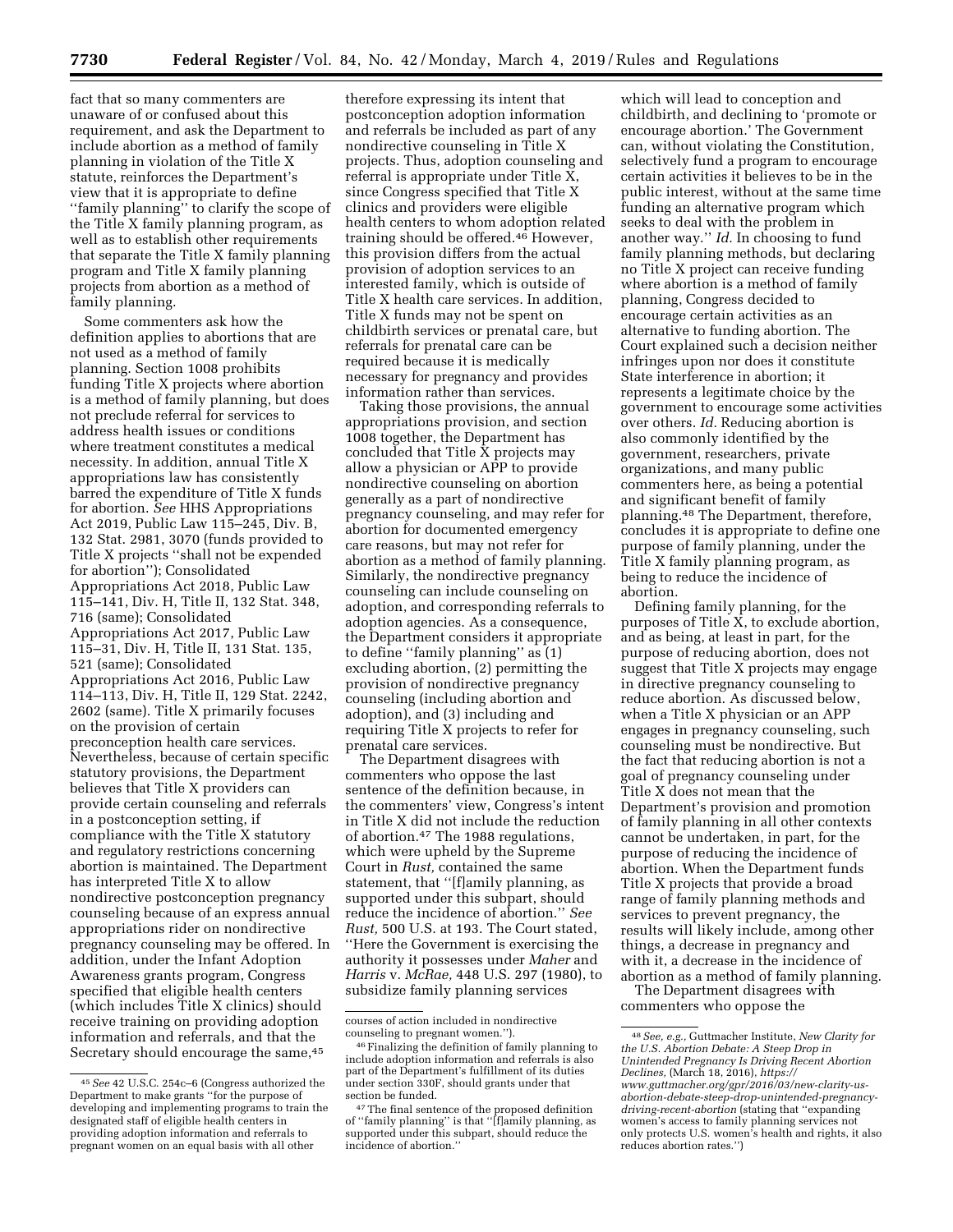definition's references to natural family planning, fertility awareness-based methods, and choosing not to have sex (which some commenters refer to as abstinence), or who say the definition emphasizes those methods over contraception or other methods. The definition of ''family planning'' does not emphasize or prioritize those methods over contraception, but mentions them alongside contraception and other family planning methods in a nonexhaustive list of methods of family planning. To the extent many commenters oppose including natural family planning and fertility awarenessbased methods in ''family planning'' at all, the commenters are arguing against the Title X statute, not this rule. Title X specifies that the Department fund projects ''which shall offer a broad range of acceptable and effective family planning methods and services (including natural family planning methods . . .).'' 42 U.S.C. 300(a). Congress has, thus, dictated that, for the purposes of Title X, family planning includes natural family planning methods. As a consequence, the Department lacks the authority to exclude natural family planning—or any other family planning method or service mentioned in the Title X statute—from the definition of family planning in Title X. Since Congress explicitly mentions it in Title X as part of family planning services to be provided by a Title X project, the Department declines to delete or deemphasize natural family planning.

The term ''fertility awareness-based methods'' is a more recent term that refers to the same general kind of family planning methods that Congress intended when it included ''natural family planning'' in the Title X family planning program. The science of natural family planning methods, and other family planning methods (including contraceptives), has advanced significantly since Congress enacted Title X in 1970. As explained further below, the term ''fertility awareness-based methods'' includes similar family planning methods and services captured by the term ''natural family planning'' in the statute. But for greater clarity as to the scope of the program, the Department finalizes the definition as proposed to mention fertility awareness-based methods alongside natural family planning.

The Department agrees with commenters who support Congress's inclusion of natural family planning methods in Title X. Some commenters point out that very few women use natural family planning methods within Title X, but there is insufficient

information on why this may be the case. It may be that the method is not presented by a clinic as a meaningful option or it may be that staff are not adequately trained in the method. In general, an increasing number of persons are choosing natural family planning methods,49 at the same time that the scientific basis and approvals for fertility awareness-based methods are also increasing.50 Requiring projects to provide natural family planning, in addition to contraceptives and other family planning methods and services, does not mandate that such projects provide them in the same quantity, but that natural family planning be meaningfully included in the project.

In response to this and other sections of the proposed rule, some commenters contend natural family planning or fertility awareness-based methods should be excluded from Title X projects because they are not effective. The Department does not find the exclusion of such methods to be consistent with the direction of Congress in section 1001(a), which explicitly includes natural family planning in the range of family planning methods provided through Title X. The commenters also provide no evidence to conclude that natural family planning is categorically ineffective, even if such a conclusion could overcome the statutory language including natural family planning as among the methods of family planning that may be offered in a Title X project. These commenters do not acknowledge that, in the last 40 years, the science behind, and efficacy of, fertility awareness-based methods has improved significantly, leading to FDA approval of certain medical products involving such methods and to increased utilization of these methods.51 The Department also does not find it consistent with the principle of patient

50*See e.g.,* FDA News Release, *FDA allows marketing of first direct-to-consumer app for contraceptive use to prevent pregnancy,* (Aug. 10, 2018), *https://www.fda.gov/newsevents/newsroom/ pressannouncements/ucm616511.htm (permitting marketing of a fertility-awareness-based mobile medical application)*.

51*See, e.g.,* Shawn Malarcher, et. al., *Fertility Awareness Methods: Distinctive Modern Contraceptives,* 4 Global Health: Science and Practice 13, 13 (2016), *available at https:// www.ncbi.nlm.nih.gov/pmc/articles/PMC4807745/ pdf/013.pdf* (stating fertility awareness methods of contraception have been tested and proven effective at pregnancy prevention and safe to use).

choice categorically to deprive individuals or families of the option of obtaining natural family planning or fertility awareness-based family planning methods within Title X projects.

The Department similarly disagrees with commenters who oppose including choosing not to have sex as a method of family planning. Choosing not to have sex, either for a long period of time or for selected intervals, or choosing not to have sex as often or with as many sexual partners, is clearly a preconception method of family planning for reducing unintended pregnancy. In addition, choosing not to have sex or engaging in sex with a single monogamous partner is protective of preconception health, particularly because it protects an individual from exposure to STDs that may contribute to infertility and negative health outcomes. As a viable method for delaying or avoiding pregnancy altogether, the Department would be remiss if it were to exclude this method, since consistently choosing not to have sex is the most effective way to prevent pregnancy. As with natural family planning, the inclusion of this method within the definition of ''family planning'' does not invalidate other methods within that definition, nor mean that every Title X clinic has to provide counseling services related to this method of family planning.

The Department therefore disagrees with commenters who contend that recognizing these options within the definition of family planning will diminish an individual's ability to choose another form of family planning. Projects must also provide contraception, and can do so in proportion to the demand for such methods. The individual's free and informed choice to select a family planning method is respected by requiring projects to provide the broad range of family planning options that Congress contemplated in the statute, and to allow individuals to freely select the method they prefer. The definition of family planning merely specifies that these methods are included in the broad range of family planning methods available within each Title X project. Projects may comply with the statutory directive when they include natural family planning in the broad range of family planning methods and services that must be provided. The definition also specifies that family planning is never to be coercive and must always be strictly voluntary. This precludes the conclusion, put forth by some commenters, that including natural family planning or choosing not to have

<sup>49</sup>The Guttmacher Institute reported that the percentage of women using natural family planning doubled between 2008 and 2014. Megan L. Kavanaugh and Jenna Jerman, *Contraceptive method use in the United States: trends and characteristics between 2008, 2012 and 2014,*  Guttmacher Institute, 97 *Contraception* 1:14–21 (Jan. 2018), *https://www.contraceptionjournal.org/ article/S0010-7824(17)30478–X/fulltext*.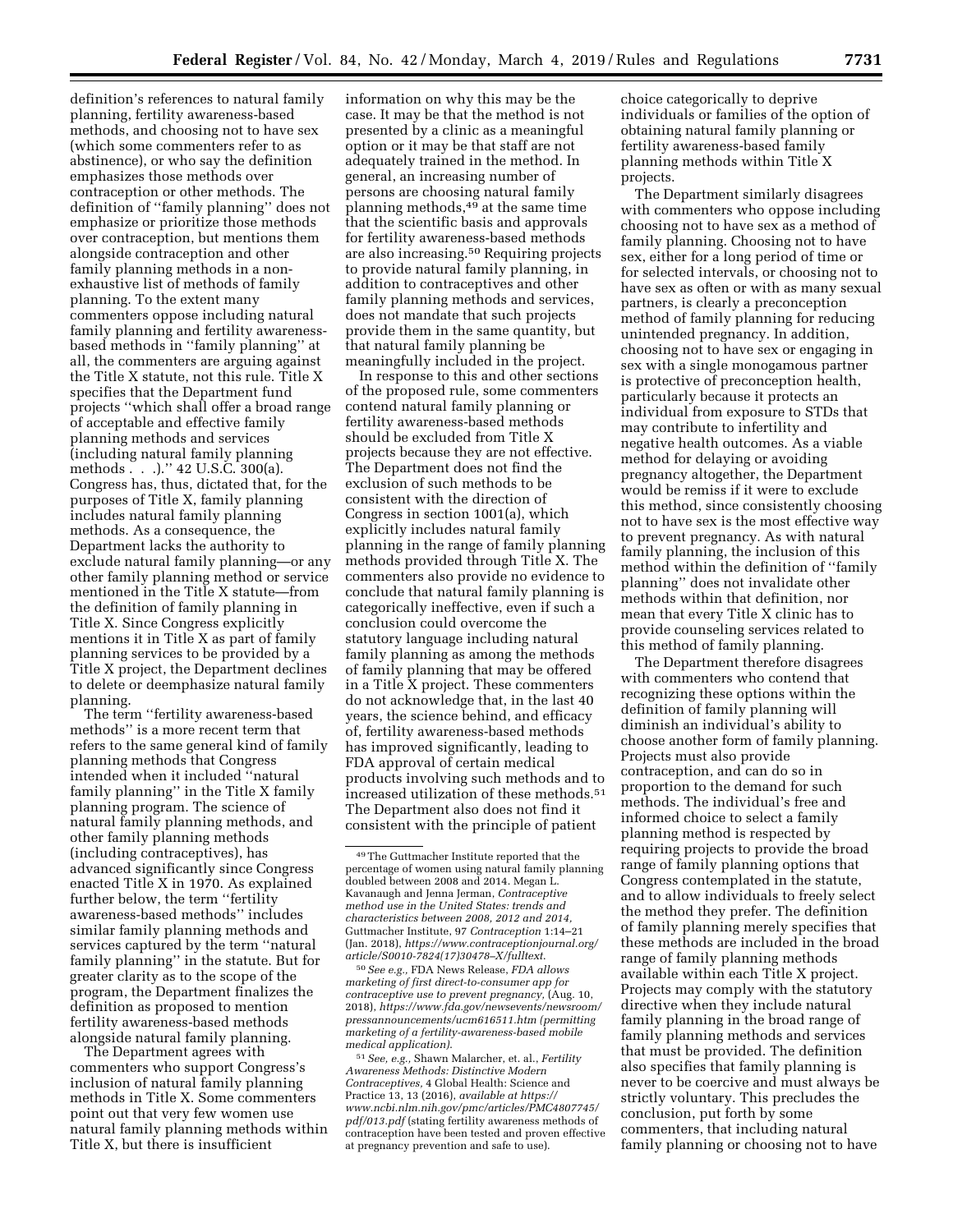sex in the definition imposes a requirement on any clients.

The Department also notes that this final rule is consistent with the proposed rule, which explicitly includes contraception in the definition of family planning. Contrary to the suggestion of some commenters, the definition does not place a lower priority on contraception as a method of family planning, nor somehow invite Title X providers to pressure clients to use natural family planning instead of contraception. The rule, both as proposed and finalized, will allow funded projects to provide all acceptable and effective Title X family planning methods, while ensuring that participating entities or service sites that wish to offer only a single method or a limited number of methods may also participate in Title X projects, so long as each Title X project, as a whole, provides a broad range of family planning methods and services, including contraception and natural family planning.

Clarifying that those options fall within the program is well within the purview of the Title X program, and ensures individuals' voluntary and informed access to the family planning option of their choice. The Department does not agree that the definition blurs lines between different family planning options, methods, or choices. Rather, the Department agrees with comments suggesting that the new definition of family planning will expand access to a broad range of family planning methods and services and will ensure patients have the ability to make voluntary and informed family planning choices. To provide clarity and ensure that duplicative terms are not interpreted with different meanings, the Department revises the definition by using the words used in the Title X statute, ''methods and services,'' instead of the word ''choices'' that was used in the proposed rule. The Department further modifies the sentence ''Family planning and family planning services are never coercive and are strictly voluntary'' to read ''Family planning methods and services are never to be coercive and must always be strictly voluntary.'' This clarifies the terms in the sentence and also further aligns the definition with the voluntary requirements set forth in sections 1001 and 1007 of Title X.

The Department acknowledges the concerns of commenters who contend the proposed definition would leave women without access to contraception or other methods of family planning, but believes that these concerns are overstated. The Department is aware of reported success rates regarding various

forms of preconception family planning for those engaged in sexual activity. The Department wishes to emphasize that, consistent with the statutory provisions, contraception will continue to be a significant category of family planning methods for Title X projects. This is why the family planning definition specifically mentions contraception among other family planning methods and services and why § 59.5 continues to require a broad range of acceptable and effective family planning methods and services within Title X projects. The Department does not intend to implement or enforce these regulations to have any limiting effect on Title X organizations that offer contraception options if those organizations are otherwise compliant with the Title X grant requirements. The Department believes that the proposed rule broadens access for women seeking preconception family planning options by permitting grantees or subrecipients to provide various or specialized forms of family planning, while also ensuring that projects, as a whole, provide a broad range of family planning methods and services.

The Department finds there is insufficient evidence to support the contention of some commenters that negative impacts will result from the definition, such as driving out some providers, increasing unintended pregnancy, or increasing STDs. The definition encompasses contraception and other methods that these commenters support, and it will not deprive Title X projects of the ability to offer any such methods or services. To the extent commenters believe these negative results will occur because the definition of family planning excludes abortion, and includes natural family planning, both parameters have been mandated by the Title X statute for decades. Any such effect, then, would be attributable to implementing the program as Congress directed.

The Department disagrees with commenters who ask that the definition specify that all family planning methods and services must be ''medically approved.'' The Department also discusses this issue below concerning the change in such language at § 59.5. When Congress specified what family planning methods and services Title X projects must provide, Congress directed that the methods and services be ''acceptable and effective''; it did not specify that they be ''medically approved.'' The Department also does not understand, and commenters fail to explain, what the addition of ''medically approved'' to the definition would mean in practice. Family

planning methods and services are often provided through licensed health care professionals. Thus, it is true of all family planning methods or services provided by Title X providers that at least one medical professional or clinic has ''approved'' the method or service, by virtue of providing it to the client. It is not clear what else a requirement of medical approval might mean, or what commenters believe it to mean, if inserted into the family planning definition. For example, would approval by one medical doctor suffice, or would some larger number need to approve, and if so, how many; would certain medical organizations, or governmental organizations, or both, need to approve, and if so, which ones; would a certain level of medical consensus need to exist concerning a particular method or service, and if so, how would the Department measure that consensus; and when doctors and medical organizations disagree either about a family planning method or service, how would that requirement apply? For all of these reasons, the Department does not believe the Title X statute requires the term ''medically approved'' be included in this definition, and does not believe including it is appropriate. The Department instead relies on the statutory language ''acceptable and effective'' as sufficiently ensuring that family planning methods and services are appropriate for clients served in Title X projects.

The Department disagrees with commenters who contend the definition of family planning violates the religion clauses of the First Amendment. As discussed in *Rust,* the Supreme Court has stated many times that the Constitution does not require the government to fund abortion, and it allows the government to encourage alternatives to abortion. *See Rust,* 500 U.S. at 201. The inclusion of natural family planning in the definition of ''family planning'' is a congressional mandate and has existed for decades there is no legitimate legal reason to believe it violates the First Amendment.

In response to commenters asking whether family planning includes sterilization, the Department clarifies that acceptable and effective methods of sterilization are a preconception means of implementing an individual's or family's decision as to the number and spacing of births.

The Department agrees with commenters that support the limitation in the proposed definition that family planning does not include postconception health care (as distinct from certain types of postconception counseling/information, such as in the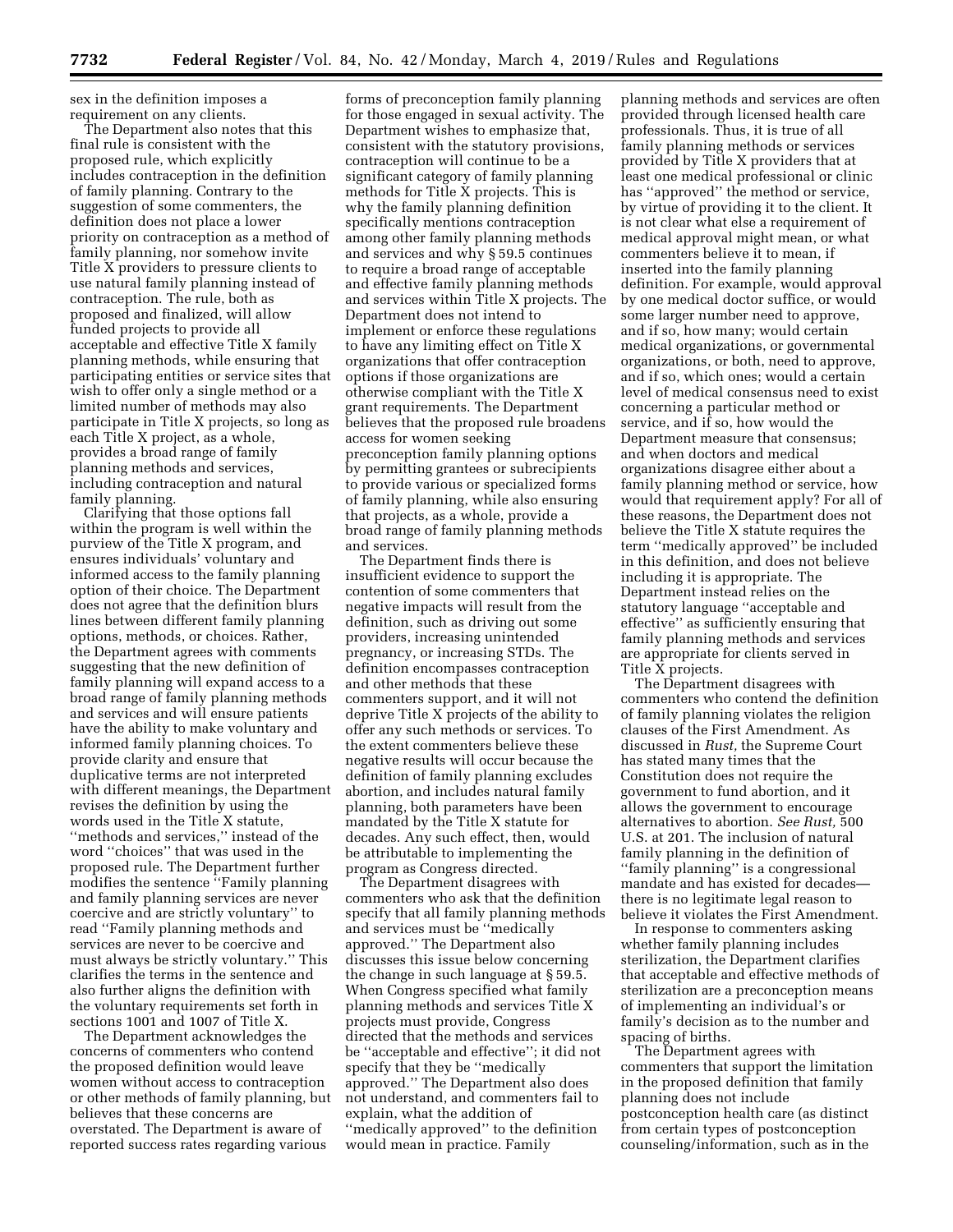case of congressionally permitted nondirective pregnancy counseling), but does include preconception counseling, education, and health care that can improve maternal and infant outcomes; the health of women, men, and adolescents who seek family planning services; and the prevention, diagnosis, and treatment of infections and diseases that may threaten childbearing capability or the health of the individual, sexual partners, and potential future children. This is consistent with the legislative history of the Title X program, which emphasizes Congress's intent for the program to focus on preconception health services as important to family planning.52 This Congressional intent is another basis for excluding abortion as a method of family planning from the definition of family planning for the purposes of Title X, because abortion is a postconception service. As discussed further below, Title X projects are not required to provide abortion information or counseling, and if nondirective pregnancy counseling is offered, any abortion counseling also must be nondirective.

The Department finds that a distinction between preconception health care services and postconception services is effective and can be more cost-effective. The Department disagrees with commenters who contend limiting family planning to preconception care is contrary to national standards. For the purposes of the Title X program, the limitation to preconception care is appropriate and consistent with Congressional intent. Any concern with national standards is met and addressed by encouraging Title X projects to offer either comprehensive primary health care services onsite or have a robust referral linkage with primary health care providers who are in close proximity to the Title X site. The Department will administer Title X funds to focus on permissible preventive care and preconception family planning, while promoting robust referral networks to ensure that clients have ready access to non-Title X health care services that they need, including treatment for health conditions that are not provided by Title X and for postconception care

(other than abortion as a method of family planning).

The Department appreciates and responds to comments raising concern about the inclusion of adoption in family planning services and clarifies the purpose of the rule in this regard, finalizing a change to the language concerning adoption. Adoption is a method by which families can plan their family size, to either increase it, decrease it, relieve burdens attendant to insufficiently spaced children, or deal with infertility (although infertility management is not the only way in which adoption is a method of family planning, and adoption is not the only method of infertility management). Insofar as adoption is considered a preconception method by which families may plan their family size or respond to infertility, it fits comfortably within the broad range of family methods and services contemplated by Title X. Although many commenters focus on the important role of Title X providers in preventing unintended pregnancy through contraception or not having sex, Congress clearly intended Title X to support family planning through more than preventive services, as evidenced by the emphasis on infertility services in Title X. *See* 42 U.S.C. 300(a) (Title X family planning projects required to ''offer a broad range of acceptable and effective family planning methods and services (including natural family planning, infertility services, and services for adolescents)'').53 The Department thus found and continues to find that Title X is an important resource for individuals seeking assistance to have children, and adoption is one method by which a Title X client who is not pregnant may seek to have children.54

Moreover, Congress has expressed its intent that postconception adoption information and referrals be included as part of any nondirective counseling in Title X projects when it passed the Children's Health Act of 2000, adding section 330F (''Grants Regarding Infant Adoption Awareness'') to the Public Health Service Act on October 17, 2000. Public Law 106–310, 114 Stat. 1101, sec. 1201, codified at 42 U.S.C. 254c–6

(hereinafter ''Infant Adoption Awareness grants''). There, Congress authorized the Department to make grants ''for the purpose of developing and implementing programs to train the designated staff of eligible health centers in providing adoption information and referrals to pregnant women on an equal basis with all other courses of action included in nondirective counseling to pregnant women.'' 42 U.S.C. 254c–6(a)(1). Congress specified that grantees shall offer that training to Title X grantees and the Secretary shall make reasonable efforts to encourage Title X grantees to participate in that training.<sup>55</sup> At least some major organizations ''understood the legislation and the guidelines for the Program to strongly suggest that those working in clinics receiving funds through Title X family planning grants

. . . be the principal target for the training.'' 56 If the provision to pregnant women, of nondirective adoption counseling and referral were not appropriate under Title X, Congress would not have specified that Title X clinics and providers were eligible health centers to whom such adoption related training should be offered. This interpretation has been carried into current practice by major adoption organizations, such as The National Council for Adoption.57

By contrast, because of Congress's primary focus on funding preconception care in Title X, the Department deems the provision of adoption services themselves to be outside the scope of the Title X program. This clarification should address the concern by some commenters about a potential strain on resources of the Title X program caused by the inclusion of adoption in the family planning definition. Title X providers may provide adoption counseling, information, and referral as a voluntary family planning service for non-pregnant clients as a means of addressing health care issues related to

56*See* The National Council For Adoption, *NCFA's Infant Adoption Awareness Training* 

<sup>57</sup> Finalizing the definition of family planning to include adoption information and referrals is also part of the Department's fulfillment of its duties under section 330F, should grants under that section be funded.

<sup>52</sup>*See* H.R. Rep. No 91–1667, at 8–9 (1970) (Conf. Rep.) (emphasizing the intent of Congress that Title X funds specifically support preconception family planning, stating ''[i]t is, and has been, the intent of both Houses that funds authorized under this legislation be used only to support preventive family planning services, population research, infertility services and other related medical, information, and educational activities. The conferees have adopted the language contained in section 1008, which prohibits the use of such funds for abortion, in order to make clear this intent.'').

<sup>53</sup>*See* 53 FR at 2922 (the Department historically found ''it is clear that Congress intended the term ''family planning'' to be broader in scope than simply contraception, as infertility services are included as one of the mandatory services listed in section 1001(a) of the Act.'').

<sup>54</sup> *Id.* This interpretation is consistent with the Department's history of enforcing Title X regulations regarding adoption: ''Both approaches [adoption and infertility services] constitute legitimate means of determining family size and spacing, but adoption is simply one means of addressing the broader problem of infertility.'' *Id.* 

<sup>55</sup>*See* 42 U.S.C. 254c–6(a)(5) & (6)(A) (adoption organization required to make reasonable efforts to ensure that training is provided to, among others, ''eligible health centers that receive grants under section 1001 (relating to voluntary family planning)''; with respect to eligible health centers that received grants under section 330 or 1001, ''[t]he Secretary shall make reasonable efforts to encourage eligible health centers to arrange for designated staff to participate in such training. Such efforts shall affirm Federal requirements, if any, that the eligible health center provide nondirective counseling to pregnant women.'').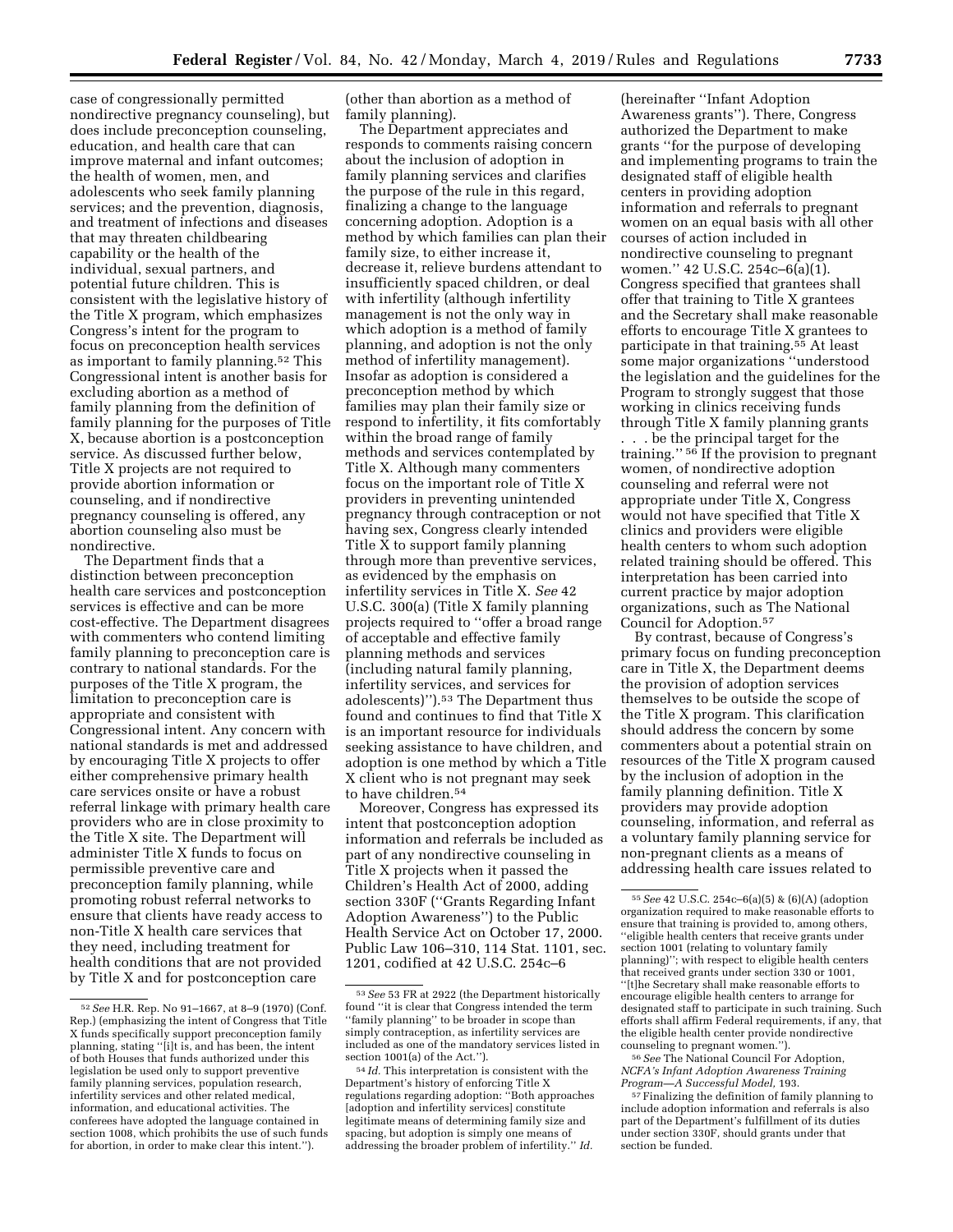fertility and reproduction, such as infertility, and as part of nondirective postconception counseling, but may not provide adoption services themselves within the project.

This approach is consistent with the Title X parameters and with the Department's history of implementing Title X. In the 1981 Title X program guidelines, ''Program Guidelines for Project Grants for Family Planning Services,'' the Department allowed nondirective counseling on, and referral for, adoption and foster care when a woman with an unintended pregnancy requested information on her options. The 1988 regulations continued this support for encouragement of counseling on and referral for adoption. The 2000 regulations required both counseling and referral on adoption, if the client requested such assistance. Given this history and Congress's expressed intent, the Department concludes that Title X funds may facilitate access to adoption through nondirective adoption counseling and referral as a part of the nondirective counseling offered to pregnant clients.

Congress's express intent to include adoption information and referral in Title X projects can be contrasted with its express intent to exclude Title X funding from any projects where abortion is a method of family planning. The Title X statute contains no similar prohibition on funding projects where adoption is a method of family planning, and section 330F requires the Secretary to encourage the inclusion of adoption information and referrals in the Title X program. Similarly, the Title X statute contains no similar prohibition on funding projects that include postconception referrals for prenatal care, which is necessary for pregnancy as a medical condition. Thus, the Department disagrees with commenters contending that the definition improperly discriminates by treating adoption more favorably than abortion. Simply put, abortion is prohibited as a method of family planning within a Title X project and adoption is not. Given Congress's explicit differential treatment of adoption and abortion throughout the applicable statutes, the definition is an appropriate exercise of the Department's authority to promulgate regulations to implement the Title X family planning program.

For all these reasons, the definition of family planning appropriately includes adoption information and referral as a family planning method. To clarify this, in response to questions from commenters about this issue, the Department modifies this aspect of the family planning definition in the final

rule by changing ''the management of infertility (including adoption)'' to ''the management of infertility, including information about or referrals for adoption.''

#### 3. Definition of Grantee

*Summary of changes:* The 2000 regulations did not define a ''grantee'' under Title X. The proposed rule, at § 59.2, proposed to define ''grantee'' as ''the entity that receives Federal financial assistance by means of a grant, and assumes legal and financial responsibility and accountability for the awarded funds, for the performance of the activities approved for funding and for reporting required information to the Office of Population Affairs.''

There were no substantive comments regarding this definition.

The Department finalizes the definition of ''grantee'' in § 59.2 without change, except for minor grammatical corrections.

#### 4. Definition of Low Income Family

*Summary of changes:* The 2000 regulations at § 59.2 defined ''low income family'' by income and allowed the project director to determine ''good reasons'' where an individual may qualify even if income exceeded the defined amount. Pursuant to an example in the definition, minors who wish to receive services on a confidential basis are considered on the basis of their own resources. The proposed rule, at § 59.2, proposed to modify the existing definition of ''low income family'' relating to minors by requiring the program to document its efforts to encourage the unemancipated minor to involve his/her family in the decision to seek family planning services, in order to ensure compliance with the applicable Title X and appropriations law provisions on the issue. In addition, the proposed rule included a provision whereby the project director may consider a woman as a low income family when her employer-sponsored health insurance does not cover certain contraceptives because of her employer's religious or moral objection to such contraceptives. The Department recognizes that a woman's insurance coverage may relate to her ability to pay for family planning services. The Department finalizes the proposed modifications with no substantive changes to the definition with respect to unemancipated minors, but with some minor grammatical corrections. However, in response to public comments, the Department also finalizes paragraph (2) under the definition for low-income family for cases involving ''payment for contraceptive services

only,'' where the woman's employer ''does not provide the contraceptive services sought by the woman because the employer has a sincerely held religious or moral objection to providing such coverage.'' This final rule clarifies that, in these cases, the project director may exercise discretion under the existing ''good reason'' exception to ''consider her insurance coverage status as a good reason why she is unable to pay for contraceptive services.'' In making this determination, the project director ''must also consider other circumstances affecting her ability to pay.'' This final rule then provides mechanisms by which a director may determine whether the woman is from a ''low income family'' or is eligible for a discount for contraceptive services on the schedule of discounts provided for in § 59.5.''

*Comments:* Some commenters support the proposed changes to the definition of low income family. Some of these commenters support the encouragement of family participation in the family planning decisions of minors. Some also support the definition's clarification about how women may be eligible to receive contraceptive services where health insurance from their employers does not cover those services due to their employers' religious or moral objections. Some commenters support the change because they say it assists the Department in not requiring employers to violate their religious or moral beliefs, while protecting the ability of women to receive family planning services.

Commenters support the encouragement of family participation in the family planning decisions of minors, noting that it does not block access to family planning services. Rather, as comments explain, family participation should be the standard for any health care service provided to minors because they do not always know their family history and certain contraceptives are contraindicated for females with certain health conditions. In addition, parents are better able to direct health care decisions for their children if they are aware of other health care services and products that their children are receiving.

Some commenters oppose the definition's requirement that emancipated minors be charged based on their own income only if there is documentation of specific actions taken with respect to each minor to encourage such family participation. Such commenters are concerned this would threaten the confidentiality of these patients, as well as the patient-provider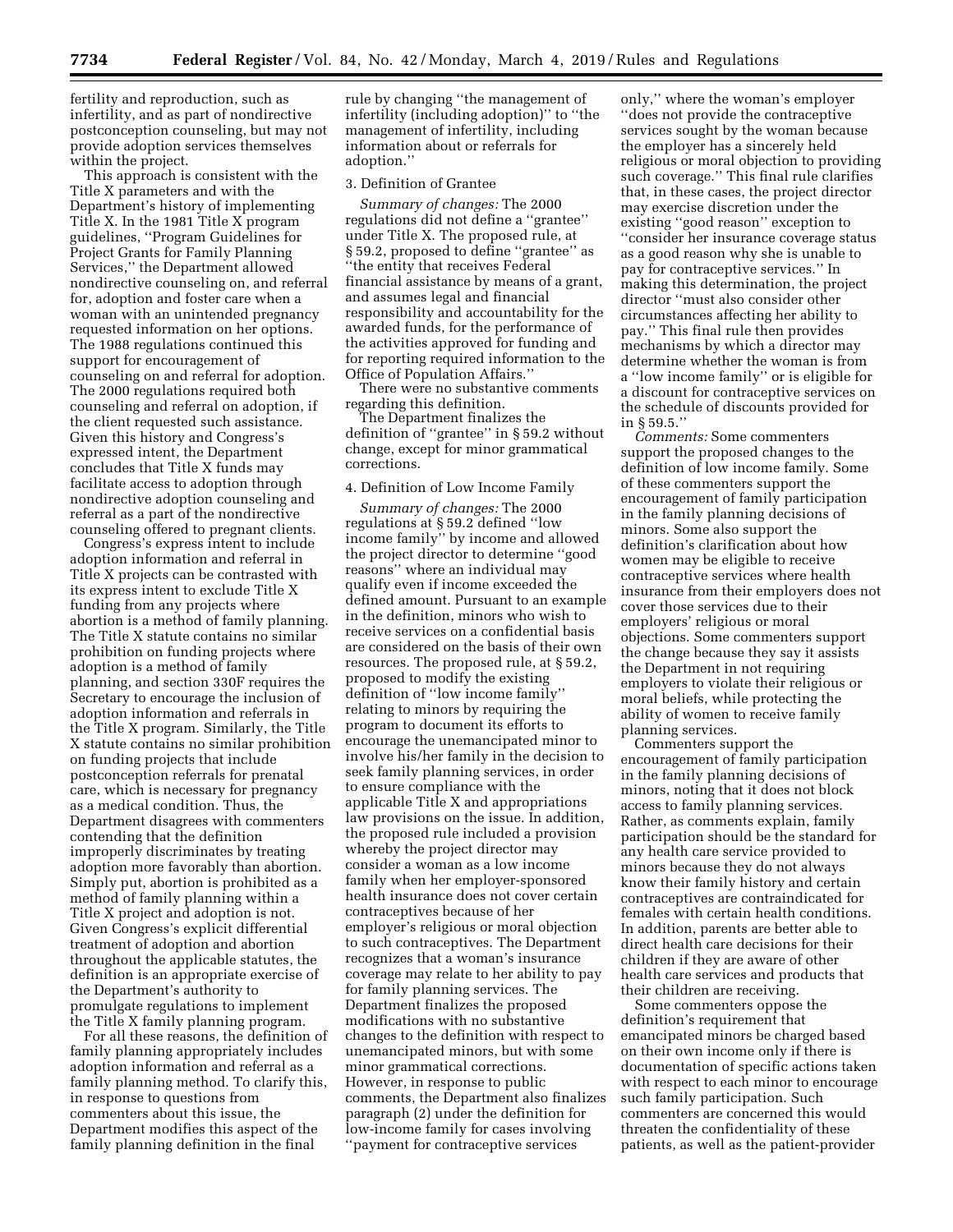relationship. Commenters state that providers typically use their expertise and judgment when deciding whether or not to encourage family involvement in the care of patients who are minors, and they identify situations in which family involvement should not be encouraged, such as in cases of neglect, coercion, or abuse. Some commenters are worried that the definition could cause strain on the patient-provider relationship and could lead to patients omitting information that would impact their care. Other commenters are concerned the definition would increase barriers for minors receiving low cost or free, confidential care. Such commenters conclude the revision runs counter to congressional intent, by including services for adolescents in the Title X statute, and exceeds the Department's authority under Title X. One commenter asks the Department to include additional language in the rule to ensure confidentiality for such minors; confidentiality of the information received about minors' circumstances; that the encouragement of family involvement is not coercive; and, that the minor's decision to involve his or her family is strictly voluntary.

Many commenters also oppose revising the definition of low income family to include women who are unable to obtain certain family planning services under their employersponsored health insurance policies due to their employer's sincerely held religious or moral objections. Many such commenters assert that Title X is already underfunded, and this revision would result in a large number of new Title X patients and could reduce services for actual low income patients, due to limited funds. Many stated that, if the Department does revise the definition, there must be increased Title X funding to account for the new patients.

Commenters who are health care providers note that the Department did not discuss the impacts this change would have on Title X patients and providers. Such commenters stated that the proposed rule did not provide evidence to support the conclusion that the Title X network can absorb the new patient population, nor address how the change would impact current patients. They also contend that the proposed rule did not discuss any financial impacts, operational impacts on projects, or corresponding costs. For example, commenters contend the Department did not explain how women are to show they are in an employer plan with a religious or moral objection to contraceptive coverage. Some Title X providers comment that requiring

projects to verify that status would be cumbersome and involve administrative costs. Some commenters ask whether newly eligible patients would be able to obtain other services (*e.g.,* STD testing or Pap test) during a contraceptive visit and whether these services would also be free, and request guidance on that question.

Many commenters object to the new definition on the ground that previous interim final rules concerning contraceptives issued by the Department and the Departments of Labor and of the Treasury in October 2017 are not in effect based on court orders. Such commenters also contend the definition applies to women who are the policyholders of employer-sponsored insurance but not to other beneficiaries of such plans. Commenters further object that the definition does not guarantee coverage for such women but only states the project director may consider her as being from a low income family if good reasons exist under the definition. And commenters object that some women with insurance sponsored by an employer that objects to contraceptive coverage for religious or moral reasons might not have access to a Title X provider.

Some commenters assert that the Secretary does not have the legal authority to deem women as ''low income'' if their employer-sponsored plans have religious or moral objections to contraceptive coverage. Some commenters object that the definition only encompasses women, not men, whose employer-sponsored plans have religious or moral objections to contraceptive coverage, and they believe the definition does not encompass transgender men. One commenter contends the definition constitutes impermissible government subsidy of religious objections under the Establishment Clause of the First Amendment.

*Response:* The Department agrees with commenters generally supporting the revised definition concerning minors and women with employersponsored health insurance that does not cover contraceptive services based on the employer's religious or moral objections. Nevertheless, the Department has carefully considered all the comments, including comments opposing the changes, and is finalizing the definition with changes in response to those comments.

The Department disagrees with the suggestion of some commenters that its revised definition of low income family threatens the confidentiality of unemancipated minors. The revised definition explains that, if a project

director seeks to consider only an unemancipated minor's own resources to determine whether the minor seeking confidential services qualifies as a low income family, the project director must document efforts to encourage family participation in the unemancipated minor's decision to seek family planning services. As discussed more fully below, such encouragement is specifically required by Congress and would occur within the context of the provider-patient relationship. Communications in that relationship are already confidential, and communications in which the provider encourages family participation in the minor's decision to seek family planning services would be subject to the same confidentiality requirements.

The Department similarly disagrees with the suggestion that this documentation requirement infringes on the judgment of medical professionals or threatens minors who are in abusive home circumstances. As discussed below, this final rule does not require a Title X provider to encourage family involvement ''if the Title X provider has documented in the medical record: (i) That it suspects the minor to be the victim of child abuse or incest; and (ii) That it has, consistent with, and if permitted or required by, applicable State or local law, reported the situation to the relevant authorities.'' Situations exist where confidentiality is important, and the Department incorporated those into the proposed rule. Moreover, the rule does not require family participation, but merely the encouragement of such participation. Inserting references to that general requirement in the definition of ''low income family'' concerning unemancipated minors simply reinforces the already existing statutory requirement—and ensures that Title X providers are actually complying with such requirements. To the extent that there were any infringement on the judgment of medical professionals, it would be the result of requirements imposed on the Title X program by Congress, requirements that the Department merely seeks to faithfully implement.58

Some commenters contend the Department lacks statutory authority to include as ''low income'' patients women who have employer-sponsored health insurance that does not cover contraceptive services based on the employer's religious or moral

<sup>58</sup>For additional responses to similar comments, please see the discussion of § 59.17, in which the Department responds more fully to similar objections.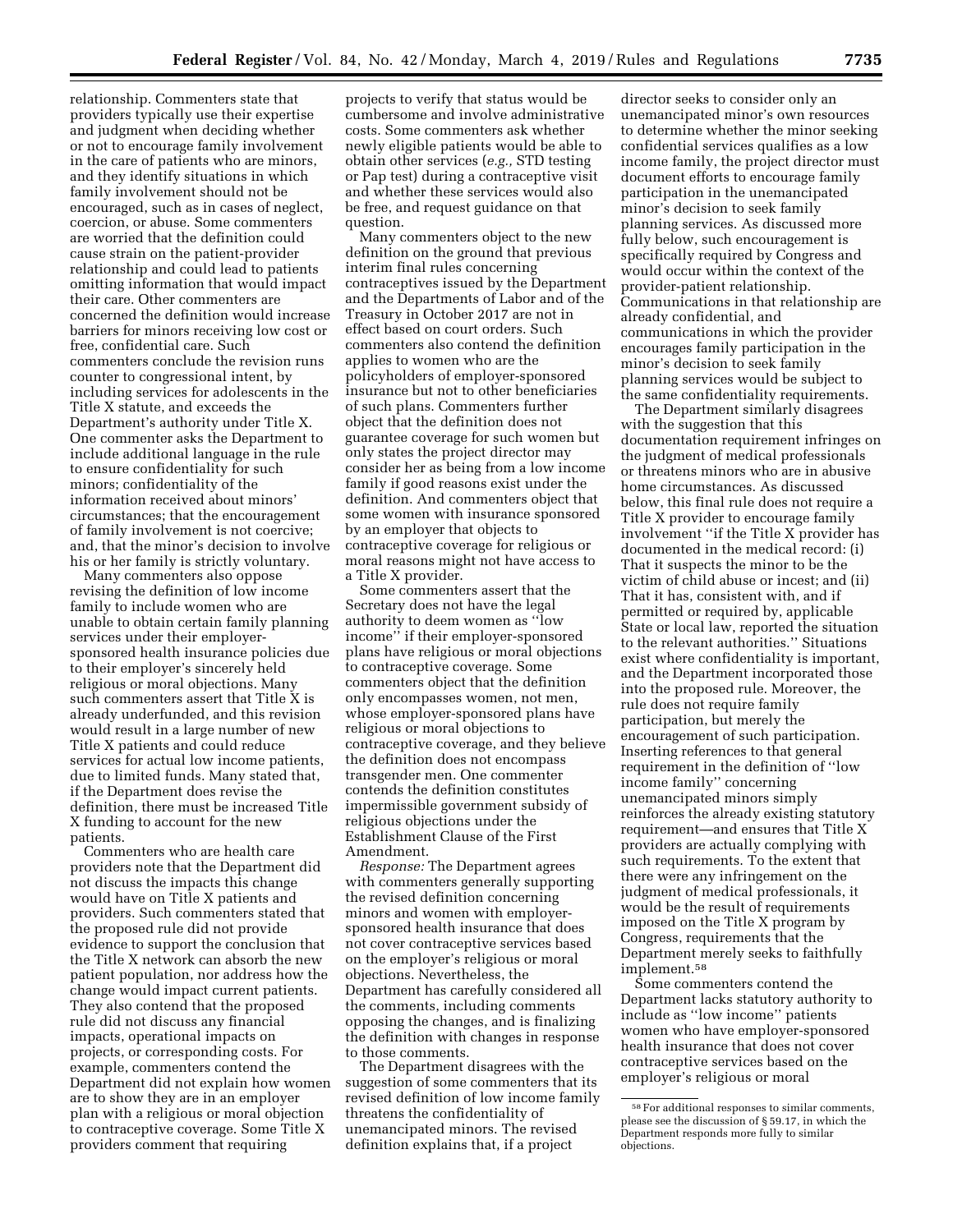objections, but this argument appears to be premised on a misunderstanding of the Department's proposal. Section 1006 gives the Secretary of HHS the authority to promulgate regulations governing grants and contracts issued under the Title X statute. 42 U.S.C. 300a–4. Section 1006 further specifies that projects receiving Title X grants or contracts must assure the Department that ''priority will be given in such project or program to the furnishing of such services to persons from low income families'' and that ''no charge will be made in such project or program for services provided to any person from a low income family except to the extent that payment will be made by a third party (including a government agency) which is authorized or is under legal obligation to pay such charge.'' 42 U.S.C. 300a–4(c)(2). Section 1006 does not define ''low income family,'' but instead declares that the Secretary has discretion to define ''the term 'low income family'. . . in accordance with such criteria as he may prescribe so as to insure that economic status shall not be a deterrent to participation in the programs. . . .  $\cdot$  42 U.S.C. 300a–4(c). Consequently, Congress granted the Secretary discretion to decide what constitutes a ''low income family'' for the purpose of giving priority of services to persons from such families, so as to ensure that economic status is not a deterrent to participating in Title X programs. *Id.* 

For decades, the Department has implemented such regulations by defining ''low income family'' to mean a family whose total income does not exceed 100% of the Poverty Level guidelines,59 along with individuals in families whose income does exceed that level but for whom the project director determines—based on unenumerated factors—that there are ''good reasons'' to conclude is ''unable'' to pay for family planning services. 42 CFR 59.2. The 2000 regulations provide the example of unemancipated minors who desire to receive services on a confidential basis. 42 CFR 59.2. The proposed addition to the definition maintains the same standard and simply specifies that one factor relevant to the ''good reasons'' standard is a woman's insurance status –which may affect her financial/ economic status—with respect to the provision of contraception because of her employer's religious or moral objection to contraceptive coverage. Project directors already have this discretion under the 2000 regulations. The text of the proposed rule simply makes it explicit that a project director

may rely on this factor in such circumstances. Some commenters are under the mistaken impression that the proposed rule requires project directors to consider women as being from a low income family if they have this insurance status, but the proposed rule said the project director ''may'' reach that conclusion, not that the director "must" do so.

This clarification does not, as some commenters contend, contradict the text or intent of the Title X statute. Congress authorized the Secretary to decide what constitutes a ''low income family'' in the program, and the Department's decades-old decision has allowed project directors to deem families ''low income'' even if their income exceeds 100% of the Poverty Guidelines. Thus, project directors might conclude based on a particular prospective client's insurance, income, and financial situation that the individual is unable to pay for family planning services. The proposed definition clarifies that a project director may—but is not required to—allow the same treatment for women with health insurance from an employer with a religious or moral objection to contraceptive coverage. And the definition instructs the project director to consider the woman's income in assessing her ability to pay. Thus, under the definition, if a project director concludes that a woman with that insurance status who has an income above 100% of the Poverty Guidelines 60 can afford to pay for family planning, the project director should conclude that she is not from a low income family. But the project director is also free to conclude, taking into account the particular circumstances, that a woman with that insurance status who has an income above 100% of the Poverty Guidelines cannot, in fact, afford to pay for family planning and should qualify as ''low income.'' That flexibility makes sense, as a woman's ability to obtain contraceptive services through an insurance plan may be relevant to her ability to pay for family planning services, and Congress has long directed that ''low income family'' be defined ''so as to insure that economic status shall not be a deterrent to participation in the programs assisted under this title.'' 42 U.S.C. 300a–4(c).

Some commenters correctly read the proposed definition to mean the project director may, or may not, deem a particular woman who lacks insurance coverage for contraception because of her employer's religious or moral objection as being from a ''low income family,'' and they object to the Department giving the director that discretion. They seem to ask that the Department require the project director to deem such women as being from a ''low income family,'' 61 regardless of her family's total annual income, or other factors contributing to her ability to pay for family planning.

The Department rejects that suggestion. It is true that the Department has required, in the ''low income family'' definition, that a project director ''must'' consider only an unemancipated minor's own resources if the minor seeks confidential services to determine whether the minor is from a ''low income family.'' In that way, the Department has previously exercised its regulatory authority to define ''low income family'' to include some persons who potentially have ability to pay for family planning—namely, minors from families who may have access to funds to pay for family planning services even if they are not employed. But in this case, the Department declines to finalize the definition to require project directors to consider a woman as being from a ''low income family'' based solely on her employer's religious or moral objection to contraceptive coverage. Some women in such circumstances may be unable to pay for family planning, but others may be able to pay. For example, some may be from families with total incomes well above the poverty level, and their other circumstances may reflect that they are able to pay. The Department wishes to leave this discretion with the project director.

The Department disagrees with commenters who contend the definition is confusing and leaves project directors with insufficient guidance. For decades, the definition of ''low income family'' has given project directors discretion to determine whether good reasons exist as to why a person cannot pay for family planning. The definition being finalized here provides more guidance, not less, for the project director's exercise of that discretion in the given scenario.

Some commenters object that projects will not be able to determine whether a woman's employer-sponsored insurance omits contraceptive coverage, or does so on the basis of religious or moral objections, but the Department believes

<sup>59</sup>*See* 42 U.S.C. 9902(2).

<sup>60</sup>The poverty guidelines updated periodically in the **Federal Register** by the U.S. Department of Health and Human Services under the authority of 42 U.S.C. 9902(2). *See* Office of the Assistant Secretary for Planning and Evaluation, *U.S. Federal Poverty Guidelines Used to Determine Financial Eligibility for Certain Federal Programs* (Nov. 15, 2018, 9:51 a.m.), *https://aspe.hhs.gov/poverty-*

*guidelines.* 61*See* 42 U.S.C. 300a–4.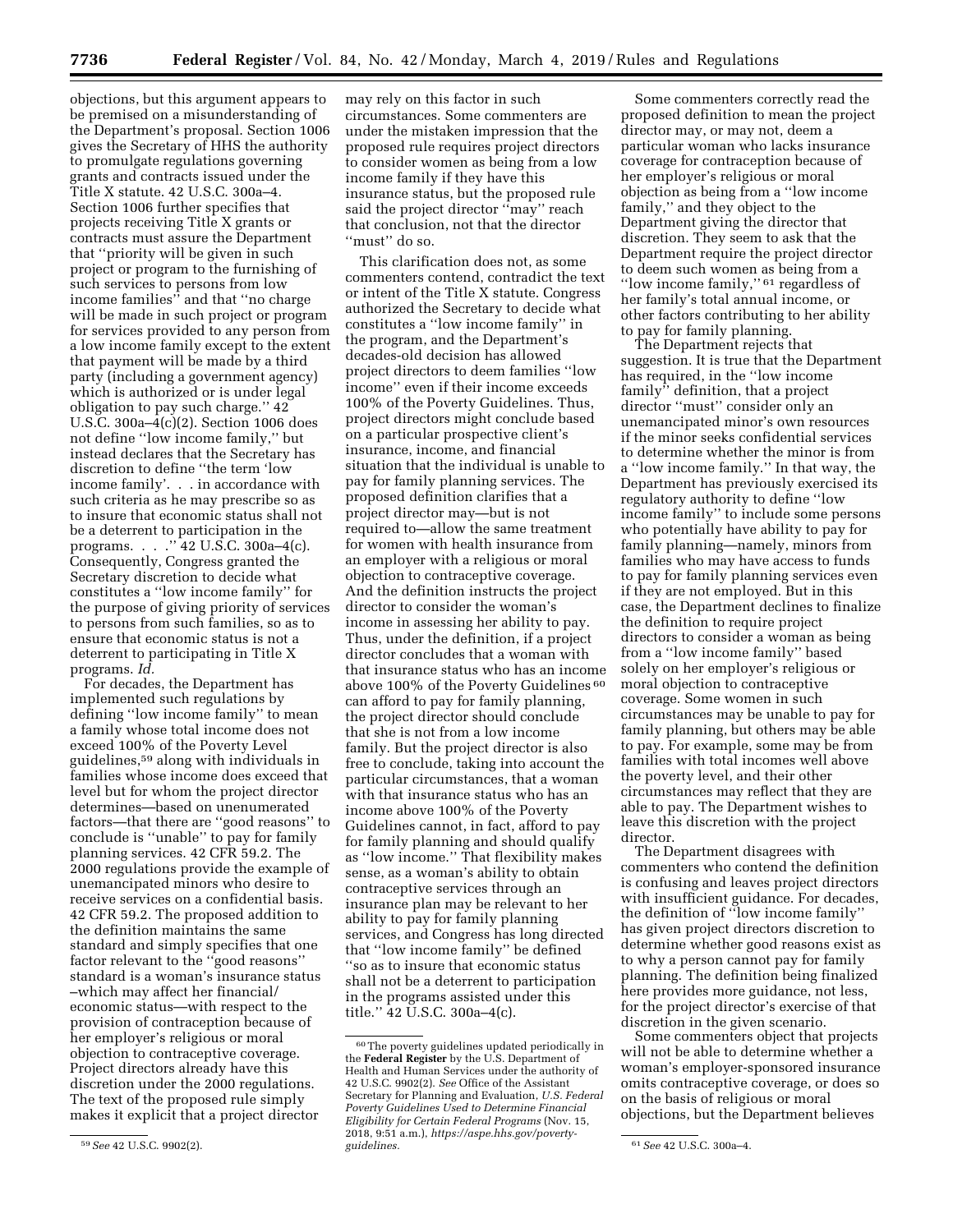this concern is overstated. This task is not fundamentally different from the task that projects face in determining what a person's income is, or whether, despite their income being above the poverty level, good reasons exist for considering them unable to pay for family planning. Guidance has set forth a variety of ways to seek information of this kind, including that set forth in the 2014 Title X program requirements.62 Projects are also generally required to obtain third party payment or contribution for services that persons receive for free or at a sliding scale discount. All of these types of information are similar to the types of information that might demonstrate to a project that a woman has employersponsored health insurance that does not provide certain contraceptive coverage because the employer has a religious or moral objection to providing such coverage. A pay stub may demonstrate where a person works. Proof of insurance may demonstrate the person has coverage. A plan's summary of benefits and coverage would also indicate whether the plan covers the contraceptive services a woman seeks. And just as projects contact third party payers to obtain payment or contributions, projects could contact a woman's insurer to inquire whether the plan covers the particular contraceptive services and could ask if the lack of coverage is due to a religious or moral objection on the part of the plan sponsor. Where a woman wants to obtain the coverage confidentially, the project may not be able to make such contact, but in those cases, the same difficulty would be presented under the definition from the 2000 regulations, with respect to whether to deem those persons as having good reasons for their inability to pay for family planning services. The revised definition does not add uncertainty that is not already inherent in the good reasons discretion afforded to project directors. Rather, it adds clarity concerning one good reason that can form the basis of that good reason determination.

The Department understands the objection that project directors may seek more specific instructions on how to implement the definition, and also understands the concerns of some

commenters who believe that women should automatically be deemed as being from a ''low income family'' if her employer-sponsored insurance coverage omits contraceptive services on the basis of a religious or moral objection. Such comments reflect that, for some women, not having contraceptive coverage may affect their ability to pay and, thus, their economic status. In light of this concern, and the desire to provide more specific direction sought by commenters, the Department is finalizing the definition with the modification that a project director may exercise discretion to consider such women as being from a ''low income family'' or eligible for a discount for contraceptive services on the schedule of discounts provided for in § 59.5, based on the impact that not having contraceptive coverage may have on their ability to pay for contraceptives.

Under the women's preventive services guidelines issued by the Department, certain plans (or issuers or plan administrators) are required to cover all FDA-approved contraceptives with no cost-sharing, unless an exemption applies to the plan based on sincerely held religious beliefs or moral convictions. *See* 45 CFR 147.132 (religious exemption criteria); 45 CFR 147.133 (moral exemption criteria); *see also* 45 CFR 147.131 (religious or moral accommodation criteria). In addition, various entities with religious or moral objections have obtained permanent injunctions from federal courts, entitling them to exemptions from the federal contraceptive coverage requirement.63 Where a woman has health insurance coverage through an employer that does not provide the contraceptive services she seeks from a project, because her employer has a sincerely held religious or moral objection to providing such coverage, the project director may approximate the net effect on the woman's economic status by the average annual cost of the contraceptive services that would have been covered if her employer did not object. For example, if she seeks oral contraceptives, and her employer had covered oral contraceptives without cost-sharing, she would incur no out-of-pocket cost for oral contraceptives. If her employer omits oral contraceptives on the basis of a religious or moral objection, her annual cost as the result of that decision can be approximated by the annual outof-pocket cost she would bear for oral contraceptives.

Consequently, in the final rule, the Department modifies the example involving a woman whose employersponsored health insurance does not cover contraceptives because of a religious or moral objection on the part of the employer. In such a situation, in determining whether such a woman's income is more than 100% of poverty level, or whether she is subject to sliding scale discounts for contraceptive services under § 59.5, the project director may reduce the woman's annual income by the annual out-ofpocket cost she would pay for the desired contraceptive services. The project director may estimate the annual cost based on the project director's expertise regarding the costs of contraceptive services, or reduce the woman's estimated total income by an estimated 64 average of \$600 per year. This gives the project director additional discretion and guidance in considering the income status of a woman whose employer omits contraceptives from her insurance plan on the basis of a religious or moral objection.

The Department disagrees with commenters who assert that the example is discriminatory because it only refers to women. As discussed more fully below, the definition does not preclude men from seeking to establish good reasons for which they are unable to pay for family planning services. This specific example simply refers to women because it has mainly arisen in a context related to coverage for women's contraceptive services. A section of the PHS Act added by the Affordable Care Act,<sup>65</sup> specifies that certain group health plans and issuers shall provide coverage, with no cost sharing, of women's preventive services as provided by guidelines supported by the Health Resources and Services Administration (HRSA), a component of the Department. Section 2713(a)(4) does not apply to men and does not provide for cost-free coverage of men's contraceptive services. Where a woman's plan omits contraceptive coverage on the basis of religious or moral objections, it falls into an exemption to the guidelines set forth at 45 CFR 147.131 and 147.133. That exemption does not apply to men's contraceptive coverage, because the

<sup>62</sup>Office of Population Affairs, *Program Requirements for Title X Funded Family Planning Projects,* Health and Human Services, 12 (April 2014), *https://www.hhs.gov/opa/sites/default/files/ Title-X-2014-Program-Requirements.pdf* (''Although not required to do so, grantees that have lawful access to other valid means of income verification because of the client's participation in another program may use those data rather than re-verify income or rely solely on clients self-report.'').

<sup>63</sup>*See, e.g., Catholic Benefits Ass'n LCA* v. *Hargan,* No. 5:14–cv–00240–R (W.D. Okla. order filed Mar. 7, 2018), and *Dordt Coll.* v. *Burwell,* No. 5:13–cv–04100 (N.D. Iowa order filed June 12, 2018).

<sup>64</sup>*See* 83 FR 57536, 57551 (Nov. 15, 2018) (estimating the average annual cost of contraceptives at just under \$600 per year).

<sup>65</sup>*See* 42 U.S.C. 300gg–13(a)(4) as added by the Affordable Care Act, Public Law 111–148, 124 Stat. 119, 131, sec. 1001 (adding new PHS Act section 2713).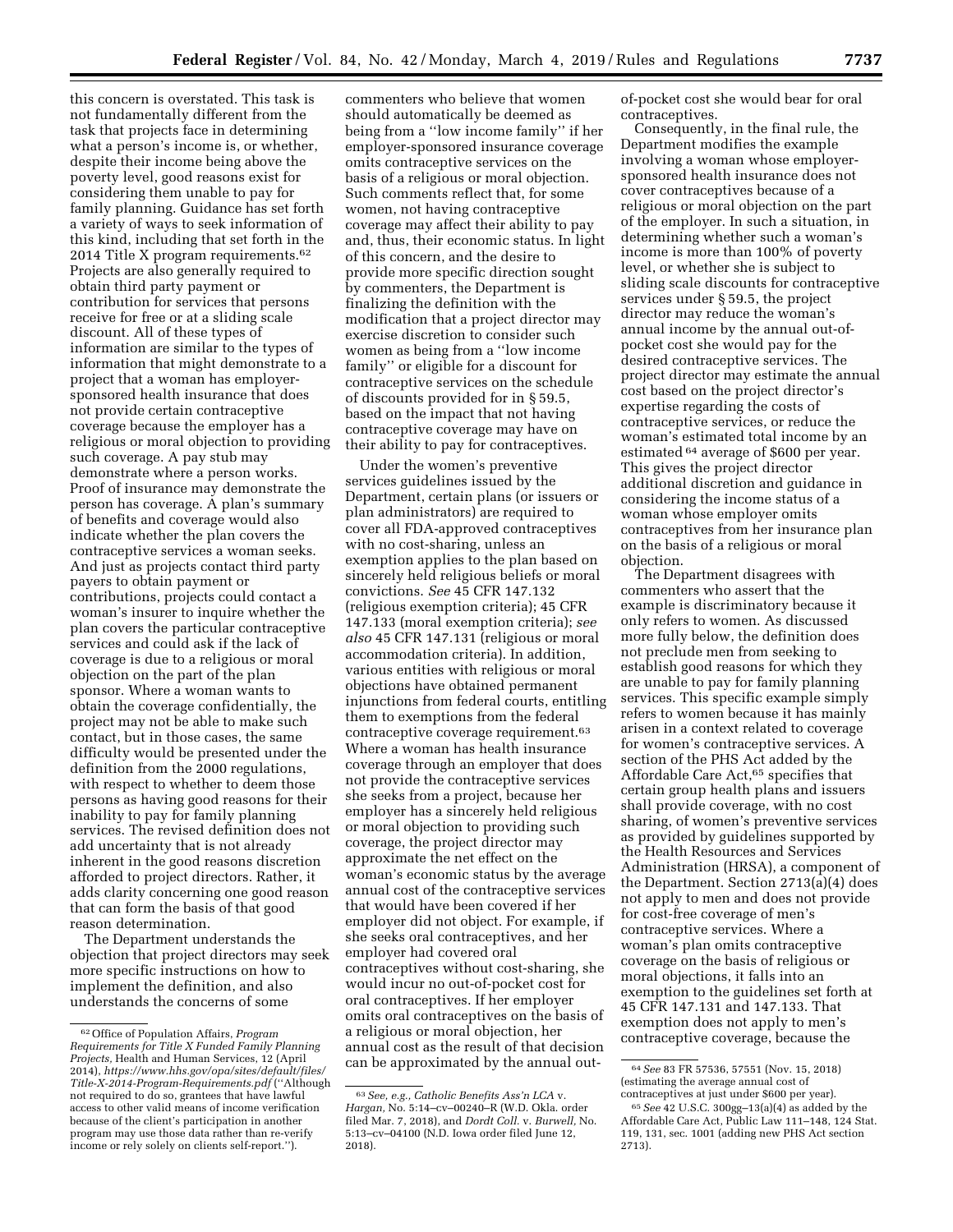underlying requirement of section 2713(a)(4) does not encompass preventive services for men. Given these circumstances, the Department deems it appropriate to illustrate how the project director could apply the discretion embodied in the existing low income family definition when a woman's employer-sponsored insurance plan omits contraceptive coverage on the basis of a religious or moral objection.

The Department notes that the definition maintains the decades-old discretion granted to the project director to deem a person as having good reasons why he or she cannot pay for family planning and therefore deem him or her as being from a ''low income family.'' Consequently, project directors may also consider a man's lack of access to insurance coverage for contraceptive services as potentially constituting a good reason why the project will consider the man as being from a low income family. The definition has required, and continues to require, project directors to take into consideration such indicia of ability to pay. This final rule mentions one specific context involving women who may not have access to contraceptive coverage as one possible application of the ''good reasons'' determination, but does not do so in an exclusive way, nor does it negate the applicability of the project director's pre-existing discretion to any person seeking services from the project.

Some commenters ask the Department to clarify whether a woman, who is considered as being from a low income family based in part on the lack of contraceptive coverage in her plan due to her employer's religious or moral objection, then qualifies to receive just the contraceptive services that her plan omits, or qualifies to receive all family planning services provided by the project, such as pap smears and STD testing. The Department clarifies that a project director may consider the woman with this insurance status as being from a low income family, or as qualifying for sliding scale discounts, for the purposes of her payment for the contraceptive services she seeks that are not covered by her insurance plan. The revision does not specify that such a woman will be deemed as being from a low income family for the purpose of receiving other services from the Title X project. Presumably, the woman would have insurance coverage for such other services, and the Title X provider could bill her health insurance company for them. Nevertheless, as noted above, the definition retains the decades-old discretion given to the project director to make a ''good reasons'' determination

to deem a person as being from a ''low income family'' for the purposes of receiving all the services offered in the Title X project. The example specifies and clarifies how the project director's discretion could be applied in a particular situation, but it does not add limitations to the project director's discretion in other hypothetical cases raised by commenters.

Many commenters express concern that implementation of the example would cause a financial strain on the program. The Department disagrees. As noted above, the example does not mandate that project directors must consider a woman as being from a ''low income family'' based on her employer's religious or moral objection to contraceptive coverage in her insurance plan. The example simply affirms the project director's discretion to take that fact into consideration. Project directors are aware of long-standing flexibility when defining ''low income,'' since the 2000 regulations do not preclude project directors from deeming women who do not have contraceptive coverage because of their employer's religious or moral objection to contraceptive coverage in their insurance plans to be ''low income.'' Because the project director already has that discretion under the 2000 regulations, the Department disagrees that merely making this discretion even more explicit will result in a significant number of women being granted low income status to receive free or low cost contraceptive services from Title X projects. Commenters did not provide data from which the Department could reliably estimate how many women will seek to obtain free or low cost contraceptives from Title X providers as a result of this change and how many will then be granted ''low income family'' status by project directors.

To the extent that commenters base this objection on estimates in rules concerning religious and moral exemptions to the contraceptive coverage guidelines, the Department notes that such estimates were speculative. The Department, along with the Departments of Labor and of the Treasury, attempted to set forth various estimates concerning the number of women who would use the exemptions, but noted that they lacked adequate data to know whether those estimates were accurate. 83 FR 57536, 57550 (Nov. 15, 2018). The Departments made several assumptions that they noted were likely too high. *Id.* at 57581. And they emphasized that the estimate was not the number of women that they believed would be affected by use of the

exemptions by sponsors of health insurance plans.

Even if those estimates of the women affected by the religious and moral exemption rules were accurate, the Department could not simply assume that all of those women would obtain contraceptive services from a Title X project. As noted above, the proposed additional example in this definition does not require a project director to consider a woman to be from a low income family on this basis. Project directors might conclude that women seeking to use the clarifying example have incomes that, despite their lack of contraceptive coverage, render them able to pay for contraceptive services. Moreover, it is unlikely that all women affected by the exemption rules will seek services from Title X projects. Some of those women may have family incomes under which they can afford the services. Some may choose, for other reasons, not to seek contraceptive services from Title X projects. For example, some may share their employers' objections to such contraceptives.

The Department is not aware of data from which to reliably estimate how many women will seek contraceptive services from Title X projects because the sponsors of their health plans have religious or moral objections leading them to omit contraceptive coverage from their insurance plans, but believes that any overall cost to the Title X program will be slight. With regard to low income women in general, the Department is aware that significantly less than half of such women receive services from Title X projects. In 2017, Title X projects served more than 4 million persons of whom 90% were low income persons.66 The official poverty rate in 2016 was  $12.7\%$ ,  $67$  therefore encompassing more than 41 million persons.68 Thus, fewer than 10% of persons eligible for low income status in Title X projects sought and obtained Title X services. The Department estimates that an even smaller fraction of women would be affected by the exemptions provided for entities with religious and moral objections to providing contraceptive coverage. And

<sup>66</sup>Christina Fowler et al., *2017 Family Planning Annual Report,* Health and Human Services, (2008), *https://www.hhs.gov/opa/sites/default/files/title-xfpar-2017-national-summary.pdf.* 

<sup>67</sup> Jessica Semega et al., *Income and Poverty in the United States: 2016,* U.S. Census Bureau, (Sept. 12, 2017), *https://www.census.gov/library/publications/ 2017/demo/p60-259.html.* 

<sup>68</sup>U.S. Census Bureau, *Annual Estimates of the Resident Population: April 1, 2010 to July 1, 2016,*  (2017), *https://factfinder.census.gov/faces/ tableservices/jsf/pages/ productview.xhtml?src=bkmk.*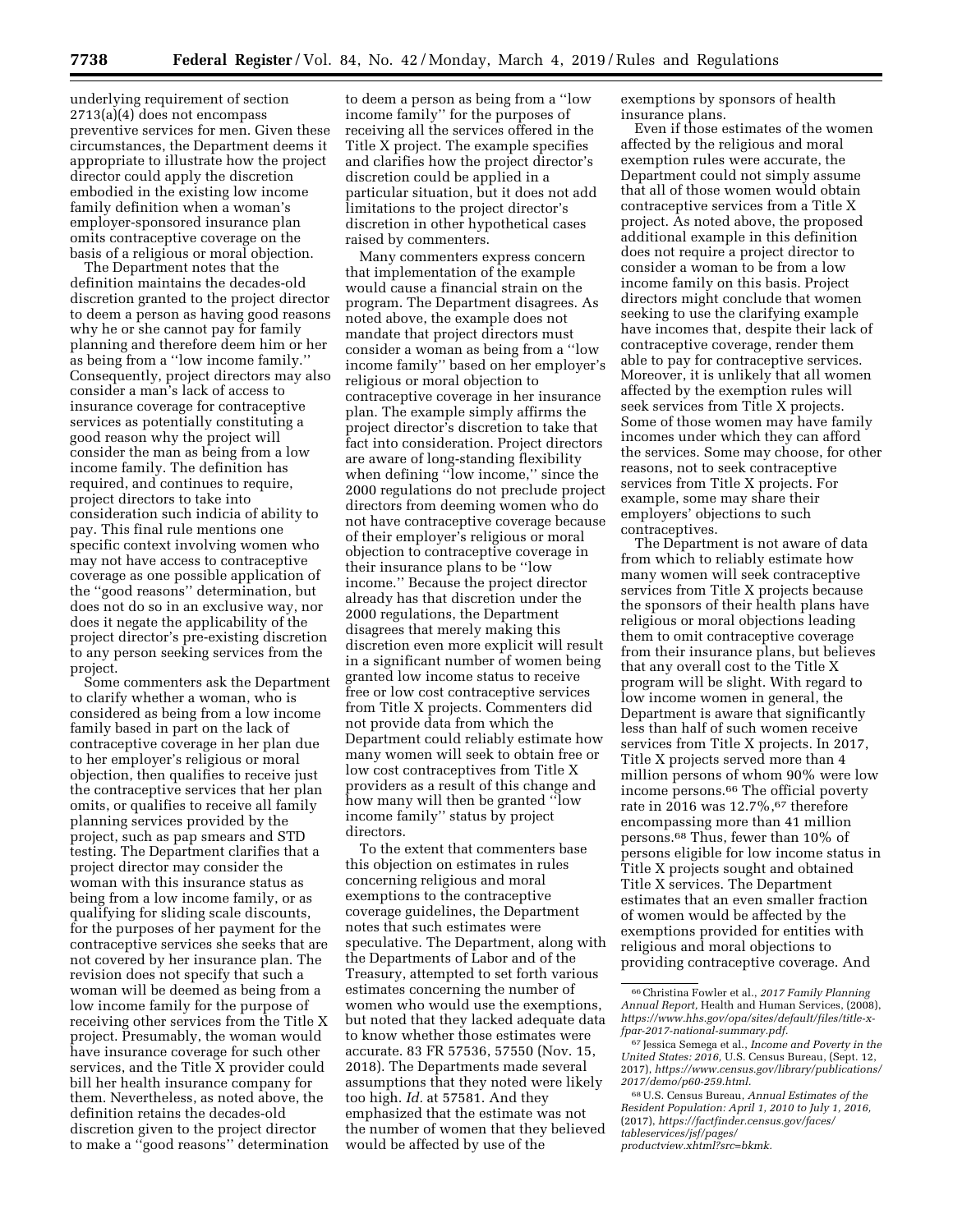the Department does not expect that the sliding scale discount discussed above would lead to a significantly greater number of women obtaining discounted contraceptives than would otherwise receive them. Their incomes will only be reduced by the cost of contraceptives, which, on average, is about \$600 per year (*see* 83 FR at 57551), but the Title X sliding scale discounts span several thousand dollars between ranges. Women could thus be deemed to receive less income and still not be eligible for discounts. Finally, Title X projects pay only a fraction of the retail costs for contraceptive services discussed in the religious and moral exemption final rules.

Consequently, the Department concludes that the number of women whose employers have religious or moral objections leading them to omit contraceptive coverage from their insurance plans is small compared to the number of low income women served by Title X projects; at most, a small minority of such women will seek contraceptive services from Title X projects; the revision to the definition allows project directors to consider deeming those women as being from low income families, but it is likely that only a fraction of them will be deemed unable to pay for family planning; and the cost to the projects of contraceptive services provided or discounts offered is only a fraction of the retail costs of contraceptive services. In light of these factors, even assuming that the use of this example would lead more women to seek to use the existing ''good reasons'' exception than had previously, the Department does not believe it will lead to an unreasonable strain on the Title X program.

Even if there is an economic impact on the program, it is supported by the Title X statute. Where women are actually deemed to be from a ''low income family'' after the project director's consideration of their insurance status, the Title X statute provides for low cost or discounted contraceptive services. As discussed above, insurance status is one factor that may affect a woman's overall economic status or ability to pay for family planning services. The Department concludes it is appropriate to clarify the ''low income family'' definition through the proposed example, so that project directors may appropriately extend eligibility to such women. This helps fulfill the purposes of the Title X statute to ensure that women are not prevented from participating in the program due to their economic status.

The Department disagrees with commenters contending these revisions in the definition violate the Establishment Clause of the First Amendment. The proposed example clarifies the discretion that a project director has long had under the rules concerning good reasons why some persons may be deemed from a low income family. Specifying that a project director may consider a woman's lack of contraceptive coverage as a result of a religious exemption exercised by the sponsor of her health plan from contraceptive coverage into consideration does not violate the Establishment Clause. The example also allows the project director to consider a woman's lack of contraceptive coverage from a sponsor's non-religious moral objection, or to take any number of other non-religious factors into account as a good reason that the woman may be unable to pay for family planning services. The Department also disagrees with a commenter who argues that project directors should consider whether a woman's health plan covers abortion. Title X precludes considering abortion as a method of family planning.

Accordingly, the Department finalizes the definition of ''low income family'' without change to the prefatory text or paragraph (1), but with changes to paragraph (2) to emphasize that the project director may exercise discretion under the existing ''good reason'' exception to ''consider her insurance coverage status as a good reason why she is unable to pay for contraceptive services'' when her employer has a sincerely held religious or moral objection to providing such coverage. The final rule in paragraph (2) is also finalized with guidance for the project director in making this determination.

#### 5. Definition of Program or Project

*Summary of changes:* The 2000 regulations did not define a Title X ''program'' or ''project.'' The proposed rule, at § 59.2 proposed to define ''program'' and ''project'' as interchangeable and mean ''. . . a plan or sequence of activities that fulfills the requirements elaborated in a Title X funding announcement . . .'' The proposed definition indicated that implementation of a Title X ''program'' or ''project'' may be completed by grantees, subrecipients, or partnering providers working under grantees or subrecipients who deliver comprehensive family planning services.

The Department finalizes this definition as discussed below in response to public comment by stating ''*Program* and *project* are used interchangeably and mean a plan or sequence of activities that is funded to

fulfill the requirements elaborated in a Title X funding announcement; it may be comprised of, and implemented by a single grantee or subrecipient(s), or a group of partnering providers who, under a grantee or subrecipient, deliver comprehensive family planning services that satisfy the requirements of the grant within a service area.''

This clarification establishes the Department's finding that any organization receiving Title X funds is responsible to adhere to Title X requirements.

*Comments:* One commenter asked the Department to alter the definition of ''Program or Project'' because many of the prohibitions against using Title X funding for abortion only legally apply to the program or project, so the commenter asked the Department to reexamine the definition to be sure that entities cannot use the definition to escape compliance with the rule's requirements. In addition, the commenter suggested that the phrase "and may be comprised of" does not form part of the working definition but only describes how a program or project, as defined, may be comprised. That leaves the legally operative definition in the proposed rule of ''program'' and ''project'' as being ''a plan or sequence of activities that fulfills the requirements elaborated in a Title X funding announcement.''

At the same time, the commenter expresses concern that if an entity does not fulfill all or some of the requirements of the announcement, the program or project could argue that it does not meet this definition, and thus can avoid the requirements of the rule. Instead, the commenter suggests restating the definition as ''[a]n enterprise, scheme or venture carried out or proposed to be carried out by a grantee, subrecipient(s) or a group of partnering providers pursuant to a Title X award granted by the Secretary.''

*Response:* The Department appreciates the commenter's observations concerning whether aspects of the program and project definition might inadvertently allow entities to avoid compliance with the requirement of the rule. The 1988 regulations stated that '''[p]rogram' and 'project' are used interchangeably and mean a coherent assembly of plans, activities and supporting resources contained within an administrative framework.'' The proposed definition was similar in referencing plans and activities. The Department agrees with the commenter that the definition should include not only a plan or sequence of activities that fulfills Title X requirements, but those that seek to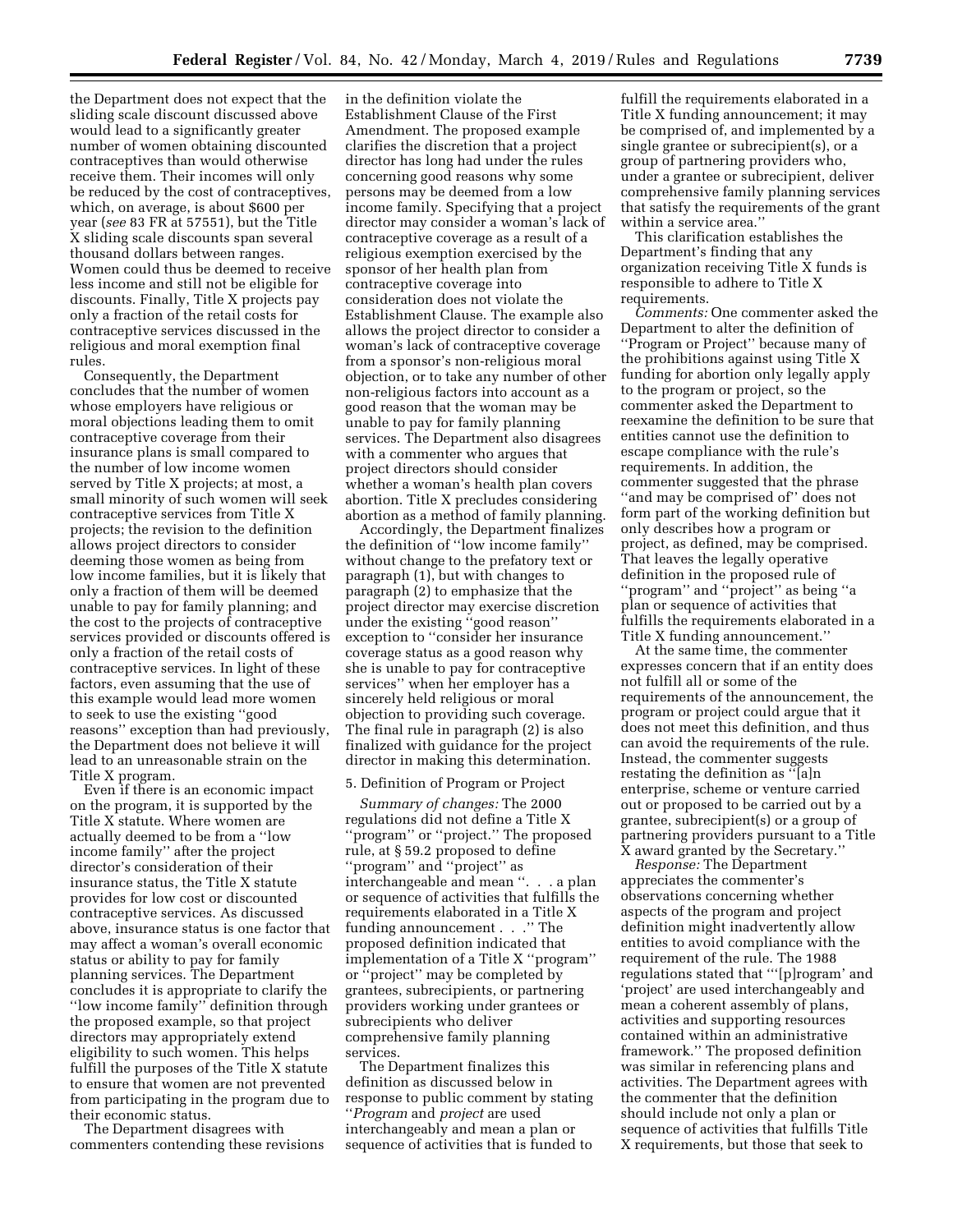fulfill them. A program or project is one that receives Title X funding, as distinct from applications and proposed projects that are not awarded funding. In response to the commenter, the Department clarifies that, when it stated in the proposed rule that a program or project ''may be comprised of, and implemented by a single grantee or subrecipient(s), or a group of partnering providers who, under a grantee or subrecipient, deliver comprehensive family planning services that satisfy the requirements of the grant within a service area,'' it intended those parameters to be, and those parameters will be, treated as operative parts of the definition. The Department intends to enforce all requirements of the Title X program with respect to any entity receiving a Title X grant. If an applicant cannot sufficiently show that the program will meet all the Title X requirements, then it will not qualify for a Title X grant. Consequently, the Department finalizes this definition by changing the word ''fulfills'' to ''is funded to fulfill,'' and by changing the phrase ''and may'' to '', and it may''.

#### 6. Definition of Subrecipient

*Summary of changes:* The 2000 regulations do not define subrecipient. The proposed rule, at § 59.2, proposed to define ''subrecipient'' as ''any entity that provides family planning services with Title X funds under a written agreement with a grantee or another subrecipient. These entities may also be referred to as ''delegates'' or ''contract agencies.'''

There were no substantive comments under this section that are not already discussed elsewhere in the preamble to this rule. The Department finalizes this definition without change, except for minor grammatical corrections.

## *D. Who is eligible to apply for a Family Planning Services Grant or contract? (42 CFR 59.3)*

*Summary of changes:* The proposed rule at § 59.3 proposed to delete the provision that was rendered void by means of the CRA joint resolution of disapproval that was signed by the President, and would make corresponding changes to the heading of the section. The Department finalizes this section with changes in response to comments concerning the applicability of this section to contracts. As revised, the section would specify that ''[a]ny public or nonprofit private entity in a State may apply for a family planning grant or contract under this subpart.''

*Comments:* One commenter supports the proposed language to nullify the provisions of the 2016 regulation and

believes it will help improve the Title X program by making it permissible to fund organizations that do not provide artificial contraceptives. Another commenter thinks the federal government should directly fund national family planning organizations.

*Response:* The Department appreciates the support for the revocation of the nullified 2016 regulation. Regarding the commenter who calls for direct funding of entities that provide natural family planning, the Title X regulations already permit, and this final rule allows, such entities to be participating entities in Title X projects. For projects to receive a grant, they must provide a broad range of family planning methods and services. The Department does not prioritize providers of one specific family planning method over another. Accordingly, the Department believes the Title X program works most efficiently with grantor and grantees as defined in this rule.

As discussed above in section II.B concerning § 59.1, the proposed rule would not apply § 59.3 to contracts, and some commenters asked whether § 59.3 and other sections should apply to contracts. Section 1001 of the Title X statute specifies that, ''in the establishment and operation of voluntary family planning projects,'' the Secretary ''is authorized to make grants and to enter into contracts with public or nonprofit private entities.'' To conform § 59.3 to the scope of the statute, the Department finalizes § 59.3 with changes to the title of that section to read ''Who is eligible to apply for a family planning services grant or contract?'' Likewise, the text of § 59.3 is finalized with change to read: ''Any public or nonprofit private entity in a State may apply for a family planning grant or contract under this subpart.''

## *E. What Requirements Must be Met by a Family Planning Project? (42 CFR 59.5)*

In the proposed rule, the Department proposed a number of revisions and additions to § 59.5(a)(1), (5), and (10) and (b)(1) and (8). Each is discussed in turn.

1. Broad Range of Acceptable and Effective Family Planning Methods (42 CFR 59.5(a)(1))

a. Acceptable and Effective Methods and Services

*Summary of changes:* The 2000 regulations required that Title X programs provide a broad range of acceptable and effective family planning methods that were medically approved.

The proposed rule proposed to revise § 59.5(a)(1) by removing the language, ''medically approved'' and by clarifying the acceptable and effective family planning methods and services under Title X.

*Comments:* Many commenters oppose the proposed language because it removes the phrase ''medically approved'' as a description of the broad range of acceptable and effective family planning methods a project must provide. Some commenters state the language could reduce access to the safest, effective, and medically approved contraceptive methods, increase risks associated with promoting medically unreliable methods, place political ideology over science, and undermine recommendations jointly issued by OPA and the CDC on Quality Family Planning. Many commenters feel that the proposed language is misleading to patients and could negatively impact the quality of care provided to patients, especially to adolescents and young adults who may require hormonal contraceptive methods which have been associated with decreased rates of teen and unintended pregnancies.

Some commenters, however, support the proposed rule and point out that it will increase choices for persons served by Title X projects, allowing the government to choose the most qualified applicants instead of the applicants who happen to provide the most services.

*Response:* Section 1001(a) of the PHS Act requires Title X projects to ''offer a broad range of acceptable and effective family planning methods and services (including natural family planning methods . . .).'' 42 U.S.C. 300(a). The final rule at § 59.5(a)(1) ensures that the regulatory language is consistent with the statutory language.

The Department disagrees with comments that oppose removal, from the regulatory text, of the phrase ''medically approved,'' leaving ''acceptable and effective'' to describe the family planning methods and services to be provided by Title X projects. As noted above, the Title X statute does not contain the phrase ''medically approved'' and it is far from clear what that undefined phrase requires. The Title X statute provides that Title X projects ''shall offer a broad range of acceptable and effective family planning methods and services . . . .'' 42 U.S.C. 300. That language was sufficient when Congress drafted the Title X statute, and the Department concludes that it is sufficient today. As such, the revision is clearly within the Department's statutory authority. The Department disagrees with commenters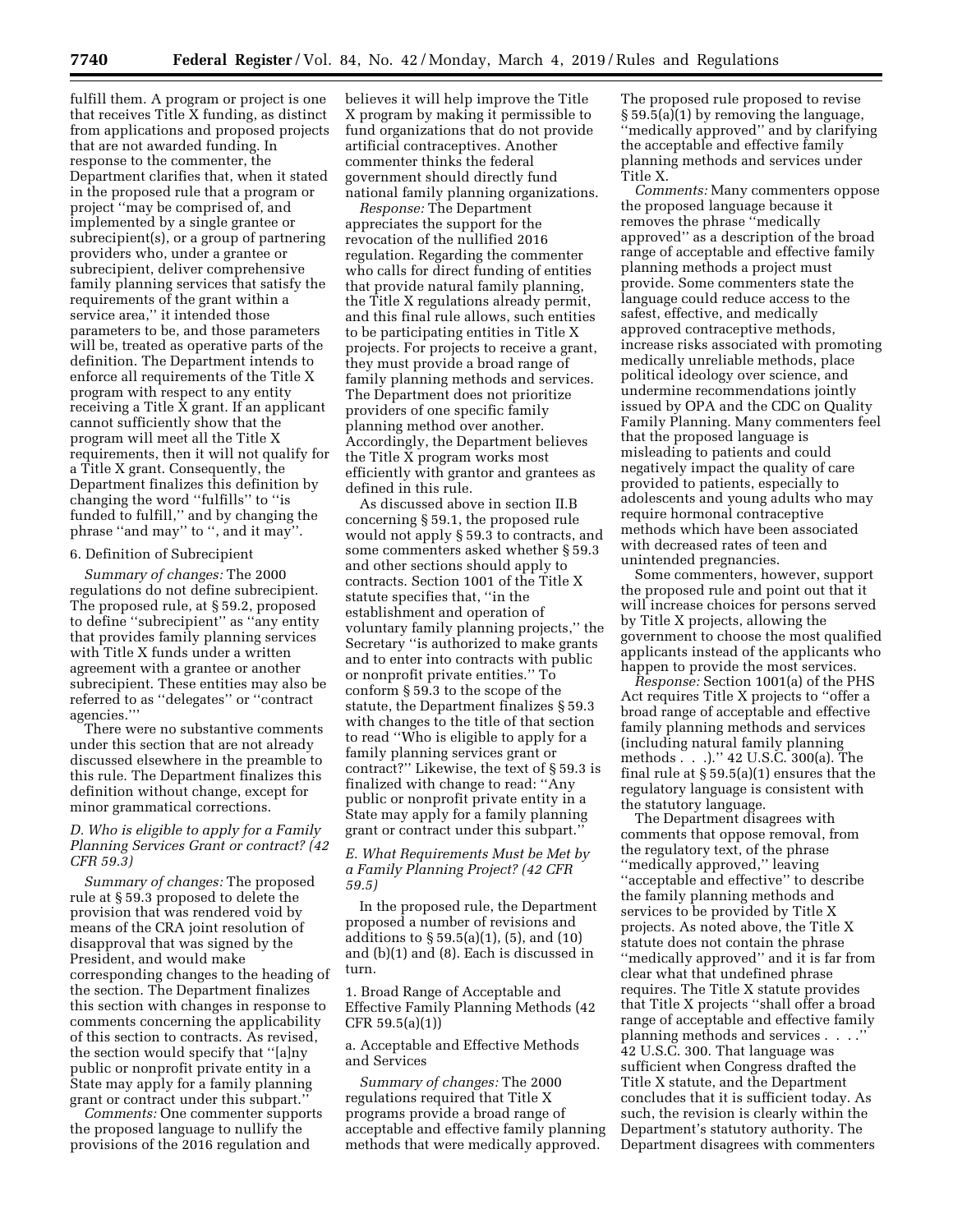who contend removing this language causes the regulations (or the Title X statute) to promote medically inaccurate information, or Title X to be administered based on a political ideology.

The ''medically approved'' language risked creating confusion about what kind of approval is required for a method to be deemed ''medically approved.'' Family planning methods offered by Title X projects are already offered by health care professionals, so, to that extent, those methods are already medically approved. But different medical doctors and professional organizations may differ on which methods of health care they approve, including different methods of family planning. Some family planning methods cannot be medically approved by a government agency, such as the Food and Drug Administration, because they do not fall within its jurisdiction.69 This does not mean that such methods of family planning are unacceptable or ineffective in the view of medical sources.70 Moreover, various medical sources may view a particular method differently, based on different criteria, and it is not clear what the ''medically approved'' standard would mean in a circumstance where medical authorities differ regarding a particular method. The statutory language of ''acceptable

70For example, pursuant to a contract with HRSA, in March 2016, the American College of Obstetricians and Gynecologists (ACOG) launched the ''Women's Preventive Services Initiative.'' In its ''Clinical Recommendations,'' ACOG recommended that instruction in fertility awareness-based methods of family planning, and counseling, initiation of use, follow-up care, management, and evaluation of the same, be provided with no costsharing in health coverage. *See* Women's Preventive Services Initiative, *Clinical Recommendations Contraception,* American College of Obstetricians and Gynecologists (2018), *https:// www.womenspreventivehealth.org/ recommendations/contraception*. The Health Resources and Services Administration (HRSA), a component of HHS, adopted this recommendation on December 20, 2016, and added coverage of fertility awareness-based methods of family planning to its women's preventive services guidelines, issued pursuant to Section 2713(a)(4) of the Affordable Care Act (42 U.S.C. 300gg-13(a)(4)). *See* HRSA, *Women's Preventive Services Guidelines,* Health Resources & Services Administration (October 2017), *https:// www.hrsa.gov/womens-guidelines-2016/index.html*. On that basis, fertility awareness-based methods of family planning could be said to be ''medically approved.''

and effective family methods or services,'' without the phrase ''medically approved'' provides sufficient guidance to Title X projects in considering the types of family planning methods and services that they provide.

The Department does not believe that the final language of the first two sentences of § 59.5(a)(1), as finalized here, would limit access to family planning services or other necessary health care, nor lead to an increase in unintended pregnancies.

b. Projects Required To Provide a Broad Range of Family Planning Methods and Services, but Participating Entities May Offer a Limited Number of Family Planning Methods and Services

*Summary of changes:* The Department proposed to specify in the proposed rules that participating entities within a project would not be required to provide every method or service. The Department further proposed that, projects as a whole provide a ''broad range of such family planning methods and services,'' but not be required to provide every acceptable and effective method or service. The Department finalizes these sentences in  $\S 59.5(a)(1)$ without change.

*Comments:* Some commenters agree with the Department that not every project or participating entity should be required to provide all Title X services, so long as the overall Title X project offers a broad range of family planning methods and services. They believe that allowing participating entities that do not offer all services will increase the pool of potential applicants, allow projects to offer a broader range of services by utilizing specialty providers, and allow the government to choose the most qualified applicants.

Many commenters express concern with the language describing the broad range of family planning methods and services that projects must provide. Some commenters say the proposed language would reduce the methods offered within a project by stating, ''projects are not required to provide every acceptable and effective family planning method or service . . . as long as the entire project offers a broad range of such family planning methods and services.'' Commenters express concern that projects will not be required to provide every acceptable and effective family planning method or service, and contend the language seems to encourage projects to not offer every acceptable and effective family planning method or service. Many commenters state that the proposed rules are inconsistent with the original intent of Title X to establish as a national goal the

provision of adequate family planning services and to all those who want them but cannot afford them. Many commenters oppose the proposed language because they believe it will limit access to family planning services and other necessary health care. One commenter states that the definition will limit access to comprehensive reproductive health services, and therefore adversely impact women's ability to attain positive economic outcomes for themselves and their families. A commenter requests that the Department clarify that, even if a Title X project need not provide every acceptable and effective family planning method or service, a project must provide a broad range of contraceptive methods. Some commenters assert that the proposed rule may cause more abortions by encouraging low-efficacy methods of family planning and decreasing access to contraception and, therefore, increasing unintended pregnancies.

Many commenters express concern regarding the language specifying that participating entities within a project may offer a single method, or a very limited number of methods, of family planning. Some of these commenters suggest that this weakens the Title X program, undermining its status as a program offering comprehensive services, and prevents patients from making the best decisions about their health due to lack of information or options.

Many commenters suggest that allowing participating entities that offer limited services would divert scarce family planning dollars away from entities that provide effective and preferred methods of contraception and instead provide grants to entities that provide few, if any, methods that patients find acceptable. One commenter expresses concern that inexperienced entities might participate in the Title X program, making navigation more challenging as patients struggle to find providers that offer desired services. Some commenters contend that the proposed rule opens the potential for what they call ''fake'' women's health care facilities to receive funding from Title X, and that the proposed rule deemphasizes the importance of contraception and the full range of family planning methods.

Some commenters express concern that the language might allow for or encourage coercion, and might undermine the standard of health care service delivery and outcomes. Many commenters express concern that the rule will remove a person's choice in the selection of family planning method.

<sup>69</sup>*See* FDA, *Birth Control* (March 6, 2018), *https:// www.fda.gov/ForConsumers/ByAudience/ ForWomen/FreePublications/ucm313215.htm. See also,* FDA, *Enforcement Story Archive* (August 7, 2003), *https://www.fda.gov/iceci/ enforcementactions/enforcementstory/enforcement storyarchive/ucm106947.htm* (''Warning Letter Issued for ''Fertility Awareness Kit''). *But see* FDA, *FDA allows marketing of first direct-to-consumer app for contraceptive use to prevent pregnancy*  (August 10, 2018), *https://www.fda.gov/newsevents/ newsroom/pressannouncements/ucm616511.htm*.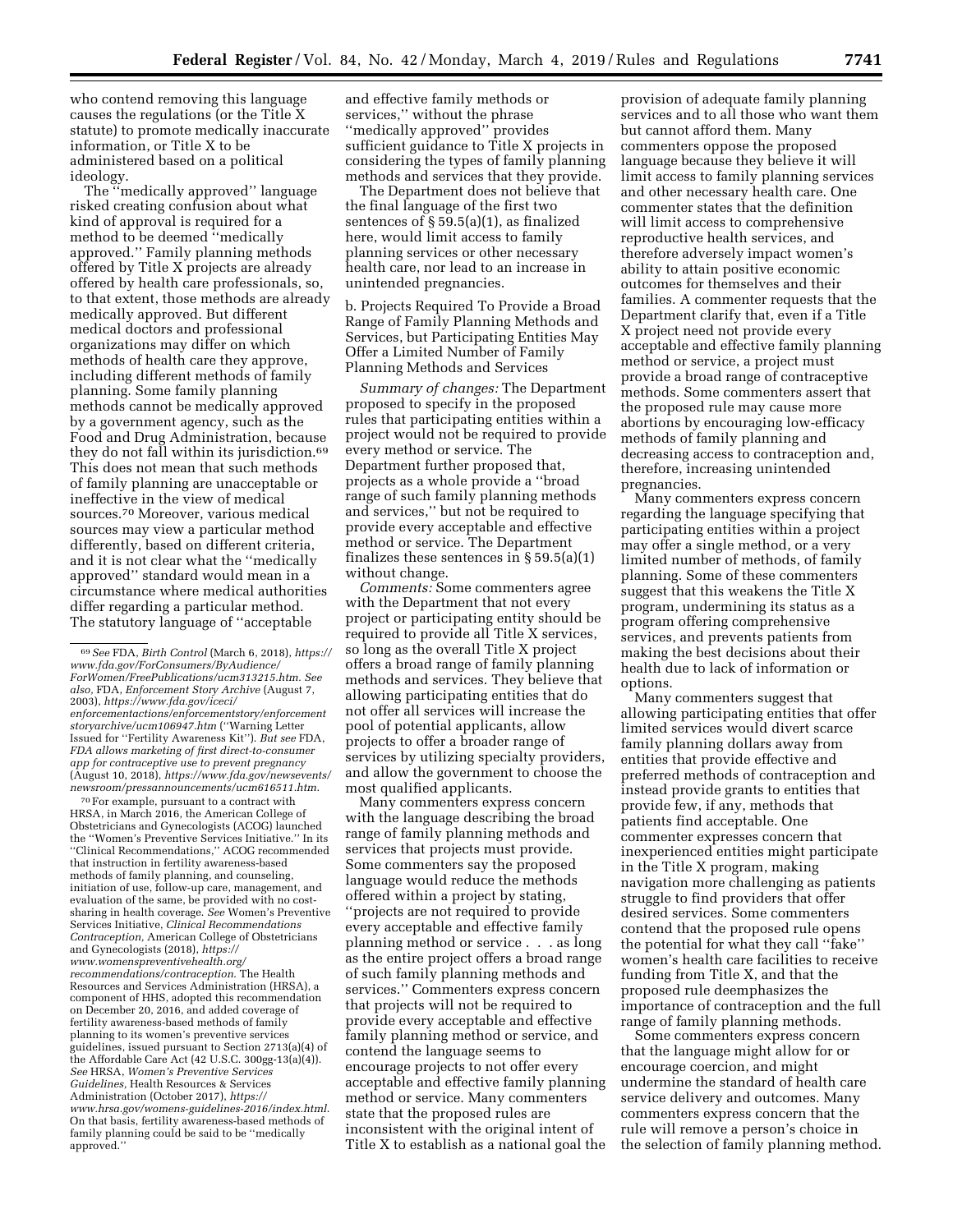Some commenters believe the proposed rule presents a potential threat to reverse decades of progress in reducing unintended and teen pregnancy, citing that natural family planning methods require a regular menstrual cycle to be effective, which adolescents rarely have.

Other commenters, however, assert that there is no requirement for each participating entity to provide all family planning services and that this flexibility is in line with our Nation's longstanding commitment to protecting freedom of conscience and comports with the First Amendment.

*Response:* The Department finalizes without change the language specifying that participating entities within a project ''may offer only a single method or a limited number of methods of family planning as long as the entire project offers a broad range of such family planning methods and services.'' Neither the Title X statute nor the proposed rule would permit a Title X project as a whole to provide only one (or a limited number of) family planning methods and services. The Department is finalizing this rule which continues to require Title X projects to offer a broad range of family planning methods and services.

The Department appreciates concerns of commenters who believe the proposed language that says projects are not required to provide every acceptable and effective family planning method or service would reduce the range of family planning methods that Title X projects must provide, but does not believe that this is a reasonable interpretation of the proposed rule. To clarify, projects would continue to be required to offer a broad range of family planning methods and services, consistent with the statutory mandate. However, neither the plain language of the statutory requirements, nor the 2000 regulatory text, requires that Title X projects provide every acceptable and effective family planning method or service. Thus, the proposed rule and this final rule merely clarify, and make explicit, that the requirement for a broad range of acceptable and effective family planning methods and services does not mean every acceptable and effective family planning method or service. Furthermore, neither the plain language of the statute, nor the 2000 regulatory text, requires participating entities within a project to provide every acceptable and effective family planning method or service, or even a broad range of such methods or services. It is permissible under the 2000 regulations for a subrecipient within a funded project to offer only a single or limited number of family planning methods or

services. *See* 42 CFR 59.5(a)(1) (''If an organization offers only a single method of family planning, it may participate as part of a project as long as the entire project offers a broad range of family planning services.''). The same is true under this final rule. This is permissible only if the project as a whole provides a ''broad range'' of such methods and services. The final rule merely acknowledges and clarifies this reality.

The Department disagrees that requiring a broad range of family planning methods and services, while recognizing that some projects may not offer every method or service, would lead to an increase in unintended pregnancies. Similar to the 2000 regulations, this rule requires the project as a whole to offer a broad range of acceptable and effective family planning methods and services, which includes contraceptives. While the rule clarifies the broad range of family planning methods and services permissible under Title X, it also ensures Title X patients are free, without coercion, to select any of the broad range of family planning methods and services offered in a project. The Title X statute has always provided as much, and the 2000 regulations did too.

The Department disagrees with commenters opposing the language allowing participating entities to offer one or few family planning methods. The 2000 regulations explicitly permits this, stating ''[i]f an organization offers only a single method of family planning, it may participate as part of a project as long as the entire project offers a broad range of family planning services''; this language has been included in regulations since at least 1988. To the extent the commenters opposing this language do not find fault with the 2000 regulations, the Department sees no cause for concern over this provision. About four million patients are annually served with the current provision that allows organizations that offer only a single family planning method to participate in a Title X project. The Department now merely confirms this practice by stating that ''[a] participating entity may offer only a single method or a limited number of methods of family planning as long as the entire project offers a broad range of such family planning methods and services.'' Therefore, the Department disagrees with the concerns expressed about including this sentence in the final rule.

The Department also disagrees that the proposed rule weakens the standing of Title X programs as comprehensive sources for family planning. The rule does not prohibit projects or providers from offering every acceptable and

effective family planning method or service, so long as abortion is not considered a method of family planning. The rule simply reflects, as stated in the 2000 regulations, that Title X projects are required to provide a broad range of acceptable and effective family planning methods and services (not every such method or service), and that participating entities are permitted to participate in a Title X project even if not all of them offer every method—and, indeed, even if some participating entities within a project offer only one family planning method. The range of available family planning methods has significantly increased over the last few decades. The Department believes it may be unreasonably difficult or expensive to add a new requirement that all projects and all participating entities must offer all acceptable and effective forms of family planning. It may also be difficult for clients to access certain methods in which not all participating entities have specific training and expertise. This rule enhances the ability of individual Title X projects to offer, and clients to access, such methods, while preserving the requirement that individual Title X projects offer a broad range of family planning methods and services. The Department disagrees with some commenters who say the rule is misleading to Title X clients. This rule is substantially similar to the 2000 regulations rule in that it permits single method providers to participate in the Title X program and includes natural family planning methods as those that qualify under the ''broad range.''

The Department disagrees that the proposed and final rules authorize Title X funding for what some commenters call ''fake'' women's health care facilities. It is not clear what such commenters deem to be ''fake'' facilities, but nothing in the rule authorizes projects to use clinics that engage in fraud or allow the practice of medicine without a license. Title X projects are subject to quality oversight by the Department and are also subject to relevant State laws in the operation of health clinics.

The Department believes that permitting entities to provide services for which they have particular expertise allows greater access to family planning methods in Title X projects and contributes to quality care for patients. The final rule does not require projects to include participating entities that offer only one or just a few methods, but it continues to allow them to do so, if they deem it appropriate and consistent with offering a broad range of family planning methods and services.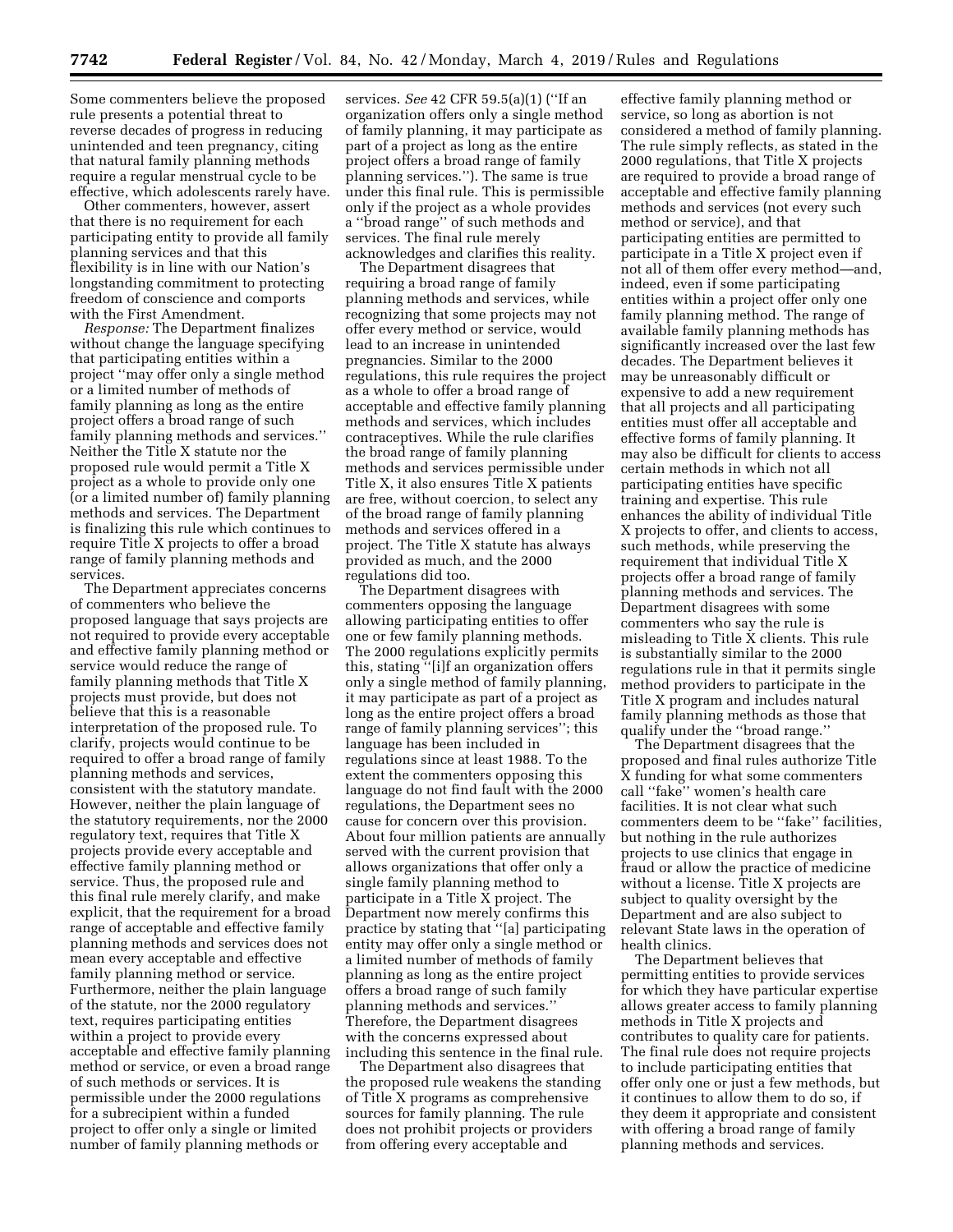The final rule, thus, clarifies and reframes, but does not create or invent the ability of a single-method entity to participate in a Title X project. The Department believes that continuing to allow such entities to participate will give people served under Title X access to specialized expertise in certain methods. Increasing client choices among family planning clinics and methods in a project is likely to decrease unintended pregnancies, not increase them, because clients are more likely to visit clinics that respect their views and beliefs and to use methods that they desire and that fit their

individual circumstances. The Department also agrees with commenters that say the final rule is consistent with principles of the First Amendment and laws that protect freedom of conscience. By allowing projects to use entities that offer a single method or limited methods—including providers that might do so for reasons of conscience—the language being finalized will, among other things, both protect the ability of health care providers and facilities with conscientious objections to providing certain types of family planning methods and services to participate in Title X projects and maintain Title X projects that offer a broad range of family planning methods and services.

c. Listing Particular Services in the Broad Range of Family Planning Services That May Be Provided

*Summary of changes:* The 2000 regulations recognized natural family planning and services for adolescents as some of the broad range of acceptable and effective family planning methods. The proposed rule proposed to clarify that natural family planning and other fertility-awareness based methods qualify as acceptable methods, as do contraceptives. In addition, as a mechanism for addressing infertility, the Department proposed to add adoption as a family planning service. Therefore, the Department finalizes § 59.5(a)(1) with changes to replace the word ''and'' with the word ''or'' before the phrase ''other fertility-awareness based methods.''

*Comments:* The Department received several comments about the listing of particular services in the broad range of family planning services that may be provided. Some commenters objected to references to natural planning or fertility awareness-based methods because fertility awareness-based methods are already offered at 93% of Title X clinics and natural family planning is already a method included in the Quality Family Planning

Guidelines provided by CDC. Others object to these methods because they assert that the methods are ineffective, or at least among the least effective forms of family planning.

Other commenters object to language specifying adoption as a type of family planning service. They contend that the management of infertility, including adoption, is beyond the language and intent of the Title X statute. They also believe that including adoption would put a strain on the program, as it would redirect a large amount of Title X funds. And they assert that including adoption in the definition is contradictory because adoption is a postconception activity and the new definition states that family planning only includes preconception activities. Some commenters also assert that the Department improperly redefines the meaning of a reproductive life plan.

*Response:* The Department disagrees with commenters who say the rule should not mention natural planning or additional fertility awareness-based methods, and who contend the rule emphasizes those methods over other forms of family planning. As discussed in the context of the definition of family planning in § 59.2, the Title X statute itself requires projects to offer a broad range of family planning methods and services, and specifies that those methods ''includ[e] natural family planning methods, infertility services, and services for adolescents.'' 42 U.S.C. 300(a). The Department concludes that Title X projects (although not necessarily each provider or site within a project) must offer both contraception and natural family planning in order for the Department faithfully to implement Title X's ''broad range'' requirement. The proposed and final rules, far from over-emphasizing natural family planning or emphasizing it to the exclusion of contraceptives, add contraceptives to this non-exclusive list of examples of family planning methods that projects must provide. The proposed rule at § 59.5(a)(1) also includes the phrase ''and other fertility awareness-based methods'' alongside ''natural family planning.'' As discussed concerning the ''family planning'' definition, ''natural family planning'' is not defined in the Title X statute, and scientific advances have occurred in natural family planning methods in the last 40 years, so that some medical professionals now refer to related methods as ''fertility awareness-based methods.'' 71 The final rule does not

emphasize natural family planning over other forms of family planning.

The definition of family planning at § 59.2 uses the word "or" before the phrase ''other fertility awareness-based methods,'' whereas the text at  $\S 59.5(a)(1)$  uses the word "and." The Department considers the word ''or'' to be more appropriate in both instances. This clarifies that by ''other fertility awareness-based methods,'' the Department is not referring to methods that are not ''natural family planning,'' nor is it requiring projects to offer natural family planning and other fertility awareness-based methods as if those are two different kinds of categories. Instead, by using the word "or," the Department intends for projects to have flexibility in deciding which types of natural family planning or fertility awareness-based methods they will offer in meeting their obligation to offer natural family planning methods within the project. Therefore, the Department finalizes § 59.5(a)(1) with a change to replace the word ''and'' with the word ''or'' before the phrase ''other fertility-awareness based methods.''

The language specifying that participating entities may offer only a single method does not mention natural family planning or any other single method. Therefore, it does not emphasize natural family planning over other methods as some commenters contend. Under the final rule, singlemethod providers are permitted in projects whether their single method is a natural family planning method, a contraceptive method (for example, an implant), or some other family planning method. The Department disagrees with commenters' concerns that allowing single or limited method entities to participate in a Title X project limits family planning to natural family planning methods, limits what individuals may choose, or deprives individuals of methods they may choose. Those results have not occurred under the 2000 regulations, which already allow for single method participating entities.

The Department also disagrees with commenters who oppose the inclusion of adoption information as a type of infertility services offered by Title X providers. As discussed with respect to the proposed definition of family planning, the Title X statute does not define ''family planning,'' and the Department has always read the

<sup>71</sup>*See, e.g.,* Shawn Malarcher, et. al., *Fertility Awareness Methods: Distinctive Modern Contraceptives,* 4 Global Health: Science and

Practice 13, 13 (2016), *available at https:// www.ncbi.nlm.nih.gov/pmc/articles/PMC4807745/ pdf/013.pdf* (stating fertility awareness methods of contraception have been tested and proven effective at pregnancy prevention and safe to use).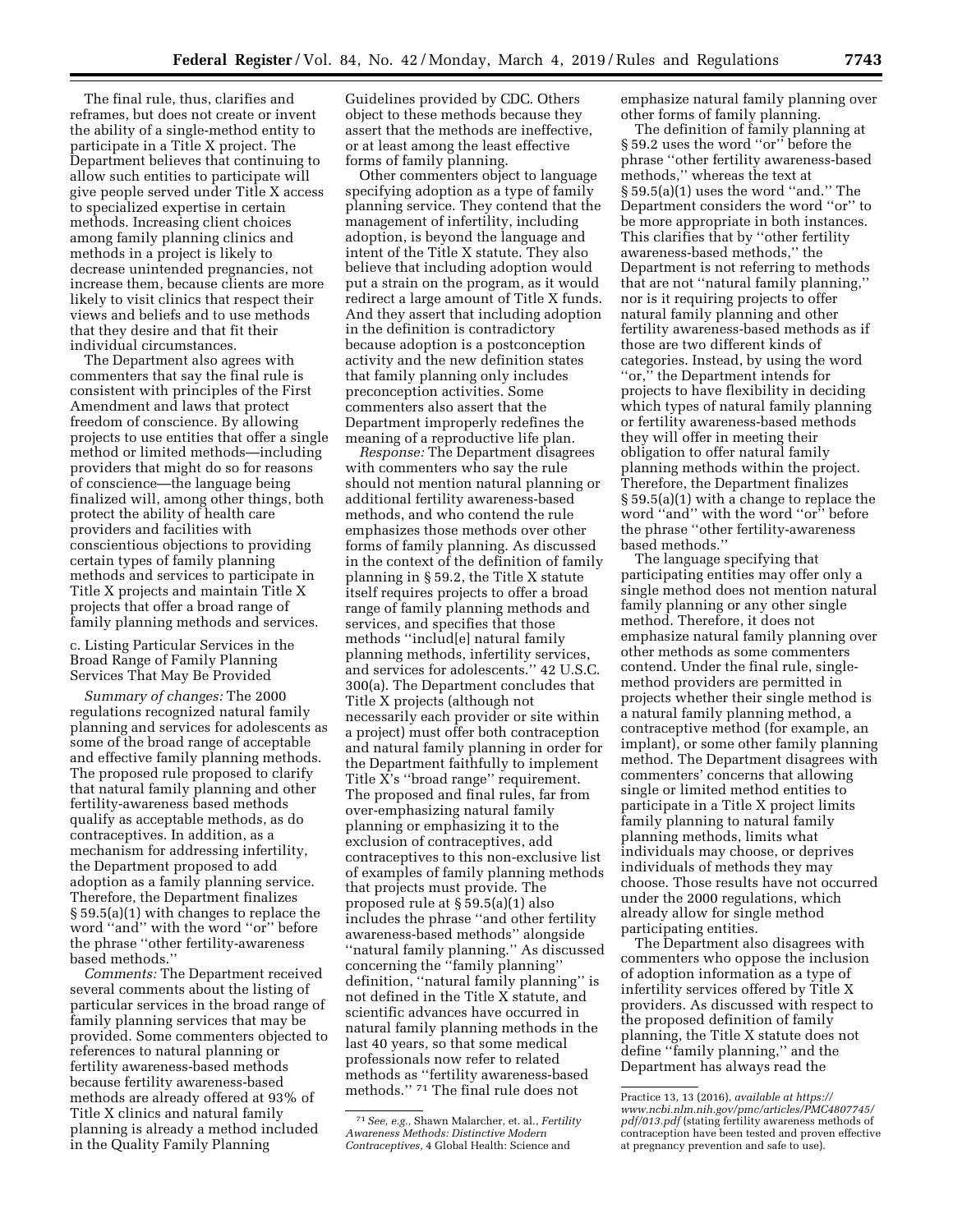examples it gives of family planning methods and services as being a nonexclusive list; otherwise, Title X could fund nothing but ''natural family planning methods, infertility services, and services for adolescents.'' Adoption is a method of planning the size of one's family and the spacing of children raised in one's family, and it can be used to enlarge one's family or to plan one's family in the context of infertility.

In addition, under Infant Adoption Awareness grants program, Congress specified that eligible health centers (which includes Title X clinics) should receive training on providing adoption information and referrals, and that the Secretary should encourage the same.72 Accordingly, Title X projects may provide adoption information and referrals as a preconception family planning method, especially in the context of providing infertility services, and may provide adoption information and referrals during postconception pregnancy counseling as long as the pregnancy counseling satisfies the statutory requirement that it be nondirective. Therefore, the Department considers it appropriate to include adoption information in the nonexclusive list of services mentioned among a possible broad range of family planning methods and services a Title X project might offer. But consistent with the change finalized in the definition of ''family planning,'' the Department modifies the phrase contained in the proposed rule, ''including infertility services, including adoption, and services for adolescents'' to provide ''including infertility services, information about or referrals for adoption, and services for adolescents''.

Importantly, the proposed language in no way limits the choices of Title X clients or infringes on their views of what services to choose. The final rule does not require any Title X client to pursue adoption, natural family planning, or any other particular family planning method or service. On the contrary, as discussed above, the definition of family planning is finalized to specify that ''[f]amily planning methods and services are never to be coercive and must always be strictly voluntary.''

2. Projects Shall Not Provide, Promote, Refer for, or Support Abortion as a Method of Family Planning (42 CFR 59.5(a)(5))

*Summary of changes:* The 2000 regulations prohibited Title X projects from providing abortion as a method of family planning. They also specified that Title X projects must provide information on, counseling regarding, and referral for, a variety of services for pregnant women, including abortion. The proposed rule, at  $\S 59.5(a)(5)$ , instead proposed to emphasize the duty of Title X providers to ''[n]ot provide, promote, refer for, support or present abortion as a method of family planning.'' The proposed rule would allow nondirective pregnancy counseling, but would delete the current language in that paragraph (including (i) and (ii)), which stated that ''[a] project must . . . [o]ffer pregnant women the opportunity to be provided information and counseling regarding . . . [p]renatal care and delivery; [i]nfant care, foster care, or adoption; and [p]regnancy termination'' and that a project must, ''[i]f requested to provide such information and counseling, provide neutral, factual information and nondirective counseling on each of the options, and referral upon request, except with respect to any option(s) about which the pregnant woman indicates she does not wish to receive such information and counseling.'' *See*  42 CFR 59.5(a)(5).

At §§ 59.14 and 59.16, the proposed rule proposed more specific parameters to implement the requirement in § 59.5(a)(5) that ''[a] Title X project may not perform, promote, refer for, support, or present abortion as a method of family planning . . .'' and to implement the requirement that any pregnancy counseling provided by Title X projects must be nondirective. The proposed rule addressed in this section relates to the proposal to remove the requirement for nondirective pregnancy counseling and referral (including the obligation to counsel on, and refer for, abortion), and replace it with a prohibition in § 59.5(a)(5) on the use of Title X funds to perform, promote, refer for, support, or present abortion as a method of family planning. Comments discussing pregnancy counseling are discussed in a distinct part of this preamble, as are comments discussing the deletion of the requirement to refer for abortions. Comments discussing the prohibition on abortion referrals, and permissible referral activities in general, are discussed with regard to section §§ 59.14 and 59.16.

The Department finalizes the proposed rule in § 59.5(a)(5) with one change to make it clear that providers are allowed to provide nondirective pregnancy counseling about abortion, by removing ''present'' from the proposed list of prohibitions regarding abortion as a method of family planning.

*Comments:* Many commenters support eliminating the requirement that Title X family planning providers counsel for, provide information about, and refer for abortion, citing protections found in health care conscience laws and principles. Such commenters contend that the requirement in the 2000 regulations of abortion referrals, information and counseling is inconsistent with section 1008 of Title X, and with the conscience protections provided for in laws such as the Church, Coats-Snowe, and Weldon Amendments. Commenters also contend the proposed language appropriately protects and recognizes the importance of religious freedom and freedom of speech.

Other supportive commenters note that the 2000 regulations stand in the way of some organizations applying for Title X funds, or participating in Title X projects, due to the requirement for abortion referrals and information. Such commenters contend the 2000 regulations limit choice for patients, especially those who live in rural or remote areas, where faith-based and local community organizations would be more likely to apply if the abortion counseling and referral requirement were lifted.

Some commenters express concerns related to federal conscience protections, including the Weldon, Coats-Snowe, and Church Amendments, that may apply to Title X grantees and subrecipients. The Church Amendments prohibit grantees from discriminating in ''the employment, promotion, or termination of employment of any physician or other health care personnel'' or ''the extension of staff or other privileges to any physician or other health care personnel'' because ''he performed or assisted in the performances of a lawful sterilization procedure or abortion. . . . " 42 U.S.C. 300a–7(c). One commenter asks that the final rule include similar conscience protections for health care personnel who refuse to engage in family planning research or services that are contrary to their religious beliefs or moral convictions. A commenter also requests clarification on whether this provision would require religious or pro-life groups who receive Title X funds to hire someone who disagrees with their religious and moral convictions

<sup>72</sup>*See* 42 U.S.C. 254c–6 (Congress authorized the Department to make grants ''for the purpose of developing and implementing programs to train the designated staff of eligible health centers in providing adoption information and referrals to pregnant women on an equal basis with all other courses of action included in nondirective counseling to pregnant women'').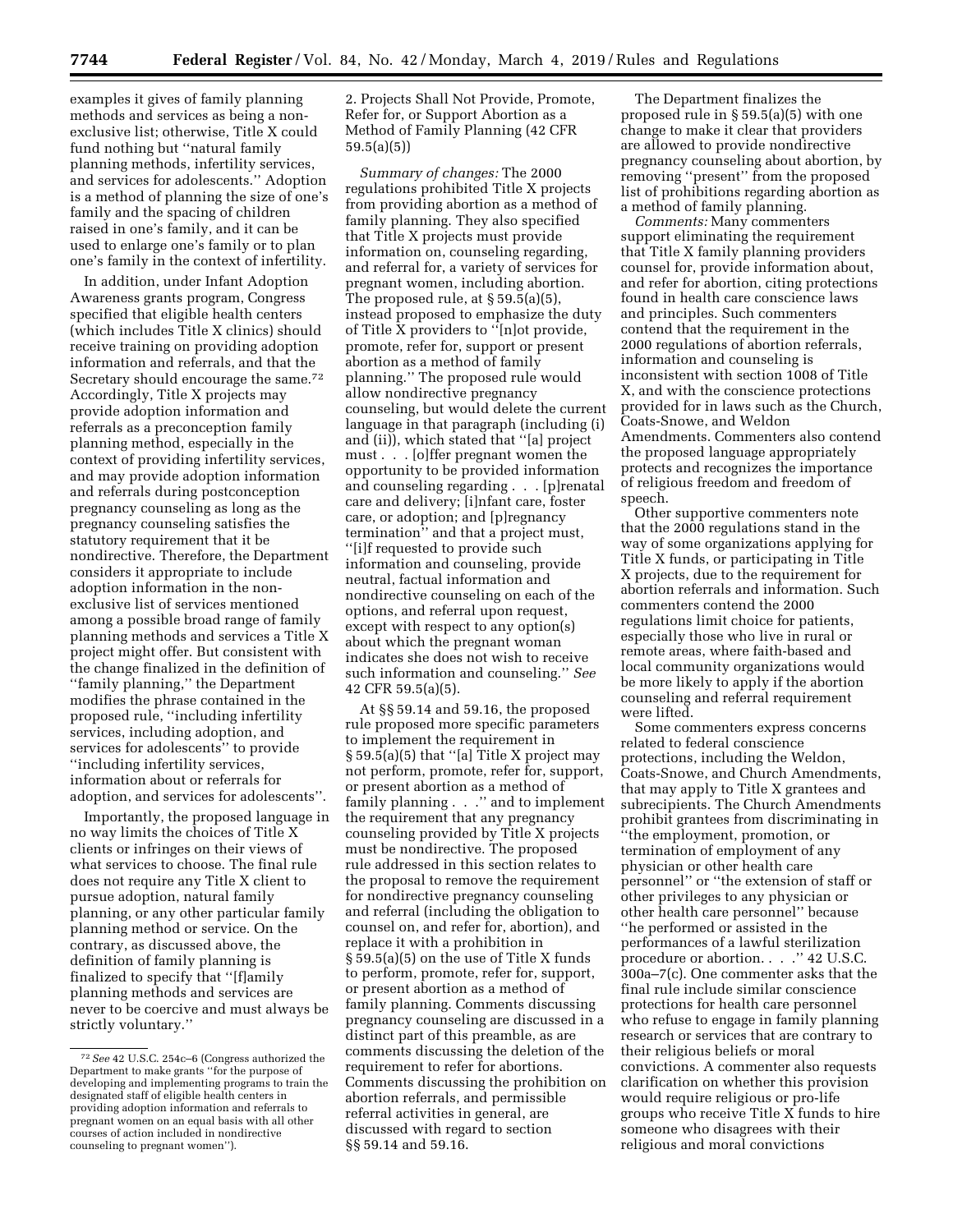regarding abortion. Other commenters seek clarity on whether Title X projects must hire personnel who disagree with certain family planning methods. Some commenters state there is no need for further regulatory review to protect the rights of those who decline to participate in abortion-related services, but rather, contend there is a need to protect the rights of those who conscientiously provide and seek abortion-related services.

Several commenters disagree with the proposed rule's elimination of the abortion information, counseling, and referral requirements. Such commenters argue that withholding information about pregnancy options interferes with the patient-provider trust relationship, is contradictory to patient-centered care, and compromises the health of the patient, as well as the ability of the patient to make timely and fully informed decisions. One commenter states that some patients are surprised to hear abortion is legal and have other misconceptions about the procedure, making it imperative that comprehensive information about abortion be shared with those patients.

Some commenters contend that restricting counseling for and information about abortion in Title X projects would encroach on physicians' codes of ethics and responsibilities to patients. Many commenters state that prohibitions on abortion counseling and referral would directly conflict with the requirements or codes of ethics of medical professional associations, including the American College of Physicians and the American College of Obstetricians and Gynecologists. These associations state that patients should receive full and accurate information to inform their health care decisions. For example, commenters refer to the American Medical Association Code of Medical Ethics that providers should ''present relevant information accurately and sensitively, in keeping with the patient's preferences'' and that

''withholding information without patient's knowledge or consent is ethically unacceptable.'' Some commenters contend that the restriction on referral, and on directive abortion counseling, may put providers at risk of medical liability since a delay or failure to diagnose is one of the top three liability allegations cited by ob-gyns, who are already at an elevated liability risk compared to their colleagues.

One commenter takes the view that the rule should prohibit Title X from offering nondirective counseling on abortion altogether. The commenter proposes instead that providers should provide only life-affirming counseling to

pregnant clients who consent to receive such counseling. The commenter says this approach would protect the conscience rights of certain organizations and their employees.

*Response:* The Department believes the requirement to provide information, counseling, and referral for abortion in the 2000 regulations is incorrect and inconsistent with a number of federal conscience protection statutes and, at least with respect to referral, with section 1008's prohibition on funding Title X projects where abortion is a method of family planning. As described in the preamble to the 1988 regulations, prior to issuance of any regulations pursuant to Title X, the Department had, since 1972, interpreted section 1008 not only as prohibiting the provision of abortion but also as prohibiting Title X projects from in any way promoting or encouraging abortion as a method of family planning. *See* 53 FR 2922, 2923. Based on the legislative history, the Department has also, since 1972, interpreted section 1008 as requiring that the Title X program be ''separate and distinct'' from any abortion activities of a grantee. Although the Department had generally permitted activities that did not have the immediate effect of promoting abortion, or the principal purpose or effect of promoting abortion, the Department also provided in its 1988 Title X regulations that ''a Title X project may not provide counseling concerning the use of abortion as a method of family planning or provide referral for abortion as a method of family planning.'' The 1988 regulations added that ''[a] Title X project may not use prenatal, social service, emergency medical, or other referrals as an indirect means of encouraging or promoting abortion as a method of family planning.'' 53 FR at 2945.

Since that time, however, Congress has contemplated that nondirective pregnancy counseling may be offered in Title X projects. The HHS fiscal year 2019 appropriations act provides that ''amounts provided to said projects under such title shall not be expended for abortions, that all pregnancy counseling shall be nondirective. . . ."<sup>73</sup> Similarly, the statute establishing the Infant Adoption Awareness program directed the Department to include

''nondirective counseling to pregnant women.'' 42 U.S.C. 254c–6.

The Department has carefully considered the provision of counseling and information about abortion in the Title X context in light of Section 1008, the appropriations riders in place since 1996 that all counseling be nondirective, public comments, policy considerations, and the Department's historical positions. As a result, the Department concludes that:

• Title X projects will not be required to refer for abortion (and, as discussed in regard to § 59.14, referrals for abortion as a method of family planning are prohibited).

• Physicians or APPs within Title X projects may offer pregnancy counseling, including counseling that addresses the option of abortion among other options, so long as the counseling is nondirective and does not include referrals for abortion as a method of family planning.

• Title X projects will not be required to offer nondirective pregnancy counseling in general, or abortion information and counseling specifically.

In stating that ''all pregnancy counseling shall be nondirective,'' Congress did not explicitly require pregnancy counseling, nor prohibit such counseling from discussing abortion if the counseling is nondirective. Unlike abortion referral, nondirective pregnancy counseling would not be considered encouragement, promotion, support, or advocacy of abortion as a method of family planning, which would be prohibited by the Title X statute and this final rule. Therefore, the approach of this final rule is more permissive than the 1988 regulations, which prohibited any counseling concerning the use of abortion as a method of family planning, but predated Congress's directive that all pregnancy counseling in the program be nondirective. Therefore, the Department finalizes without change the proposed rule's deletion of the language in § 59.5(a)(5) requiring pregnancy options information and counseling, including requiring information, counseling and referrals for abortion. Consistent with that rescission of  $\S 59.5(a)(5)(i)$  and (ii), there is no requirement in the final rule that a project offer nondirective counseling or information about abortion. The rule does not, however, prohibit nondirective pregnancy counseling by physicians or APPs, even if that counseling discusses abortion.

Some commenters urge the Department to prohibit nondirective counseling concerning abortion in a way similar to the 1988 regulations. The Department acknowledges that it has the

<sup>73</sup>HHS Appropriations Act 2019, Public Law 115–245, Div. B, 132 Stat. 2981, 3071. This provision has been inserted into various HHS appropriations acts since first adopted in the 1996 Appropriations Act. *See, e.g.,* Consolidated Appropriations Act 2018, 115 Pub. L. 141, Div. H., 132 Stat 348, 717; Consolidated Appropriations Act 2017, 115 Pub. L. 31, Div. H, 131 Stat. 135, 521.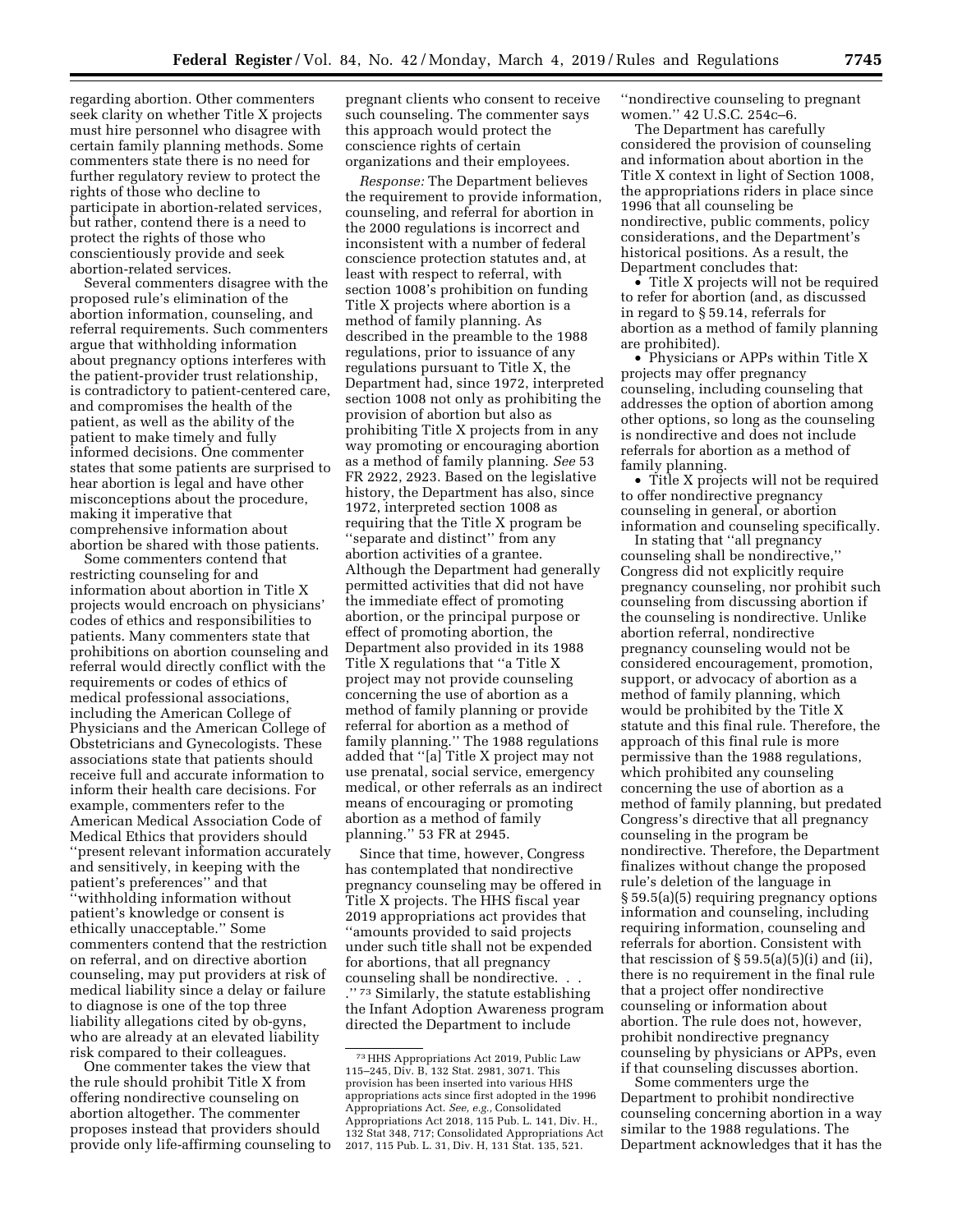discretion to interpret section 1008 as it did in the 1988 regulations, but it disagrees that it must prohibit discussion of abortion in nondirective pregnancy counseling. Instead, the Department interprets Congress's directive that all pregnancy counseling be nondirective as permitting the Department to allow nondirective pregnancy counseling even if such counseling includes abortion among other options. Nevertheless, the Department also agrees, to take a phrase from the 1988 regulations, that Title X projects should not use the permission to provide pregnant patients certain information through nondirective counseling ''as an indirect means of encouraging or promoting abortion as a method of family planning.'' Title X projects and service providers must be careful that nondirective counseling related to abortion does not diverge from providing neutral, nondirective information into encouraging or promoting abortion as a method of family planning, or into referral for abortion as a method of family planning. The Department anticipates that it may provide further guidance to grantees on this issue.

Some commenters contend this rule will deprive women of the information they need about abortion or where to obtain one, but the purpose of Title X is not to provide such information. To the contrary, Congress expressly restricted the Department from funding Title X projects where abortion is a method of family planning. Title X programs, accordingly, may offer information about abortion only as part of nondirective pregnancy counseling. The primary focus of Title X remains on preconception family planning methods and services. In implementing section 1008, moreover, the Department has a history of establishing prohibitions on abortion referral, even if at other times it has allowed or required such referrals. The 1988 regulations, for example, prohibited Title X projects from providing abortion information, counseling or referrals. The 2000 regulations took a different approach by requiring information, counseling and referrals for abortion as a method of family planning in certain cases. The Department has now reconsidered this issue and believes the approach taken in this final rule is a better interpretation of section 1008, consistent with the subsequent Congressional directive that all pregnancy counseling be nondirective. Further, in the Department's view, it is not necessary for women's health that the federal government use the Title X program to

fund abortion referrals, directive abortion counseling, or give to women who seek abortion the names of abortion providers. Information about abortion and abortion providers is widely available and easily accessible, including on the internet.

The Department disagrees with commenters who assert that prohibiting referrals or directive counseling about abortion violates the First Amendment rights of grantees or subrecipients. The Supreme Court explicitly rejected this claim in *Rust,* upholding the provisions of the 1988 regulations ''prohibiting counseling, referral, and the provision of information regarding abortion as a method of family planning.'' *Rust,* 500 U.S. at 193. The Court explained that the challenged provisions are permissible because they ''are designed to ensure that the limits of the federal program are observed. . . . This is not a case of the Government 'suppressing a dangerous idea,' but of a prohibition on a project grantee or its employees from engaging in activities outside of the project's scope.'' *Rust,* 500 U.S. at 193–94. The Court rejected the argument that the restrictions constitute impermissible viewpoint discrimination, and instead held the government may ''choose[] to fund a program dedicated to advance certain permissible goals,'' even when ''in advancing those goals necessarily discourages alternative goals.'' *Id.* at 194. The same principles would sustain this rule under the First Amendment. In fact, this rule is more permissive of speech than the regulations upheld by *Rust,* because this rule allows physicians or APPs to provide nondirective pregnancy counseling even if it discusses abortion, as long as the project does not promote, encourage, or refer for abortion as a method of family planning.

The Department appreciates comments that discuss how conscience laws such as the Church, Coats-Snowe, and Weldon Amendments apply in the context of the Title X program. In deciding to rescind the requirement that Title X projects counsel, provide information on, and refer for abortion, the Department concludes those requirements in the 2000 regulations are not consistent with federal conscience laws. As explained in the preamble to the proposed rule, the Department had already acknowledged this problem in the preamble to the 2008 regulations implementing these conscience protections. 73 FR 78087. There, the Department observed, ''[w]ith regards [sic] to the Title X program, commenters are correct that the current regulatory requirement that grantees must provide

counseling and referrals for abortion upon request (42 CFR 59.5(a)(5)) is inconsistent with the health care provider conscience protection statutory provisions and this regulation. The Office of Population Affairs, which administers the Title X program, is aware of this conflict with the statutory requirements and, as such, would not enforce this Title X regulatory requirement on objecting grantees or applicants.'' *Id.* Although those 2008 conscience statute regulations were partially repealed in 2011, 76 FR 9968 (Feb. 23, 2011), the underlying statutes remain valid and in place, and the reasoning in the preamble to the 2008 regulations on this point remains persuasive.74

The Department continues to conclude that the abortion referral and counseling requirements in the 2000 regulations cannot be enforced against objecting grantees or applicants, and that such requirements cannot be used to deny participation in the Title X program or a Title X project comprised of objecting family planning providers. The 2000 regulations required that projects provide information about abortion, counsel a client about abortion if she asks for it, and refer her for abortion. However, the Weldon Amendment prohibits the federal government from engaging in discrimination against a health care entity on the basis that it does not, among other things, refer for abortion. The Coats-Snowe Amendment also prohibits the federal government and State and local governments that receive federal financial assistance—such as State and local health departments that receive Title X funds—from discriminating against a health care entity on the basis that it refuses to ''provide referrals'' for abortion or refuses to ''make arrangements for'' providing referrals for abortion. To ensure compliance with these and other federal conscience laws, this final rule does not require Title X projects to provide any nondirective counseling, information, or referral for abortion. In order to ensure compliance with section 1008, the Department affirmatively prohibits referrals for abortion. The Department thus concludes that these federal conscience protection laws, along with its interpretation of section 1008, support its decision to finalize the rescission of the requirement in the

<sup>74</sup>As noted in the proposed rule, the Department has issued a proposed rule that would expand the Department's enforcement ability with respect to federal conscience protection and related antidiscrimination laws. Protecting Statutory Conscience Rights in Health Care; Delegations of Authority, 83 FR 3880 (Jan. 26, 2018).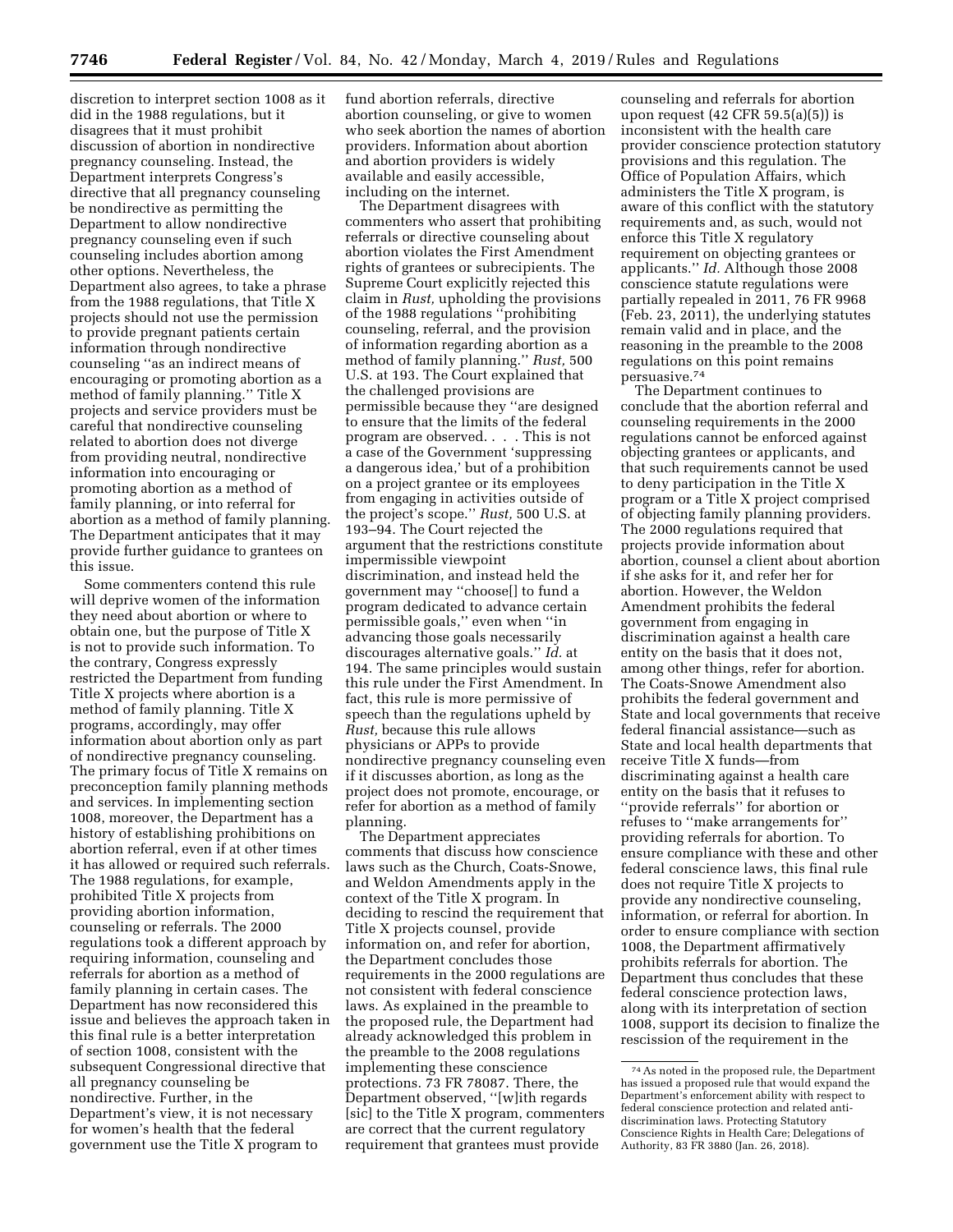2000 regulations that projects provide abortion information, counseling, and referral in § 59.5(a)(5).

The Department appreciates the concerns of commenters about other ways in which federal conscience laws might apply in Title X projects, for example, whether they require Title X providers to hire personnel with certain views or objections, or prohibit entities from firing an individual willing to perform an abortion, or who has done so in the past. The Department intends to operate the Title X program consistent with federal conscience laws, the First Amendment, the Religious Freedom Restoration Act, and similar federal laws. The Department also notes that the Title X statute itself explicitly prevents programs from receiving Title X funds where abortion is a method of family planning. Accordingly, any Title X project must ensure compliance with this final rule to receive Title X funds. The Title X statute has coexisted with federal conscience laws for over 40 years. The limitation on referral for abortion as a method of family planning in this final rule, along with the removal of the abortion counseling, information, and referral requirements, is consistent with these statutory provisions. Just as *Rust* affirmed the government's right to place such limits on the Title X program, the Department concludes that it can fully achieve the goals of the Title X program while faithfully enforcing federal conscience laws.

The Department declines the invitation of a commenter to expand these final rules to further address the protection of conscience in the Title X program. First, because the Department did not propose such provisions in the proposed rule and did not expressly request comment on the issue, it does not have the benefit of extended comment on the issue. Second, the Department does not believe further clarification of this issue is necessary in this final rule, when the federal health care conscience laws are already the subject of separate rulemaking. The Department also will not address in this rule individual qualifications for staff hiring by a Title X program for services performed before or outside the Title X program, nor accept one commenter's invitation to add provisions to implement the Religious Freedom Restoration Act as it may apply to personnel who work for entities participating in Title X projects. Rather, the Department simply notes that the Office of Population Affairs bears the responsibility for holding grantees responsible for complying with federal conscience laws in the Title X program. In addition, the HHS Office for Civil

Rights has been designated to receive complaints of conscience law violations and to coordinate with the relevant program office with respect to such complaints.

The Department does not agree with the commenter who proposes that Title X providers provide prenatal care. While the Department agrees that prenatal care is important to maternal and infant outcomes, the primary purpose of the Title X program is to provide preconception family planning services. Nondirective counseling and referrals for postconception services although not the provision of postconception health care services themselves—are the appropriate approach in the context of pregnancy, so long as they do not include referral for abortion as a method of family planning. Within a Title X project, Title X providers may not provide prenatal care because it is outside the scope of the project, but must refer for prenatal care as pregnancy makes such referral medically necessary. However, the Department encourages Title X grantees either to offer comprehensive primary health services onsite (although outside the scope of the Title X project) or to have a robust referral linkage with primary health providers who are in close physical proximity to the Title X site.

The Department agrees with commenters that say the Department should offer more guidance concerning how projects that provide nondirective pregnancy counseling should do so consistent with applicable Title X statutory requirements. The proposed rule set boundaries on Title X projects concerning referral for, encouragement of, promotion of, advocacy for, support for, and assistance with, abortion as a method of family planning, and those boundaries would also apply to any nondirective pregnancy counseling that physicians or APPs provide within the Title X project. The proposed rule did not further specify the parameters of such counseling, for example by defining ''nondirective.'' Nevertheless, projects must comply with Congress's requirement that pregnancy counseling be nondirective, and the Department must enforce that requirement.

Therefore, the Department offers the following guidance on the requirement of nondirective pregnancy counseling. When a woman is confirmed to be pregnant, a physician or APP may provide nondirective pregnancy counseling. While all pregnancy counseling must be nondirective, in compliance with Congress's consistent direction through the HHS appropriation laws, this rule permits the

physician or APP to exercise discretion on whether to offer such counseling.75 Nondirective counseling is designed to assist the patient in making a free and informed decision. In nondirective counseling, abortion must not be the only option presented by physicians or APPs; otherwise the counseling would violate not only the Congressional directive that all pregnancy counseling be nondirective, but also the prohibitions in this rule on encouraging, advocating, or supporting abortion as a method of family planning, which the Department prohibits in order to implement, among other provisions, section 1008. Each option discussed in such counseling must be presented in a nondirective manner. This involves presenting the options in a factual, objective, and unbiased manner and (consistent with other Title X requirements and restrictions) offering factual resources that are objective, rather than presenting the options in a subjective or coercive manner. Physicians or APPs should discuss the possible risks and side effects to both mother and unborn child of any pregnancy option presented, consistent with the obligation of health care providers to provide patients with accurate information to inform their health care decisions.

Title X projects should not use nondirective pregnancy counseling, or referrals made for prenatal care or adoption during such counseling, as an indirect means of encouraging or promoting abortion as a method of family planning. They should not use such counseling or referrals to steer clients to abortion or to specific providers because those providers offer abortion as a method of family planning. Referrals for abortion as a method of family planning may not be offered. If the patient is provided a list or the contact information of licensed, qualified, comprehensive primary health care service providers (including providers of prenatal care), the list—and the Title X staff—must not identify to the woman which, if any, providers on the list offer abortion.

Referrals for abortion for emergency care purposes are not prohibited.76

<sup>75</sup>While the decision to offer nondirective counseling is subject to the discretion of physicians and APPs, this rule requires referral for prenatal care in these situations because it is a medically necessary care for all pregnant women. In any case, all pregnancy counseling must be nondirective.

<sup>76</sup>Similarly, in cases involving rape and/or incest, it would not be considered a violation of the prohibition on referral for abortion as a method of family planning if a patient is provided a referral to a licensed, qualified, comprehensive health service provider who also provides abortion, Continued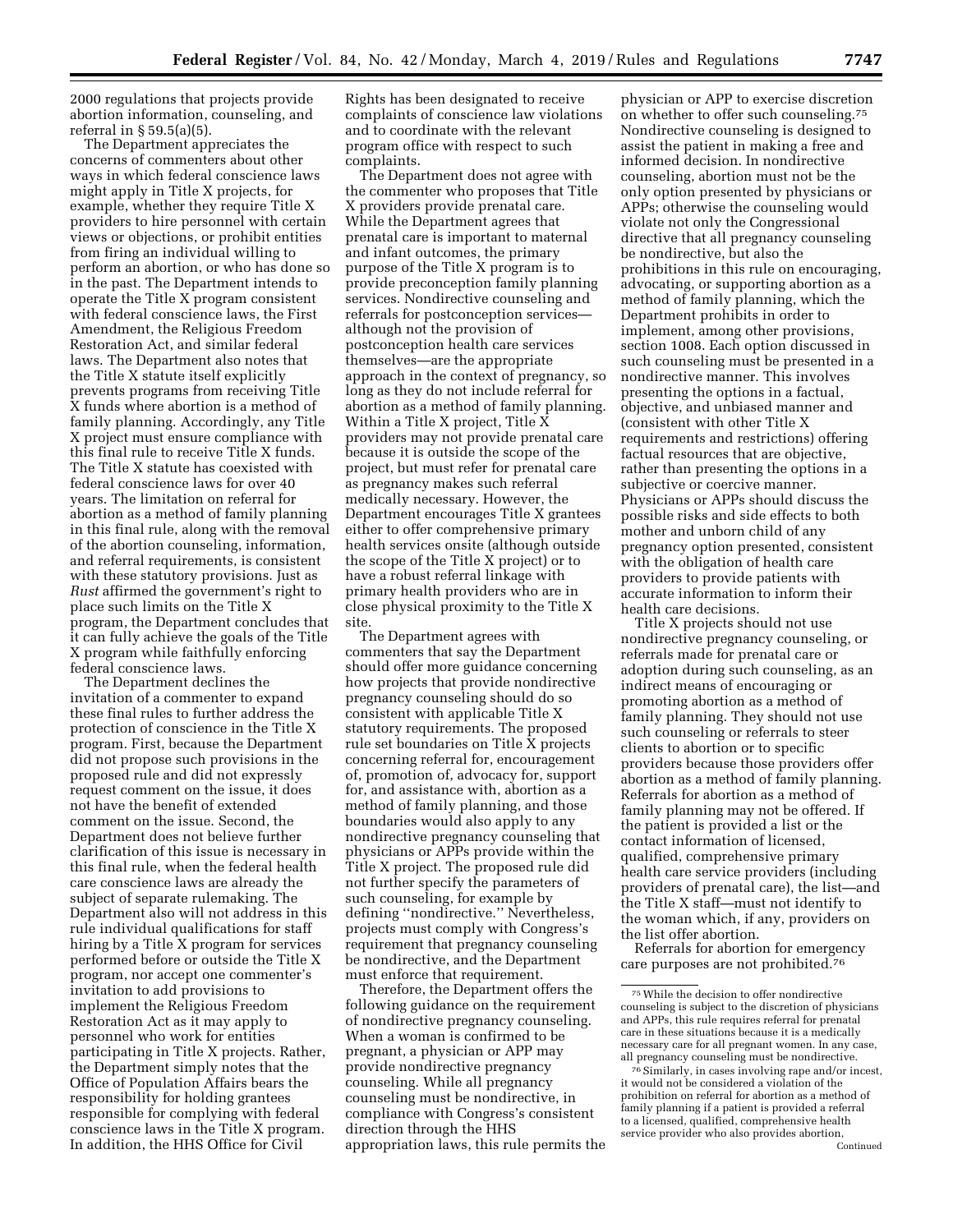Permitted referrals under this scenario include one in which a medical emergency is revealed, such as when a woman has a suspected ectopic pregnancy.77 Because prenatal care is medically necessary for pregnancy, prenatal care referral is required and does not, under this final rule, render any pregnancy counseling impermissibly directive.

Referrals for, and information about, adoption are also permitted, as long as the counseling remains nondirective. Title X projects are not required to offer nondirective counseling or information on abortion.

Referring for adoption or prenatal care, but not for abortion, does not, in the Department's view, make pregnancy counseling directive in light of Congress's legislative directives applicable to the Title X program. Where care is medically necessary, as prenatal care is for pregnancy, referral for that care is not directive because the need for the care preexists the direction of the counselor, and is, instead, the result of the woman's pregnancy diagnosis or the diagnosis of a health condition for which treatment is warranted. Moreover, seeking prenatal care is not the same as choosing the option of childbirth. Regarding adoption referrals, in Infant Adoption Awareness grants and the Infant Adoption Awareness Training Act, Congress made clear that the provision of adoption information and referrals do not necessarily render pregnancy counseling directive.<sup>78</sup> By contrast, Congress has prohibited funding projects where abortion is a method of family planning. That disparate treatment in Congress's legislative directives makes it appropriate to prohibit referrals for abortion as a method of family planning, including during nondirective pregnancy counseling, while permitting (and in

78The Act calls for Title X project staff to have access to training on including adoption information and referrals ''in nondirective counseling to pregnant women'', where Infant Adoption Awareness grants are in operation. 42 U.S.C. 254c–6(a)(6)(A).

some instances, mandating) referrals for other purposes.

The Department disagrees with commenters who contend the rule will require health care professionals to violate medical ethics, regulations concerning the practice of medicine, or malpractice liability standards. In *Rust,*  the Supreme Court upheld the prohibition in the 1988 regulations on both referral for, and counseling about, abortion in the Title X program. The Department does not believe the Court in *Rust* upheld a rule that required the violation of medical ethics, regulations concerning the practice of medicine, or malpractice liability standards. Federal and State conscience laws, in place since the early 1970s, have protected the ability of health care personnel to not assist or refer for abortions in the context of HHS funded or administered programs (or, under State law, more generally). Indeed, in *Roe* v. *Wade,* 410 U.S. 113 (1973), the Court favorably quoted the proceedings of the American Medical Association House of Delegates 220 (June 1970), which declared ''Neither physician, hospital, nor hospital personnel shall be required to perform any act violative of personallyheld moral principles.'' *See Roe,* 410 U.S. at 144, n.38. And in *NIFLA* v. *Becerra,* the Supreme Court upheld conscience objections to making certain statements, despite objections from professional medical organizations that similarly asserted medical ethics standards. *Nat'l Inst. of Family & Life Advocates* v. *Becerra,* 138 S. Ct. 2361, 2371–76 (2018).79 The restrictions on referral for, encouragement of, promotion of, advocacy for, support of, and assistance of, abortion in Title X only apply to abortion as a method of family planning, not for any other reason that might give rise to malpractice liability, and the final rule has a specific provision in § 59.14(c), allowing referrals in case of emergencies.

As the Supreme Court affirmed, section 1008 and its implementing regulations are simply a matter of Congress's choice of what activities it will fund, not about what all clinics or medical professionals may or must do outside the context of the federally funded project. The Department believes that medical ethics, regulations concerning the practice of medicine, and malpractice liability standards are not inconsistent with this final rule. The Supreme Court upheld similar

conditions and restrictions in *Rust* as a constitutionally permissible exercise of Congress's Spending Power. As federal law, these requirements apply to federal grantees, notwithstanding any potential State law to the contrary.

### 3. Removal of the Requirement for Consultation (42 CFR 59.5(a)(10))

*Summary of changes:* The 2000 regulations, at  $\S 59.5(a)(10)(i)$ , ''[p]rovide that if an application relates to consolidation of service areas or health resources or would otherwise affect the operations of local or regional entities, the applicant must document that these entities have been given, to the maximum feasible extent, an opportunity to participate in the development of the application. Local and regional entities include existing or potential subrecipients which have previously provided or propose to provide family planning services to the area proposed to be served by the applicant.'' The proposed rule would remove that requirement and paragraph. The proposed rule would redesignate the provision that existing or potential subrecipients be given an opportunity for maximum participation in the ongoing policy decisions of the project, from  $\S$  59.5(a)(10)(ii) to  $\S$  59.5(a)(10). The Department finalizes this part of the rule without change.

*Comments:* Many commenters are concerned that this change would open the door for multiple projects in one region, uncoordinated care, and a disruption in the currently successful Title X network by excluding current providers that have the expertise to provide quality services. Some commenters recommend that the language in § 59.5(a)(10) remain unchanged to preserve opportunities for local stakeholder input.

*Response:* The Department disagrees with commenters who challenge removing the consultation requirement at § 59.5(a)(10). Title X requires the Department to issue grants that provide a broad range of acceptable and effective family planning methods and services. Encouraging competition among applicants is conducive to achieving the goals of the Title X statute. The Department concludes that it is not necessary, and is potentially counterproductive, to require new applicants to first consult with preexisting providers, as currently required by § 59.5(a)(10)(i), although they may choose to do so. New applicants bring fresh ideas and innovative approaches to serving patients with their family planning needs. Requiring new applicants to consult with previous or current grantees could have the

provided that the Title X provider has complied with any applicable State and/or local laws requiring reporting to, or notification of, law enforcement or other authorities and such reporting or notification is documented in the patient's record.

<sup>77</sup>However, as with nondirective pregnancy counseling on abortion, Title X projects and service providers must ensure that they do not, under the cover and pretext of providing such abortion referral, actually refer for abortion as a method of family planning. This is an area in which Title X projects can expect OPA monitoring and oversight and should maintain appropriate records to support such referrals.

<sup>79</sup>*See e.g. U.S. Supreme Court Amici Curiae Brief of the American Academy of Pediatrics,* California, the American College of Obstetricians and Gynecologists, et al., *NIFLA,* No. 16–1140 (U.S. Ct) (filed Feb. 27, 2018).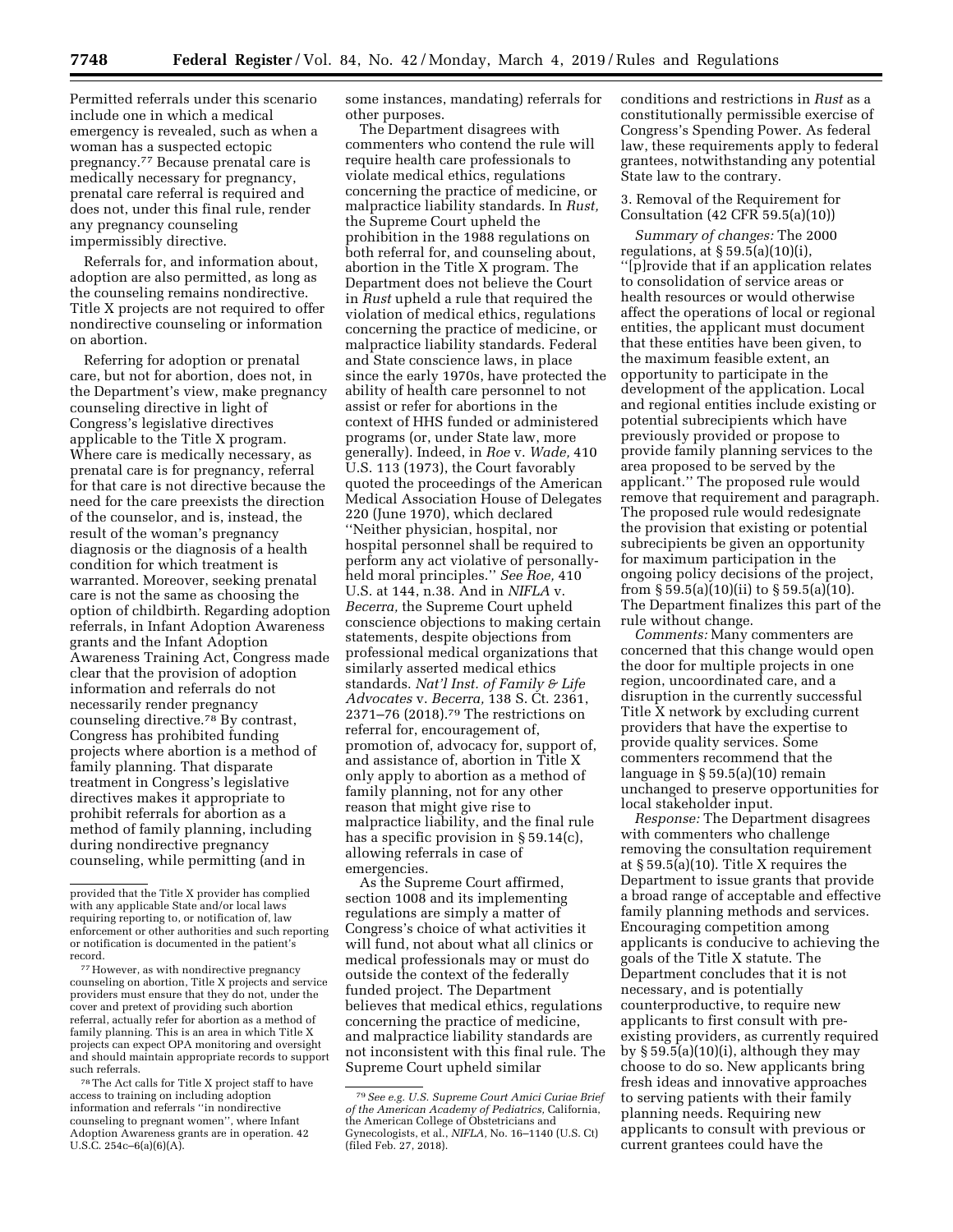unintended consequence of quashing new ideas in favor of maintaining a potentially sub-par status quo in a given locale. The Department agrees it is important that new applicants build robust community partnerships in order to expand the reach of Title X services. In some cases, awareness of a region's existing services might strengthen an application, so applicants might continue to be incentivized to consult existing grantees. But the Department will not require consultation with previous grantees as a prerequisite to application. The Department will continue to review applications based on their quality and to fund those best positioned to achieve the goals of the Title X statute and the criteria set forth in the final rule.

The Department disagrees with commenters who contend current Title X providers will necessarily be shut out as future Title X providers. Removal of this consultation requirement does not prejudge whether current grantees will continue to receive Title X grants, nor whether new applicants will receive grants. The Department, likewise, does not believe that the removal of the consultation requirement will lead to uncoordinated care. Of course, applicants may voluntarily choose with whom they partner and with whom they consult, and such coordination may strengthen an applicant's proposal. However, the Department believes the removal of this as a requirement encourages a broader range of applicants and permits innovative approaches that may not have been envisioned or supported in the past.

The Department finds no evidence to support the assertion that the final rule will drive current providers from the Title X program. Under the final rule, the government will choose from the most qualified applicants in order to achieve the statutory goals of the program. The fact that some applicants received funding in the past is not a guarantee of future funding, but neither is it a guarantee that their funding will end in the future. Encouraging new applicants in the program could improve both the quality and breadth of service within the Title X program; it does not reflect a preference for new applicants over previous grantees.<sup>80</sup>

4. Promotion of Access to Comprehensive Primary Health Services (42 CFR 59.5(a)(12))

*Summary of changes:* The proposed rule included a new § 59.5(a)(12), which stated, ''In order to promote holistic health and provide seamless care, Title X service providers should offer either comprehensive primary health services onsite or have a robust referral linkage with primary health providers who are in close physical proximity to the Title X site.'' The Department finalizes this provision with only stylistic changes to improve readability.

*Comments:* Many commenters state that providing comprehensive primary care onsite or through a robust referral linkage is not conducive or appropriate for Title X service providers, as many patients prefer to have their reproductive health managed by a specialist. Many commenters express that specialists have the most up-to-date knowledge of their specialty, and this is why many primary care providers in turn refer out to those specialists. Many commenters additionally indicate that this rule would create an administrative burden and result in less primary care. Many commenters state that the Department's proposed primary care requirement, including regarding a robust referral linkage, is unclear, and the regulatory text would fail to give sufficient notice to Title X grantees about the obligations under the rule.

A commenter supports the new text and expresses the view that the rule would amend the criteria for grants and increase competition to encourage a broader, more diverse, applicant pool.

*Response:* The Department concludes that it is appropriate to encourage Title X service providers to have comprehensive primary health services onsite (although such services cannot be billed to the Title X program, unless it serves the goals of the program) or to build a robust referral linkage with primary health providers who are in close physical proximity to the Title X site. The 2000 regulations have similar provisions at  $\S 59.5(b)(2)$  and  $(8)$ , requiring projects to provide ''referral to and from other social and medical services agencies'' and ''coordination and use of referral arrangements with other providers of health care services, local health and welfare departments, hospitals, voluntary agencies, and health services projects supported by other federal programs.'' Like the 2000 regulations, the final rule allows for a referral linkage if projects do not offer comprehensive health services onsite. The final rule adds, however, that such referral entities should be in close

proximity to the service site, and places additional emphasis on projects providing services onsite. The Department considers this change appropriate to help minimize the difficulty of patients receiving needed health care outside of Title X services.

The Department believes that the connection between Title X services and comprehensive primary care decreases the overall cost and transportation challenges to obtain needed health care services identified as a result of routine family planning screening and consultation. A 2013 Child Trends Research Brief, ''The Health of Women Who Receive Title X supported Family Planning Services,'' found that 60% of women receiving care at Title X clinics report that the clinic is their primary source for health care, yet many fear they cannot address other health concerns with their family planning provider, making the need for a linkage to comprehensive primary care providers essential for women's health.81 The report also found that women who receive care at Title X clinics generally have worse health status than women who receive services elsewhere, and that, of such women, (1) over 25% report at least 3 health concerns; and (2) one-third are obese, with an additional 29% being overweight.82 The placing of Title X services in the context of a comprehensive primary care setting or with strong referral networks to such care is consistent with Congress's expectation. In the 1975 Title X reauthorization, the Senate Report stated: ''The Committee believes that Family Planning Services under Title X generally are most effectively provided in a general health setting and thus encourages coordination and integration into all programs offering general healthcare.'' S. Rep. No 63, 94 Cong., 1st Sess. 65–66 (1975), reprinted in 1975 US Code Cong. & Admin News 469, 528.

Since Title X family planning services are primarily limited to preconception services, it is important that Title X sites assist clients with onsite care outside of the Title X project itself, or at least with referrals to local providers, to achieve optimal preconception and general health outcomes. Since any sexually active woman of childbearing age could become pregnant, the inclusion of preconception health screenings in the continuum of family planning care is

<sup>80</sup>The removal of the requirement for consultation likewise does not violate the requirement in Title X section 1001(b) that ''[l]ocal and regional entities shall be assured the right to apply for direct grants and contracts . . ., and the Secretary shall by regulation fully provide for and protect such right'', which only addresses the right of certain entities to apply for direct grants and contracts. 42 U.S.C. 300(b).

<sup>81</sup>Elizabeth Wildsmith et al., *The Health of Women who Receive Title X-Supported Family Planning Services,* Child Trends, 1 (Dec. 1, 2013), *https://www.childtrends.org/publications/thehealth-of-women-who-receive-title-x-supportedfamily-planning-services*. 82 *Id.*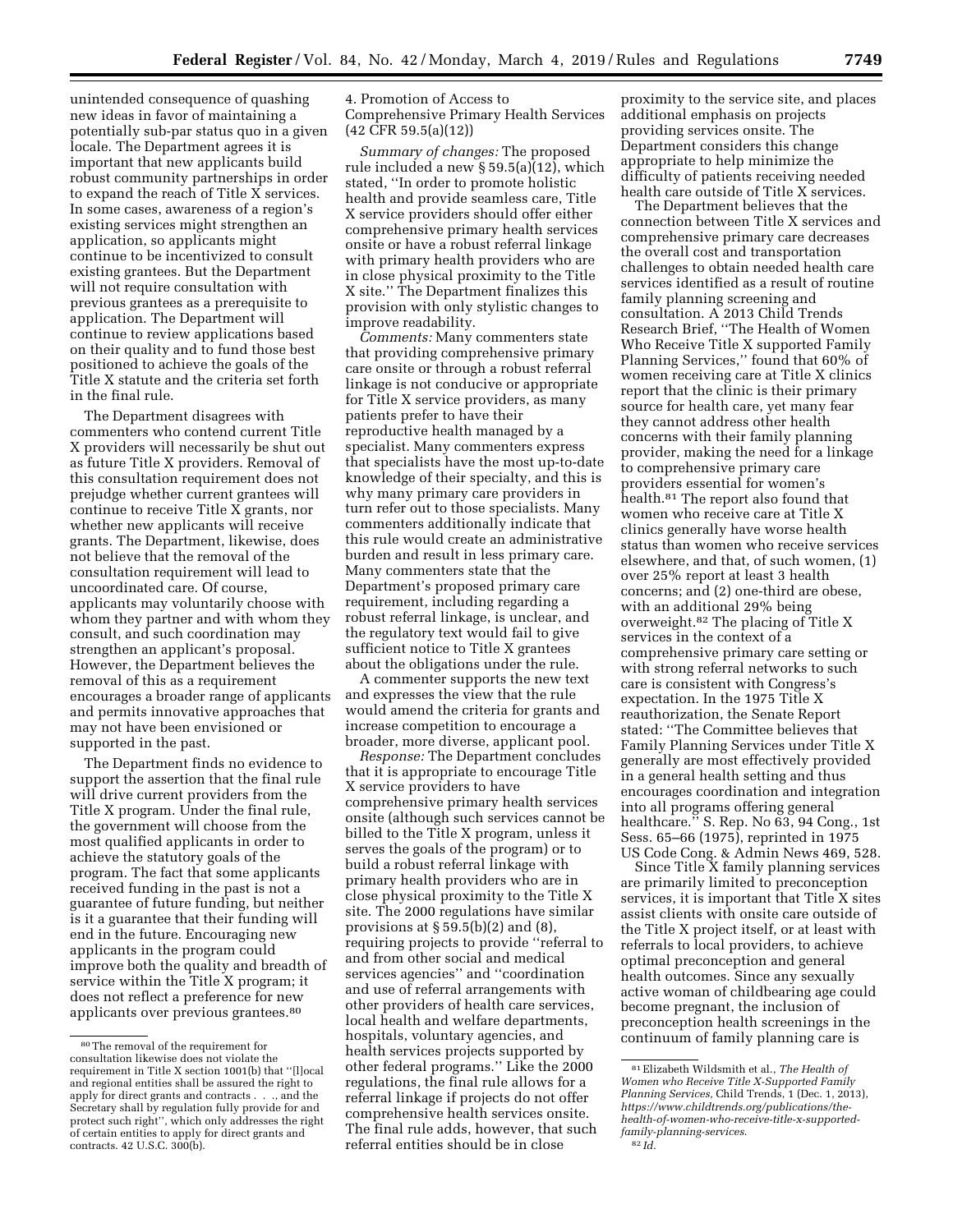important for clients, whether or not seeking pregnancy. Access to comprehensive preconception health care is also important to family planning outcomes because pregnancy may stress and affect extant health conditions. Linkages to comprehensive primary health care may be critical to ensure that pregnancy does not negatively impact such conditions. In addition, the greatest risks affecting the health of a baby occur early in a pregnancy—often before a woman realizes she is pregnant—such that helping women achieve optimal preconception health is important to ensure healthy pregnancies (as well as healthy babies) should conception occur.

The Department disagrees with commenters who contend this language concerning the proximity of comprehensive primary health care cannot be implemented by Title X service providers that specialize in family planning. First, as part of providing comprehensive primary health care, clinic may employ, among other providers, health care providers who specialize in family planning. Second, the primary care provision presents two options, onsite comprehensive primary care and referrals; it does not require the provision of onsite comprehensive primary care by Title X service providers. The Department believes this clarification addresses some concerns of commenters who feared that specialized providers could not provide all the services that an individual may need. The final rule also does not permit primary care to be subsidized by Title X funds, unless it serves the goals of the program. Thus, the requirement for Title X service providers to provide onsite, or have a robust referral linkage with, comprehensive primary health services does not move Title X outside of its scope of services. Instead, the final rule makes it easier to ensure that Title X clients, particularly low income clients, have access to necessary medical services and related educational and nondirective counseling services; that screening, diagnosis, and treatment can be provided within close proximity to the clinic; and that the most needy have access to care.

## 5. Title X Transparency (42 CFR 59.5(a)(13)

*Summary of changes:* The proposed rule proposed to add § 59.5(a)(13), to require that projects ''[e]nsure transparency in the delivery of services'' by reporting certain information ''in grant applications and all required reports.'' It then outlined three types of information that would be reported: ''(i)

Subrecipients and referral agencies and individuals by name, location, expertise and services provided or to be provided; (ii) Detailed description of the extent of the collaboration with subrecipients, referral agencies and individuals, as well as less formal partners within the community, in order to demonstrate a seamless continuum of care for clients; and (iii) Clear explanation of how the grantee will ensure adequate oversight and accountability for quality and effectiveness of outcomes among subrecipients and those who serve as referrals for ancillary or core services.''

The Department adopts this provision in the final rule with four changes. First, in § 59.5(a)(13)(i), the Department replaces ''referral agencies'' with simply ''agencies'' who are ''providing referral services''. Second, the Department removes the phrase ''as well as less formal partners within the community'' from § 59.5(a)(13)(ii) and replaces it with any individuals ''providing referral services''. Third, the Department removes the phrase ''and those who serve as referrals for ancillary or core services'' from § 59.5(a)(13)(iii). Fourth, the Department makes stylistic changes to improve clarity.

*Comments:* Many commenters contend the transparency requirements would add administrative burden and costs to projects, stating that programs lack familiarity with policies, referral practices, or services offered by their subrecipients. Some commenters contend that these requirements will discourage qualified entities from applying for Title X grants and will put Title X grantees, in particular programs with larger referral networks, in the overly burdensome position of providing oversight for programs that provide non-Title X services. One commenter suggests that this rule would limit grantees' referral networks and clients' health care choices and would pose a special burden to larger grantees. Many commenters state the new reporting requirements for grantees would take time away from staff who might otherwise be engaged in patient care. Commenters also state that the Department already has a level of transparency in place, complete with access to subrecipient information, and that the proposed language creates a disincentivized and burdensome outcome for providers to continue collaborations.

The Department also received comments on whether and how to include referral agencies in these requirements. One commenter states that the Department should require documentation from referral agencies to ensure that referrals are not used to

promote abortion. Other commenters state that the referral agencies, which receive no Title X funding, should not be subject to these reporting requirements.

Some commenters state that the regulatory text is unclear and inconsistent, and fails to provide sufficient notice of obligations under the rule. They point out that it does not define ''less formal partners'' and does not express a distinction between ''ancillary'' and ''core'' services. They contend the rule unreasonably assumes an individual physician would know the myriad revenue streams that a large system receives.

*Response:* The Department disagrees that the rule will impose an inappropriate administrative burden or cost on projects. The reporting requirements would expand transparency surrounding Title X services. The proposed rule would require applicants to provide certain information in their applications, required reports, and in response to performance measures. The information required would include the name, location, expertise and services provided or to be provided by the subrecipient/referral agency/individual; a detailed description of the extent of the collaboration with subrecipient/ referral agency, in order to demonstrate a seamless continuum of care for clients; and a clear explanation of how the grantee will ensure adequate oversight of, and accountability for quality and effectiveness of outcomes by, subrecipients. This information is necessary to ensure that Title X projects are achieving the goals of the program and expending grant funds properly.

The Department also disagrees with the suggestion that the transparency requirements disincentivize collaborations. The fact that grantees need to describe subrecipient and agencies or individuals providing referral services by name, location, expertise and services provided or to be provided does not deter those collaborations. Grantees should already know the details of those collaborations if they are important to the success of their projects. Understanding and being able to describe the details of collaborations is important to ensure the collaborations help the project achieve the goals of the program and comply with all applicable program requirements.

The Department appreciates the responses to its request for comment specifically on whether a referral agency should be subject to the same reporting requirements as a grantee and/or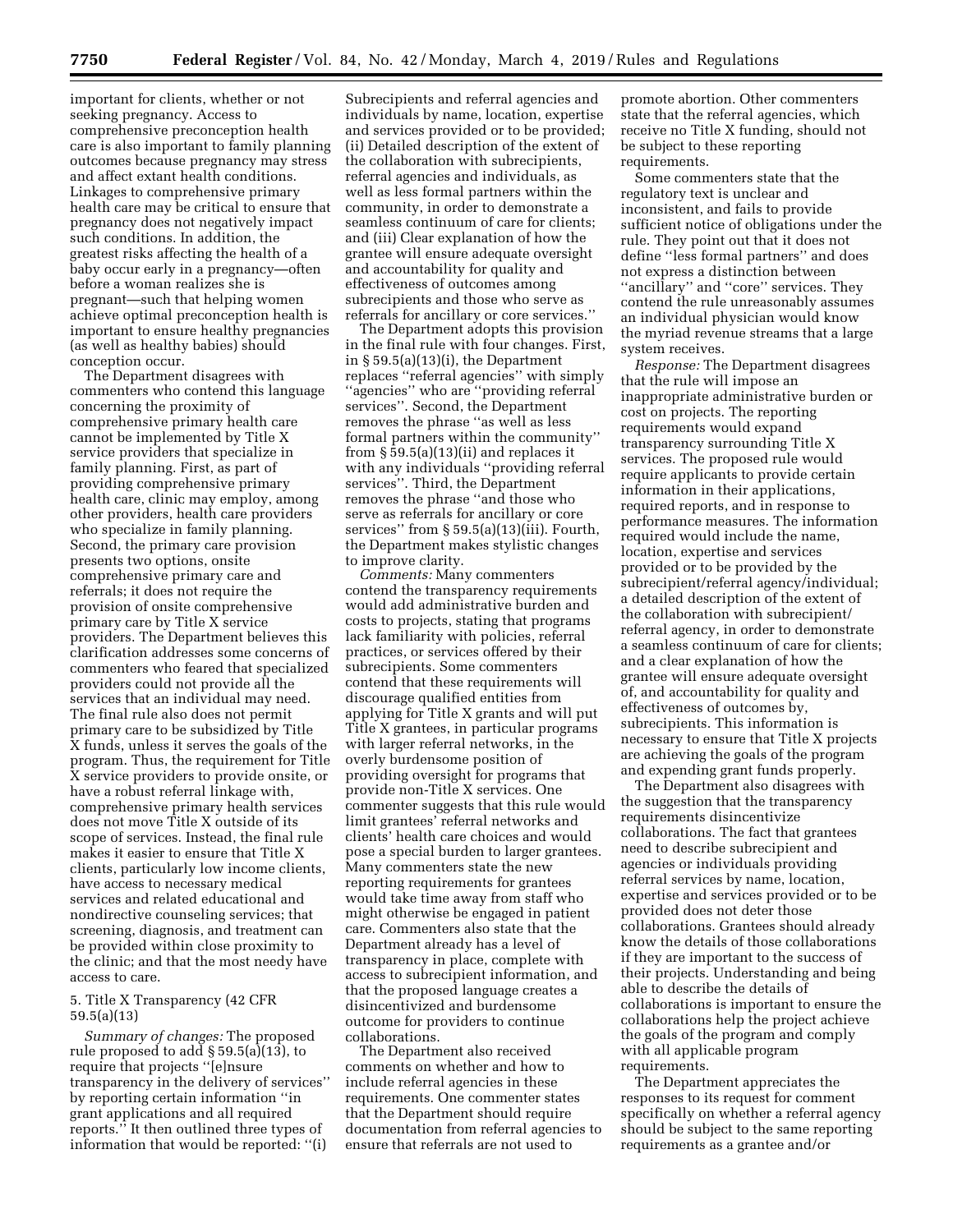subrecipient.<sup>83</sup> After carefully considering the comments on this issue, the Department concludes that the regulations should apply differently to referral agencies than to subrecipients of funding. A subrecipient ''provides family planning services with Title X funds under a written agreement with a grantee or another subrecipient.'' As such, the subrecipient functions as a part of the Title X program in providing preconception family planning services. Referral agencies do not receive Title X funds to provide Title X services. The Department, thus, has concluded it will not use these rules to hold referral agencies to the same requirements that are expected of grantee and subrecipient entities. Grantees and subrecipients must provide certain information regarding their referral network, as described elsewhere in this rule, but since referral entities do not receive Title X funding, they are not required to comply with the requirements of this final rule.

The Department also concurs that the phrase ''ancillary or core services'' may not have been clear. Therefore, the Department does not include the phrase ''and those who serve as referrals for ancillary or core services'' in § 59.5(a)(13)(iii) of the final rule. The Department also agrees with commenters who say it is difficult to understand what is meant by ''less formal partners.'' The Department believes it is sufficient to include subrecipients and referral agencies and individuals in the explanation of collaborations, so the phrase ''as well as less formal partners within the community'' will likewise not be included in § 59.5(a)(13)(ii) of the final rule.

## 6. Encouragement of Family Participation (42 CFR 59.5(a)(14))

*Summary of changes:* The proposed rule would add § 59.5(a)(14), a new requirement that projects ''[e]ncourage family participation in the decision of minors to seek family planning services and ensure that the records maintained with respect to each minor document the specific actions taken to encourage such family participation (or the specific reason why such family

participation was not encouraged).'' The Department adopts this language with changes to clarify that family participation is encouraged for all patients, including, but not exclusive of, minors in the final rule.

*Comments:* Many commenters express concern that this language undermines patient confidentiality and access to care by placing increased pressure on adolescent patients to involve their family, and may possibly cause patients to avoid seeking care. Many commenters state this requirement creates barriers for young people to obtain care by imposing several new, but in their opinion, antiquated requirements on providing care to minors, especially through screening the adolescents for STDs or pregnancy.

Many commenters express concern that providers will be confused about their obligations. They assert this requirement is not responsive to the CDC/OPA Quality Care Guidelines, and state that it runs afoul of the Title X regulations that require providing services in a manner that protects patients dignity and ensures patient choices are entirely voluntary. Many commenters suggest that involving family members is not always advisable or realistic, and could cause conflict with some State statues or regulations that allow minors to make decisions about their health care, including contraception. One such commenter suggests that this paragraph be stricken or at least clarified further.

Many commenters feel that clinicians should not be required to take specific actions to document attempts to involve family members, as this would undermine patient-provider relationships and is unnecessary and excessively burdensome. Alternatively, commenters recommend that the efforts and funds from Title X programs would be better used to support training for providers on the best methods to encourage family involvement consistent with minor patient's confidentiality rights, health needs, and best interests.

Some commenters support the language requiring, and documenting, the encouragement of family participation, saying it is an appropriate clarification of the Congressional mandate for the program. Several commenters state that the requirement is consistent with the statutes and Supreme Court jurisprudence on parental rights. One commenter states that the encouragement of family participation and other reporting requirements provide an appropriate layer of protection for children to ensure Title X agencies are considering

circumstances in which minors may be suffering abuse. One commenter states that the language does not have a chilling effect on access to Title X health services. Other commenters commend the Department's proposed language and suggest that encouraging parental involvement should always be the standard for any health care services provided to a minor.

*Response:* The Department realizes that the Title X statute is clear that family participation should be encouraged for all patients who access family planning services, and not merely minors. Congress requires that ''[t]o the extent practical, entities which receive grants or contracts under this subsection shall encourage familiy [sic] participation in projects assisted under this subsection.'' 42 U.S.C. 300(a). However, pursuant to annual appropriations provisions, Congress directs additional specific requirements with respect to the encouragement of family participation in the decisions of minors to seek family planning services: ''None of the funds appropriated in this Act may be made available to any entity under title X of the PHS Act unless the applicant for the award certifies to the Secretary that it encourages family participation in the decision of minors to seek family planning services

. . . "<sup>84</sup> To ensure compliance with these requirements, the final rule requires Title X service providers to encourage family participation in the decision of minors and others to seek family planning services. It also requires providers to document, in the records maintained with respect to each minor patient, the specific actions taken to encourage such family participation (or the specific reason why such family participation was not encouraged).<sup>85</sup> The Department believes that the rule clarifies the steps the Title X providers must take, consistent with governing law, to encourage family participation, especially with respect to minors.

The Department disagrees that the rule causes conflict with State statutes and other Title X regulations. As noted above, the rule specifically implements several federal statutory requirements by requiring encouragement of family participation in family planning decisions while making allowance for instances where such encouragement would not be appropriate. Requiring

<sup>83</sup>The Department proposed to define ''subrecipient'' as ''any entity that provides family planning services with Title X funds under a written agreement with a grantee or another subrecipient. These subrecipients have entered into binding agreements or other financial relationships with Title X grantees to provide Title X services in a given State or community. A ''[s]ubrecipient'' may also be referred to as a ''delegate'' or ''contract agency.'' These entities receive Title X funds to provide Title X services, and are subject to the Title X statute and regulations.

<sup>84</sup>HHS Appropriations Act 2019, Public Law 115–245, Div. B, sec. 207, 132 Stat. at 3090.

<sup>85</sup>As noted below, suspecting child abuse, child molestation, incest, or the like and reporting it to the appropriate authorities, consistent with State or local reporting or notification laws, would constitute a good reason not to encourage family participation.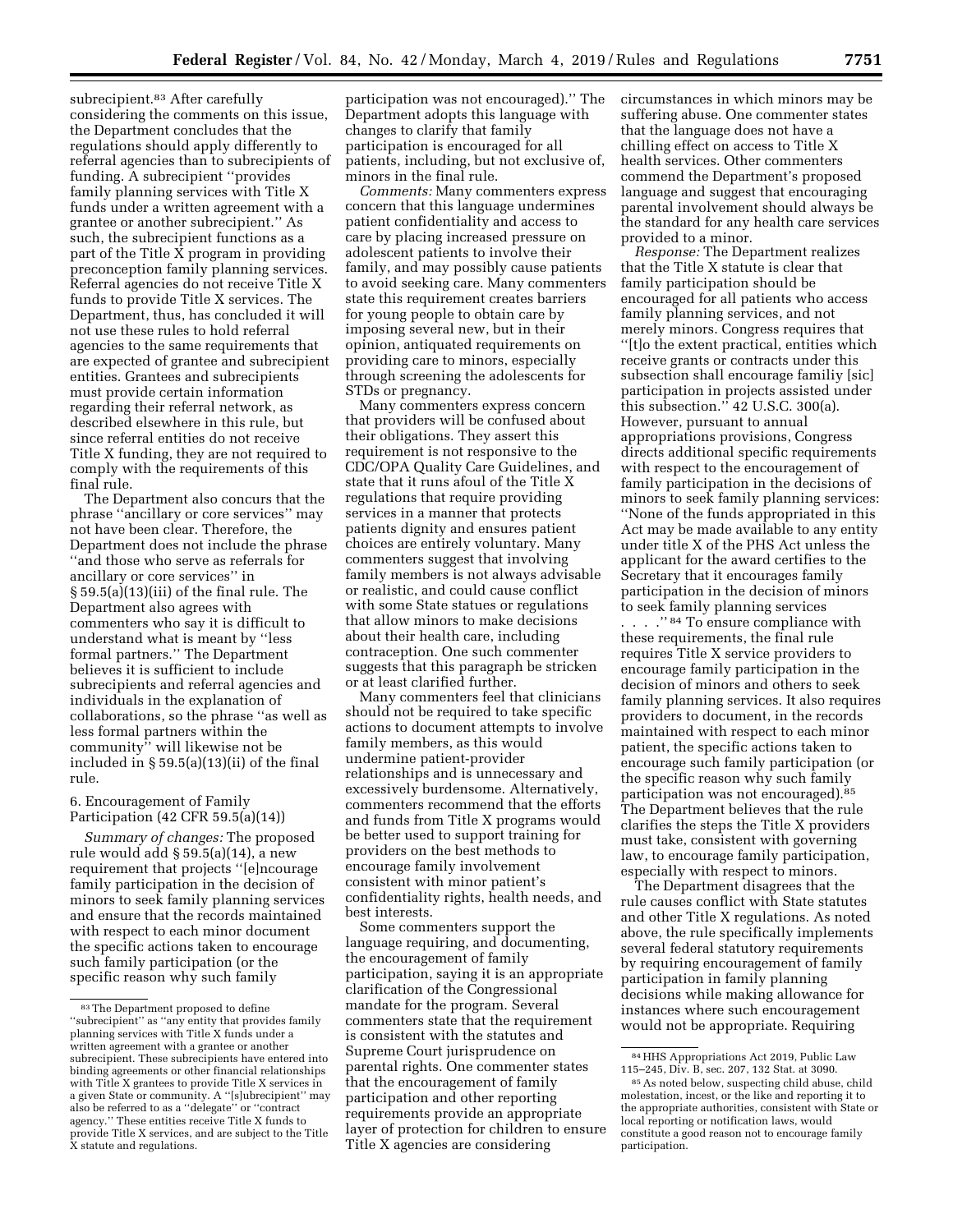Title X projects to encourage family participation in the decision of unemancipated minors to seek family planning services does not require, and is not the equivalent of, parental notification or family participation. Rather, the ordinary meaning of Congress's requirement would be for a provider to converse with a minor (or other) patient in the course of care, and in an appropriate way, encourage family participation in the patient's consideration of family planning methods and services. This requirement is consistent with the ordinary understanding that communication between health care providers and patients is essential to providing quality and effective care. Congress is not required to fund projects where minors (or other patients) are given subsidized family planning but not encouraged to involve their families in their family planning decisions. To the extent that there is conflict between the Title X statutory (and regulatory) requirements and any requirements of State law, the federal requirements would apply to the recipients (and subrecipients) of Title X funds.

The Department understands some commenters' concerns about the need to maintain patient confidentiality. The Department agrees that Title X providers must continue to comply with laws concerning patient confidentiality, including those specifically pertaining to the confidentiality of minors with respect to Title X services. Health care providers already have conversations with their patients and document those discussions in patient records, while maintaining patient confidentiality. More broadly, such health care providers in the Title X program are also already required to encourage family participation where practical by the statutory directives adopted by Congress. This provision merely implements that requirement. With respect to minors, the Department believes that Title X projects and participating entities can comply with the rule's requirement to encourage family participation and to document such encouragement, or to note the reason why that was not appropriate, without infringing on patient confidentiality.

To those commenters who contend that encouraging family participation imposes barriers to the care of minors, the Department would point out that Congress made a different judgment. Congress requires that, ''[t]o the extent practical'', Title X grantees ''shall encourage familiy [sic] participation in projects assisted under this subsection.'' 42 U.S.C. 300(a). Similarly, specifically

with respect to minors, Congress has made it a condition of funding that an applicant for a Title X award ''certifies to the Secretary that it encourages family participation in the decision of minors to seek family planning services.'' HHS Appropriations Act 2019, Public Law 115–245, Div. B, sec. 207, 132 Stat. at 3090; Consolidated Appropriations Act 2018, Public Law 115–141, Div. H, sec. 207, 132 Stat. 348, 736. Congress clearly did not anticipate a meaningful barrier when it enacted these requirements. Moreover, encouraging family participation is not the same as requiring family participation. The rule also allows appropriate discretion for health care professionals with respect to the requirement to encourage family participation where, for example, family participation may present a serious risk to the minor, such as when child abuse or incest is suspected. The rule simply requires Title X providers to document, in the patient's records, the reasons why family participation was not encouraged and, consistent with applicable local law, to report any suspected abuse to the relevant authorities.

The Department disagrees with those who contend the rule may compromise the provision of patient-centered care or the protection of the patient's dignity. The Department believes that involving parents in general, and in family planning decision-making in particular, can improve behavioral consistency with health recommendations for an adolescent. There is evidence that parent-child communication about family planning decisions increases the likelihood that the adolescent will consistently make healthier choices.86

For all these reasons, the Department considers it appropriate to finalize the proposed rule concerning encouragement of family participation, with the clarification noted above.

7. Provide for Medically Necessary Services (42 CFR 59.5(b)(1))

*Summary of changes:* The proposed rule would amend § 59.5(b)(1) to require that any referrals to other medical facilities be made consistent with § 59.14(a), which would bar referral for abortion as a method of family planning. The department finalizes 42 CFR

59.5(b)(1) with stylistic changes and to change the phrase ''when medically indicated'' to ''when medically necessary.'' The finalized provision requires Title X projects to:

Provide for medical services related to family planning (including physician's consultation, examination, prescription, and continuing supervision, laboratory examination, contraceptive supplies) and referral to other medical facilities when medically necessary, consistent with § 59.14(a), and provide for the effective usage of contraceptive devices and practices.

All comments concerning this section are addressed in the section of this preamble that discusses new § 59.14(a).

8. Provide for Coordination and Referral, Consistent With Prohibition on Referral for Abortion (42 CFR 59.5(b)(1))

*Summary of changes:* The 2000 regulations state that projects must ''[p]rovide for coordination and use of referral arrangements with other providers of health care services, local health and welfare departments, hospitals, voluntary agencies, and health services projects supported by other federal programs.'' The proposed rule would amend this provision by requiring that any referrals be consistent with § 59.14(a), which would bar referral for abortion as a method of family planning.

The Department's discussion of and response to other comments relevant to this language are incorporated in the section of the preamble discussing proposed § 59.14(a).87

The Department finalizes this language without change, except for corrections in punctuation.

# *F. Criteria for Selection of Grantees (42 CFR 59.7)*

*Summary of changes:* At § 59.7 of the proposed rule, the Department proposed to revise the criteria for the selection of grantees set forth in the 2000 regulations. The 2000 regulations set forth seven criteria for the Department to take into account, including the four criteria established in PHS Act section 1001(b). Those four criteria are included in the 2000 regulations and are similar to the PHS Act wording: (1) ''The number of patients to be served, and, in particular, the number of low-income patients,'' (2) ''the extent to which

<sup>86</sup>Patricia Dittus et al., *Parental Monitoring and Its Associations with Adolescent Sexual Risk Behavior: A Meta-analysis,* 136 Pediatrics e1587–99 (2015).

Tianji Cai et al., *The School Contextual Effect of Sexual Debut on Sexual Risk-Taking: A Joint Parameter Approach,* J Sch Health. 2018; 88: 200– 207 (2018). *library.nih.gov/pubmed/ 29gov.ezproxyhhs.nihlibrary.nih.gov/pubmed/ 29399838* or *https://www.ncbi.nlm.nih.gov/ pubmed/29399838.* 

<sup>87</sup>As discussed above, in § 59.5(a)(12) the Department is finalizing requirements concerning the relationship between Title X service providers and comprehensive primary health services. The Department is also maintaining the requirement for coordination and use of referral arrangements in in § 59.5(b)(8), but qualifying that requirement with the more specific requirements set forth in in § 59.14(a).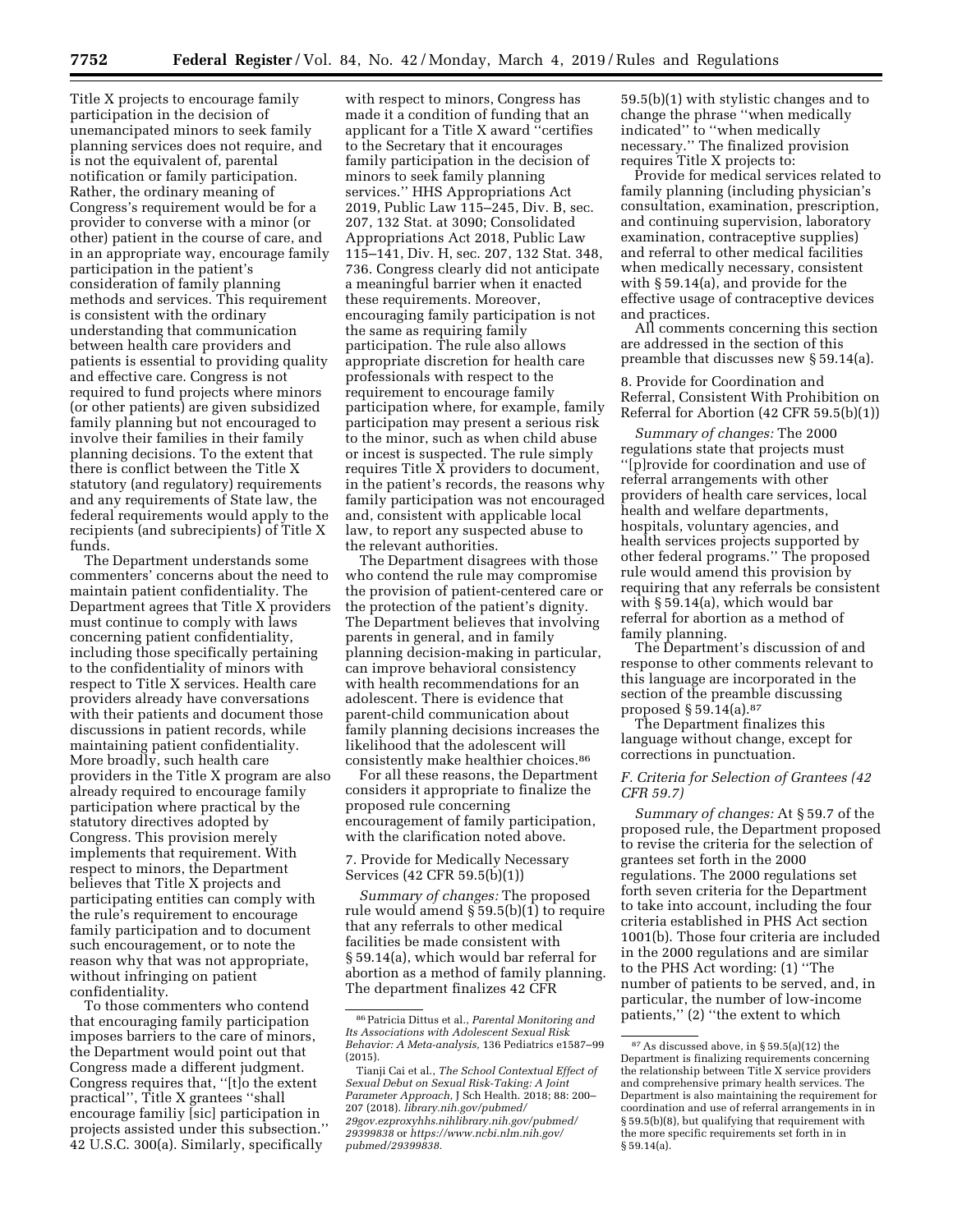family planning services are needed locally,'' (3) ''the relative need of the applicant,'' and (4) an applicant's ''capacity to make rapid and effective use of such assistance.'' The 2000 regulations also added three additional criteria not listed in the PHS Act: (5) The ''adequacy of the applicant's facilities and staff,'' (6) the ''relative availability of non-federal resources within the community to be served and the degree to which those resources are committed to the project,'' and a catchall criterion considering (7) ''the degree to which the project plan adequately provides for the requirements set forth in these regulations.'' The proposed rule would restructure these requirements into five parts: first, in paragraph (b), a consideration of whether the applicant proposes to satisfy the requirements set forth in the regulations, and then, in paragraph (c), the four criteria set forth in section 1001(b), elaborating on each one to indicate how the Department would implement them. The proposed rule would delete the remaining two paragraphs of the 2000 regulations discussing cost allocations for projects as determined by the Secretary.

The Department finalizes this section with changes in  $\S 59.7(c)(2)$  to address concerns raised by certain comments regarding an applicant's ability to procure a broad range of diverse subrecipients. In the final rule, the Department also retains § 59.7(b) and (c) of the 2000 regulations, which the proposed rule would have deleted, but redesignates them as § 59.7(d) and (e). Finally, several stylistic changes are made to improve clarity and readability of the application review criteria.

*Comments:* Several commenters state the rule significantly alters the existing program grant review criteria, undermining the usefulness of the criteria for the purpose of differentiating the best applications and best uses of Title X funds. Some commenters state that the new, shorter list of criteria contributes to greater Department leeway in making decisions about awards that do not focus on the effectiveness of the family planning care. One commenter contends that the new criteria will limit the number of qualified and experienced health care providers who can compete for funding. One commenter states the Department provides no justification or rationale for the requirement for new and inexperienced partners. The commenter laments that the wording of the rule appears to require projects to partner with new organizations each year—an unworkable proposition because the pool of new providers is limited.

Some commenters state the rule will unconstitutionally give an advantage to religious groups due to the second factor of the grant review process criteria stating that preference will be given ''especially among a broad range of partners and diverse subrecipients and referral individuals and organizations, and among non-traditional Title X partnering organizations.'' Some of these commenters express concern that the ''diverse'' and ''non-traditional'' organizations the Department is referring to are faith-based providers or religious entities that oppose abortion and some or all forms of contraception. The commenters state that these organizations have been previously ineligible to receive Title X funds but would now be eligible under the new criteria. One commenter argues the rule provides no evidence supporting the idea that there are many ''nontraditional'' organizations and different kinds of new subrecipients that could cycle into Title X projects and improve low income patients' access to highquality family planning services.

Some commenters state the rule will not increase competition and rigor among applicants, encourage broader and more diverse applicants, or better ensure quality applicants are selected. Rather, they contend the rule will curtail the current wide reach of Title X by allowing funding to organizations that do not provide comprehensive pregnancy counseling. A few commenters state that there was no evidence that a change in the application review process or additional diversity among applicants is necessary.

Some commenters note that the existing network of Title X primary grantees and subrecipients has been relatively stable over time and has developed deep expertise and experience in family planning that profoundly benefits the communities they serve. They believe the rule will jeopardize the existence of welldeveloped, proven-effective programs that are based on the best clinical standards, scientific evidence, and care. One commenter asserts that, although the Department states there will be increased competition for funding, the changes set forth in the proposed rule will only change the types of entities applying for these funds, inviting organizations to apply that have no interest in fulfilling the statutory program mandate to provide a broad range of effective family planning methods and services.

Some commenters express concern regarding how much weight will be allocated to each criterion, and whether preferences may be established for Title

X projects that do not provide a full scope of scientific, medically based care, citing providers of natural family planning and other fertility awarenessbased methods. One commenter expresses a belief that sites providing abortion services will be disqualified and other sites that offer natural family planning and fertility awareness-based methods will be preferred.

One commenter supporting the proposed rule describes the process for evaluating applicants as thorough, and is in favor of requiring applicants to demonstrate their ability to comply with regulations, especially in terms of separation of funds and transparency of activity. The commenter adds that this requirement likely would reduce the potential for misuse of funds. One commenter argues grant applicants should be required to provide written assent to all relevant statutory and regulatory requirements, and should submit all relevant organizational documents, such as personnel manuals, client guidelines and protocols, in order to demonstrate that the organization has a pervasive policy framework and organizational culture consistent with the law and the final rule.

Several commenters state the Department will have unchecked discretion to prevent applications from reaching the objective review process that now governs the awarding of grants, putting the Department in complete unfettered control of which applications will be a part of the objective review process. Such commenters state that, historically, the process has hinged on the evaluation of objective review panels, but the new assessment would be subjective and non-transparent, and would give the Department discretion to block any applicant from reaching the competitive review process, perhaps for political purposes. Several commenters state the criteria are unclear and vague, and ask the Department to specifically and clearly state the criteria with which it will review applicants before they reach the objective panel review. One commenter contends the Department is bypassing the regulatory process to add new criteria, and says the rule will include a subjective standard without oversight.

A few commenters state that, in applying these criteria retroactively to grantees with current grants at the time the final rule goes into effect, the rule would undermine the fairness of the funding opportunity announcement (FOA) and thwart the award process in which applicants were scored on criteria about which they were aware at the time of their applications. The commenters contend that imposition of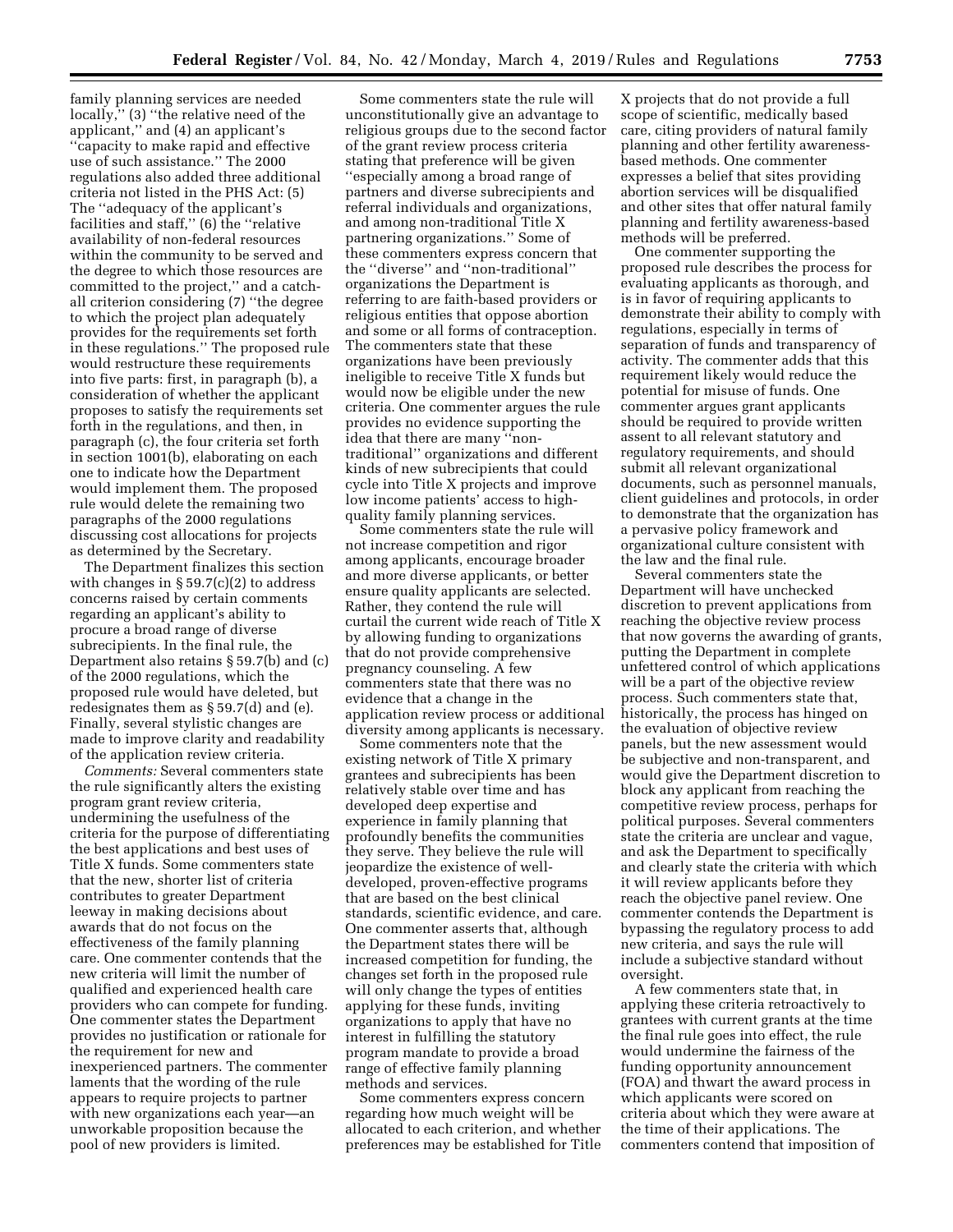these measures well after the application due date of the previous FOA would create a fundamentally unfair scoring process with respect to that FOA and would unjustly provide funding to organizations not capable of providing the full range of comprehensive services that has long been the benchmark of Title X care.

*Response:* The Department generally agrees with commenters who support the proposed language of § 59.7 as providing a thorough process to ensure applicants demonstrate their ability to comply with regulations and avoid misuse of funds.

Proposed § 59.7(b) would require Title X applicants to clearly address how their proposal will satisfy the requirements of this regulation, in order to proceed to the competitive grant review process. As a result of confusion by some commenters, the Department provides additional clarity with further detail related to the requirements for compliance with this initial screening. An applicant would be required to describe its plans for affirmative compliance with each requirement of the Title X regulations, as explicitly defined by the Department in the funding announcement. For example, this would include not only demonstrating physical and financial separation from abortion as a method of family planning (when compliance with such requirement becomes required), but also explaining how the applicant will provide a broad range of acceptable and effective family planning methods and services. The funding announcement will clearly describe how applicants should address this requirement, including any documentation that is necessary to demonstrate affirmative compliance with each of the regulation requirements. The Department will implement these requirements to better direct Title X funds for family planning projects, to prevent misuse of funds, and to save taxpayer dollars by only sending qualified applications to the costly and time consuming competitive review committee. Once the applicant successfully demonstrates affirmative compliance with the Title X regulations (a yes/no issue), the Department will consider each applicant competitively according to the criteria set forth in the regulation.

In response to a commenter suggesting that applicants be required to submit additional documentation such as personnel guidelines and documents regarding the organizational structure of applicants, the Department agrees that submission of such documents may be included to support an application, but

will not require it. The Department concludes that such a requirement may be overly burdensome. Applicants will be required to demonstrate they will achieve the goals of the program and meet the statutory and regulatory criteria, but the Department declines to add the additional documentation requirements suggested by the commenter.

The Department acknowledges the confusion expressed by commenters on the meaning of the phrase ''a broad range of partners and diverse subrecipients and referral individuals and organizations, and among nontraditional Title X partnering organizations" in  $\S$  59.7(c)(2) of the proposed rule. Although most such commenters objected to the need for new partners, the Department notes that it does not intend that grant funds be designated to referral individuals or referral organizations, since such referrals are made without any monetary exchange. Grant funds would only be provided to ''non-traditional Title X partnering organizations'' if they are subrecipients in a Title X project. The Department further clarifies that it does not intend that grantees must change subrecipient relationships each year, but that grantees make ongoing efforts to expand the network of partners throughout the service area, especially with respect to nontraditional partnering organizations. The Department additionally clarifies that it does not expect grantees who plan to provide all family planning services themselves, to now designate that these services be provided by subrecipients. The Department wishes to spur innovation and more extensive service, but does not wish to limit grantees' flexibility. However, if grantees implement a model in which they partner with subrecipients for services, the Department wants to emphasize that a broad range of subrecipients be partners, including those who are nontraditional organizations, but this does not necessarily mean that such subrecipients will be new providers in the Title X program. Finally, the Department adds the phrase ''as applicable'' following the ''broad range of diverse subrecipients in recognition of and to allow for grantees, such as community health centers, who may choose to directly provide services and not use any subrecipients. To clarify this provision and resolve the concerns of many commenters, the Department modifies the language of § 59.7(c)(2) in the final rule to read as follows: ''The degree to which the relative need of the applicant for federal funds is

demonstrated in the proposal, and the applicant shows capacity to make rapid and effective use of grant funds, including its ability to procure a broad range of diverse subrecipients, as applicable, in order to expand family planning services available to patients in the project area.''

The Department rejects the claim by some commenters that the criteria set forth in the rule gives an unconstitutional advantage to religious groups. Neither the proposed language, nor the language of the final rule  $(including § 59.7(c)(2))$ , mentions religious groups nor expresses a preference in favor of them. The Department's focus in implementing Title X is on providing and expanding the provision of services to low income, unserved or underserved patients in a timely manner. The Department welcomes applications from faith-based organizations as well as secular nonprofit entities. With respect to the criteria in § 59.7(c)(2), the Department would favor those applicants that can meet the needs of patients, especially those who are unserved and underserved, seeking family planning services, while complying with the statutory and regulatory requirements of the Title X program. The Department encourages Title X applicants to develop innovative strategies to meet the family planning needs of the various populations in their proposed service areas. Diversity in the range of partners included in applicants' proposals is but one factor among many that the Department will consider in reviewing applications.

The Department disagrees with commenters who contend the criteria in § 59.7 will diminish the program's effectiveness. Rather, these criteria will assist the Department in ensuring that the statutory requirements of the Title X program are met, the program is serving patients as Congress intended, gaps in services (or populations served) are closed, and providers are free to explore and test new ways to better provide service to patients.

The Department similarly disagrees with commenters who fear the rule, and the review criteria in particular, will exclude some applicants, especially those who provide abortion or those who have long experience with the program. No provision in Title X or in the proposed or final rule prevents abortion-providing organizations from applying for, and receiving, Title X funding, so long as the organization meets this rule's requirements with respect to the proposed Title X project, including physical and financial separation, and not providing,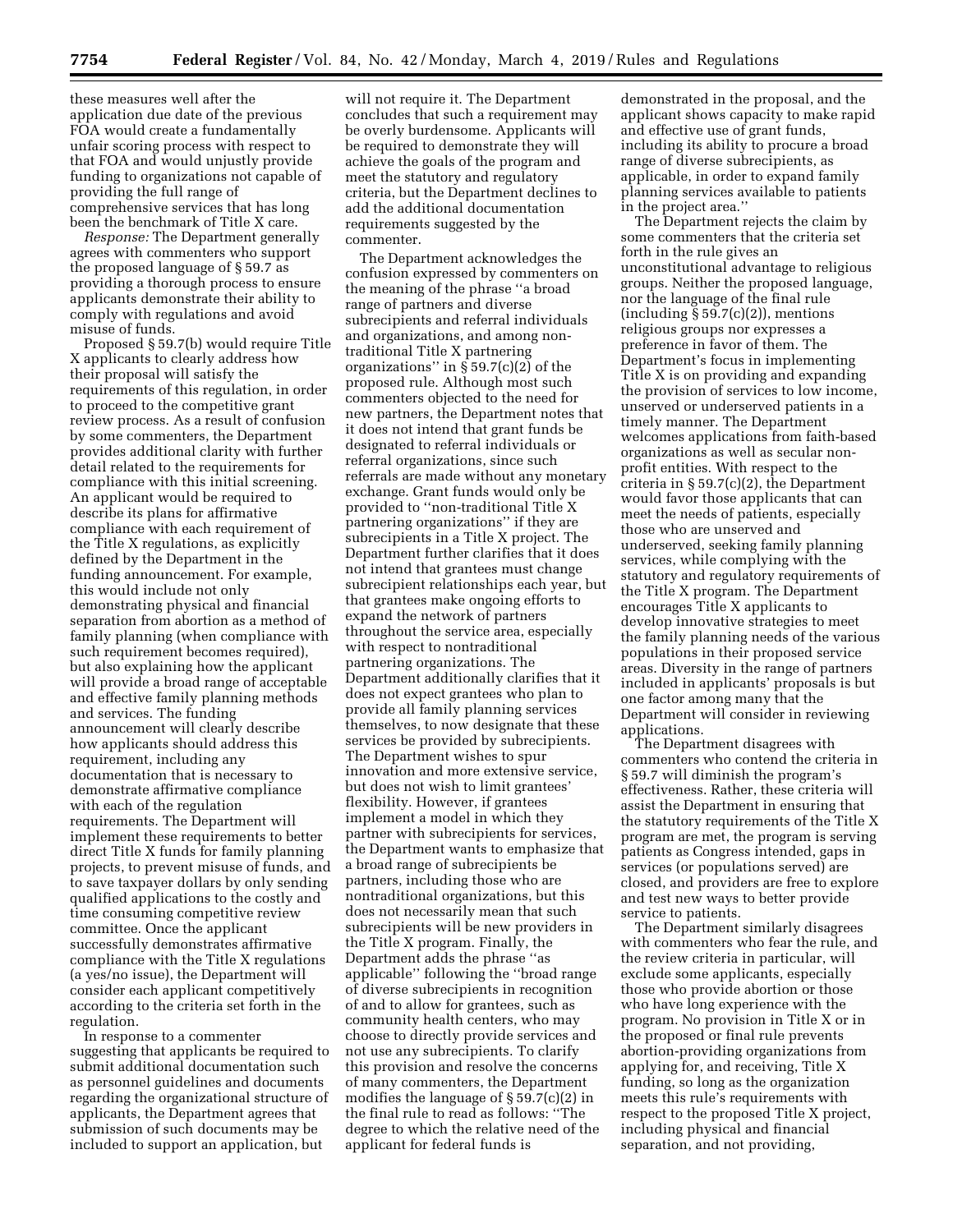promoting, or referring for abortion as a method of family planning in the Title X project. Nothing in § 59.7 excludes experienced Title X providers from continuing to compete on a level playing field for Title X funds. In fact, some review criteria might be more easily met by applicants with experienced and established networks. The Department intends for all funded applicants, both new and those who are experienced Title X providers, to improve or expand the quality and scope of overall service to clients, as a result of following the criteria set forth in these final rules.

The Department also disputes the assertion by some commenters that an emphasis will be placed on natural family planning over other methods. In the final rule at  $\S 59.7(c)(1)$ , the Department clearly and specifically requires every Title X project to provide a ''broad range of acceptable and effective family planning methods and services (including natural family planning methods, infertility services, and services for adolescents).'' The Department emphasizes that Section 1001 of the Title X statute includes natural family planning in its nonexclusive list of family planning methods and services. *See* 42 U.S.C. 300(a). The Department's definition of family planning recognizes the broad range of statutorily acceptable services by ''including contraceptive methods, and natural family planning or other fertility awareness-based methods.'' Accordingly, nothing in the criteria set forth in § 59.7 expresses a preference for applicants that offer natural family planning or other fertility awarenessbased methods methods—they simply require each project to offer both contraceptives and natural family planning or other fertility-awareness based methods.

Consistent with the Department's historic processes, the weight attached to each criterion is not established in this rule. This is not only consistent with how the Department has operated, but also with the process of most other grant funding programs. The Department reserves the discretion to set forth more specific weights for each criterion in funding opportunity announcements.

The Department has not given itself unchecked discretion to disqualify applications in this rule. First, the Department is bound to maintain the integrity of the program and to implement the program in such a manner as to ensure compliance with statutory requirements. All provisions in this rule seek to achieve that purpose. The 2000 regulations afforded the

Department significant flexibility in determining criteria for awards. In the revised version of § 59.7, paragraph (b) sets forth an overarching requirement that each applicant clearly address how the proposal will satisfy the requirements of the regulations and describe the applicant's plans for affirmative compliance. That paragraph, far from giving the Department unconstrained discretion, ensures that projects will comply with the provisions of the applicable statutes (which are embodied in the regulation) and the regulations themselves. It also increases the efficiency of the review process by only expending Department resources for the competitive review panel to review applications that meet the minimum requirements for the program.

Second, paragraph (c) of § 59.7, as revised, does not set forth any novel flexibility or discretion not already provided by the Title X statute and available under the Title X regulations. The 2000 regulations, like section 1001(b) of Title X, simply state the Department shall ''take into account'' those factors. The statutory list of factors is not exclusive. And the Department has periodically described, in funding opportunity announcements and its grants policy, other criteria applicable to proposals, paying due attention to consistency with the Title X statute and regulations. Section 59.7(c) of this final rule states that applicants ''will be subject'' to those criteria, again leaving the Department some discretion to describe additional criteria. But in all events, the Department recognizes that such criteria must be consistent with any applicable statutes and regulations. And here, the new regulatory criteria are consistent with the requirements set forth in the Title X statute.

Third, as is true throughout the Department, Title X grants are awarded through a merit-based grantmaking process consistent with the Department's grants policy, and in accordance with the Executive Branch's Uniform Administrative Requirements and the Department's own grants regulations. In this competitive process, eligible applications are reviewed by a panel of independent reviewers and evaluated based in part on criteria in the Title X program regulations, and published in the funding opportunity announcement. In addition to the independent review panel, Federal staff review each application for programmatic, budgetary, and grants management compliance. Finally, applications recommended for funding are evaluated, in accordance with 45

CFR 75.205, for risks before an award is issued.88

The Department does not agree with commenters that it will assert unchecked discretion to arbitrarily dismiss applications before reaching the independent review panel. For example, as stated in paragraph (b) of the final rule, the Department has committed to ''explicitly summarize each requirement of the Title X regulations . . .'' or provide the entire regulation with which the applicant must demonstrate compliance, and has explained that applicants must ''describe its plans for affirmative compliance with each requirement.'' These requirements, which focus on regulatory provisions with which grantees must comply, provide meaningful parameters to the Department's discretion. Failure by an applicant to clearly demonstrate compliance with Title X regulations would constitute a fatal flaw to an application for Title X funds.

The Department also notes that broad discretion is granted to it by the Title X statute when selecting between potential grantees. The 2000 regulations acknowledged this discretion when they stated that ''the Secretary may award grants for the establishment and operation of those projects which will in the Department's judgment best promote the purposes of Section 1001.'' 42 CFR 59.7(a). Requiring applicants to establish compliance with Title X regulatory provisions is important to providing the Department with an informed baseline for exercising this discretion. As noted above, these regulatory provisions ensure compliance with the statutory framework and, thus, provide useful information for assessing applications both before and within the competitive grant review process. The Department believes that receiving this information will enable the Department to more efficiently and effectively review the significant number of applications for Title X funding, as well as provide important information to the independent review panel. Accordingly, the Department finds that the final rule reflects a proper and effective exercise of the Department's grant discretion bound by the statutory and regulatory text.

<sup>88</sup> 45 CFR 75.204 (''HHS funding agency review of merit of proposals'', provides that ''[f]or competitive grants or cooperative agreements, unless prohibited by Federal statute, the HHS awarding agency must design and execute a merit review process for applications. This process must be described or incorporated by reference in the applicable funding opportunity (*see* appendix I to this part.) *See also* § 75.203.'')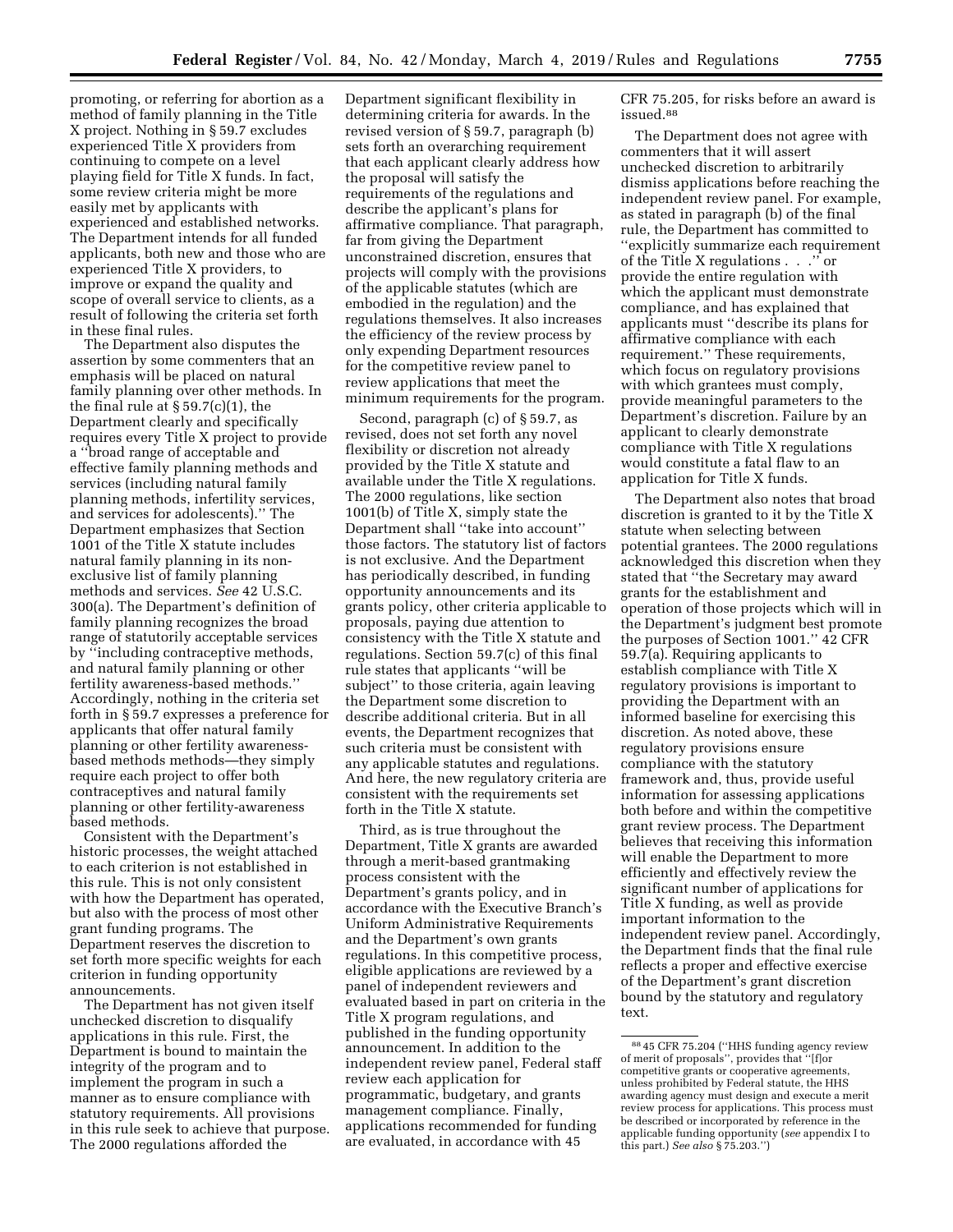In sum, the Department believes the final rule functionally and appropriately limits the Department's discretion by requiring that applicants be subject to the criteria set forth in § 59.7(c), and that the discretion the Department retains under § 59.7 to consider other factors is not fundamentally different from the non-exclusive lists of factors set forth in the 2000 regulations. The Department believes that this final rule will help ensure reliability and certainty in the grant selection process, while maintaining an open process similar to the selection process for other grants at the Department. In pursuing these ends, the Department continues to focus on ensuring compliance with the statutory Title X requirements,<sup>89</sup> including the program integrity provisions referenced throughout this preamble; expanding the type and nature of the Title X providers and ensuring the diversity of such providers so as to fill gaps and expand family planning services offered through Title X; and using review criteria as a meaningful instrument to assess the quality of the applicant and the application. The Department believes that these goals, which are consistent with the Title X statute and similar to the approach taken in the 2000 regulations, are best achieved by finalizing § 59.7 as set forth in this final rule.

In response to a commenter who requests that an additional criterion be added to § 59.7(c) to consider whether there is a family planning gap in the community, the Department appreciates the concern. But, as part of the final rule, § 59.7(c)(4) already states the Department will consider ''[t]he extent to which family planning services are needed locally. . .'' and whether the applicant proposes innovative ways to provide services to unserved or underserved patients. The Department believes that the community's need including any family planning gaps in the community—is already adequately addressed in that criterion. Furthermore, in response to comments cited earlier that emphasize the value of Title X as the sole federal program dedicated to funding family planning services for low income individuals, the Department adds a reference to lowincome patients to the criterion in § 59.7(c)(3) in order to accentuate the obligation of Title X projects to serve low-income patients and populations.

The Department agrees with the concerns of commenters who ask that the application criteria not be effective

with regard to a FOA that has already been published, and where applications have already come due, prior to the effective date of this final rule. The Department agrees that applicants should know the criteria on which review of their applications will be based. Therefore, the Department will establish compliance dates for these provisions so that § 59.7 and the criteria set forth therein will be applied only to future FOAs issued after the effective date of this final rule, consistent with the effective dates and compliance dates established in this final rule. To the extent these criteria are relevant to applications for continuation awards under previously awarded grants, § 59.7 will also apply if those continuation award applications are due after the effective/compliance date, *i.e.,* more than 60 days after the publication date of the final rule. As discussed below, the Department is establishing compliance dates for other provisions of the final rule in the transition provision, § 59.19, so language clarifying the compliance date for § 59.7 is set forth in that provision.

The proposed rule would have deleted current § 59.7(b) and (c) from the Title X regulations. These provisions concern the amount of an award with respect to a project's estimated costs. The Department did not receive comments concerning the proposal to delete these paragraphs. Upon further consideration, however, the Department has determined that it is appropriate to retain these two paragraphs from the 2000 regulations. In section 1006(a), Title X provides that, while the Secretary shall determine the amount of any grant, no grant may generally be made for less than 90% of its costs. The Department believes that these current provisions in the Title X regulations which reiterates this requirement and provides that no grant may be made for an amount equal to 100% of the project's estimated costs—express statutory requirements for the Title X program. The Department believes explicitly maintaining these statutory parameters in the Title X regulations provide helpful clarity for Title X grantees. Therefore, the Department is not finalizing the proposal to delete these two paragraphs from the 2000 rule, and this final rule will retain the paragraphs, redesignated as paragraphs (d) and (e).

## *G. Confidentiality (42 CFR 59.11)*

*Summary of changes:* The 2000 regulations required that all information obtained by project staff about individuals must be held confidential and not disclosed without the

individual's documented consent, with limited exceptions required by law. The proposed rule, at § 59.11, would clarify that confidentiality concerns cannot be the basis for failure to comply with legal requirements to report or provide notice of certain criminal activity. With the proposed amendment, section 59.11 would specify that ''[a]ll information as to personal facts and circumstances obtained by the project staff about individuals receiving services must be held confidential and not be disclosed without the individual's documented consent, except as may be necessary to provide services to the patient or as required by law, with appropriate safeguards for confidentiality; concern with respect to the confidentiality of information, however, may not be used as a rationale for noncompliance with laws requiring notification or reporting of child abuse, child molestation, sexual abuse, rape, incest, intimate partner violence, human trafficking, or similar reporting laws. Otherwise, information may be disclosed only in summary, statistical, or other form which does not identify particular individuals.''

The Department adopts the modification to this section without change, except for corrections in punctuation.

*Comments:* Many commenters assert that medical professionals are deeply committed to protecting patients who may be victims of abuse or other criminal activity, and their commitment is reflected in their ongoing compliance with State and local reporting laws. Commenters emphasize the importance of confidentiality in the care of adolescents, with commenters characterizing Title X providers as access points for youth autonomy. Commenters argue that, without assurances of confidentiality, young people would not seek family planning services. They contend that the proposed changes to confidentiality protections would hinder access to contraception and information for young people, both of which have contributed to lower instances of teen pregnancy.

*Response:* The Department agrees with commenters who stress that Title X providers must continue to comply with laws concerning patient confidentiality, including those specifically pertaining to the confidentiality for minors with respect to Title X services. For this reason, the Department does not change the current regulatory provision that requires that all information as to personal facts and circumstances obtained by the project staff about individuals receiving services must be held confidential and

<sup>89</sup>*See* 42 U.S.C. 300–300a–6; HHS Appropriations Act 2019, Public Law 115–245, Div. B, secs. 207–208 132 Stat. at 3090.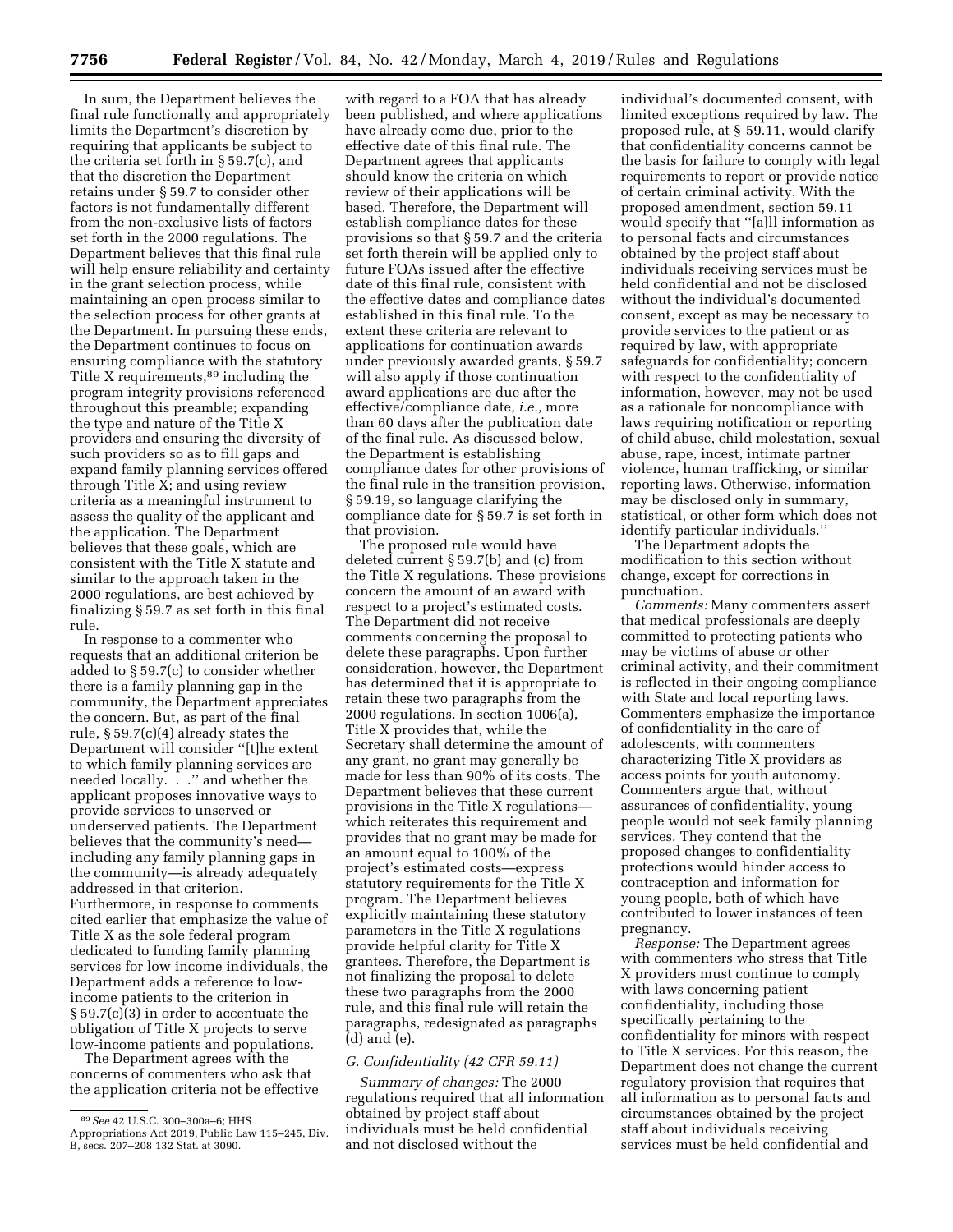not be disclosed without the individual's documented consent, except as necessary to provide services to the patient or as required by law, with appropriate safeguards for confidentiality. The Department also does not change the further specification in the rule that, in any other case, information may be disclosed only in summary, statistical, or other form which does not identify particular individuals. The rule will, thus, continue to protect the confidentiality of patient information subject to these well-established exceptions and limitations. The only change is to clarify that the concerns for ''appropriate safeguards for confidentiality'' may not be used as a rationale for noncompliance with State or local laws requiring notification or reporting of child abuse, child molestation, sexual abuse, rape, incest, intimate partner violence, human trafficking, or similar criminal activity.

The Department believes the final rule is consistent with standard health care confidentiality practices, in which providers already have conversations with their patients, document those discussions in patient records, and comply with State and local reporting requirements, while otherwise maintaining the confidentiality of that information. Although the Department understands the challenge of balancing protection for victims, complying with State reporting laws, and maintaining trust in the patient-provider relationship, the Department's annual appropriations law requires that Title X projects comply with such State reporting requirements. Moreover, the Department believes that Title X programs can best serve minors and other vulnerable populations by ensuring Title X providers have a plan for reporting abuse as required by State and local reporting laws. Title X projects and participating entities can comply with these reporting requirements and document the measures taken to comply, much as health care providers do in other contexts, without infringing in any way on patient confidentiality.

# *H. Standards of Compliance With Prohibition on Abortion (42 CFR 59.13)*

*Summary of changes:* The proposed rule would add § 59.13, which would specify that ''[a] project may not receive funds under this subpart unless it provides assurance satisfactory to the Secretary that, as a Title X grantee, it does not provide abortion and does not include abortion as a method of family planning. Such assurance must also include, at a minimum, representations

(supported by documentary evidence where the Secretary requests it) as to compliance with this section and each of the requirements in §§ 59.14 through 59.16. A project supported under this subpart must comply with such requirements at all times during the project period.''

The Department finalizes this definition with changes in response to comments that emphasize the grantee's responsibility to provide satisfactory assurance to the Secretary that the project complies with the statutory and regulatory Title X requirements.

*Comments:* One commenter states that the definitions of ''grantee'' and ''project'' are unclear and create confusion. Specifically, the commenter states that, under § 59.13, ''[a] project may not receive funds under this subpart unless it provides assurance satisfactory to the Secretary that, as a Title X grantee, it does not provide abortion and does not include abortion as a method of family planning.'' Project, however, is defined to ''mean a plan or sequence of activities that fulfills the requirements elaborated in a Title X funding announcement and may be comprised of, and implemented by a single grantee or subrecipient(s), or a group of partnering providers who, under a grantee or subrecipient, deliver comprehensive family planning services that satisfy the requirements of the grant within a service area.'' The commenter contends that § 59.13 treats ''grantee'' and ''project'' interchangeably, and therefore causes confusion, as well as risking the interpretation that, under § 59.13, the grantee may not provide abortion or include abortion as a method of family planning both inside and outside the project. The commenter contends this ambiguity fails to give applicants a sufficient understanding of how the rule works, and what conditions apply to applicants for grants.

Commenters also assert that the regulations do not articulate how compliance should be demonstrated under § 59.13, and what documentary evidence would be necessary to provide this assurance.

Other commenters raise general concerns discussed elsewhere in this preamble.

*Response:* The Department agrees with the commenter that there is a lack of clarity with respect to the use of the terms ''grantee'' in § 59.2 and ''project'' in § 59.13. The Department intends the compliance standards in § 59.13 to apply to a grantee's activities within a Title X project, not to a grantee's activities outside of a project. The Department recognizes that an entity

that serves as a Title X grantee may provide abortion or include abortion as a method of family planning separate from, independent of, and outside, the Title X project for which the grantee has been selected. Such an entity may still qualify for a Title X grant, so long as it meets each of the requirements in §§ 59.13 through 59.16 with respect to the project, including but not limited to the physical and financial separation, and ensures compliance with those requirements by its subrecipients with respect to the project. This recognition is consistent with *Rust* v. *Sullivan* 90 and the 1988 regulations.91 The Department believes that the lack of clarity in the proposed rule was not due to the definition of ''grantee'' in § 59.2, but the use of the terms ''grantee'' and "project" in  $\S 59.13$ .

The Department addresses this confusion by modifying a phrase and adding further clarity with regard to where responsibility for compliance lies.92 Consequently, the Department finalizes § 59.13 to state: ''A project may not receive funds under this subpart unless the grantee provides assurance satisfactory to the Secretary that the project does not provide abortion and does not include abortion as a method of family planning. Such assurance must also include, at a minimum, representations (supported by documentary evidence where the Secretary requests it) as to compliance with this section and each of the requirements in §§ 59.14 through 59.16. A project supported under this subpart must comply with such requirements at all times during the project period.'' The Department believes this change addresses the confusion raised by the commenter concerning how the definition of grantee applies in § 59.13.

The Department disagrees with commenters who contend the proposed rule at § 59.13 gives improper or unprecedented regulatory authority to the Department beyond the concern addressed above. Title X authorizes the Secretary to promulgate regulations governing grants and contracts issued in the program. 42 U.S.C. 300a–4. Thus, the Department is authorized, and in many cases required to, apply requirements both to primary grantees and to subrecipients of Title X funds. This includes the requirements set forth in section 1008.

<sup>90</sup> 500 U.S. 173.

<sup>91</sup> 42 CFR 59.1–59.12 (1988 ed.), 53 FR 2922 (Feb. 2, 1988).

<sup>92</sup>As discussed above, the Department believes the concern raised by the commenter does not require a change to the definitions of ''grantee'' and ''project'' in § 59.2, since they are clear, and not the subject of the commenter's concern.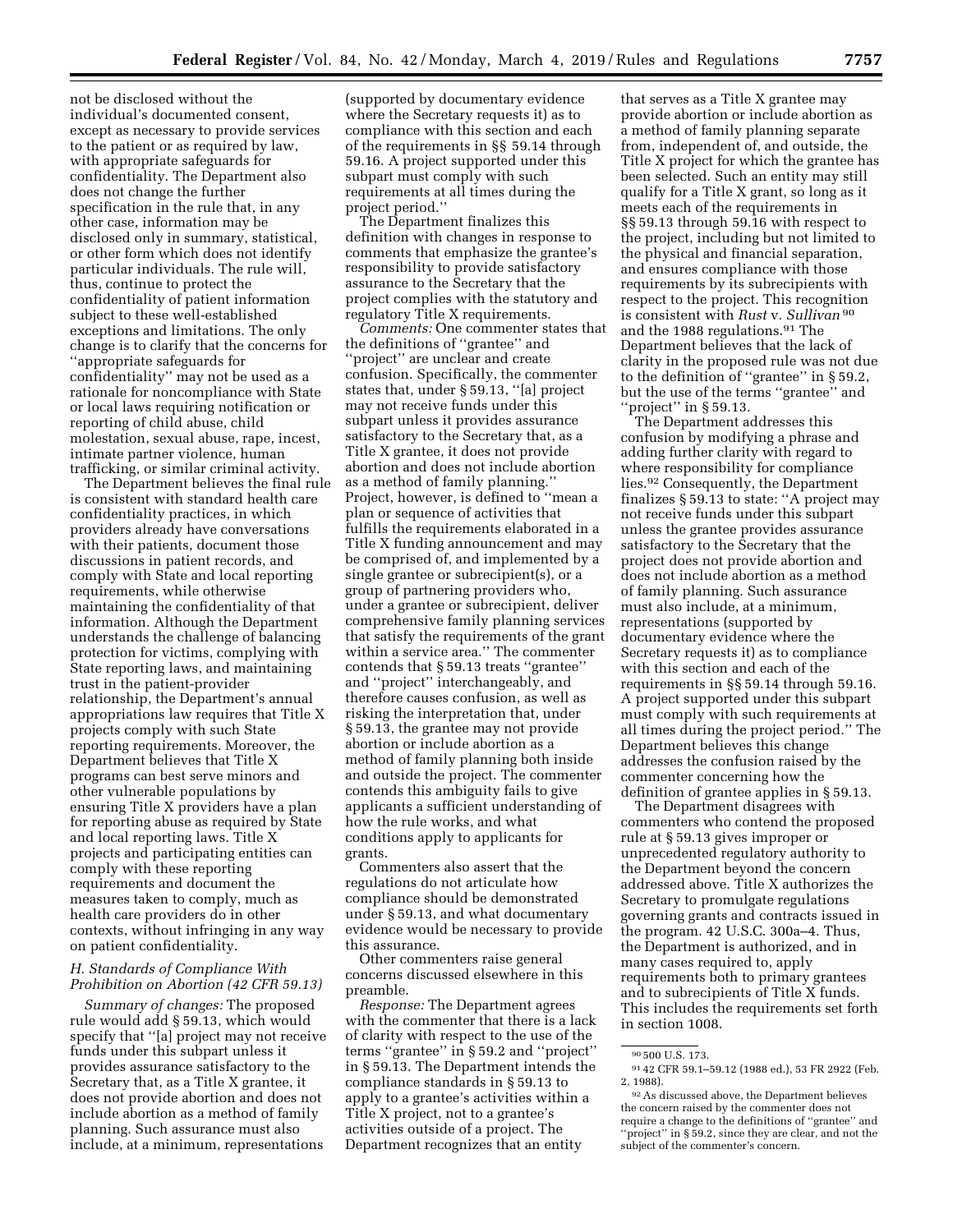The Department disagrees with commenters who assert that the regulations do not articulate how compliance should be demonstrated under § 59.13, and what documentary evidence would be necessary to provide this assurance. The plain text in proposed § 59.13 would require that the grantee provide representations of compliance with the section and each of the requirements in §§ 59.14 through 59.16, and be prepared to support the representations with documentary evidence of compliance if requested by the Department. Proposed § 59.17(b) similarly requires the establishment and documentation of certain protocols, plans and training related to knowledge of and compliance with certain State or local notification or reporting requirements. The grantee would provide a representation or assurance that it has adopted the required protocols and conducted/provided the required training. The types of documentary evidence that might be required could include (1) copies of the protocols or plans that have been adopted and implemented; (2) copies of the training materials; (3) training session sign in sheets; and (4) notations in patients' records as to reporting, notification, or in the case of minors, screening for abuse or victimization. To the extent that additional documentation is required by the Secretary at a later date, future guidance will be communicated to grantees.<sup>93</sup>

# *I. Requirements and Limitations With Respect to Post-Conception Activities (42 CFR 59.14)*

*Summary of changes:* The proposed rule would add § 59.14, which would provide guidance to grantees regarding the requirements and limitations of the Title X program with respect to the postconception activities of projects and clinics. Sections 59.5(a)(5) and 59.16(a) contain related provisions. Because many comments on these related sections overlap, some comments (and responses) in this section are also applicable to those sections as well.

Comments concerning the prohibition on providing or performing abortion as a method of family planning are addressed above in the discussion of the definition of ''family planning'' in § 59.2 and in the discussion of the prohibition on providing, promoting, referring for,

or supporting abortion as a method of family planning in § 59.5(a)(5).

Comments concerning the rescission of the requirement in the 2000 regulations to provide abortion counseling, information, and referrals, and concerning nondirective pregnancy options counseling under this rule, are addressed above in the discussion of  $§ 59.5(a).$ 

Comments concerning the prohibition on referral for abortion as a method of family planning, on the promotion, or support of abortion as a method of family planning, and on taking affirmative action to assist a patient to secure an abortion, are considered here, and relate to § 59.14 as well as parts of §§ 59.5(a)(5) and 59.16(a).

The Department finalizes the language at § 59.14 with changes in response to public comments, as discussed below.

1. Prohibition on Referral for, and Encouragement, Promotion, Advocacy, Support, and Assistance of, Abortion as a Method of Family Planning (42 CFR 59.14(a), Inclusive of Pertinent Portions of §§ 59.5(a)(5), and 59.16(a))

*Summary of changes:* The first sentence of proposed § 59.14(a) would provide that ''[a] Title X project may not perform, promote, refer for, or support abortion as a method of family planning, nor take any other affirmative action to assist a patient to secure such an abortion.'' This sentence remains unchanged in the final rule. The remaining language in § 59.14(a) would permit doctors to provide a list of licensed, qualified, comprehensive primary health care providers (some of which may also provide abortion services) and guidance on circumstances when the list could be provided. The Department now finalizes language in the first sentence without change. In response to comments, the Department has updated the remaining language of § 59.14(a), regarding the list of comprehensive health service providers and has updated the examples listed at the end of § 59.14. Further discussion of these changes regarding the list is included in the subsection below, entitled ''Information About Prenatal Care, Use of Permitted Information To Refer For Abortion, and Examples (42 CFR 59.14(b), (c), and (e)).'' A further discussion of this prohibition is also included in the discussion of § 59.16, which contains a related provision.

*Comments:* Many commenters strongly support the proposed language to prohibit Title X projects from referring for abortion as a method of family planning and from promoting, supporting, encouraging, advocating for,

or assisting abortion as a method of family planning. They contend these prohibitions are consistent with Congressional intent for Title X, including in section 1008 of the PHS Act. Some commenters note that, in *Rust,* 500 U.S. at 17892, the Supreme Court upheld a prohibition on abortion referrals in the 1988 regulations as being both constitutionally valid and a permissible implementation of the statutory restrictions on the program. Another commenter states that the government is permitted to direct how Title X funds are spent, consistent with the Title X statute, and that this sustains the prohibition on referrals. The commenter contends the proposed rule would ensure not only that program funds are not used to directly provide abortions, but also that program funds do not support loopholes by which some providers abuse the system to refer for abortion as a method of family planning. Another commenter supports the proposed rule because it will be consistent with a number of State laws that prohibit Title X providers from referring for abortions.

Other commenters oppose the prohibition on abortion referrals. A significant number of commenters call the prohibition a gag rule, arguing it restricts providers from speaking freely with their patients about every health concern they may have. They state that this prohibition violates ethical standards and undermines the patientprovider relationship, noting that a health care provider should not fail to provide certain services, namely those associated with abortion, because of private religious beliefs. Some commenters also contend the proposed changes disregard the consciences of providers who support ensuring patient access to information related to abortion and abortion-related services, including providing abortion referrals. And some commenters state that the abortion referral prohibitions in the proposed rule regulate activities outside the Title X program and are, therefore, illegal.

A commenter supporting the proposed rule disputes the characterization of the prohibition on abortion referrals and promotion as a gag rule. The commenter contends the language merely implements what the law already requires and does not prevent physicians or APPs from providing nondirective counseling as long as it is done in a manner consistent with the Title X statute. In addition, the commenter notes that abortion referral prohibitions do not prevent a doctor from making medical determinations on behalf of a patient that require services

<sup>93</sup> Grantees are already required to affirm that neither they nor any of their subrecipients provide abortion as a method of family planning. At the present time, the Department contemplates a narrow compliance requirement where the grantee assures the Department of compliance and provides adequate representations to bolster that assurance, such as those discussed above.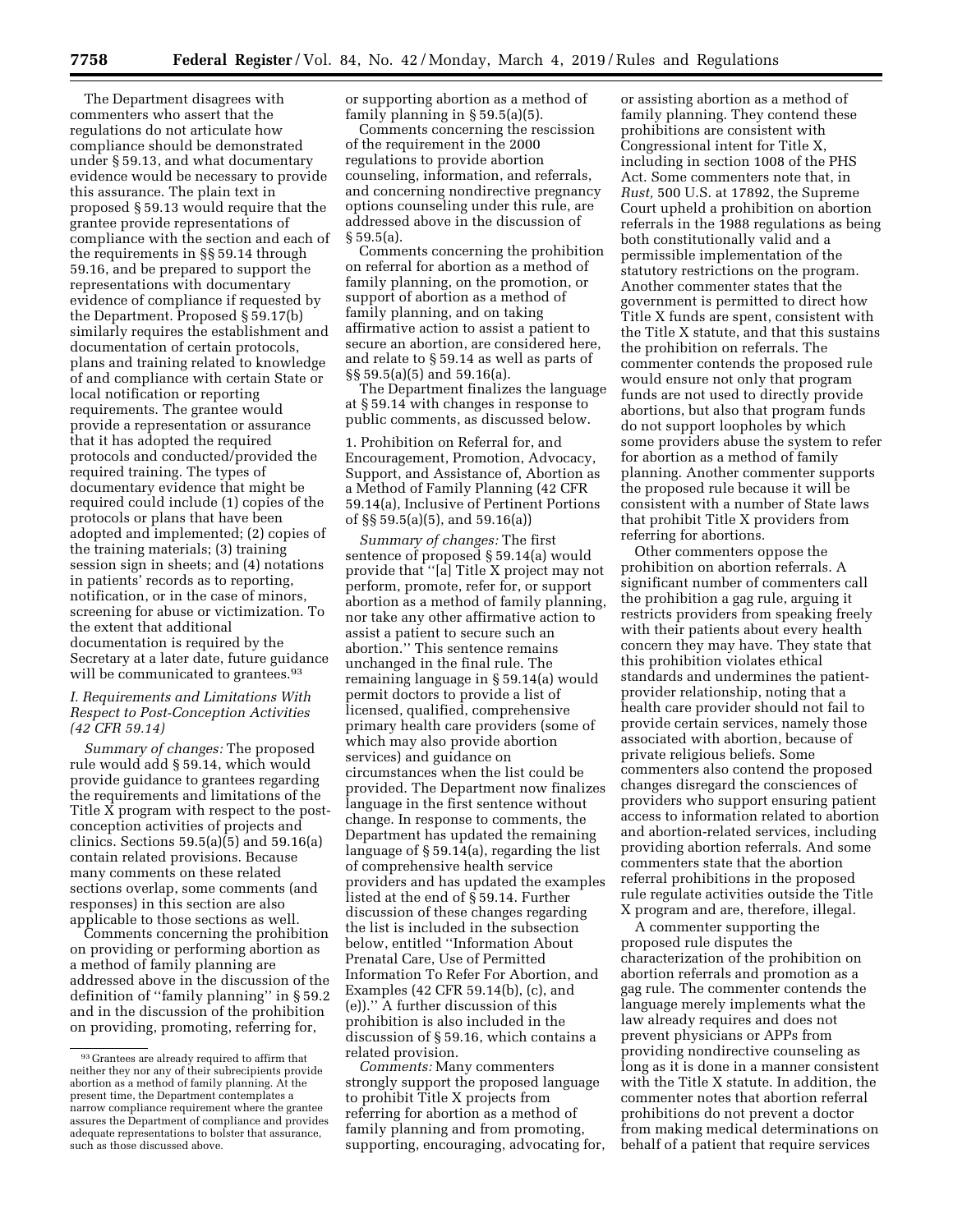outside of the scope of the Title X program.

*Response:* Having examined its past rules governing the Title X program, the public comments on this issue, and the Department's interpretations of section 1008's prohibition on funding Title X programs ''where abortion is a method of family planning,'' the Department concludes that the requirement in the 2000 regulations for abortion referral is inconsistent with the Department's current interpretation of section 1008.94 The language of Section 1008 goes beyond merely prohibiting the funding of abortion (which is addressed in the Title X appropriation provision), or of projects that perform abortion. The Title X statute prohibits spending Title X funds on programs where abortion is treated as a method of family planning. This prohibition impacts Title X projects in a variety of ways. If a Title X project refers for, encourages, promotes, advocates, supports, or assists with, abortion as a method of family planning, it is a program ''where abortion is a method of family planning'' and the Title X statute prohibits Title X funding for that project. For this reason, the Department agrees with commenters who support the language prohibiting such activities in the proposed rule as legally permissible and appropriate.

The Supreme Court has already recognized the reasonableness of this interpretation. In *Rust,* the Supreme Court upheld the provisions in the 1988 regulations that a Title X project may not ''provide counseling concerning the use of abortion as a method of family planning or provide referral for abortion as a method of family planning,'' provisions implementing that prohibition, and provisions stating a Title X project may not ''encourage, promote, or advocate abortion as a method of family planning'' or ''assist women to obtain abortions.'' *See* 53 FR 2923–2924; *Rust,* 500 U.S. at 179–80. The Supreme Court held that ''[t]he broad language of Title X plainly allows the Secretary's construction of the statute'' to prohibit abortion referral, counseling, and advocacy, and the Secretary ''amply justified his changed interpretation.'' *Rust,* 500 U.S. at 184– 87. The Court further concluded ''[t]here is no question but that the statutory prohibition contained in § 1008 is constitutional,'' because Congress ''may 'make a value judgment favoring childbirth over abortion, and . . .

implement that judgment by the allocation of public funds.' '' Id. at 192 (internal citations omitted; ellipses in original). The court explained that the challenged provisions of the 1988 regulations were also consistent with the First Amendment:

The challenged regulations implement the statutory prohibition by prohibiting counseling, referral, and the provision of information regarding abortion as a method of family planning. They are designed to ensure that the limits of the federal program are observed. The Title X program is designed not for prenatal care, but to encourage family planning. A doctor who wished to offer prenatal care to a project patient who became pregnant could properly be prohibited from doing so because such service is outside the scope of the federally funded program. The regulations prohibiting abortion counseling and referral are of the same ilk. . . . This is not a case of the Government 'suppressing a dangerous idea,' but of a prohibition on a project grantee or its employees from engaging in activities outside of the project's scope.

# *Id.* at 193–94.

The Department disagrees with the view of some commenters that the prohibitions on referral for, encouragement of, promotion of, advocacy for, support of, or assistance with, abortion as a method of family planning regulate non-Title X activities. The Department intends these prohibitions to apply only to the Title X project. The Supreme Court, in *Rust*  rejected a First Amendment claim in which the challengers contended that similar regulations apply outside the Title X project, stating that ''[t]he Secretary's regulations do not force the Title X grantee to give up abortionrelated speech; they merely require that the grantee keep such activities separate and distinct from Title X activities. . . . The regulations govern the scope of the Title X project's activities, and leave the grantee unfettered in its other activities.'' *Rust,* 500 U.S. at 196. Furthermore, the Court stated that an entity that receives Title X funds ''can continue to perform abortions, provide abortion-related services, and engage in abortion advocacy; it simply is required to conduct those activities through programs that are separate and independent from the project that receives Title X funds.'' *Id.* 

Weldon Amendments. 95 42 U.S.C. 300a–7. their employees. Although paragraph The Department also disagrees with commenters who contend that prohibiting referring for, promoting, supporting, encouraging, advocating for, or taking any other affirmative action to assist a patient to secure, abortion as a method of family planning in Title X projects violates the Church Amendment rights of Title X projects or

(c)(1) of the Church Amendments protects personnel on the basis that they ''performed or assisted in the performance of a lawful . . . abortion,'' 95 those are not inconsistent with the clear statutory prohibition that funds may not be provided to Title X projects where abortion is a method of family planning. Projects can comply with this prohibition on the use of Title X funds without discriminating against personnel in a way that violates the Church Amendments.

The Department, thus, finalizes the first sentence of § 59.14(a).

2. Information About Prenatal Care, Use of Permitted Information To Refer for Abortion, and Examples (42 CFR 59.14(b)(1), (c), and (e))

*Summary of changes:* The proposed rule would provide in § 59.14(b) that, once a Title X client is diagnosed as pregnant, she must be referred for appropriate prenatal and/or social services. The proposed rule also would have required that the project provide any information necessary to protect her health and the health of the unborn child until the referral appointment is kept, including referral for emergency medical services when appropriate. In § 59.14(c), the proposed rule would have acknowledged the duty of a physician to promote patient safety in allowing a doctor to provide a list, if asked, of licensed, qualified, comprehensive health service providers, some of which may provide abortion in addition to comprehensive prenatal care. In paragraph (e), the Department would set out several examples to illustrate the application of the requirements of paragraphs (a) through (d).

The Department finalizes § 59.14(b)(1) with changes, including to permit the provision of a single list of licensed, qualified, comprehensive primary health care providers (including providers of prenatal care) to pregnant clients. In addition, the final rule requires referral for prenatal care since such care is medically necessary to maintain or improve the health of both the mother and the unborn baby. The Department simplifies and clarifies the description of pregnancy health information in this final rule to read ''[i]nformation about maintaining the health of the mother and unborn child during pregnancy.''

The Department also finalizes provisions addressing the permissive nature of nondirective pregnancy counseling and the provision of information about pregnancy health.

<sup>94</sup>As discussed *supra* at I(A)(2)(c) Nondirective Pregnancy Counseling Permitted, Not Required and elsewhere in this preamble, such a requirement also raises issues under the Church, Coats-Snowe, and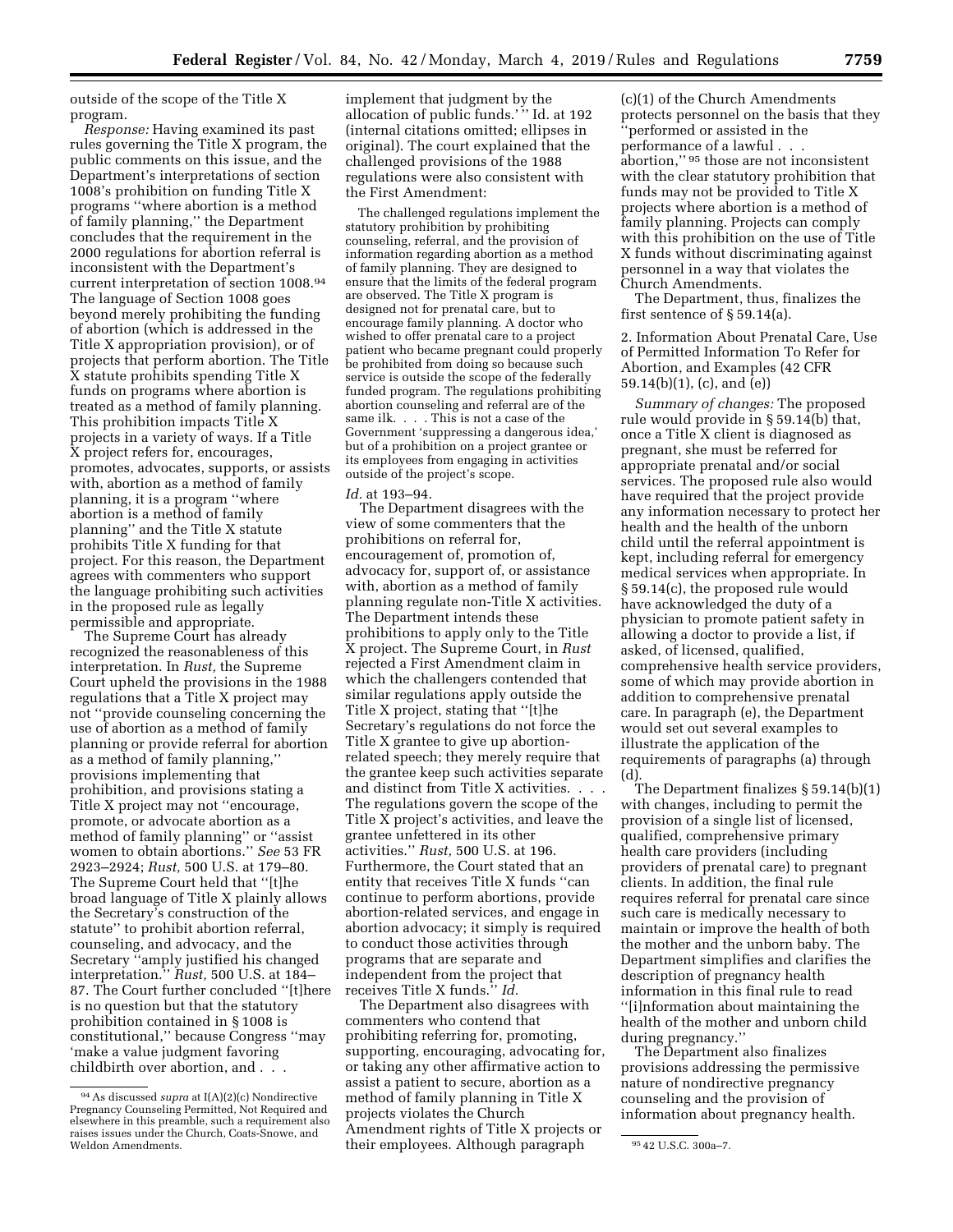The Department is simplifying this language and separating the requirements into enumerated subparagraphs of paragraph (b)(1) for clarity. The final rule, thus, specifies that referrals for prenatal care are required, because of its medical necessity due to pregnancy. Further, the Title X provider may also choose, but is not required to, provide nondirective pregnancy counseling, referrals to social services or adoption agencies, and information consistent with Section 1008 and appropriate post-conception activities under Title X regulation.

As discussed below, the Department also finalizes, as proposed, the final sentence in proposed paragraph (b) concerning cases that require emergency care as paragraph (b)(2).

The Department finalizes § 59.14(c) with changes in response to comments, including the consolidation of the two lists of comprehensive health care providers (from paragraphs (a) and (c) of the proposed rule) into one list and the addition of the requirement that the list and project staff not identify which providers on the list, if any, perform abortion.

The Department finalizes § 59.14(e), which sets forth examples illustrating the rules described in paragraphs (a) through (d), with changes consistent with the changes to those subsections.

*Comments:* Many commenters oppose the list of providers that may be shared with pregnant patients who request abortion. Commenters believe the list lacks necessary detail, may be difficult to understand for some patients, and difficult to implement for some providers because of the lack of comprehensive service providers who also provide abortion in their community.

Other commenters oppose the fact that the list may include some health providers that perform abortions, contending that Title X projects should not provide women seeking abortion with any list of providers that perform abortion. They contend providing such a list, or any information a woman may use to obtain an abortion, would violate section 1008 as it would make the project one ''where abortion is a method of family planning.'' Such commenters also contend providing such a list would constitute a referral for abortion. They point to the proposed rule, published by the HHS Office for Civil Rights in January 2018 to implement conscience laws such as the Weldon Amendment, defining referral as providing information that could provide assistance in obtaining a

particular health care service. *See* 83 FR 3880, 3924 (Jan. 26, 2018).96

Several commenters contend that rule's description of two lists—one that may include abortion providers to be given to pregnant patients who want an abortion (described in § 59.14(a) and (c)), and another (described at the end of § 59.14(a)) that does not include abortion providers and that would be given to all other pregnant patients—is confusing and cumbersome for both the patient and the provider.

Other commenters object to the requirement that only doctors are permitted to give the list of providers to a woman seeking abortion described in § 59.14(a) and (c).

Some commenters assert that requiring referrals for pregnant patients to obtain prenatal and/or social services, regardless of the patient's wishes, violates the Congressional requirement that all Title X counseling be nondirective.

Many commenters present objections to the examples set forth in subsection (e) consistent with their objections to the requirements of subsection (a) that those examples illustrate.

*Response:* The Department agrees that it is appropriate to implement section 1008 to prohibit referrals for, and encouragement, promotion, advocacy, support, and assistance of abortion. The Department also agrees that, while nondirective pregnancy counseling is permissible in Title X projects by physicians or APPs, even if nondirective abortion counseling is provided among other options (so long as the counseling falls within parameters of the Title X statute and this regulation), abortion referral is inconsistent with the prohibition against funding Title X projects where abortion is a method of family planning.

The Department's approach to counseling is somewhat different than in the 1988 regulations, which, in addition to prohibiting abortion referrals, also prohibited ''counseling concerning the use of abortion as a method of family planning.'' In subsequent years, Congress has indicated that nondirective postconception counseling would be permissible, without requiring that any such counseling occur. It has done so through appropriations law provisions requiring that any pregnancy counseling offered in Title X projects be nondirective.97 The Department believes these enactments make it

appropriate for the Department to allow nondirective pregnancy counseling in Title X projects by physicians or APPs, even if the counseling includes nondirective counseling on abortion. Although Congress did not require projects to offer pregnancy counseling, a permissible interpretation of the statutory provision requiring that any such counseling be nondirective is that abortion may be discussed in a nondirective way. The Department believes that it would also be a permissible interpretation to conclude that, even without discussion of abortion, other nondirective counseling should be presented to the pregnant woman. In the absence of more specific direction from Congress in the nondirective counseling provision, the Department concludes that it is permissible to interpret the various statutory requirements for Title X so as to permit projects to provide nondirective pregnancy counseling, even if it involves counseling on abortion, as long as that counseling is truly nondirective.

As clarified by the direction given by Congress, nondirective counseling is consistent with the provision as analyzed in *Rust.* The 1988 regulations upheld in *Rust* stated a Title X project may not, among other things, ''provide counseling concerning the use of abortion as a method of family planning,'' ''provide referral for abortion as a method of family planning,'' ''encourage, promote or advocate abortion as a method of family planning,'' or ''use prenatal, social service or emergency medical or other referrals as an indirect means of encouraging or promoting abortion as a method of family planning, such as by weighing the list of referrals in favor of health care providers which perform abortions, by including on the list of referral providers health care providers whose principal business is the provision of abortions, by excluding available providers who do not provide abortions, or by 'steering' clients to providers who offer abortion as a method of family planning.'' *Rust,* 500 U.S. at 179–80 (*citing* 42 CFR 59.8(a)(1)– (3) (ed. 1988)). In upholding those provisions, the Supreme Court added that the Department may also prohibit ''abortion-related speech'' and ''abortion advocacy'' in a Title X project. *Rust,* 500 U.S. at 175. The language of this final rule, which at §§ 59.14(a) and 59.16(a) similarly prohibits a Title X project from referring for, promoting, supporting, encouraging, advocating for, or taking any other affirmative action to assist a patient to secure, abortion as a method

<sup>96</sup>That proposed rule has not yet been finalized. 97*See* Omnibus Consolidated Rescissions and Appropriations Act of 1996, Public Law 104–134, sec. 104, 110 Stat. 1321; HHS Appropriations Act 2019, Public Law 115–245, Div. B, 132 Stat. 3070.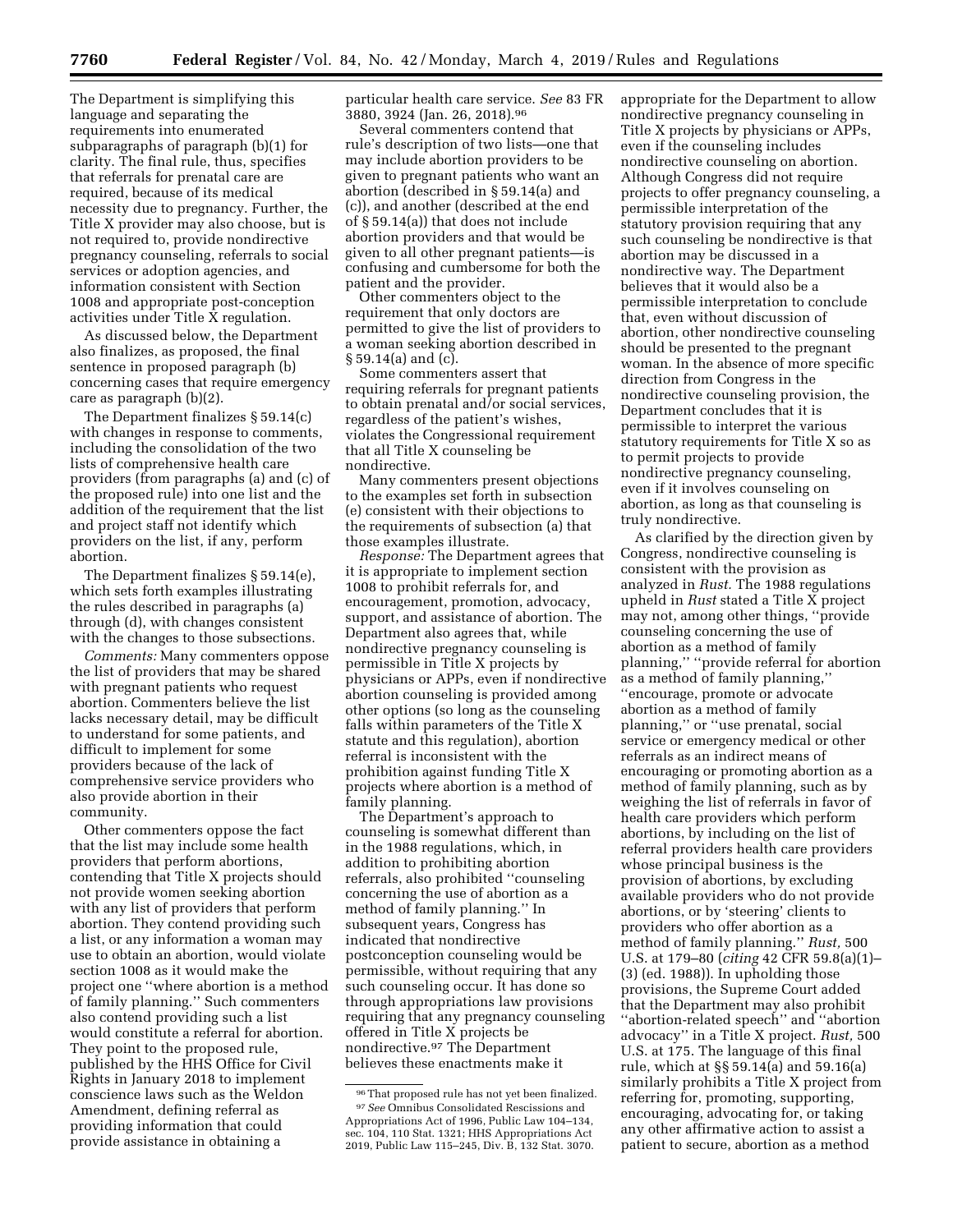of family planning, is consistent with the provisions of the 1988 regulations that the Supreme Court upheld in *Rust.*  Thus, the Supreme Court's conclusions upholding these provisions of the 1988 regulations would be equally applicable to this final rule and the permissions surrounding nondirective pregnancy counseling.

The Department has seriously considered the many comments offered regarding the two lists referenced in proposed § 59.14(a) and (c): One list required for pregnant clients generally, and another list permitted in the more specific circumstance where pregnant clients have decided to seek an abortion and request an abortion referral. The Department agrees that the proposal for two lists to be provided in two different and specific circumstances was potentially confusing and/or burdensome for projects which might be confused or unclear about how to develop and implement the lists. The proposed rule's duplicative description (in both paragraphs (a) and (c)) of the more specific list allowed when a client requests abortion may also have been confusing. And although the proposed rule attempted to describe, in more detail, how a project would respond to requests for abortion or abortion referrals, the Department concludes that description was also potentially confusing and is unnecessary in the final rule.

The Department is finalizing  $\S 59.14(b)(1)(ii)$  to allow Title X providers to give a single list of providers to any pregnant woman. This list will contain licensed, qualified, comprehensive primary health care providers (including providers of prenatal care). At § 59.14(c), the Department consolidates and finalizes the description and requirements applicable to such list. The Department permits, but does not require, some providers on the list of comprehensive primary health care providers (including providers of prenatal care) to be providers that also provide abortion. The Department believes this will enable some projects to create a single list of comprehensive primary health care providers (including providers of prenatal care). For example, some service sites might find that the main provider of comprehensive primary or prenatal health care services is a hospital that also performs some abortions. At the same time, projects cannot create or distribute a list in which every provider (or a majority) on the list provides abortion. Projects, however, may compile their list so that no providers of abortion are on the list.

Because referrals for abortion as a method of family planning are prohibited, the list of comprehensive primary health care providers (including providers of prenatal care) that Title X projects and providers may provide to pregnant clients (and which may include abortion providers) cannot be used to indirectly refer for abortion or to identify abortion providers to a client. Thus, in the circumstance where a pregnant woman asks for an abortion or an abortion referral for family planning purposes, the project's response would be to say it does not refer for abortions, and then to offer her, if she desires, a list of comprehensive primary health care providers (including providers of prenatal care); that list could include (but not identify) such providers that also perform abortions.

The Department believes these limitations on the list of comprehensive primary health care providers (including providers of prenatal care), as well as the context in which the list would be provided, prevents distribution of that list from violating section 1008, even if some providers on the list also provide abortions. There are many potential reasons or purposes for a Title X provider to provide the list to a pregnant patient. If provision of the list is for a referral purpose, it must be for a permissible purpose, such as to refer the patient for prenatal care or for care of pre-existing maternal health conditions, not for the purpose of referring for abortion as a method of family planning. The final rule prohibits the list and project staff from identifying which, if any, providers on the list provide abortions. The Department, therefore, disagrees with some commenters who contend that including any abortion providers on a list of comprehensive primary and/or prenatal health care providers would render the project one ''where abortion is a method of family planning.''

In response to comments, the Department has decided to eliminate the requirement that a list provided specifically to women seeking abortion referrals be provided only by a doctor. Some commenters object to this requirement and note that the proposed rule did not require the list of prenatal care referrals, which was to be provided to all pregnant women, to be provided only by a doctor. Upon consideration of these comments, the Department has decided not to finalize any restriction on which personnel may provide the list to a pregnant patient. Any member of the Title X staff may provide the list, but only physicians and APPs may provide any nondirective pregnancy counseling.

In light of section 1008 and federal conscience laws, the Department has concluded it will not require Title X projects to offer nondirective counseling or information about abortion. The Department similarly will not require projects to offer nondirective pregnancy counseling on other subjects if they choose not to do so. Congress did not require that projects offer pregnancy counseling, but only that such counseling be nondirective, when/if offered. The Department concludes that the final rule should take a similar approach. Accordingly, this rule does not require a Title X project to offer abortion-related pregnancy counseling (or pregnancy counseling at all). When a project chooses to offer such pregnancy counseling, it must be nondirective. The clinic may offer referral services except that, given the statutory parameters set forth in Section 1008, a project is not permitted to provide referrals for abortion as a method of family planning.98 As noted above, with respect to § 59.5(a)(5), this final rule rescinds the requirement of pregnancy options counseling from the 2000 regulations. This final rule neither requires nor prohibits pregnancy counseling (although pursuant to Congressional mandate, if such counseling occurs, it must be nondirective). Consistent with federal law (including the requirements of this final rule), Title X projects and providers must comply with all applicable laws concerning the practice of medicine and the offering of medical advice, as they may apply to the Title X project or provider that provides pregnant clients with nondirective pregnancy counseling, a list of comprehensive primary and prenatal health care providers, prenatal care referrals, assistance with setting up referral appointments, or information about pregnancy health.

Some commenters contend that providing prenatal care referrals violates Congress's requirement that pregnancy counseling be nondirective. The Department responds to this comment above in its discussion of referrals for prenatal care and adoption in § 59.2. Prenatal care is medically necessary for any patient who is pregnant, so referrals for such care do not render counseling directive. Moreover, the Department notes that low income women are more likely to deliver low birthweight babies

<sup>98</sup>Projects may permit each Title X clinic to make the decision whether it will provide each aspect of permissible counseling. The Department notes, however, that clinics, providers, and staff cannot be required to counsel on abortion if, for example, such activity would be contrary to their religious beliefs or moral convictions.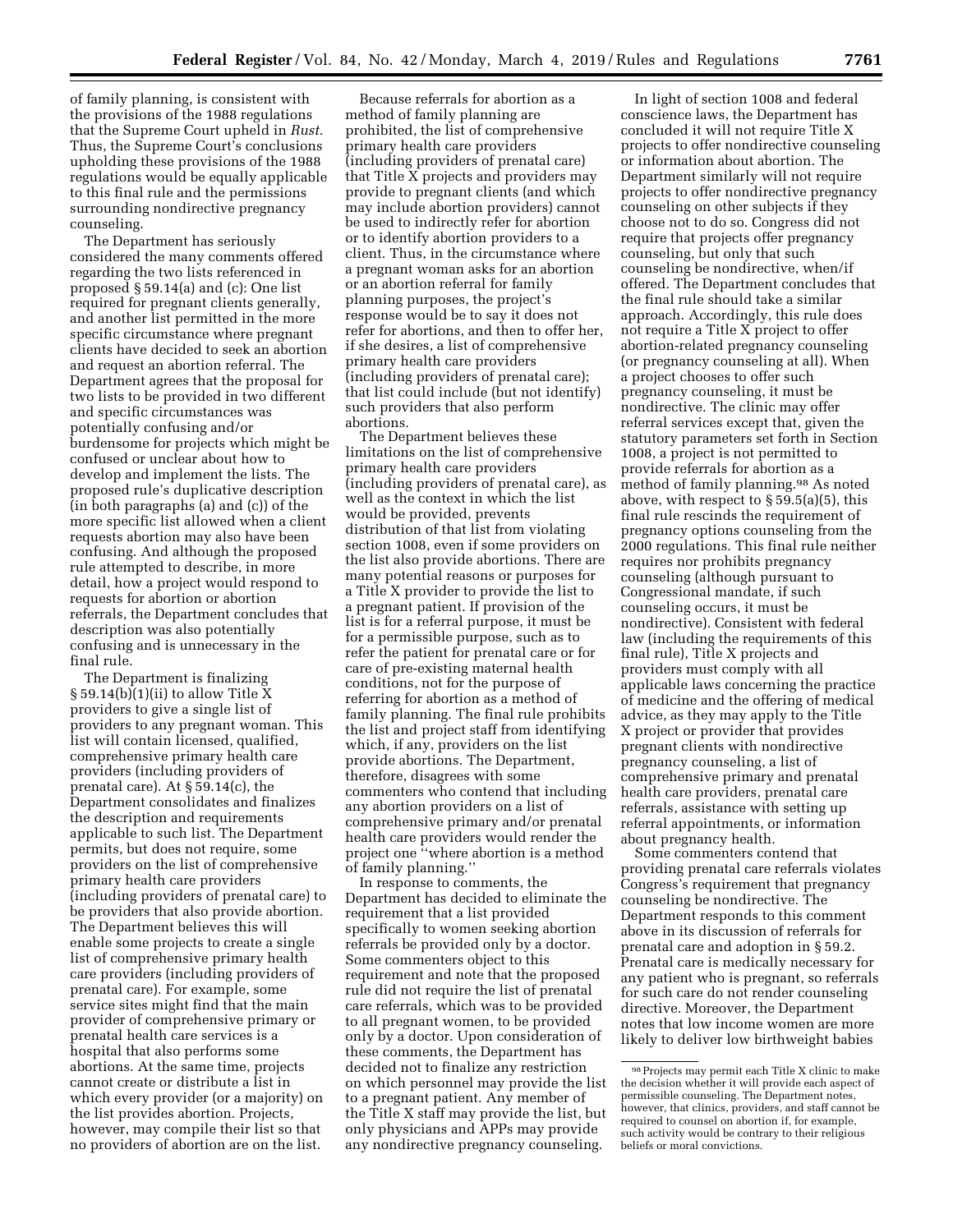and to deliver before term, and less likely to access adequate prenatal care services. Yet prenatal care is one of 14 mandatory categories of Medicaid services and is deemed medically necessary for pregnant women. Because prenatal care is essential in order to optimize the health of the mother and unborn child, and to help ameliorate the current health inequality as it relates to low income women,<sup>99</sup> referring low income pregnant women for prenatal care is of increased importance.100 Therefore, the Department adds additional clarity regarding referrals for prenatal care in an example in § 59.15(e)(1). The Department continues to believe that Title X projects are well situated to provide such referrals.

The Department does not, however, agree with the commenter who proposes that Title X providers are responsible for prenatal care. While the Department agrees that prenatal care is important to maternal and infant outcomes, and encourages Title X providers to provide comprehensive health care services onsite or through robust referral networks, the provision of postconception and pregnancy services (as distinct from information and referrals for them) are outside the scope of Title X.

Accordingly, the Department is finalizing this section as discussed to simplify and clarify the approach set forth in the proposed rule. Consequently, § 59.14(a) is finalized to prohibit Title X projects from referring for abortion, which includes ''any affirmative action to assist a patient to secure such an abortion.'' Section 59.14(b)(1) is also finalized to only require Title X projects to refer pregnant clients to a ''health care provider for medically necessary prenatal health care." Subsection  $(b)(1)$  also establishes that the Title X provider may also provide certain specified counseling and/or information to the pregnant woman. Finally, subsection (b)(2) establishes that, in cases requiring emergency care, referral is required ''to an appropriate provider of medical services needed to address the emergency.'' 101 Section 59.14(c) is finalized to establish that a Title X project may not use lists, referrals, or counseling ''as an indirect means of

encouraging or promoting abortion as a method of family planning.'' Subsection (c) further establishes that while the list may include some providers who provide abortion services, ''[n]either the list nor project staff may identify which providers on the list perform abortion.''

The Department is finalizing the changes described above to reduce confusion, facilitate implementation of the rule, provide pregnant clients with counseling and information for prenatal care and information to promote the health of the mother and unborn child, and implement section 1008 to ensure Title X does not fund projects where abortion is a method of family planning. The Department also finalizes the examples in paragraph (e), with changes corresponding to the changes made in paragraphs (a) through (d).

## 3. Emergency Care and Medically Necessary Information (42 CFR 59.14(b)(2) and (d))

*Summary of changes:* In the last sentence of § 59.14(b), the proposed rule would require that, ''[i]n cases in which emergency care is required, the Title X project shall only be required to refer the client immediately to an appropriate provider of emergency medical services.'' The Department finalizes § 59.14(b)(2), in response to comments discussed below, by replacing ''an appropriate provider of emergency medical services'' with ''an appropriate provider of medical services needed to address the emergency.''

At § 59.14(d), the proposed rule would provide: ''Provision of medically necessary information. Nothing in this subpart shall be construed as prohibiting the provision of information to a project client that is medically necessary to assess the risks and benefits of different methods of contraception in the course of selecting a method, provided that the provision of such information does not otherwise promote abortion as a method of family planning.'' The Department finalizes § 59.14(d) without change.

*Comments:* Some commenters object that the proposed rulemaking does not allow for medically necessary, but nonemergency, referrals for abortion. These commenters state that when maternal and child health outcomes will be compromised if a pregnancy is continued, or if appropriate treatment and services are delayed, referral for abortion is needed.

increase unnecessary emergency room use. Commenters ask the Department to clarify in the rulemaking that providers be allowed to refer the pregnant woman to the provider that is clinically appropriate for the patient.

Several other commenters request that the Department clarify the language in the proposed rulemaking regarding women who experience ectopic pregnancies and other life-threatening conditions related to pregnancy. They contend that the exception for ''danger of death'' should be included in the discussions of the Hyde Amendment. They contend this would assure that Title X providers have accurate information to be compliant and consistent among federal agencies.

*Response:* The Department disagrees with commenters contending that restrictions in the rule on referral and directive counseling affect situations concerning emergency or medically necessary care. Section 1008 prohibits funding for Title X projects where abortion is a method of family planning, and the final rule's restrictions on referral, promotion, or encouragement of abortion are similarly limited to abortion as a method of family planning. Referral for abortion because of an emergency medical situation does not fall into restrictions concerning abortion as a method of family planning. Paragraph (b)(1) of § 59.5 of the final rule makes clear that Title X grantees and subrecipients not only may, but must, provide for ''referral to other medical facilities when medically necessary.'' *See also* § 59.5(b)(8).102

The Department appreciates commenters who suggest that the final sentence in proposed § 59.14(b) limits referral to emergency rooms. The Department agrees with a commenter who stated that a hospital emergency room may not always be the most appropriate referral location and that the referral should be commensurate with the medical need. Because the text of the proposed rule would require only referral to ''an appropriate provider of emergency medical services,'' the Department finalizes this language with clarification to avoid confusion and to emphasize, ''[i]n cases in which emergency care is required, the Title X project shall only be required to refer the client immediately to an appropriate provider of medical services needed to

<sup>99</sup>Tanya Nagahawatte and Robert L. Goldenberg, *Poverty, Maternal Health, and Adverse Pregnancy Outcomes,* 1136 Ann. N.Y. Acad. Sci. 80, 81 (2008), *https://www.ncbi.nlm.nih.gov/pubmed/17954684.* 

<sup>100</sup>Rita Hamad and David H. Rehkopf, Poverty, Pregnancy, and Birth Outcomes: Earned Income Tax Credit, 29(5) Paediatr Perinat Epidemiol 444–452, Jul. 24, 2015. PMCID: PMC4536129.

<sup>101</sup>This sentence in § 59.14(b) is addressed in the immediately below section.

Several commenters express concern that the proposed language would allow providers to refer patients who need emergency care only to an emergency room, which may not be the best place for the patient. They assert that this will

 $^{\rm 102}\, \rm As$  noted above, Title X projects and service providers must ensure that they do not, under the cover and pretext of providing such abortion referral, actually refer for abortion as a method of family planning. This is an area in which Title X projects can expect OPA monitoring and oversight, and should maintain appropriate records to support such referrals.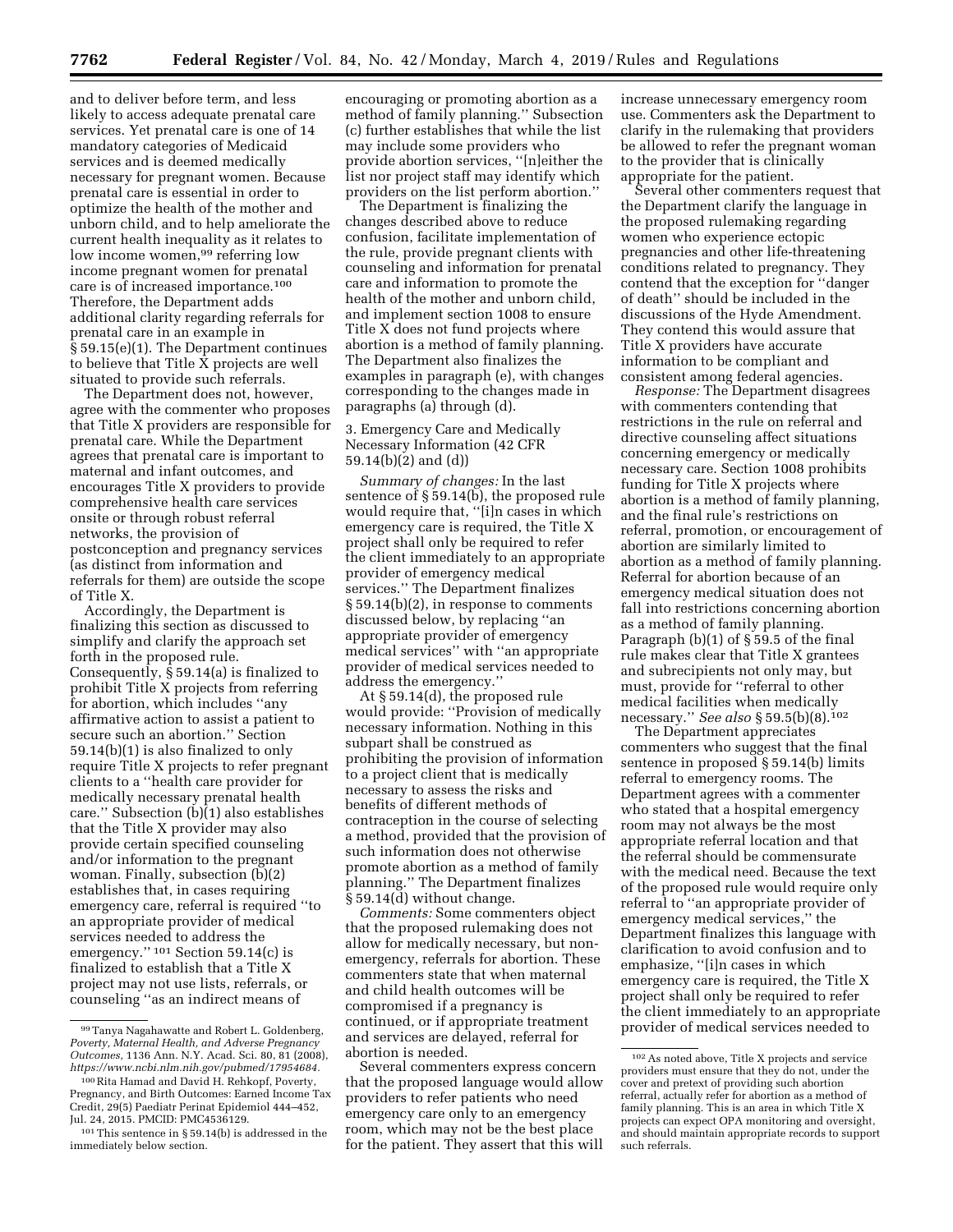address the emergency.'' This language is intended to emphasize that it does not require that such referral be to an emergency room.

It is also not the intent of the regulatory provisions at § 59.14(b)(2) or § 59.5(b)(1) to restrict the ability of health professionals to communicate to a patient any information they discover in the course of physical examination (or otherwise) about her medical condition, such as an extant condition that might make her pregnancy high risk; to communicate an assessment of the urgency of the need for treatment; or to ensure that a patient is referred to the appropriate specialist for treatment of the condition, consistent with the exercise of his or her professional judgment and the parameters of the Title X program. The restrictions in these provisions solely concern abortion as a method of family planning. For this reason, the Department disagrees that these provisions of the final rule will increase medical liability, or will prohibit Title X projects from providing the factual information necessary to assess risks of a particular family planning or contraceptive method as set out in the patient package inserts.

As noted, at  $\S 5\overline{9}.14(c)$ , the final rule will also provide that a Title X project may not use emergency medical or other referrals as an indirect means of encouraging or promoting abortion as a method of family planning.

## *J. Maintenance of Physical and Financial Separation (42 CFR 59.15)*

The proposed rule, at § 59.15, would require physical and financial separation of a Title X project or facility from prohibited activities (*e.g.,* abortion as a method of family planning).

The Department finalizes this section without change. The Department finalizes the compliance date for this section, as set forth in § 59.19, with changes in response to public comments, as discussed below.

*Comments:* Many commenters express support for the proposed financial and physical separation provisions and the Department's efforts to enforce the restrictions. These commenters agree that the proposed separation provisions will ensure statutory compliance with section 1008, eliminate potential confusion, and reduce the use of Title X funds for non-Title X services. One commenter adds that maintaining separate funds is a common requirement for federal grants and contracts. Another commenter states that, as upheld in *Rust*  v. *Sullivan,* the Secretary is entitled to interpret Title X to include ''separate facilities.'' Several commenters point out that the proposed separation

amendments are consistent with numerous State laws.

Many other commenters contend that the proposed financial and physical separation requirements and reduced flexibility of funds are illegal, not intended by Congress, burdensome, and unworkable. To begin, commenters claim that the Department fails to adequately justify why the change is necessary and argue that concerns about fungibility or possible co-mingling of funds are flawed. They assert that Title X already prohibits clinics from using federal funds to provide abortions and requires that funds used for abortion be kept separate, and that regular, extensive, and comprehensive audits currently are already used to enforce the existing rule. They contend that the 2000 regulations have successfully ensured separation compliance and that no additional measures are needed. They also contend that improving public education efforts so the public understands Title X funds cannot be used for abortion, would make physical separation unnecessary. These commenters urge the Department to withdraw the new separation requirement, or at a minimum, to provide clearer justifications for the requirement.

Some commenters focus on the possible burden and workability of the rule. They contend that the Department lacks evidence that the rules are feasible, particularly because the separation requirements in the 1988 regulations, which were nearly identical to the proposed rule here, were never fully implemented. They assert that the Department neglected to do adequate research and analysis of how the proposed changes would interact with various State laws, including laws that govern medical licensure and scope of practice. Some commenters state that a Department notice (Provision of Abortion-Related Services in Family Planning Projects, 65 FR 41281, 41282 (July 3, 2000)) allows Title X service sites to use common waiting rooms, staff, filing systems, and other resources and argue that changes to this approach would impair the family planning network by constraining certain providers' ability to participate in the Title X program. They state, for example, that many Title X grantees are hospitals that must be able to perform abortions in emergency situations and would not be able to afford separate infrastructure. Other commenters contend that the financial separation provisions would increase the cost of medical supplies and reduce grantees' ability to make cost-effective bulk purchases. Some commenters contend

that 60 days from the date the final rule is published is insufficient time to accomplish the requirement of separate electronic health records. One commenter urges the Department to consult with a diverse group of Title X providers to calculate the monetary and time costs to comply with the proposed changes.

Some commenters contend that the rule will harm patient care. They state that, for women seeking both Title X services and abortion, the rule would require two separate visits to separate facilities because of effects of the restrictions on same-day post-abortion contraception. They claim that the need for two separate visits would create unnecessary costs and obstacles to care. Other commenters express concern that the new provisions would exacerbate health inequalities in terms of sexually transmitted diseases (STDs) among low income people affected by the loss of Title X providers. Some commenters state that the separation provisions undermine the objectives of integrated care and health systems. Similarly, many commenters argue that the requirement for separate electronic medical records (EHR) contradicts the principles of integrated, patientcentered medical care. They contend the financial separation requirement could lead to instances of missing or incomplete patient data and increased costs, as the same patient must have two separate medical records—one for Title X services and another for abortion services.

Some commenters raise other objections. One commenter, for example, expresses concern that the mandated physical separation would reinforce the notion that abortion is not a normal and legal part of health care. One commenter states that if the separation provisions force clinics that perform abortions to close, it would impede training for residents in obstetrics and gynecology. Another commenter expresses concern that requiring physical separation serves to highlight locations where abortion services are provided, which may increase the risk of those locations being the target of violent crime or protest. Several commenters object to the proposed signage requirements. Many other commenters object to the rule because, in their view, it gives the Department unrestricted authority to determine how to apply the separation requirements, while leaving Title X programs with insufficient guidance.

Finally, some commenters argue that mere physical and financial separation is not enough to ensure program integrity. They recommend Title X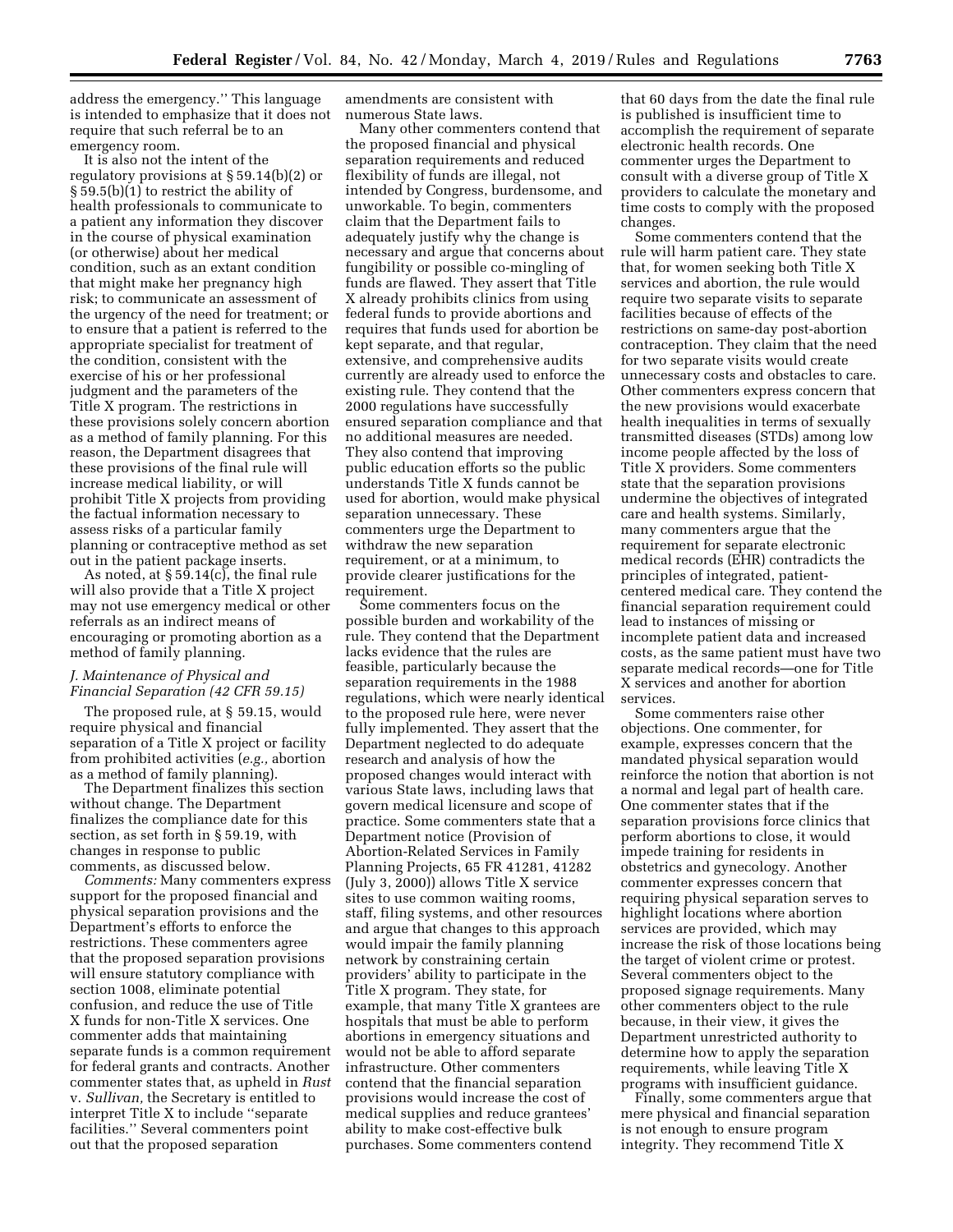clinics have distinctive names from clinics that offer abortions, distinct organizational entities, organizational headquarters, or unique signage and labeling on all Title  $\bar{X}$  materials and service sites.

*Response:* The Department agrees with the commenters who support the rule and the Department's legal authority to require physical and financial separation. The rule is nearly identical to the policy set forth in the 1988 regulations, which was upheld by the Supreme Court in *Rust* v. *Sullivan.*  500 U.S. 173. After having reconsidered this issue, the Department's interpretation of section 1008 in the 1988 and 2000 regulations, and the public comments, the Department reaffirms its conclusions and its approach in the 1988 regulations with respect to physical and financial separation, as set forth in the proposed rule. The Department finds that the approach outlined in the proposed rule is in line with the Congressional mandate to separate Title X funds from those where abortion is a method of family planning. The Department finalizes that provision, with some changes discussed below.

In the 1988 regulations, the Department noted that it was requiring physical and financial separation because it found the regulations inadequate without that requirement, stating that the Department found, ''as a matter of experience with Title X, its responsibility to administer the program as provided by Congress, and its general administrative discretion, that the provisions of the current guidelines do not faithfully or effectively maintain the prohibition contained in section 1008.'' 53 FR at 2923. The 1988 regulations had several key features to address this deficiency and required compliance with the statutory prohibition. Among those, the regulations required grantees to separate their Title X project physically and financially—from any abortion activities.

Those regulations were upheld on both statutory and constitutional grounds in *Rust.* 500 U.S. 173. The Supreme Court first rejected the claim that the regulations violated the Administrative Procedure Act. The Court concluded that—although the language of section 1008 did not directly prescribe physical and financial separation—the ''broad language of Title X plainly allows the Secretary's construction of the statute.'' *Id.* at 184. The Court declined to view the regulations skeptically merely because the agency had changed its view and reaffirmed the legal principle that ''[a]n agency is not required to 'establish rules

of conduct to last forever,' but rather 'must be given ample latitude to 'adapt [its] rules and policies to the demands of changing circumstances.' '' *Id.* at 186– 87 (internal citations omitted). The Court held the portions of the regulations mandating separate facilities, personnel, and records were ''based on a permissible construction of the statute and are not inconsistent with congressional intent.'' *Id.* at 188. On the contrary, the Court noted, ''if one thing is clear from the legislative history, it is that Congress intended that Title X funds be kept separate and distinct from abortion-related activities. . . Certainly, the Secretary's interpretation of the statute that separate facilities are necessary, especially in light of the express prohibition of [section] 1008, cannot be judged unreasonable.'' *Id.* at 190. Accordingly, the Court ''defer[red] to the Secretary's reasoned determination that the program integrity requirements are necessary to implement the prohibition.'' *Id.* 

The Court similarly rejected constitutional challenges to the regulations. As an initial matter, it upheld the statutory limitation of Title X funds to programs where abortion is not a method of family planning, concluding that ''[t]here is no question but that the statutory prohibition contained in [section] 1008 is constitutional'' because Congress ''may 'make a value judgment favoring childbirth over abortion and . . . implement that judgment by the allocation of public funds.'" 500 U.S. at 192–93 (internal citations omitted; ellipsis in original). The Court explained that the requirement of physical and financial separation was also consistent with the First Amendment:

By requiring that the Title X grantee engage in abortion-related activity separately from activity receiving federal funding, Congress has, consistent with our teachings . . . not denied it the right to engage in abortion related activities. Congress has merely refused to fund such activities out of public fisc, and the Secretary is simply requiring a certain degree of separation from the Title X project to ensure the integrity of the federally funded program.

*Id.* at 198. The Court held that the regulations did not violate any Fifth Amendment rights because the ''Government has no constitutional duty to subsidize an activity merely because the activity is constitutionally protected and [Congress] may validly choose to fund childbirth over abortion and 'implement that judgment by the allocation of public funds' for medical services relating to childbirth but not to those relating to abortion.'' *Id.* at 201

(internal quotations omitted). The Court, thus, held that the regulations ''are a permissible construction of Title X and do not violate either the First or Fifth Amendments to the Constitution.'' *Id.* at 203.

The Department carefully considered the issue of physical and financial separation in light of the statutory guidance of section 1008 and notes that it is similar to the 1988 regulations, which were upheld by the Supreme Court. The Department has reconsidered the 2000 regulations, which allowed the sharing of physical space so long as certain financial separation was maintained. The Department continues to hold with the 2000 regulations, to the degree it requires financial separation, that financial separation is a necessary condition to implementing section 1008, but it no longer believes financial separation is sufficient without physical separation. For the reasons discussed below, financial separation without physical separation does not sufficiently address the Congressional mandate that Title X funds be separate and distinct from abortion-related services.

The Department disagrees with commenters who contend it has not provided sufficient reasons or evidence to justify the physical and financial separation requirements. In *Rust,* the Supreme Court upheld imposing those requirements as a legitimate interpretation of the Congressional mandate in section 1008, and the Department continues to believe that the physical and financial separation requirements are in line with that mandate. 500 U.S. at 203. But the Department also believes that such separation would appropriately address certain concerns it has with the current arrangements in which physical separation is not required. First, under the current arrangement, it is often difficult for patients, or the public, to know when or where Title X services end and non-Title X services involving abortion begin. As the Department explained in the proposed rule, shared facilities create a risk of the intentional or unintentional use of Title X funds for impermissible purposes, the comingling of Title X funds, the appearance and perception that Title X funds being used in a given program may also be supporting that program's abortion activities, and the use of Title X funds to develop infrastructure that is used for the abortion activities of Title X clinics. Even with the strictest accounting and charging of expenses, a shared facility greatly increases the risk of confusion and the likelihood that a violation of the Title X prohibition will occur.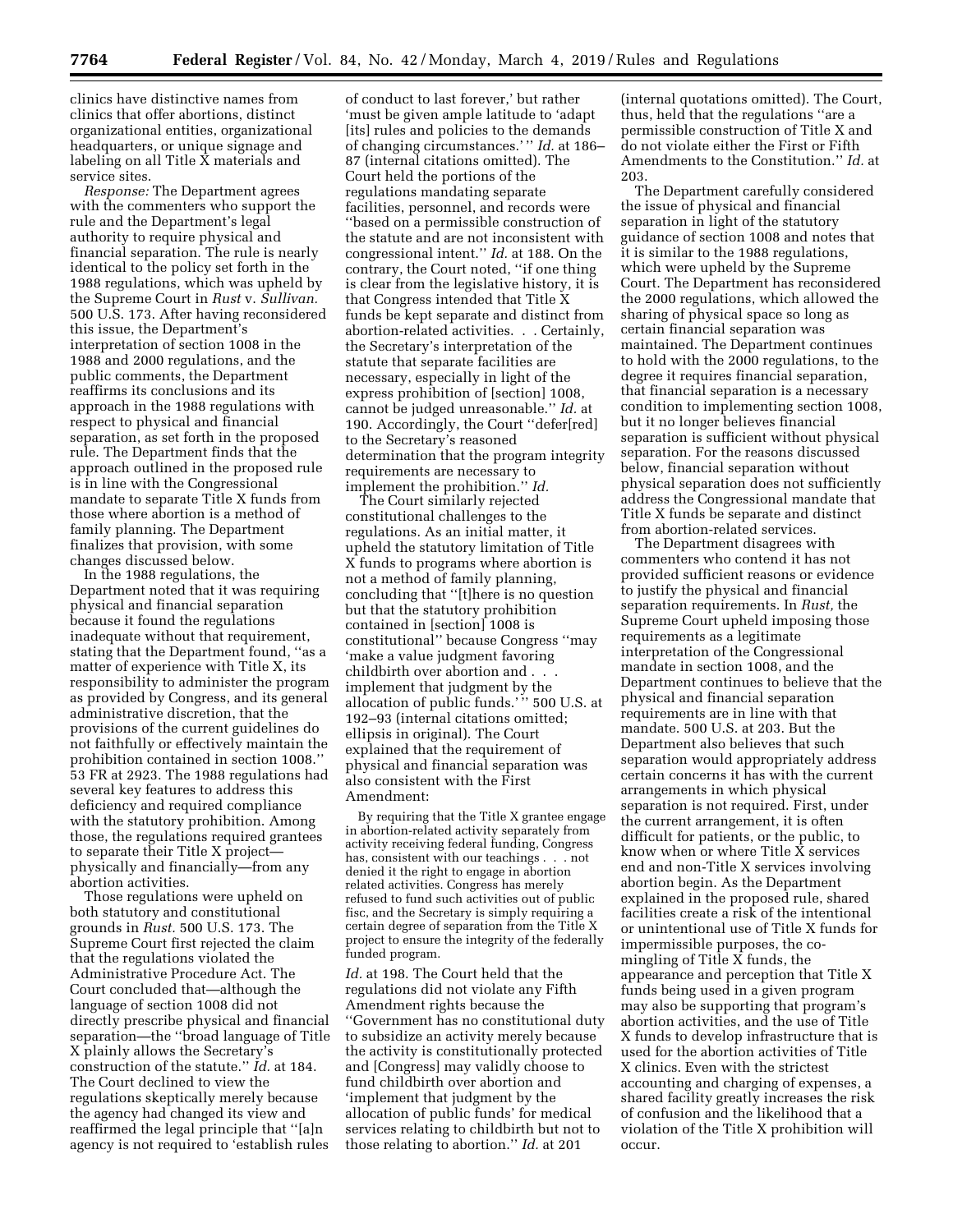This concern is particularly acute in light of more recent evidence that abortions are increasingly performed at sites that focus primarily on contraceptive and family planning services—sites that could be recipients of Title X funds. A 2014 report from the Guttmacher Institute provides detail about the various types of facilities at which abortions are performed.103 It notes that ''nonspecialized clinics'' *i.e.,* ''nonhospital sites in which fewer than half of patient visits are for abortion services,'' including physicians' offices—may provide 400 or more abortions per site per year.104 The report notes that, ''[w]hile many of these [nonspecialized] clinics primarily serve contraceptive and family planning clients, about half provided 400 or more abortions per year.'' 105 It defines ''abortion clinics'' as ''nonhospital facilities in which half or more of patient visits are for abortion services, regardless of annual abortion caseload.'' 106 According to the Guttmacher Institute, nonspecialized clinics accounted for 24% of all abortions in 2008; 107 31% in 2011; 108 and 36% in 2014.109 In addition, nonspecialized clinics represented 26% of abortion providers in 2008; 110 30% in 2011; 111 and 31% in 2014.112 Further, despite a 3% drop in the total number of abortion facilities between 2011 and 2014, the number of abortion clinics dropped by 17%, while the number of nonspecialized clinics performing abortions remained stable.113 The performance of abortions at nonspecialized clinics that also may provide Title X services increases the risk and potential both for confusion

107Rachel K. Jones and Kathryn Kooistra, *Abortion incidence and access to services in the United States, 2008,* 43 Guttmacher Institute Perspectives on Sexual and Reproductive Health 41, 46 (2011), *https://www.guttmacher.org/sites/ default/files/pdfs/pubs/psrh/full/4304111.pdf.* 

108Rachel K. Jones and Jenna Jerman, *Abortion incidence and service availability in the United States, 2011,* 46 Guttmacher Institute Perspectives on Sexual and Reproductive Health 3, 6 (2014), *https://www.guttmacher.org/sites/default/files/ article*\_*files/abortion*\_*incidence*\_*in*\_*the*\_*united*\_ *states*\_*2011.pdf.* 

- 109*See* Jones 2017, supra at 20.
- 110*See* Jones 2011, supra at 46.
- 111*See* Jones 2014, supra at 6.

113*See* Jones 2017, supra at 20.

and for the co-mingling or misuse of Title X funds.

Together, these circumstances create a risk of intentional or unintentional misuse of Title X funds and have created public confusion over the scope of Title X services, about whether Title X projects provide abortion services, and about whether federal taxpayers fund abortion services provided by organizations that are grantees (or subrecipients) of Title X grants/funds. The Department believes that such potential co-mingling and confusion provides sufficient supporting evidence, in addition to the Department's rationale for physical and financial separation upheld in *Rust* (which the Department also adopts now), that the 2000 Regulations neither adequately reflect nor ensure compliance with the text and purpose of section 1008. It is generally the Department's view that, if it is difficult to distinguish Title X activities from non-Title X activities, then adequate physical separation has not been achieved.

As discussed above, the Department interprets section 1008 to require Title X project activities to be separate and distinct from prohibited activities (*e.g.,*  abortion as a method of family planning). Thus, the Department finalizes the proposed text of § 59.15 so that, when a grantee or subrecipient conducts abortion activities that are not part of the Title X project, and would not be permissible if they were, the grantee must ensure that the Title Xsupported project is separate and distinguishable from those other activities.

The Department disagrees with comments opposing the requirement of physical separation on the basis that other means exist to achieve same goals of the proposed rule while still allowing the Title X project and a program engaged in prohibited activities to occupy the same physical space. The Department considered other alternatives to physical separation. For example, it considered whether signs or brochures could be posted to indicate distinctions between the Title X project and Title X prohibited activities, or whether separate staff and examinations rooms within the same area in the facility could sufficiently delineate a separation between the Title X project and abortion-related services. The Department has determined, however, that a shared reception area with materials available on both Title X family planning services and abortionrelated services would not resolve the confusion, but could allow it to continue. Signage is often not read, and the segregation of staff or staff

responsibilities would not, in the Department's view, provide sufficient distinction to end confusion. Single facilities often have staff fulfilling distinct roles without making the program itself separate. Patients might not be aware of the distinction made between different examination rooms if the entrance and reception area is shared in common, especially in a smaller facility. The optics and practical operation of two distinct services within a single collocated space do not sufficiently create the separation Congress intended when it said Title X funds cannot be spent ''where'' abortion is a method of family planning. As in its 1988 regulations, the Department interprets section 1008 to require clear physical separation between Title X projects and places ''where'' abortion is offered as a method of family planning.

The Department agrees that educational efforts to help the general public understand the services provided by Title X as well as those not provided by Title X, would be beneficial and will be considered by the Department. The Department believes that public educational efforts could augment the requirement for physical separation and contribute to more accurate public perception. But such efforts do not negate the need for clear and understandable separation between Title X services and abortion services at the clinic level. Physical separation assists with statutory compliance, in addition to improving public perception, by ensuring that both intentional and unintentional comingling of resources, activities, and services do not take place in ways that are exacerbated when both services are housed in the same space.

The final rule seeks to reduce, and potentially eliminate, any confusion actual or potential—as to the scope of services supported by Title X funds by requiring funded projects to maintain clear physical and financial program separation from programs that use abortion as a method of family planning. The Department believes the rule will create a clearer and more transparent system of separation and accountability, similar to that established by the 1988 regulations and affirmed in *Rust.* It will also help assure fidelity to the text and purpose of section 1008 and facilitate auditing and enforcement of program requirements. The rule does not, however, restrict the use of non-Title X funds outside the Title X program, nor does it impose restrictions on funds provided by other federal programs.

The Department disagrees with commenters who contend that, because the Department did not have sufficient

<sup>103</sup>Rachel K. Jones and Jenna Jerman, *Abortion incidence and service availability in the United States, 2014,* 49 Guttmacher Institute Perspectives on Sexual and Reproductive Health 17, 19 (2017), *https://www.guttmacher.org/journals/psrh/2017/01/ abortion-incidence-and-service-availability-unitedstates-2014.* 

<sup>104</sup> *Id.* at 19.

<sup>105</sup> *Id.* at 20.

<sup>106</sup> *Id.* at 19.

<sup>112</sup>*See* Jones 2017, supra at 20.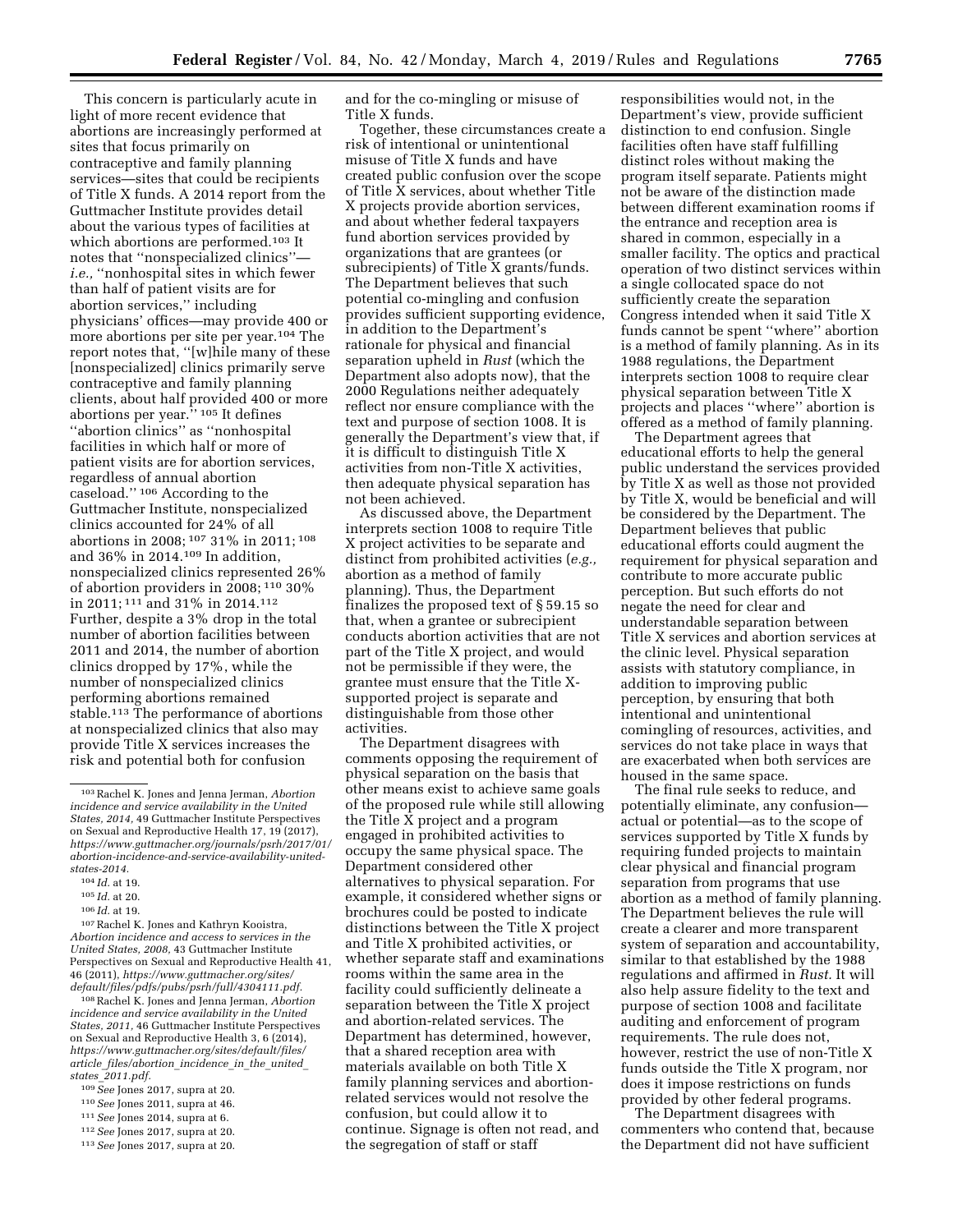opportunity after several years of litigation to put the 1988 regulations into effect before a new administration chose not to implement them, the Department may not implement essentially the same rules now. When the Supreme Court upheld the 1988 regulations, the Court held it was legally permissible for the Department to put them into effect. Nothing in the Administrative Procedure Act precludes the Department from re-adopting regulatory provisions that it had previously adopted, successfully defended in court, and then rescinded.

Commenters contend that the Department should have conducted more research regarding State laws, and regulation implementation costs by interviewing Title X providers. However, the number or administrability of State laws cannot take precedence over the statutory requirements of the federal Title X grant program. Additionally, the large volume of responses submitted within the 60 day comment period verifies that this process was sufficient for organizational and State stakeholder responses, both of which the Department received and carefully considered.

With respect to the contention of some commenters that the physical and financial separation requirements will destabilize the network of Title X providers, the Department disagrees. The rule continues to allow organizations to receive Title X funds even if they also provide abortion as a method of family planning, as long as they comply with the physical and financial separation requirements. The rule also allows case-by-case determinations on whether physical separation is sufficiently achieved to take the unique circumstances of each program into consideration. As is true for all program requirements, the Department welcomes regular interaction with grantees and subrecipients, should they have questions. Project officers are available to help grantees successfully implement the Title X program in compliance with both the statute and the regulation. The Department encourages grantees to contact the program office with questions, discuss ways to comply with the physical separation requirement, and put a workable plan in place to meet the compliance deadline. Moreover, the Department will not require compliance with the physical separation requirements of § 59.15 until one year after this final rule is published in the **Federal Register**. This will give grantees and subrecipients time to make arrangements to comply with physical separation requirements if they choose

to seek Title X funds (or to participate in a Title X project) and also offer abortions as a method of family planning. Other provisions of the rule encourage additional entities to apply for Title X grants and additional individuals and institutions to participate in the Title X program. If certain grantees and/or subrecipients choose not to continue in the Title X program because they elect not to comply with the physical separation requirements in § 59.15 in one year, the Department will be in a position to continue to fulfill the purpose of Title X by funding projects sponsored by entities that will comply with the physical separation requirement and provide a broad range of family planning methods and services to low income clients. In several locations, there are already competing applicants to serve the same region. The Department believes that, overall, the final rule will contribute to more clients being served, gaps in services being closed, and improved client care that better focuses on the family planning mission of the Title X program.

Commenters' insistence that requiring physical and financial separation would increase the cost for doing business only confirms the need for such separation. If the collocation of a Title X clinic with an abortion clinic permits the abortion clinic to achieve economies of scale, the Title X project (and, thus, Title X funds) would be supporting abortion as a method of family planning. Put differently, the abortion clinic would be benefiting from the presence of the Title X project in the same location. Moreover, it would be the participation of the Title X project in bulk purchases and other economies of scale that enables the abortion clinic to achieve economies of scale. Such an argument makes the case that comingling of funds between Title X and abortion services is difficult to avoid without a physical and financial separation between the two.

The final rule does not prevent a woman from seeking and obtaining an abortion. It simply draws a bright line between permissible services provided with Title X funds and prohibited abortion services. The Department, thus, disagrees with commenters who contend the rule should not be finalized because women might need to make separate visits if they seek both Title X services and abortions from a Title X provider. Congress chose to restrict the use of Title X funding in section 1008, and the Supreme Court held in *Rust* that the requirement of physical and financial separation is not an impermissible imposition on any Fifth Amendment right concerning abortion.

Moreover, for the reasons discussed above, the Department does not anticipate any loss of Title X providers that will exacerbate health inequalities or harm patient care. The Department anticipates that the rule, overall, will contribute to more clients being served and gaps in services being closed. In response to commenters who contend more time is needed than the proposed 60 days to implement aspects of § 59.15 other than physical separation, such as factors concerning separate signs and other forms of identification in paragraph (d), or factors concerning the requirement for separate electronic health care records in paragraph (c), which commenters say would require separate Electronic Health Record (EHR) systems, the Department disagrees. The Department notes that EHR systems would be considered part of the physical separation requirement. The Department found that approximately 80% of the 4,000 Title X sites were using an electronic practice management system in 2016, with about 70% using the more advanced EHR system.114 For those with an EHR system, the implementation of a new site within the same system should take significantly less time than the one year provided in the final rule. In addition, depending upon the EHR system, it may not be necessary to acquire a new EHR license at all. While some EHR systems include integrated administrative or financial accounting systems, that is not the universal practice. Moreover, although some EHR systems can generate separate financial reports, as well as a variety of other useful information for the Title X program, current grantees should already maintain financial separation, so whether such separation is accomplished through an EHR system or another means, this rule should not impose additional burden on the provider.

Although the proposed rule does not identify these factors as such, factors (b)–(d) are factors that help determine whether there is physical separation (the degree of separation from facilities; existence of separate personnel, electronic or paper-based health records, and workstations; and the extent to which signs and other forms of identification of the Title X project are present, and signs and material referencing or promoting abortion are absent). Accordingly, the 1-year compliance date applicable to physical separation will apply to them. Factor (a) (separate, accurate accounting records)

<sup>114</sup>OPA, 2016 Sustainability Assessment: The Title X program (Feb. 2017).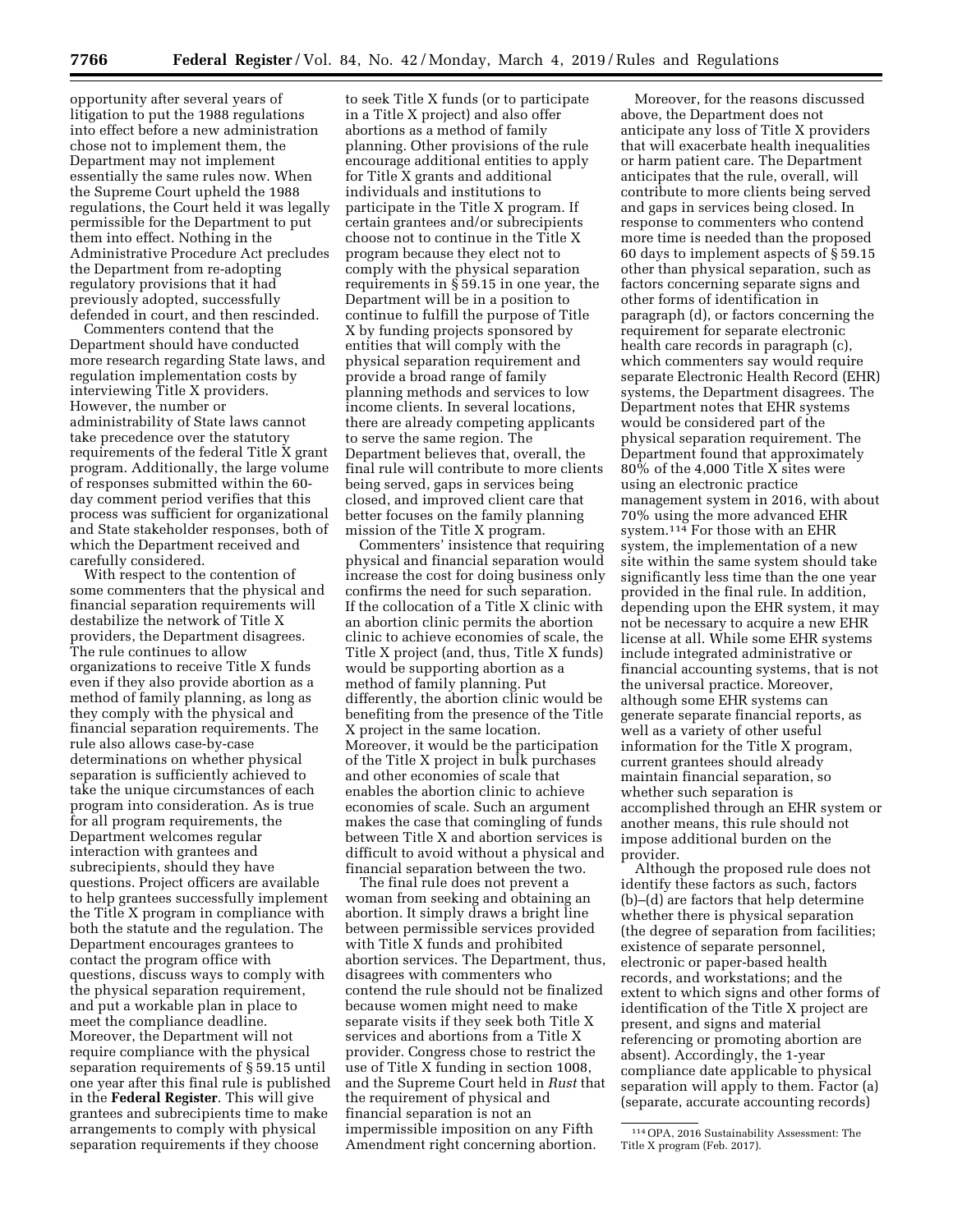relates to financial separation. In light of those concerns, the Department is finalizing § 59.19's transition provisions so that the physical separation requirements of § 59.15 will have a compliance date (by which covered entities must comply with the physical separation requirements of the section) of one year after publication in the **Federal Register**. The financial separation requirements of § 59.15 will have a compliance date of 120 days after publication in the **Federal Register**. During that transition period, Title X projects will still be required to comply with the financial separation requirements of the 2000 regulations, and accompanying guidance that the Department has published concerning financial separation. Title X projects may transition to compliance with the physical and financial separation requirements of § 59.15 prior to the respective compliance dates if they choose to do so.

Regarding the remaining comments, the Department rejects the comment that it should not finalize the rule because physical separation reinforces the notion that abortion is not a normal part of health care. It is Congress that singled out abortion as an impermissible activity for Title X projects when it specified that it will not fund Title X projects where abortion is a method of family planning.<sup>115</sup> The Department is merely implementing that determination by Congress in a legally permissible manner by determining that there should be physical separation between Title X projects and abortion as a method of family planning.

The Department likewise rejects the suggestion that the rule will impede training for residents in obstetrics and gynecology because the rule will force abortion clinics to close. This final rule does not require clinics that perform abortions to shut down; it only requires that Title X programs maintain physical and financial separation from any provision of abortion. Residents in obstetrics and gynecology will be able to continue their training on family planning methods and services in Title X clinics or at other clinics that provide abortion services. Such training is not impeded by this final rule.

Although the Department takes seriously the concerns raised about potential violence to locations where abortion services are provided, the Department views those concerns as

misplaced objections to this rule. Congress chose not to use Title X funds to support programs where abortion is a method of family planning, and the Department has determined that a clear separation between Title X projects and locations offering abortion services is the most appropriate means of implementing that requirement. In order to comply with statutory program integrity provisions to separate Title X funds from facilities where abortion is a method of family planning, the Title X project should not be intermixed with such abortion services. The Department believes that having signs and other forms of materials referencing or promoting abortion present together with Title X materials will confuse the patient regarding what Title X allows. In addition, the Department believes clinic signs must be clear in identifying Title X services versus abortion services. All such requirements avoid confusion regarding what are Title X services and what are not Title X services. Congress has separately provided protections for locations offering abortion services. *See, e.g.,* 18 U.S.C. 248.

Title X authorizes the Secretary to promulgate regulations governing the program. 42 U.S.C. 300a–4. The Department has exercised this authority through regulations to guide Title X grantees in carrying out the program. The Department disagrees with commenters who assert that Title X programs have insufficient guidance on how to apply the physical and financial separation requirements. The Department has included the factors it considers for physical and financial separation of Title X project or facility from prohibited activities in § 59.15. The Department will also take individual circumstances into consideration. For example, a Title X service site might be a hospital that also performs some abortions. However, there is likely less chance of confusion between the hospital's family planning services and abortion services. There are many and diverse centers within the hospital, often in different locations within the hospital building or complex, with different entrances, signage, waiting rooms, and protocols. In addition, it is highly unlikely that a Title X clinic and abortion facilities would be collocated within a hospital building or complex. As long as the Title X clinic and the hospital facilities where abortions are performed are not collocated or located adjacent to each other within a hospital building or complex, it is highly likely that the hospital is not violating the requirement that there be physical separation

between the Title X funded activities and activities related to abortion as a method of family planning. By contrast, in a free-standing clinic, physical separation might require more circumstances to be taken into account in order to satisfy a clear separation between Title X services and abortion services. A free-standing clinic would likely present greater opportunities for confusion between Title X and abortion services, including, for example, the same entrances, waiting rooms, signage, examination rooms, and the close proximity between Title X and impermissible services.

The Department does not believe that the physical and financial separation requirement will lead to the mishandling of patient data, as some commenters suggest. Separate EHR systems may lead to two separate electronic medical records, but that is no more burdensome than if the clinic only offers specific services and the patient needs to go to a separate clinic for other needed health care services. It is not uncommon for people to have different health care providers for different health care needs. If Title X services and abortion services are separate, it is no more difficult for Title X providers to maintain two electronic records, one for Title X services and another for abortion services, than to keep abortion services and other services separate within the same EHR system. Moreover, because of growing interoperability of EHRs and other health IT, it is a simpler matter for one provider to share a patient's EHR with another provider—thus, any risk associated with mishandling or missing patient data should be minimized.

Finally, the Department has considered comments on whether the rule should also require, not just physical and financial separation between Title X projects and programs where abortion is a method of family planning, but also organizational separation, and/or provisions such as a requirement that a Title X clinic must operate under a distinct name from a facility that provides abortion as a method of family planning. After considering all the comments and balancing the Department's need to transition to and implement the proposals it is finalizing in this rule, the Department has concluded that, at this time, it will not finalize this rule to add a requirement of organizational separation or name separation, beyond the requirement for physical and financial separation.

<sup>115</sup> It is also Congress that prohibits the use of Title X funds to pay for any abortions and the use of other federal funds to pay for abortions, except in cases of rape, incest, or where the life of the mother is endangered unless an abortion is performed.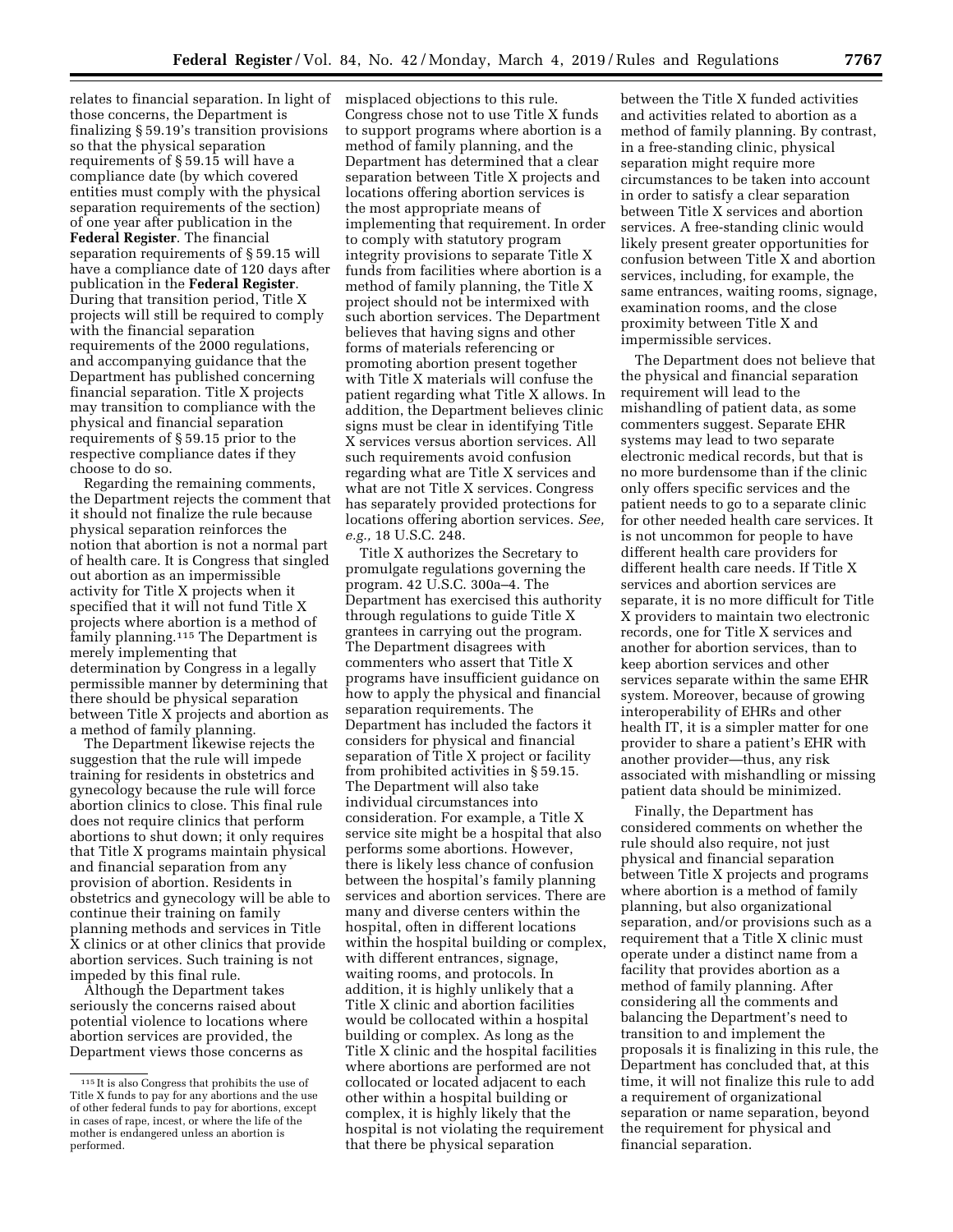## *K. Prohibition on Activities That Encourage, Promote or Advocate for Abortion (42 CFR 59.16)*

*Summary of changes:* In the first two sentences of proposed § 59.16(a), the proposed rule would require that ''[a] Title X project may not encourage, promote or advocate abortion as a method of family planning. This restriction prohibits actions to assist women to obtain abortions or to increase the availability or accessibility of abortion for family planning purposes.'' The Department finalizes the title and first two sentences of proposed § 59.16(a) as § 59.16(a)(1), with a change to clarify, in response to comments, that the prohibitions apply in the Title X project, not to a grantee's or subrecipient's activities outside of the Title X project and with respect to abortion as a method of family planning, as explained above in response to comments discussed in the section of the preamble addressing § 59.14(a).

The proposed third sentence, and paragraphs (a)(1) through (6), of § 59.16 would specify that the prohibitions include various activities. Paragraph (b) gives examples to illustrate how the proposed prohibitions and specific items listed in § 59.16(a) would apply.

The Department finalizes the third sentence, and paragraphs (a)(1) through (5), of § 59.16 without change, except for formatting changes to improve readability, as § 59.16(a)(2)(i) through (v). The Department finalizes paragraph (a)(6) of the proposed rule in § 59.16(a)(2)(vi), as modified in response to comments. The Department finalizes § 59.16(b)(2) and (3) with changes for clarity in response to comments, as discussed below, and otherwise finalizes § 59.16(b) without change.

*Comments:* In the discussion of § 59.14(a), the Department addressed comments concerning prohibitions on referral for, and encouragement, promotion, advocacy, support, and assistance of abortion. The Department does not repeat those comments and responses here to the extent they overlap with the comments concerning the specific actions listed in paragraphs (a)(1) through (6) of § 59.16, or the examples explained in paragraph (b).

The Department received various and conflicting comments about its legal authority to enact this section. Some commenters argue the Department is exceeding its statutory authority by impermissibly limiting providers' non-Title X activities and by limiting speech and activities by defining such activities as lobbying. Some of these commenters assert the Department does not adequately explain why the prohibitions

on advocacy, lobbying and political activities are justified, stating that it is unreasonable to impose the cost of complying with the proposed rule with no justification. Other commenters contend the proposed rule sufficiently protects free speech by prohibiting the encouragement, promotion or advocacy of abortion by Title X projects but not outside of those projects. These commenters further defend the proposed rule on First Amendment grounds by supporting the Department's rescission of the paragraph in § 59.5 that required Title X providers to counsel on, and refer patients for, abortion.

Some commenters state that the proposed language in § 59.16 is vague, making it difficult to discern what is permissible under the proposed rule, causing confusion, and leading to a prohibitory effect on activities paid for with non-Title X funds. Some of those commenters state that the vagueness may lead to decreased participation in the program or the exclusion of qualified providers, reducing access to care for many patients. Some commenters contend that, to comply with the restriction not to pay affiliation dues or disseminate materials with non-Title X funds, grantees would need separate facilities, and this would lead to the isolation of family planning centers that receive Title X funding, limitations on access, and decreases in the quality of care.

Other commenters oppose the section as unnecessary, arguing that Title X grantees already receive sufficient guidance on what is and is not a permissible use of funding, and that the Department has power without this rule to remedy any findings of noncompliance.

Still other commenters support the proposed rule, and assert that the Department should add additional activities to § 59.16, activities that would be considered as promoting abortion. They ask the Department to provide a wider list of prohibited activities in order to avoid confusion. One commenter provided a list of additional activities that should be prohibited.

Multiple commenters express concern about the proposed rule's impact on State law. For example, commenters write that § 59.16 is not consistent with California's Reproductive Privacy Act and Healthy Youth Act. Some commenters contend that, in New York, organizations that can apply for funding through Title X are already prohibited from funding or engaging in any kind of lobbying activities, rendering this section unnecessary.

*Response:* As noted above, the Department has slightly modified § 59.16(a) to more clearly explain it applies to actions undertaken within the Title X project, not actions and speech undertaken by Title X grantees (and subrecipients) outside the Title X project. This, and the discussion above, of the Supreme Court's rejection of First Amendment challenges to the 1988 regulations, which had substantially the same provisions, adequately addresses commenters concerns that § 59.16 fails to adequately protect free speech. The Department clarifies again that nothing in this rule restricts the use of non-Title X funds.

In *Rust* v. *Sullivan,* the Supreme Court upheld similar regulations ''broadly prohibit[ing] a Title X project from engaging in activities that 'encourage, promote or advocate abortion as a method of family planning.'' *Rust,* 500 U.S. at 180. As in this rule, the general prohibition was followed by a list of prohibited activities that included, with respect to abortion as a method of family planning, ''lobbying for legislation that would increase [its] availability,'' ''developing or disseminating materials advocating'' it, ''providing speakers to promote'' it, ''using legal action to make [it] available in any way,'' and ''paying dues to any group that advocates'' it. *Id.* The Court concluded a prohibition on such activities is within the Secretary's discretion in implementing section 1008. *Id.* at 184–87. The Court further concluded such conditions did not violate either free speech principles under the First Amendment, or women's rights under the Fifth Amendment. *Id.* at 192–200, 200–203.

The Department concludes that § 56.16 of the final rule does not violate the First Amendment's protections for the same reasons that the Supreme Court held that the 1988 regulations withstood First Amendment challenges in *Rust.* Both this rule and the rule upheld in *Rust* entail the same basic prohibition on encouraging, promoting, and advocating abortion as a method of family planning within the scope of the Title X project, while leaving Title X providers free to undertake any activity they desire outside the scope of the Title X project. This rule contains many of the same illustrations of activities that fall within the prohibition. The list of activities included in the 1988 regulations was non-exclusive, using the same language set forth in this final rule that ''[p]rohibited actions include'' various specific activities. The proposed rule adds some additional examples to those set forth in the 1988 regulations, namely the development of materials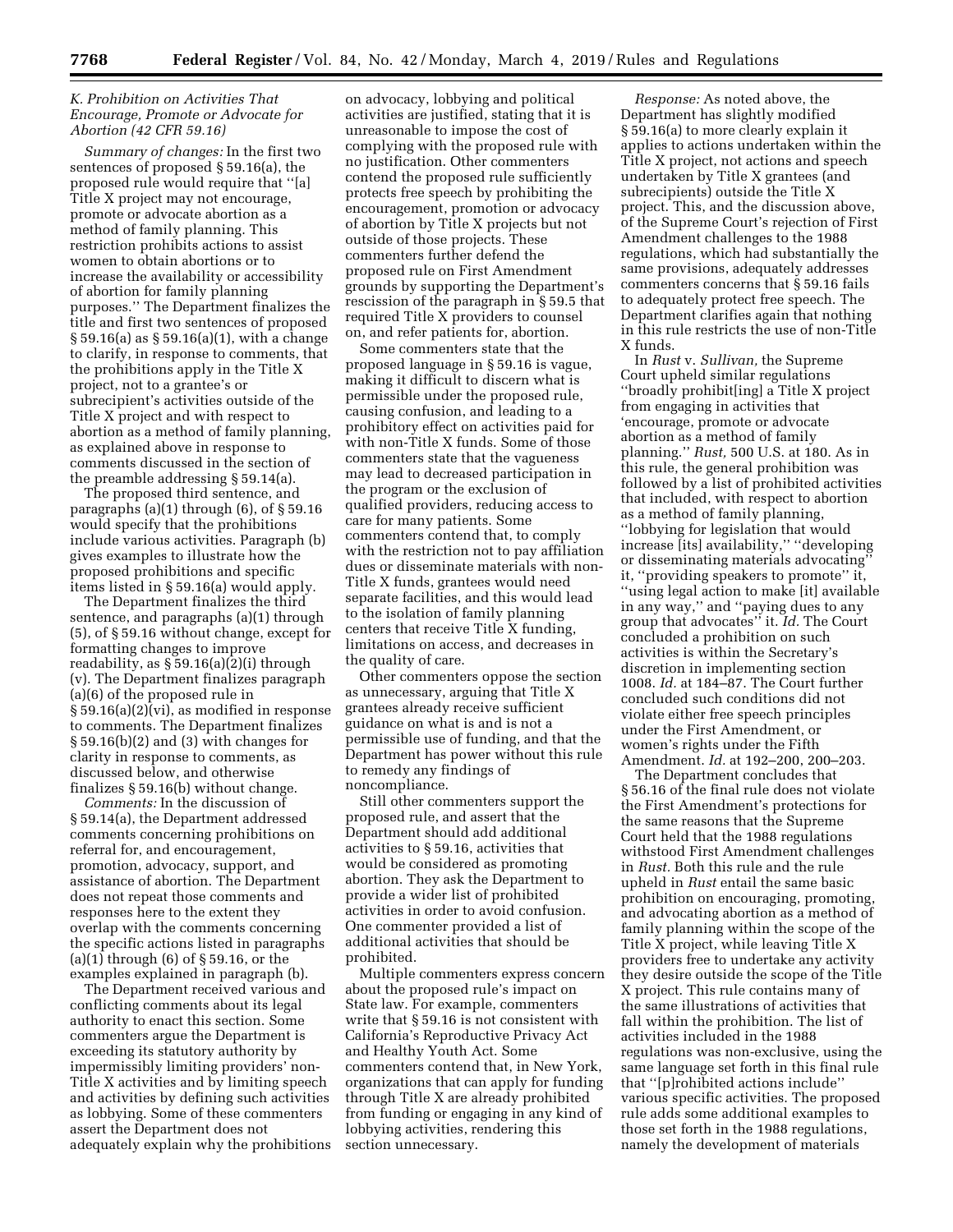that promote a favorable attitude towards abortion, a reference to webbased materials in that context, and the addition of ''educators'' to the prohibition on ''speakers'' that promote abortion as a method of family planning. Those examples are well within the reasoning of *Rust,* and indeed within the broad prohibition of the 1988 regulations. However, the Department is removing the phrase regarding a prohibition on the use of Title X funds for the production of materials that ''promote a favorable attitude towards abortion.'' The Department makes this change in acknowledgement of some of the commenters who contend the section is vague and subjective, so that it would be difficult for grantees to know what would be a permitted activity and what would constitute an impermissible activity. The Department agrees that the phrase is vague, and believes that prohibiting materials that promote abortion as a method of family planning is clear and sufficient. This final rule also includes some examples prohibiting project funds from being used on lobbying, specifically the use of project funds for attendance at events and conferences where the grantee or subrecipient engages in lobbying, and the restriction on payment of dues to a group that does not separately collect and segregate funds used for lobbying purposes. These clauses implement the specific Congressional prohibition that Title X project funds ''shall not be expended for any activity (including the publication or distribution of literature) that in any way tends to promote public support or opposition to any legislative proposal or candidate for public office.'' 116 As proposed, § 59.16(a)(4) would prohibit ''[p]aying dues to any group that, as a more than insignificant part of its activities, advocates abortion as a method of family planning and does not separately collect and segregate funds used for lobbying purposes.'' The Department considers this provision concerning lobbying to be an appropriate measure to implement Congress's prohibition on the use of Title X funds ''in any way'' for lobbying. 117 As noted above, the Department finalizes this text, and makes corresponding changes to the examples in § 59.16(b)(2) and (3).

The Department appreciates commenters' suggestions of additional activities that should be included in § 59.16(a) as actions that cannot be undertaken in Title X projects, but declines to add to the list of actions in § 59.16(a). The regulatory text indicates that the list is non-exhaustive and that prohibited actions ''include'' the actions listed; it does not indicate that those actions listed are the only actions that fall under the prohibition on encouragement, promotion, or advocacy of abortion as a method of family planning.

The Department disagrees with commenters who contend the provisions will have the effect of pushing providers out of the Title X program, and, therefore, that § 59.16 will have a negative impact on access to care. Much of § 59.16 merely implements the applicable appropriations law provisions; thus, Title  $\tilde{X}$  projects should not currently be using Title X funds to engage in such activities. To the extent that § 59.16 incorporates new requirements, the Department concludes that the articulation of those requirements in rulemaking after notice and public comment is an appropriate approach to ensure consistency and compliance with the parameters applicable to Title X. But in any event, nothing in the final rule precludes entities that encourage, promote, or advocate abortion from being grantees or subrecipients, if such activities are undertaken outside the scope of the project and consistent with the physical and financial separation requirements of these rules. Because section 1008 precludes projects where abortion is a method of family planning, if entities are encouraging, promoting, or advocating such abortions within a project, they are diverging from the goals of Title X. By ensuring that Title X project funds are not diverted to activities that encourage, promote or advocate abortion as a method of family planning, or that assist women to obtain abortions for family planning purposes or to increase the availability or accessibility of abortion, the Department anticipates that more project funds will be available to provide the family planning services that Congress intends in its focused approach to Title X's scope.

The Department does not agree that this rule inadequately considers the requirements of State laws. The rule represents implementation of a clear choice by Congress not to fund certain activities in Title X projects. Applicants for Title X funding will need to maintain an awareness regarding State and local laws to which they are subject, as well as the requirements to which they are subject under this final rule.

The Department finalizes the example in § 59.16(b)(2) with a clarifying change. The proposed rule provided a proposed example that established a Title X project violates paragraph 59.16(a) if it makes an appointment with an abortion clinic for a pregnant client. The Department clarifies this example to be more consistent with section 1008 of the PHS Act, which prohibits funding a Title X project where abortion ''is a method of family planning.'' Consistent with that language, as noted above and in the second sentence of § 59.16(a), the provisions of this rule implementing section 1008 apply to ''abortion for family planning purposes.'' Therefore the Department finalizes the example listed in § 59.16(b)(2) to specify that the scenario in question is one where ''[a] Title X project makes an appointment for a pregnant client for an abortion for family planning purposes . . .'' The Department also makes a change to the example in § 59.16(b)(3), so that it illustrates more directly the activity prohibited in  $\S 59.16(a)(2)(iv)$ , by incorporating into the example information about whether the lobbying funds were separately collected and segregated.

## *L. Compliance With Reporting Requirements (42 CFR 59.17)*

*Summary of changes:* The proposed rule would add § 59.17, which imposes requirements concerning compliance with State and local laws requiring notification or reporting of child abuse, child molestation, sexual abuse, rape, incest, intimate partner violence (IPV) or human trafficking. The Department finalizes this section with changes in response to public comments to clarify notification, screening of minors, and recordkeeping relating to minors; and to expand related topics to be covered in annual staff training.

*Comments:* Some commenters express support for increased compliance requirements of § 59.17(a) and contend that providing evidence of compliance with all State and local laws would strengthen protection for minors and vulnerable adult populations. Some argue that some Title X entities enable sexual exploitation by failing to institute compliance procedures with State and local laws that would help victims, and they request an investigation into Title X entities to determine the extent of failed abuse reporting. Several commenters favor expanding reporting requirements to include reporting of general criminal conduct unrelated to acts of sexual abuse.

<sup>116</sup>*See* Omnibus Consolidated Rescissions and Appropriations Act, 1996; HHS Appropriations Act 2019, Public Law 115–245, Div. B, 132 Stat at 3071.

<sup>117</sup>Title X funds ''shall not be expended for any activity (including the publication or distribution of literature) that in any way tends to promote public support or opposition to any legislative proposal or candidate for public office.'' HHS Appropriations Act 2019, Public Law 115–245, Div. B, 132 Stat. at 3071.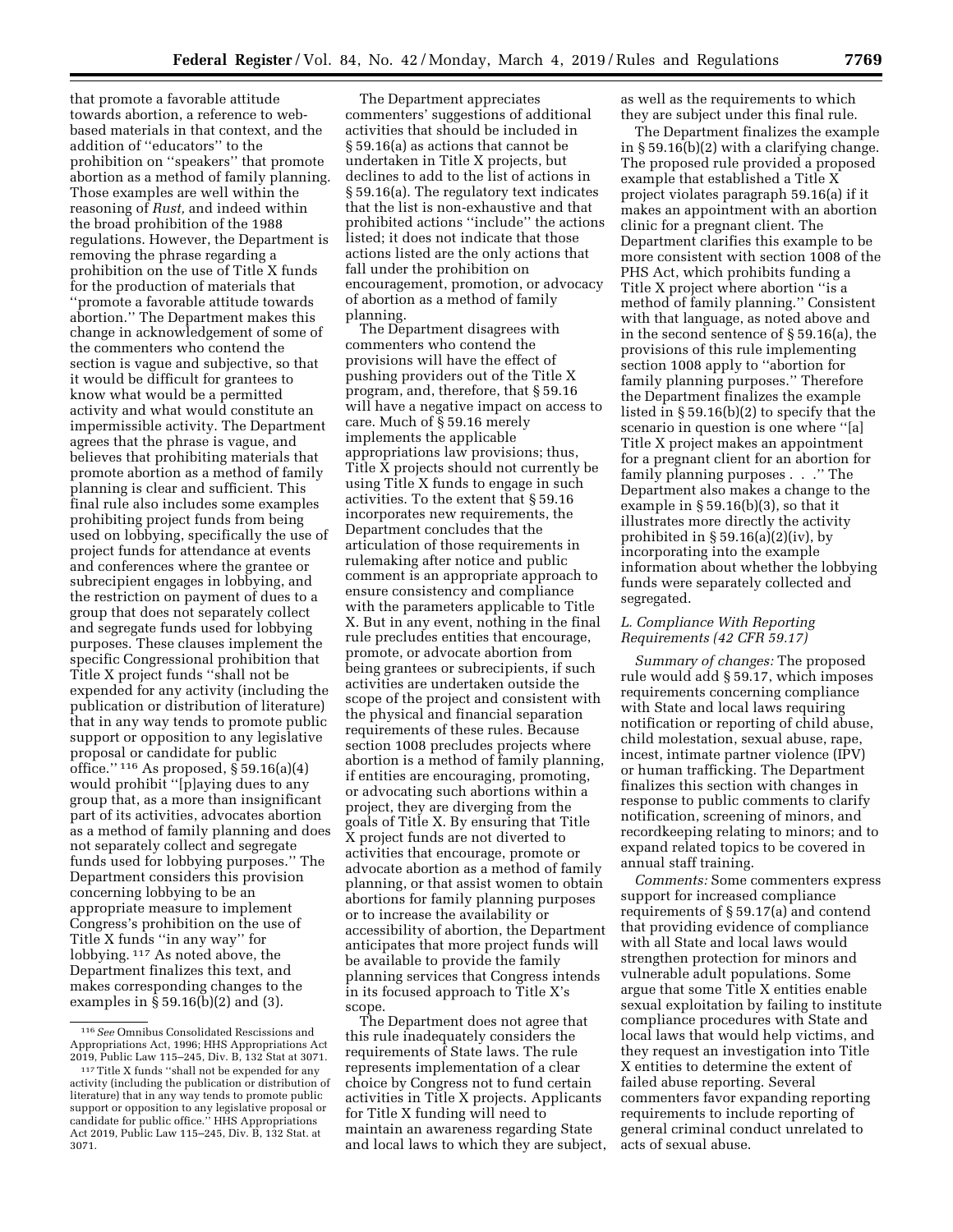Many commenters state that the proposed rule wrongly gives the Department compliance oversight over State and local reporting laws. Several commenters contend that mandated reporting of intimate partner violence (IPV) would prevent patients from speaking candidly with health care providers for fear that their abuse will be reported before they have had the opportunity to protect themselves (and their children, if applicable) financially, legally, and physically from their abusers. Commenters mention that medical records documenting IPV and other abuse issues can be used in legal contexts, putting patients at risk for further violence.

Many commenters note the complexity and variety of State and local reporting laws. Several commenters emphasize that there must be a balance between the protection for victims of abuse, complying with State laws, and trust in the patient-provider relationship. Several commenters note that State laws already include specific requirements that provide clear direction to health professionals regarding their obligations to report and their responsibility to exercise discretion. One commenter argues that federal and state laws should support physicians in their clinical judgment. Other commenters contend that allegations of providers avoiding reporting responsibilities are without evidence and should not be a basis for policy-making.

In reply to the Department's request for comment on whether a referral agency (to which a Title X project refers) should be subject to the same reporting requirements as a grantee or subrecipients subject to § 59.17, some commenters state there is no need for a referral agency to be subject to the same reporting requirements as a grantee or subrecipient. Several commenters state that community partners and referral agencies are not Title X funded entities, are often overburdened and additional requirements may cause referral agencies to terminate collaborative relationships rather than comply with the new reporting requirements, thereby reducing patients' access to health care.

Some commenters contend that Department enforcement of the provisions of § 59.17(b), including the threat of revocation of funding based on whether providers comply with State and local reporting requirements, would increase pressure on Title X projects to over-report abuse and to engage in ''excessive policing,'' thus traumatizing patients through interrogative questioning. They also contend the rule would erode patient-provider trust, put

patients at risk for serious harm, revictimize patients that have experienced trauma, stigmatize patients that are sexually active, and negate personal agency for adolescents.

Many commenters contend that mandatory screening raises issues regarding confidentiality for adolescents and minors, noting that the Title X protections for patient confidentiality are some of the strongest under current law.

A few commenters mention that the proposed rule would result in increased cost for screening and reporting, specifically noting the transition to electronic health record templates. A few commenters note that this would lead to decreased care and family planning options for patients, resulting in increased costs for unintended pregnancies.

Many commenters fear, in particular, that screening minors with a sexually transmitted disease (STD), pregnancy, or suspicion of abuse would be harmful to patients and detrimental to the provider-patient relationship, compromising trust and honesty in consultations. Many argue that mandated screening would shift the provider role to that of an interrogator, making young people less likely to reveal abuse, and making them less likely to return to the Title X facility. One commenter argues that the age of a teenager's sexual partner does not have bearing on family planning services. Others contend that mandatory screening would deter patients from seeking family planning services and treatment for STDs, resulting in increased pregnancy and STDs.

Other commenters assert that screening should only be required for patients that show signs of abuse. Commenters argue that the screening is unnecessary, as Title X grantees already are mandated to adhere to Federal and State notification requirements. Some commenters note that the proposed rule may conflict with Medicaid coverage, which permits confidential family planning services for individuals of childbearing age, suggesting that it creates confusion as to who must be screened.

Several commenters support a commitment to confidentiality, but also support the new rules as an important safeguard for minors who may be the victims of sexual abuse. One commenter recommends that projects be required, rather than permitted, to diagnose, test for, and treat STDs.

Finally, some commenters describe instances in which they claim the language of the proposed rule is confusing. For example, they contend

that required screening for patients ''under the age of consent in the State'' is inconsistent with the requirement for Title X projects to implement a plan committing to preliminary screening of teenagers with a sexually transmitted disease (STD), pregnancy, or any other suspicion of abuse. Such commenters suggest the language be re-written to clarify the intent.

*Response:* The Department agrees with commenters who voice support for § 59.17 to ensure those vulnerable to abuse are protected in Title X projects. The Department takes seriously the duty of Title X grantees and subrecipients to comply with State and local laws requiring notification or reporting of child abuse, child molestation, sexual abuse, rape, incest, intimate partner violence, and human trafficking. Congress has specifically emphasized the importance it attaches to compliance with such laws by Title X funding recipients. As stated in the most recent appropriations act, ''[n]ot withstanding any other provision of law, no provider of services under Title X of the PHS Act shall be exempt from any State law requiring notification or the reporting of child abuse, child molestation, sexual abuse, rape, or incest.'' 118 The Department interprets that direction to include State or local laws respecting intimate partner violence (IPV) and human trafficking. In addition, the Secretary has authority under section 1006 of Title X to issue regulations governing grants and contracts in the Title X program. Thus, to ensure compliance with this Congressional mandate, the Department believes it is appropriate to include specific regulatory requirements with respect to the care and treatment of survivors of child abuse, child molestation, sexual abuse, rape, incest, intimate partner violence and human trafficking within the context of the provision of family planning services, and the reporting or notification of such criminal acts under State and local notification laws in § 59.17. The Department disagrees with commenters who assert that the Department does not have the authority to oversee compliance with reporting the listed crimes by Title X providers in Title X projects.

The Department understands the sensitivity that comes with IPV, but concludes that, if a State or local jurisdiction has enacted laws to require reporting of IPV by entities that are Title X grantees or subrecipients, it is appropriate for the Department to ensure that such entities comply with

<sup>118</sup>HHS Appropriations Act 2019, Public Law 115–245, Div. B, sec. 208, 132 Stat. at 3090.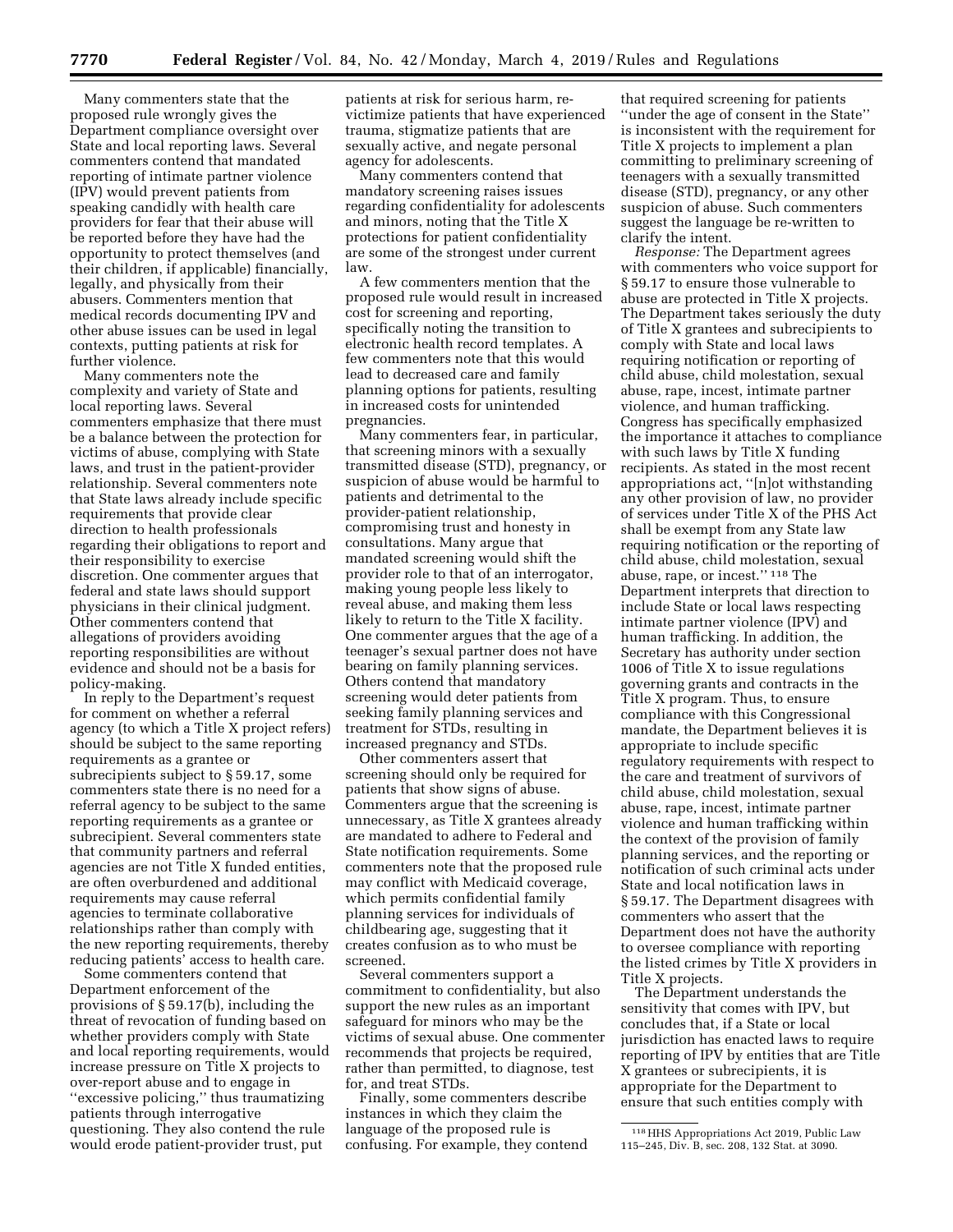those laws as a condition of receiving Title X funds. Title X providers may be the first health care touchpoint for the survivors of IPV. As such, they should be prepared and trained not only to treat such individuals with dignity and care in addressing such individuals' family planning needs, but also to refer them for other needed health care and to report such IPV to the appropriate authorities. State and local reporting laws that include IPV do so, among other reasons, because of its connection to poverty, because most IPV victimizes women, and because intimate partner homicides make up 40% to 50% of all murders of women in the United States.119 Moreover, IPV may include rape, sexual abuse, and/or other crimes expressly addressed in the Title X appropriations provision. The Department considers these reasons sufficient to include IPV in the reporting requirements of this rule.

The Department acknowledges that complying with State and local laws may be complicated, and for that reason Title X grantees and subrecipients must have in place a plan that ensures that the grantee and any subrecipients are aware of what specific reporting requirements apply to them in their State (or jurisdiction), and provide adequate training for all personnel with respect to these requirements and how such reports are to be made. The complexity of those laws is not an excuse for non-compliance, and the Department will not tolerate Title X grantees and subrecipients failing to comply with the reporting requirements that State and local governments have seen fit to enact as binding legal requirements. The proposed rule at § 59.17 defers to State and local jurisdictions on what reporting requirements apply, and in this way fully respects Federalism and the proper jurisdiction over such crimes that is exercised by State and local governments. The proposed rule does not add any substantive reporting requirement that State and local jurisdictions do not already impose; the rule simply ensures that the Title X grantees and subrecipients are in compliance with federal law by ensuring that such grantees and subrecipients are in compliance with State and local reporting requirements.

As several commenters note, State and local laws can be vital resources in crafting protocols since they often provide direction to health professionals regarding how to balance their obligations for reporting with the exercise of discretion to best protect the safety of the victim. As part of prevention, protection, and risk assessment efforts, grantees and subrecipients should include compliance protocols to identify individuals who are victims of sexual abuse or who are targets for underage sexual victimization, as well as to ensure that every minor who presents for treatment is provided counseling on how to resist attempts to coerce them into engaging in sexual activities (as required by appropriations law applicable to Title X).

The Department believes that increased compliance requirements strengthen protection for minors and other vulnerable populations. The proposed rule, and this final rule, at § 59.17 explicitly address the requirement for Title X projects to comply with all State and local laws regarding the notification or reporting of crimes involving sexual exploitation, child abuse, child molestation, sexual abuse, rape, incest, intimate partner violence, and human trafficking (collectively, ''State notification laws''). The Department's Office of Inspector General (OIG) issued a 2005 report revealing that even though OPA informs and periodically reminds Title X grantees and subrecipients of their responsibilities regarding State childabuse and sexual-abuse reporting requirements, it could not determine the extent to which grantees actually comply with these requirements.120 The Department believes that minors and other vulnerable communities are better served if Title X providers are accountable for complying with these State and local laws.

The Department is also sensitive to concerns raised by commenters that victims of abuse are sometimes repeatedly victimized after abuse is reported. Therefore, the Department expects grantees and subrecipients to include additional training in their protocols to assist counselors with their interactions with a victim of abuse and to ensure that they are equipped to make referrals that increase the safety of the patient. The regulatory text is updated to reflect this additional component of training for Title X staff in paragraph (b)(1)(ii) of § 59.17. The final rule adds that the policies will include training regarding State

notification laws and ''appropriate interventions, strategies, and referrals to improve the safety and current situation of the patient. . . .''

The Department has considered the request of some commenters to broaden the reporting requirements even further. The Department concludes, however, that the proposed language is consistent with language that has been included in appropriations acts for the Department since fiscal year 1999.<sup>121</sup> Additionally, the Department has considered some commenters' requests to further investigate the specific entities which the commenters allege have misappropriated Title X funds. The Department believes that the clarification of reporting requirements found in the rule will remedy any confusion about the use of Title X funds. The Department will investigate any credible report of fiscal abuse or misuse of funds and take appropriate action, if found.

Having considered the comments about whether to broaden the reporting requirements to include entities that are not grantees or subrecipients, such as referral agencies, the Department agrees with commenters who state that referral partners should not be subject to the same reporting requirements. Referral agencies do not receive Title X funds, therefore, the Department declines to make changes in § 59.17 that would expand the provision to impose reporting requirements on entities that are neither recipients nor subrecipients of Title X funds.

The Department disagrees with commenters who say the training and reporting requirements in the proposed rule will lead to over-reporting or erode patient trust and confidentiality. Title X grantees and subrecipients are already subject to State and local reporting laws, and Congress has made it clear that the receipt of Title X funds does not permit Title X grantees and subrecipients to avoid such obligations. In addition, § 59.11 of the 2000 regulations permits the use of confidential information obtained by project staff to comply with State and local reporting requirements. The Department will not second guess the determinations of States or local governments that these reporting requirements do not erode patient trust and confidentiality, but protect vulnerable persons. The Department is not aware of compelling evidence to the contrary from commenters. The Department also hopes that victims of

<sup>119</sup>Office of Justice Programs, *Causes and Consequences of Intimate Partner Violence,*  National Institute of Justice (Oct. 24, 2007), *https:// www.nij.gov/topics/crime/intimate-partnerviolence/Pages/causes.aspx.* 

<sup>120</sup>HHS OIG, OEI–02–03–00530, *Letter on Federal Efforts to Address Applicable Child Abuse and Sexual Abuse Reporting Requirements for Title X Grantees* (Apr. 25, 2005), *https://www.hhs.gov/ opa/sites/default/files/child-abuse-reportingrequirements.pdf.* 

<sup>121</sup>*See, e.g.,* Department of Health and Human Services Appropriations Act, 1999, Public Law 105–277, Title II, sec. 219, 112 Stat. 2681, 2681–363 (1998).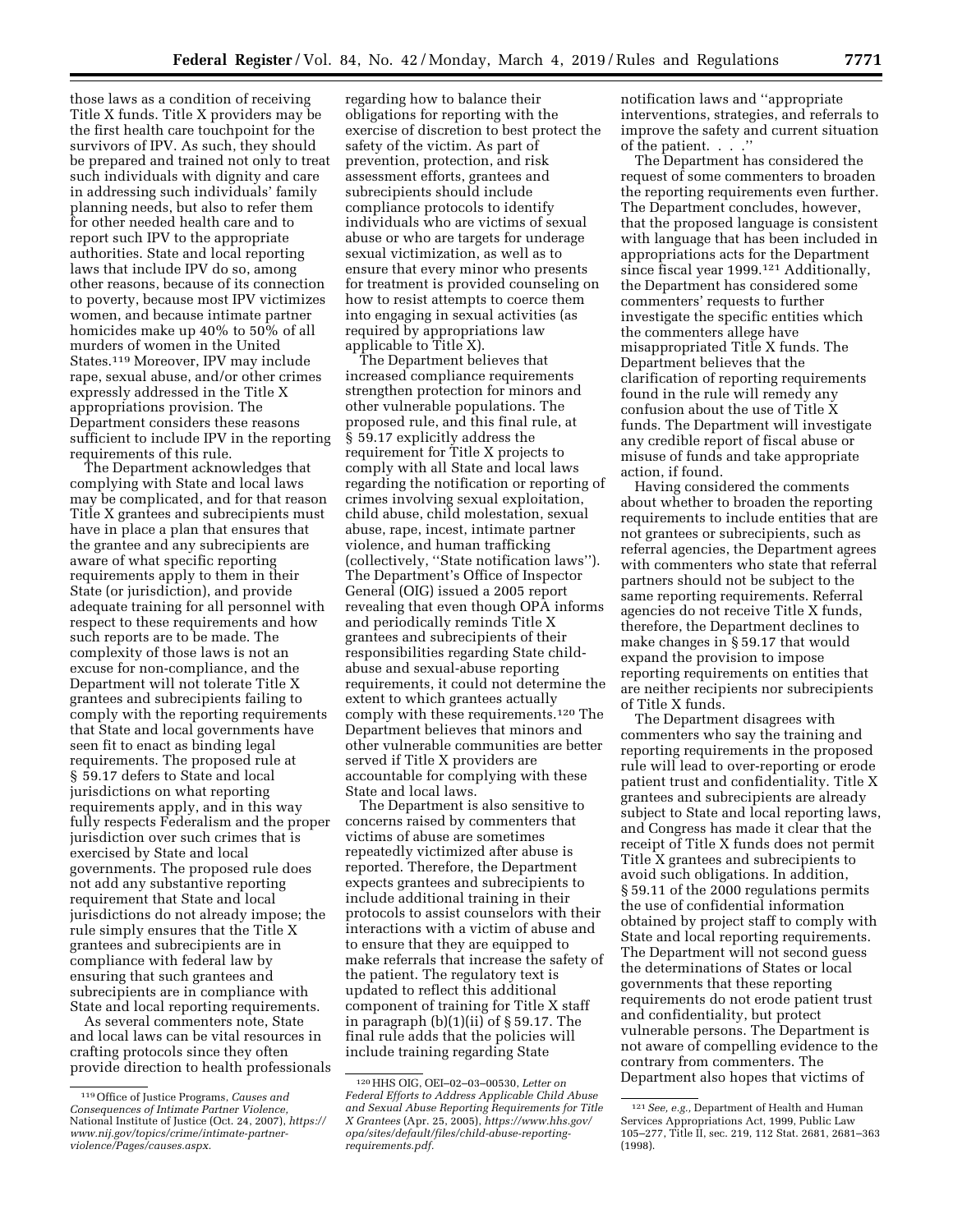abuse will feel increased trust with Title X providers as a result of the training required in the final rule, not only with respect to compliance with State and local reporting laws, but also how to offer strategies to improve the victim's current situation, including the patient's safety.

The Department disagrees with commenters who assert the regulations will abrogate confidentiality for minors, stigmatize them, cause them to lose their personal agency, or violate their informational privacy rights. All recordkeeping, except that which must be submitted as a result of mandatory reporting, is subject to the same confidentiality requirements as other medical services rendered by the clinic. If a minor is a suspected victim of abuse, the Title X provider has the obligation to report suspected abuse,122 make appropriate referrals if needed, and empower the minor with skills to build self-efficacy and the selfconfidence to resist any future sexual coercion.123

The Department disagrees with some commenters who contend the age of a minor's sexual partner has no relevance for Title X grantees. State and local reporting laws concerning sexual abuse or child abuse often have elements concerning the age of the minor and the minor's sexual partner. Title X exempts neither Title X providers nor Title X health care providers from their responsibility to comply with State and local reporting laws. Child abuse, child molestation, sexual abuse, rape, incest, intimate partner violence, and human trafficking are crimes that affect individuals, families, and communities. Title X projects should be the exemplar of an appropriate model for protecting those who are vulnerable to sexual abuse, rape, and assault; in developing protocols to identify clients who may be at risk for sexual abuse; in counseling teens on, and in producing programs and materials that assist teens in, resisting sexual exploitation, abuse, and coercion; 124 and in assuring appropriate support and management of teens (and

.

women and men) who have been exploited, abused or coerced into unequal sexual partnerships. The Department believes asking the right questions can identify victims of abuse for mandatory reporting purposes, protect them from continued victimization, and help them access services to increase their health and safety in the future. With regard to comments concerning the requirement in § 59.17(b)(2)(ii) to maintain records including those which ''[i]ndicate the age of the minor client's sexual partners where required by law,'' the Department clarifies what is meant by that paragraph by finalizing it to read, ''[i]ndicate the age of the minor client's sexual partners if such age is an element of a State notification law under which a report is required. . . .'' The Department does not believe that conforming to the reporting requirement will result in a regulatory burden or increased costs for reporting to State and local authorities, since grantees and subrecipients should already be complying with this mandate.

The Department disagrees that required sexual abuse/victimization screenings are harmful to patients. Similar to typical components of a medical history, Title X projects are already required to conduct a preliminary screening of any teen who presents with an STD, pregnancy, or suspicion of abuse in order to rule out victimization of a minor. Such screening is required with respect to any individual who is under the age of consent in the jurisdiction in which the individual receives Title X services. If positively diagnosed, projects are permitted to treat STDs as an appropriate preconception service. The requirement in the final rule is more explicit in the age parameters in order to offer consistency from State to State and to ensure that this requirement consistently applied throughout all Title X services areas. This requirement is responsive to both State notification laws as well as the appropriations rider related to sexual coercion of minors. The Department does not believe, as some commenters suggest, that Title X providers should be required to diagnose, test for, and treat STDs, although testing and treatment would be an appropriate referral service, if not offered onsite. Sites must offer a variety of family planning services, but are not required to provide all such services. As an important component of the screening process, staff would sensitively converse with patients and build trust, while obtaining the

information needed to comply with the screening and reporting requirements.

The Department disagrees with commenters who assert the rule conflicts with Medicaid coverage confidentiality requirements. The rule requires screening for minors who are pregnant or test positive for STDs. The preliminary screening is used to determine whether the minor is a likely victim of sexual coercion, a concern of Congress, as evidenced by its specific mandate that Title X projects provide ''counseling to minors on how to resist attempts to coerce minors into engaging in sexual activities.'' 125 While Medicaid and Title X both allow family planning services to be provided confidentially to individuals of childbearing age, providers serving patients who use Medicaid must still do their due diligence to ensure they are complying with all State and local reporting requirements, and if Title X grantees, with the appropriations riders applicable to the program. In light of State and local laws against incest and laws regulating age-specific requirements for permitting sexual relations with minors, the Department believes that mandatory screening of minors ensures that Title X providers are adequately assessing their legal requirements under State and local law, the protection to minors sought in the appropriation rider, and the patient's overall health. The Department is specifically directed to focus Title X grantees on these issues: Appropriations law provisions requires Title X applicants to certify that it ''provides counseling to minors on how to resist attempts to coerce minors into engaging in sexual activities'' 126 and requires Title X providers to comply with State notification or reporting laws on child abuse, child molestation, sexual abuse, rape, or incest. The confluence of these two separate, but related, mandatory provisions are addressed in this Section.

The Department disagrees with commenters who assert only those with visible signs of abuse should be screened or that screening is unnecessary. Pregnancy, or the presence of an STD, can be evidence of abuse or a predictive sign of abuse, especially among younger minors. Often victims

<sup>122</sup>As Representative Ernest Istook said during the debate regarding the provision: ''It says, if there is a situation, such as I described, involving an underage child, Title X providers must report that and comply with State law the same as anyone else who deals with services to our young people.'' 143 Cong. Rec. H7053 (daily ed. Sept. 9, 1997).

<sup>123</sup>HHS Appropriations Act 2019, Public Law 115–245, Div. B, sec. 207, 132 Stat. at 3090.

<sup>124</sup>As noted above, the annual appropriations laws also impose on Title X grantees the obligation to provide ''counseling to minors on how to resist attempt to coerce minors into engaging in sexual activities.'' *See* HHS Appropriations Act 2019, Public Law 115–245, Div. B, sec. 207, 132 Stat. at 3090.

<sup>125</sup> Departments of Labor, Health and Human Services, and Education, and Related Agencies Appropriations Act, 1998, Public Law 105–78, sec. 212, 111 Stat. 1467, 1495; HHS Appropriations Act 2019, Public Law 115–245, Div. B, sec. 207, 132 Stat. at 3090.

<sup>126</sup> Departments of Labor, Health and Human Services, and Education, and Related Agencies Appropriations Act, 1998, Public Law 105–78, sec. 212, 111 Stat. 1467, 1495; HHS Appropriations Act 2019, Public Law 115–245, Div. B, sec. 207, 132 Stat. at 3090.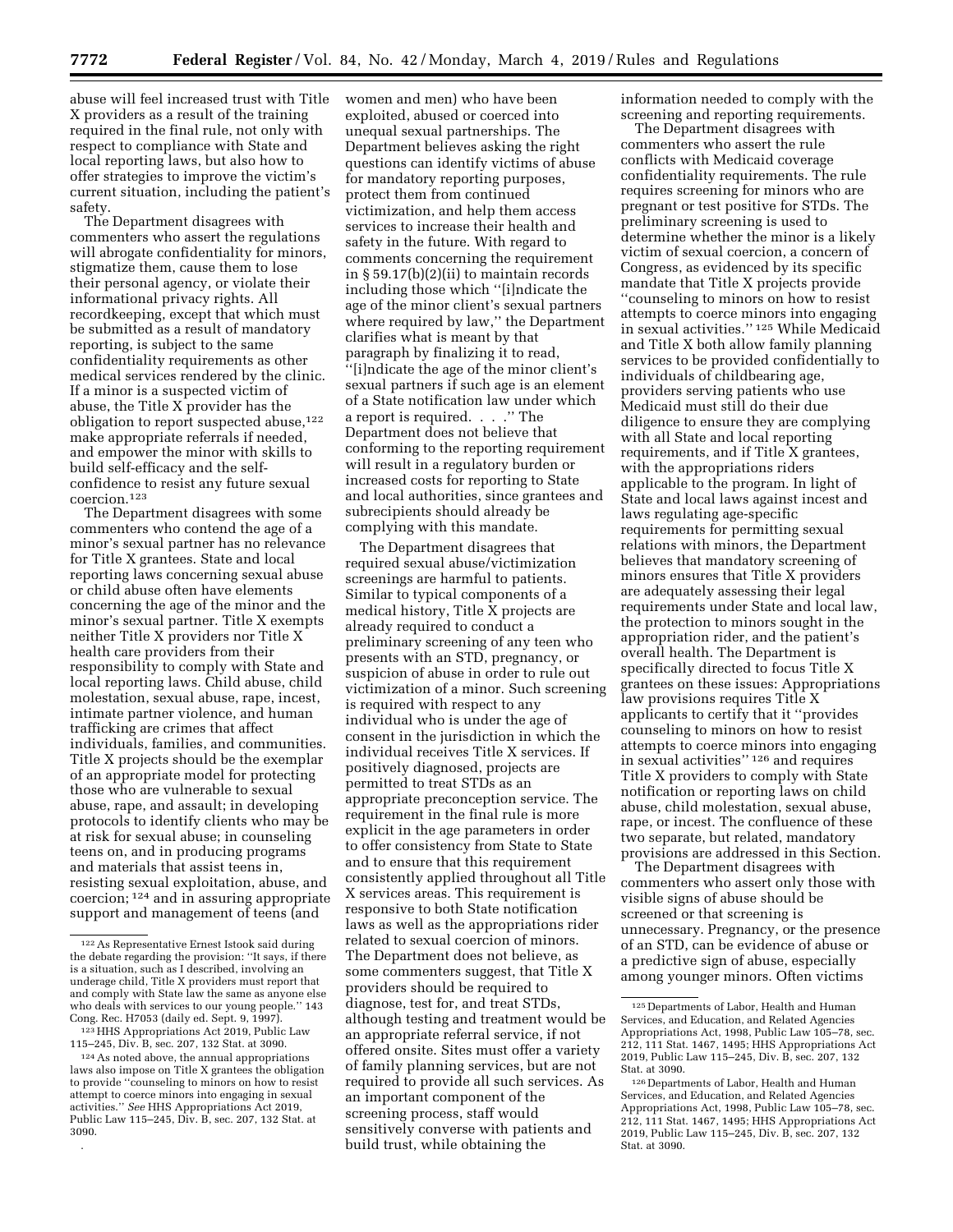do not self-identify and may have no obvious indicators at all, elevating the necessity of screening. The Department believes that a confidential and empathetic screening process will enable a program to better serve those individuals who have been victimized and to identify those instances where state or local law requires notification of certain crimes.

The Department agrees with some commenters who observe that the language of the proposed rule is inconsistent in referring to a ''minor'' several times, an individual below the "age of consent" in another place, and to a ''teen'' in the first part of the first sentence of  $\S 59.17(b)(1)(iv)$ . The Department intended the rule to refer to ''minors'' in all such instances, and finalizes  $\S 59.17(b)(1)(iv)$  to change the word ''teen'' to ''minor;'' and to remove the sentence referencing ''age of consent'' in relation to State laws, since preliminary screening for minors would be separate from, but inclusive of, ages included in individual State notification laws.

Although § 59.17(a) defines the term ''State notification laws'' for the purposes of the section to refer collectively to ''all State and local laws requiring notification or reporting of child abuse, child molestation, sexual abuse, rape, incest, intimate partner violence or human trafficking'', the prefatory text of § 59.17(b)(1) mistakenly uses the phrase ''State laws'' instead of ''State notification laws.'' The Department therefore finalizes § 59.17(b)(1) prefatory text to change the phrase ''State laws'' to ''State notification laws,'' consistent with the intent of the proposed rule.

## *M. Appropriate Use of Funds (42 CFR 59.18)*

The 2000 regulations required that any Title X funds must be expended solely for the purposes for which the funds were granted. The proposed rule would add § 59.18, which clarifies this language by detailing the prohibited uses of Title X funds, including their use for abortion-related infrastructure building, lobbying activities, and any other possible misuse of funds. The Department finalizes the section without change, except to make technical edits that improve understanding and readability.

*Comments:* Many commenters that object to § 59.18's proposed prohibition on uses for Title X funds, including limits on infrastructure building, and raise objections that overlap with their objections to the proposed requirements of § 59.15 for physical and financial separation of Title X projects and

prohibited activities. The Department's response to those comments above encompasses those objections.

Some commenters support the proposed language of § 59.18 prohibiting the use of Title X funds for building infrastructure that supports a Title X grantee's abortion-related activities. Commenters state that the proposed changes will help ensure that Title X funds are correctly appropriated. Others believe the rule should go further and require grantees or subrecipients to demonstrate that they do not fund abortion services with Title X funds.

Some commenters contend it is unnecessary for the Department to prohibit the use of Title X funds to support abortion services, infrastructure building for that purpose, or lobbying. They contend current accounting, reporting, and auditing requirements already ensure that each Title X project fully accounts for and justifies charges against the Title X grant.

*Response:* The Department agrees with commenters who support the proposed language at § 59.18.

The Department disagrees with commenters who suggest that there have been no concerns raised regarding improper use of Title X funds. The Department believes that, even if the extent of such misuse of funds is not fully known, the Department is still legally obliged to ensure funds are not misused, so it is appropriate for the final rule to identify what constitutes such misuse of Title X funds. Increased transparency will ensure greater accountability for the use of Federal funds and will mitigate confusion about what services the federal government supports and funds.

As explained in the proposed rule, the flexibility in the use of Title X funds under the 2000 regulations raises concerns about the fungibility of assets that could be used to build infrastructure for abortion services. By law, Title X providers must secure other sources of revenue to leverage Title X grants. 42 CFR 59.7(c) (''No grant may be made for an amount equal to 100 percent for the project's estimated costs.''). Medicaid providers are reimbursed by States for allowable expenditures. By their very nature, grants afford considerably greater latitude and versatility to grantees on how funds are used. If an organization receives both Medicaid and Title X funding, for example, Medicaid reimbursement payments might be used to cover many family planning services, freeing up Title X funds to be used for infrastructure-building and support. In its *Moving Forward: Family Planning in the Era of Health Reform* report, the

Guttmacher Institute reported that providers do in fact use Title X funds in this way:

Up-front funding helps supply a cash-flow cushion for providers who are often operating on tight and uncertain budgets. More specifically, Title X grantees use the program's flexible grant funding in a variety of ways to address staff-related issues, including hiring individuals capable of meeting communities' need for linguistic or culturally appropriate care, training staff on the latest medical techniques or to provide tailored counseling for clients with special needs, maintaining sufficient staff to operate outside regular business hours and paying sufficient wages to staff at all levels to reduce high turnover rates that often plague health centers. Providers may also use Title X funds for operational investments, such as utilizing advanced technologies and facilitating more accessible and efficient client care . . . . Finally, Title X undergirds the infrastructure and general operations of the health centers themselves in ways that Medicaid and private insurance simply cannot. Title X funds go to centers up front as grants, rather than after the fact as reimbursement for services centers have provided to individual enrollees. Providers have long relied on that flexibility to hire, train and maintain their staff to meet the diverse needs of their clients and community. They have also depended on these grants to keep their lights on and their doors open, to adapt to unexpected budget shortfalls and to make improvements to their facilities. Such versatility is even more vital in the era of health reform. The up-front investments in staffing, training and infrastructure needed to work effectively with health plans—and to thereby draw in new revenue to serve more clients—are substantial, and flexible funds like those provided through Title X are ideal for such investments. Those expenses include upgrading health information technology systems and training staff on their use, training clinicians and front-line staff to properly code and bill for services provided, obtaining the appropriate credentials to ensure third-party reimbursement, and devoting time and resources to researching available health plans and negotiating contracts with them. They may also include expenses related to outsourcing some administrative functions to private contractors or as part of collaborations with other health care providers.127

In a 2007 report, Guttmacher expanded upon the infrastructure support afforded by Title X funding:

Title X can subsidize the intensive outreach necessary to encourage some individuals to seek services. Furthermore, by paying for everything from staff salaries to utility bills to medical supplies, Title X funds provide the essential infrastructure support that enables clinics to go on and claim

<sup>127</sup>Sonfield, A., Hasstedt, K., Gold, R.B., Moving forward. Family planning in the era of health reform, Guttmacher Institute 30 (March 2014), *https://www.guttmacher.org/report/movingforward-family-planning-era-health-reform.*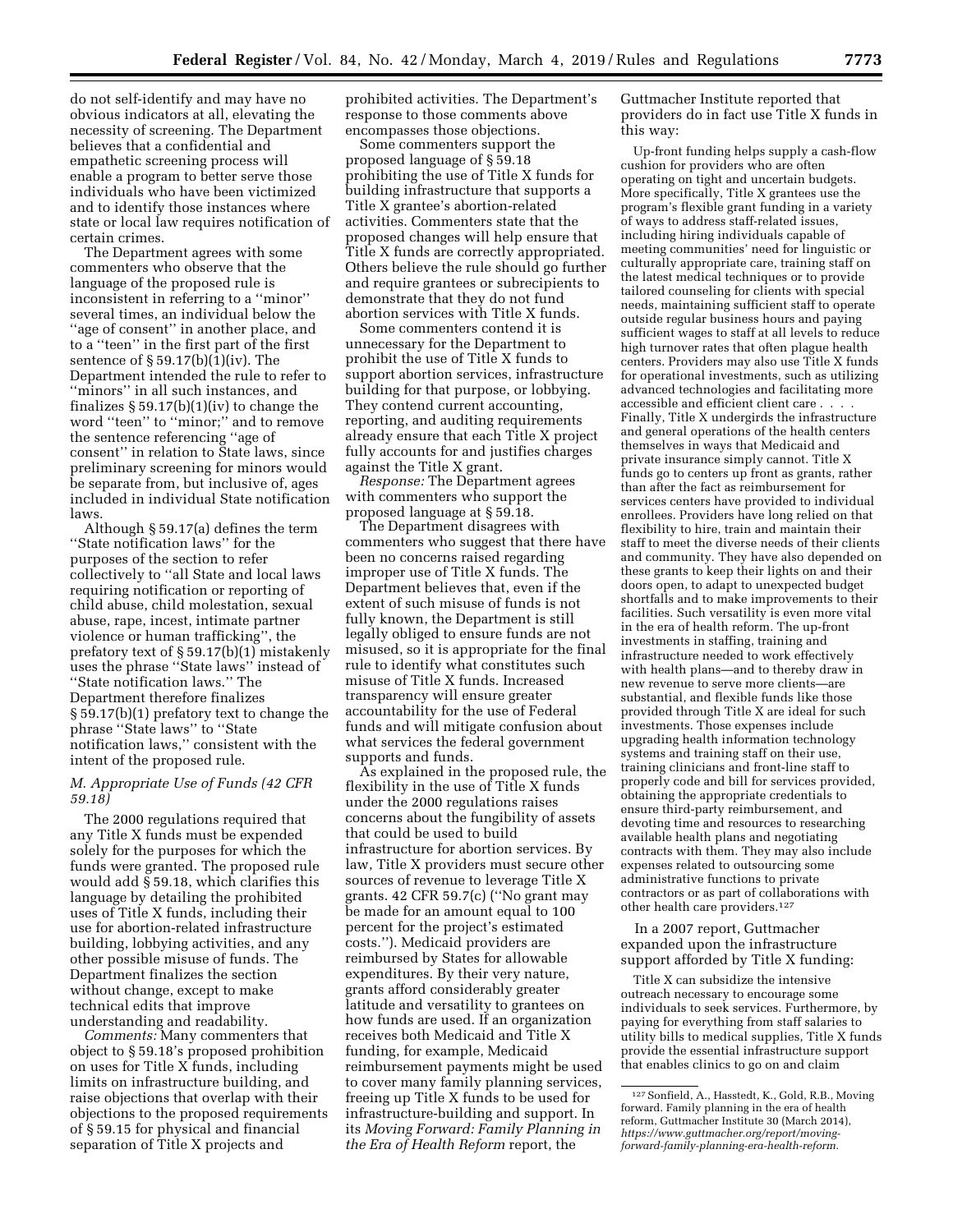Medicaid reimbursement for the clients they serve.128

Infrastructure building may include securing physical space, developing or acquiring health information technology systems (including electronic health records), bulk purchasing of contraceptives or other clinic supplies, clinical training for staff, and community outreach and recruiting. An anecdotal story 129 from the 2007 report reinforces the point:

Ibarra of California's Venice clinic says her agency sends street outreach teams into the community with backpacks of condoms and basic educational materials, while other teams make regular visits to homeless shelters. Often, it will take multiple visits to a shelter or street-corner conversations until someone feels safe enough to come to a clinic. According to Ibarra, Title X will fund and train the outreach workers, purchase the condoms and often even develop the educational materials they distribute. Only when a client actually comes to the clinic is reimbursement available (through Medicaid or any other source), and then only if the client qualifies. According to Annette Amey, director of program evaluation for CFHC, ''it's all about getting people to the inside of the clinic door, and for that Title X dollars are indispensable.''

The Department is concerned about this infrastructure building on both statutory and policy grounds. As a statutory matter, the use of Title X funds to build infrastructure that can be used for purposes prohibited with these funds, such as support for the abortion business of a Title X grantee or subrecipient, clearly violates section 1008. As a policy matter, Title X is the only discrete, domestic, Federal grant program focused solely on the provision of cost-effective family planning methods and services. As the number of Americans at or below the poverty level has increased, the need to prioritize the use of Title X funds for the provision of family planning services has as well.

The Department concludes it is appropriate to implement the statutory requirements applicable to Title X by imposing the § 59.18 restrictions addressing the use of Title X funds for infrastructure purposes related to abortion, particularly in combination with the § 59.15 requirement of physical and financial separation of Title X projects from prohibited activities (*e.g.,*  abortion as a method of family planning). Because Title X projects would not share any infrastructure with

abortion-related activities, direction of Title X funds toward such infrastructure would no longer threaten to divert funds to impermissible activities. That separation would thus ensure that Title X funds are used for the purposes expressly mandated by Congress, that is, to offer family planning methods and services—and that any infrastructure built with Title X funds would not be used for impermissible purposes.

#### *N. Transition Provisions (42 CFR 59.19)*

*Summary of changes:* The proposed rule would add § 59.19, which specifies the effective dates and compliance dates of the provisions of the proposed rule. The Department finalizes this provision with changes to the compliance dates in response to public comments, and makes some minor formatting and technical edits to improve readability.

*Comments:* Many commenters contend transition periods by which covered entities must comply with the rule are not long enough. Some recommend lengthening the physical separation transition period from one to two years, while many recommend extending the period to three years. Some contend they do not know how long would be needed for compliance, but at least an additional year is needed. Various commenters worry that many Title X recipients would be unable to receive care while clinics are in the process of separating after the proposed one year time period expires.

One commenter asks that the changes be scheduled to take effect at the end of the project period during which the rule is finalized in order to limit confusion for current grantees. One commenter suggests that Title X create different transition requirements for different Title X providers based on resourcelevel, location revenue, and client population.

Additionally, one commenter notes the cost of establishing new Electronic Health Record (EHR) systems would include the costs for new hardware and infrastructure for these systems. In New York State, providers may not purchase equipment in the final year of a grant cycle. Since 2019 is the final year of the grant for New York State Family Planning projects, the commenter contends that these providers would be unable to comply with the new requirements until a new grant is issued.

One commenter requests that the financial transition period be lengthened from 60 days to six months, stating that, according to businesses that provide modification and implementation of EHR systems, six months, at minimum, is needed. The

majority of commenters recommended changing the transition period to one year for financial separation.

*Response:* The effective date for all sections of the final rule is 60 days after publication of this rule in the **Federal Register**, as set forth in the Dates section of this notice. Except with respect to the provisions for which the Department establishes a separate compliance date, covered entities will be expected to comply with the requirements of this final rule by that date.

The Department extends some of the compliance dates of certain sections or paragraphs in the rule, by which covered entities must comply with those sections after their effective date, in response to public comments as follows.

The Department maintains the compliance date of one year for the physical separation requirements of § 59.15. The Department disagrees with commenters who contend one year is an insufficient time period for covered entities to comply with the physical separation requirement of the rule. The Department believes one year is an ample and generous amount of time for an entity to rearrange locations, find new locations, comply with related State requirements, or even make changes to a facility to physically separate Title X services from abortion services. These rules might be satisfied by placing Title X projects (or the abortion services) in a different location without changing any physical or facility space. It is not uncommon for health care providers to change locations, change their physical space, or even add new service delivery locations. As a result, the Department disagrees with commenters who assert that patients will lose service because of the physical separation requirement would apply beginning one year after the publication of the final rule.

The Department agrees with commenters who contend some other components of § 59.15, such as those pertaining to electronic health records, should also be subject to the one-year separation requirement. The Department considers the electronic health records to pertain to physical separation and, thus, subject to the one-year compliance deadline. However, the Department will require that Title X projects and providers comply with the requirement of financial separation by July 2, 2019. The Department therefore finalizes paragraph (a) of the transition rule specifying the compliance date for the physical separation requirements contained in § 59.15, by which covered entities must comply with such requirement, as March 4, 2020. Title X projects may comply with the physical

<sup>128</sup> Gold, R.B., *Stronger Together: Medicaid, Title X Bring Different Strengths to Family Planning Effort,* Guttmacher Institute 15 (May 17, 2007), *https://www.guttmacher.org/gpr/2007/05/strongertogether-medicaid-title-x-bring-different-strengthsfamily-planning-effort.* 

<sup>129</sup> *Id.* at 17.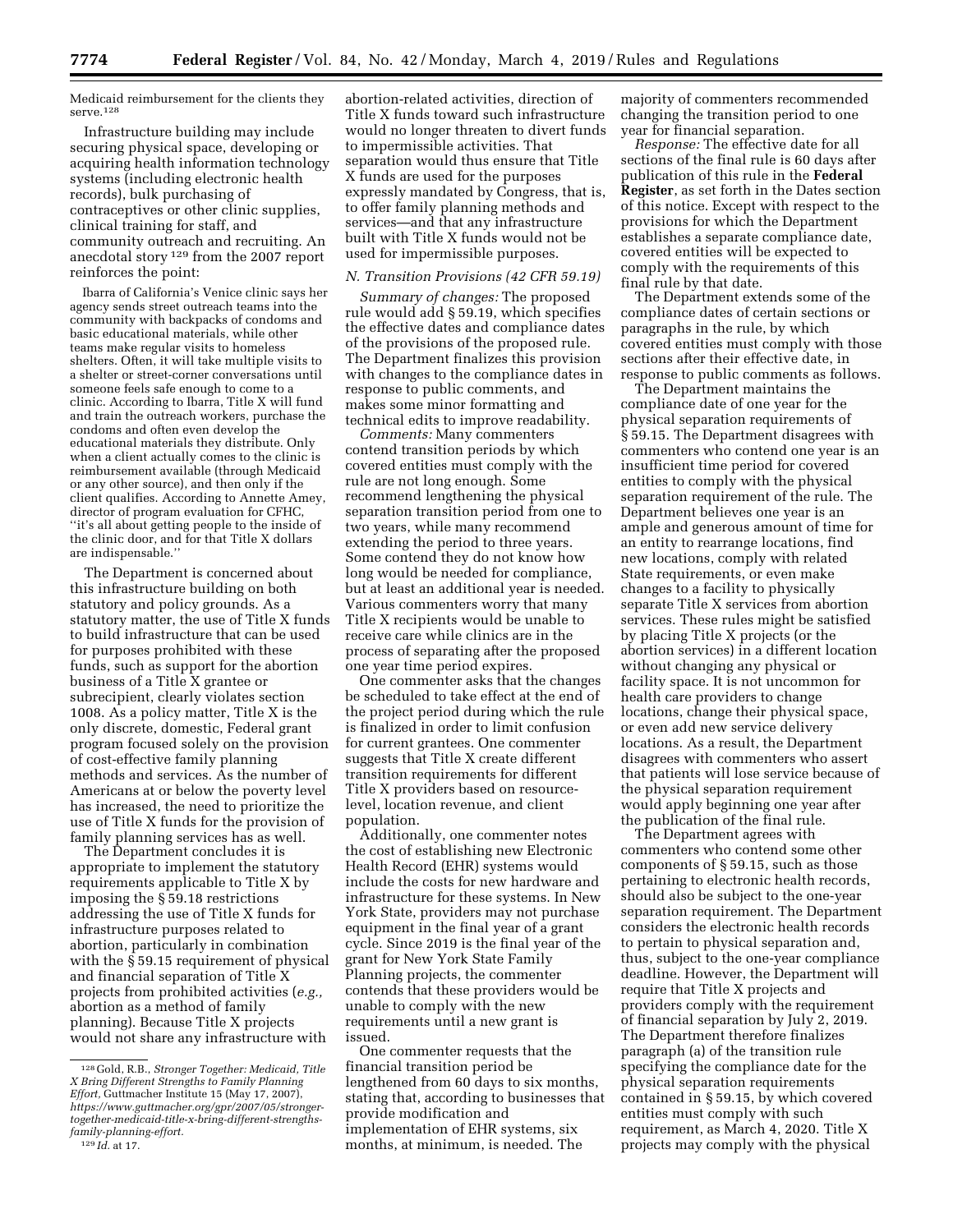separation requirements of § 59.15 earlier than the one year compliance date if they choose, and may comply with the financial separation requirements of § 59.15 earlier than the 120 day compliance date if they choose. Prior to the compliance date for the financial separation requirements of this final rule, the Department expects that grantees will comply with the ''Separation'' section of the guidance at 65 FR 41281, 41282, or with the financial separation requirements of § 59.15.

Various parts of the final rule impact applications for grants, namely § 59.7, the removal of  $\S 59.5(a)(10)(i)$ , and § 59.5(a)(13) as it applies to grant applications. The Department intends that these requirements will apply prospectively to applications for competitive or continuation awards, but not to applications that have been submitted before publication of the final rule or that are due in a time period soon after publication of the final rule. The Department intends that these provisions will apply to applications for which the Department has informed the applicant these provisions will apply. Therefore, the Department finalizes paragraph (b) of the transition section to establish that the compliance date for covered entities regarding § 59.7, the deletion of § 59.5(a)(10)(i), and § 59.5(a)(13) as it applies to grant applicationswill be the date on which competitive or continuation award applications are due, where that date occurs after July 2, 2019.''

The Departments have carefully reviewed comments seeking more time for implementation of requirements for reporting, submitting assurances, and providing certain services. These sections include §§ 59.5(a)(12), 59.5(a)(13) as it applies to all required reports, 59.5(a)(14), (b)(1) and (8), 59.13, 59.14, 59.17, and 59.18. In response to the request by commenters that more than 60 days is needed for compliance with such requirements, the Department has concluded that it will finalize the transition section to allow 120 days for compliance with this section. The Department believes this provides sufficient time for grantees and subrecipients to comply with these requirements. Therefore, the Department finalizes paragraph (c) of the transition section to establish the compliance date for covered entities regarding § 59.5(a)(12), § 59.5(a)(13) as it applies to all required reports, § 59.5(a)(14), § 59.5(b)(1), § 59.5(b)(8), § 59.13, § 59.14, § 59.17, and § 59.18is July 2, 2019.''

The Department concludes that the remaining requirements of the final

rules, that is, all requirements not specified above, can be satisfied within 60 days of publication of the final rules in the **Federal Register**, that is, by the effective date. For example, Title X projects can comply with the prohibition on referrals for abortion as a method of family planning within 60 days. Therefore, the Department does not establish a separate compliance date for such provisions of this final rule.

## **III. Economic/Regulatory Impact and Paperwork Burden**

#### *A. Introduction and Summary*

The Department examined the impacts of the final rule as required by Executive Order 12866 on Regulatory Planning and Review (September 30, 1993); Executive Order 13563 on Improving Regulation and Regulatory Review (January 18, 2011); the Regulatory Flexibility Act, 5 U.S.C. 601 (RFA); Unfunded Mandates Reform Act, 1995, Public Law 104–4, Title II, sec. 202(a), 109 Stat. 48, 64 (1995); Executive Order 13132 on Federalism (August 4, 1999); the Congressional Review Act, 5 U.S.C. 804(2); section 654, 5 U.S.C. 601 (note), on the Assessment of Federal Regulation and Policies on Families; E.O. 13771 on Reducing Regulation and Controlling Regulatory Costs (January 30, 2017); and the Paperwork Reduction Act of 1995, 44 U.S.C. 3501–3520.

In addition, the Department carefully reviewed the public comments, and as a result, has updated the estimated costs for implementing the final rule in some cases. Those changes are described below and reflected in the narrative and calculations represented later in this section.

## 1. Executive Orders 12866 and 13563 and the Congressional Review Act

*Comments:* Commenters contend that the Administration failed to solicit public input on the proposed rule, citing E.O. 12866, noting that the proposed rule was not included in the Spring 2018 Unified Regulatory Agenda and that public input was not permitted prior to final review.

Commenters contend that the proposed rule qualifies as a ''significant regulatory action'' under E.O. 12866 and E.O. 13563, and maintain that the Economic Impact Analysis performed by the Department failed to address the potential cost to patients and providers. Commenters contend that the Department focused on the benefits and protections of the proposed rule, but failed to adequately address potential problems. For example, commenters contend that the Department did not accurately estimate costs associated

with the physical separation requirement, the new definition of ''low income family,'' and unintended births that will result from the regulation.

*Response:* Although some commenters claimed that this rule would increase unintended pregnancies, the Department disagrees, for the reasons set forth above, and believes this rule will lead to a better or wider distribution of family planning services. In any event, the Department is not aware, either from its own sources or from commenters, of actual data that could demonstrate a causal connection between the type of changes to Title X regulations contemplated in this rulemaking and an increase in unintended pregnancies, births, or costs associated with either, much less data that could reliably calculate the magnitude of that hypothetical impact. Therefore, the Department concludes that those are not likely or calculable impacts for the purpose of the Executive Order.

The Department's impact analysis provides its best thinking on the effects of the proposed rule. It acknowledges that it is difficult to forecast all of its effects, and acknowledges uncertainty regarding the estimates. However, the Department believes that this proposed rule will result in better outcomes for people interested in utilizing Title X family planning services and does not believe that public comments provided substantive evidence of negative effects of the proposed rule.

Executive Orders 12866 and 13563 direct agencies to assess all costs and benefits of available regulatory alternatives and, if regulation is necessary, to select regulatory approaches that maximize net benefits (including potential economic, environmental, public health and safety effects, distributive impacts, and equity). Under Executive Order 12866, the Office of Management and Budget's (OMB's) Office of Information and Regulatory Affairs determines whether a regulatory action is significant and, therefore, subject to the requirements of the Executive Order and review by OMB. Section 3(f) of Executive Order 12866 defines a ''significant regulatory action'' as an action that is likely to result in a rule that (1) has an annual effect on the economy of \$100 million or more, or adversely affects in a material way a sector of the economy, productivity, competition, jobs, the environment, public health or safety, or State, local or tribal governments or communities (also referred to as economically significant); (2) creates serious inconsistency or otherwise interferes with an action taken or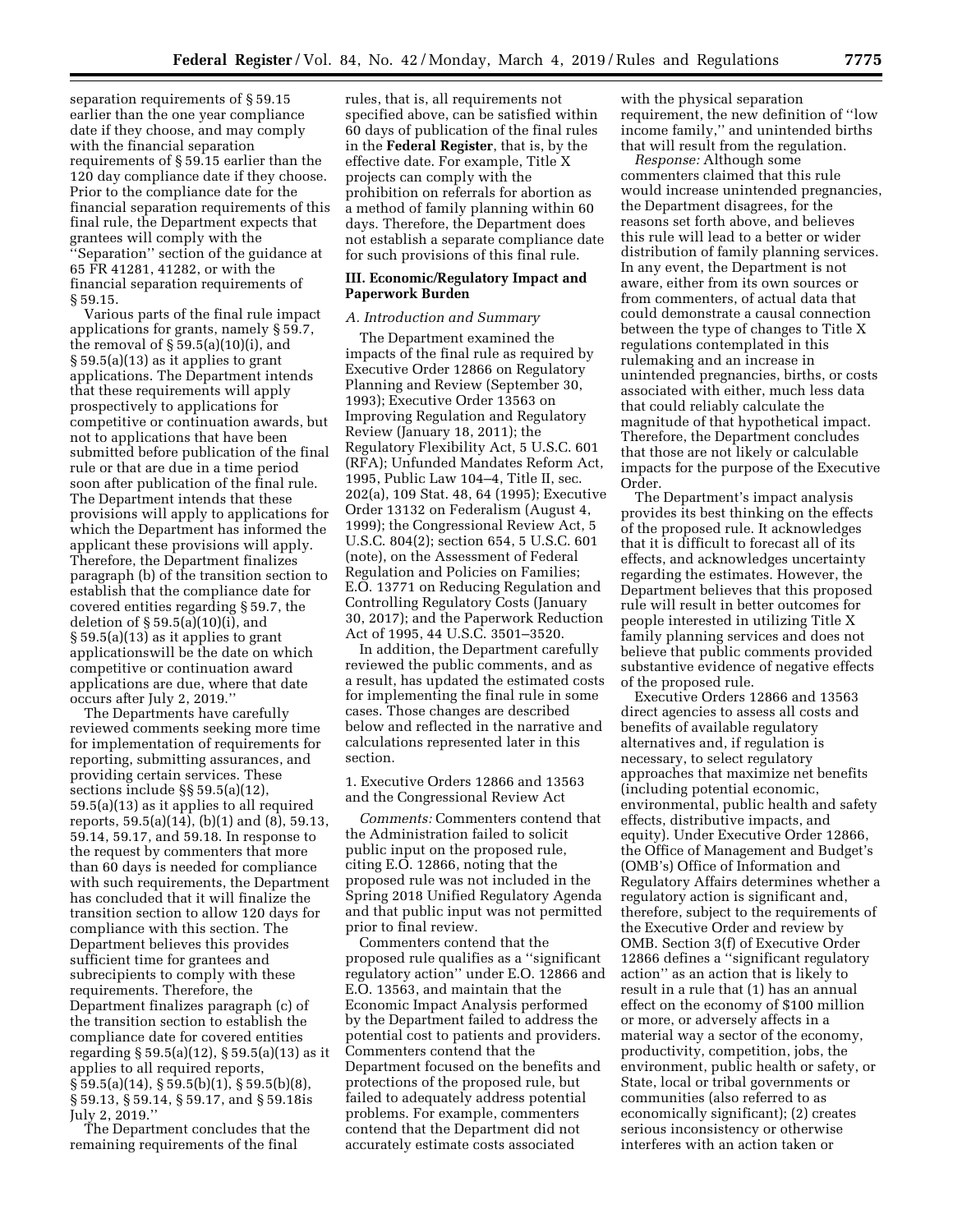planned by another agency; (3) materially alters the budgetary impacts of entitlement grants, user fees, or loan programs, or the rights and obligations of recipients thereof; or (4) raises novel legal or policy issues arising out of legal mandates, the President's priorities, or the principles set forth in the Executive Order. OMB has determined that this final rule is a significant, but not economically significant, regulatory action under section 3(f) of Executive Order 12866.

### 2. Regulatory Flexibility Act (RFA)

The RFA requires agencies that issue regulations to analyze options for regulatory relief of small entities, businesses, 501(c)(3) entities, as well as government entities if a rule has a significant impact on a substantial number of small entities. The RFA generally defines a ''small entity'' as (1) a proprietary firm meeting the size standards of the Small Business Administration (SBA); (2) a nonprofit organization that is not dominant in its field; or (3) a small government jurisdiction with a population of less than 50,000. (States and individuals are not included in the definition of ''small entity.'') The Department considers a rule to have a significant economic impact on a substantial number of small entities if at least 5% of small entities experience an impact of more than 3% of revenue. The Department does not believe that the rule will have a significant economic impact on a substantial number of small entities. Supporting analysis is provided below.

### 3. Unfunded Mandates Reform Act

Section 202(a) of the Unfunded Mandates Reform Act of 1995 requires that agencies prepare a written statement, which includes an assessment of anticipated costs and benefits, before proposing ''any rule that includes any Federal mandate that may result in the expenditure by State, local, and tribal governments, in the aggregate, or by the private sector, of \$100,000,000 or more (adjusted annually for inflation) in any one year.'' Public Law 104–4, Title II, sec. 202(a), 109 Stat. 48, 64 (1995). The current threshold after adjustment for inflation is \$150 million. The Department does not expect this rule to result in expenditures that would exceed this amount.

## 4. Federalism

Executive Order 13132 establishes certain requirements that an agency must meet when it promulgates a rule that imposes substantial direct requirement costs on State and local

governments or has federalism implications.

*Comments:* Commenters contend that the Department is preempting State law (without approval from Congress) by eliminating abortion referral and counseling requirements for Title X projects. Commenters assert that the Department failed to obtain State and local government input on the proposed rule, and failed to provide a comprehensive analysis for the Federalism implications of the proposed rule, which would have included a summary of the concerns expressed by State and local government officials. Commenters note that the Department included a federalism impact statement in a 2016 effort to revise Title X eligibility funding and argued that one should be required for this rule as well. Commenters recommend that an analysis be conducted that will assess how to address potential conflicts between the rule and State law. Commenters assert that State and local entities qualify as Title X grantees or subrecipients and would incur increased costs associated with providing access to services no longer provided by Title X, as well as costs associated with reduced access to those services for the public.

One commenter stated that the Department did not adequately assess the impact of the NPRM on individuals' health and well-being, as is required under Public Law 105–277. According to the commenter, the Department provided no details of an assessment in the NPRM, but only stated that the proposed rule would not negatively impact health and well-being. The commenter requests that the Office of Management and Budget (OMB) look into this issue.

*Response:* The Department disagrees with commenters who suggest the proposed rule preempts State law by removing the requirement for abortion counseling and referral. This regulation only impacts the Title X program and has no impact on State laws that may, in other venues or circumstances, require State or local entities to counsel and/or refer for abortion. And to the extent that any State laws requiring referral for abortion cannot be carried out in a Title X project, it is due to Congress's restriction on the use of Title X funds in projects where abortion is a method of family planning.

The Department also disagrees with comments suggesting that federalism requires the Department to permit Title X projects to provide directive counseling and information about abortion, or referrals for abortion. As the Supreme Court held in *Rust* v. *Sullivan,* 

the federal government is not required to fund Title X projects that promote or refer for abortion. 500 U.S. at 193–94. Regardless of the status of State laws that some commenters say require the provision of directive counseling, information, or referrals for abortion, neither the principle of federalism nor the Constitution requires the federal government to fund Title X programs or projects—or any other program—that include directive counseling, information, or referrals for abortion as a method of family planning. And the Department believes it would be inconsistent with restrictions on the Title X program to allow (or require) Title X projects to provide directive counseling about abortion. The Department has determined that the final rule will not contain policies that have substantial direct effects on the States, on the relationship between the National Government and the States, or on the distribution of power and responsibilities among the various levels of government. The changes in the rule represent the Federal Government regulating its own program.

The Department disagrees with comments that suggest the inclusion of a federalism impact statement in the 2016 Title X regulation demands the same for this rule. The 2016 regulation was a regulatory change to the status quo of the 2000 regulations that limited the ability of states and other grantees to choose their own subrecipients; the Department specifically stated that its reason for issuing the rule was to respond to new approaches to competing or distributing Title X funds that were being employed by several States. As a result, the 2016 regulation had a federalism impact. This final rule, however, removes a provision that Congress has already legislatively repealed through the Congressional Review Act. That regulatory provision was nullified as a matter of law when the President signed the repeal. This rule simply conforms the text of the Title X regulations to what Congress has already done. Consequently, there is no federalism impact of the removal of this provision.

Additionally, States are free to apply or not apply for Title X funding and so are only required to comply with regulations in this Federal program if they decide to apply for a grant under the discretionary Title X program and, thereby, voluntarily agree to follow the statutory program integrity provisions, the regulation provisions, and those requirements communicated in the funding announcement. Should they agree that the Title X program is a good fit for their State government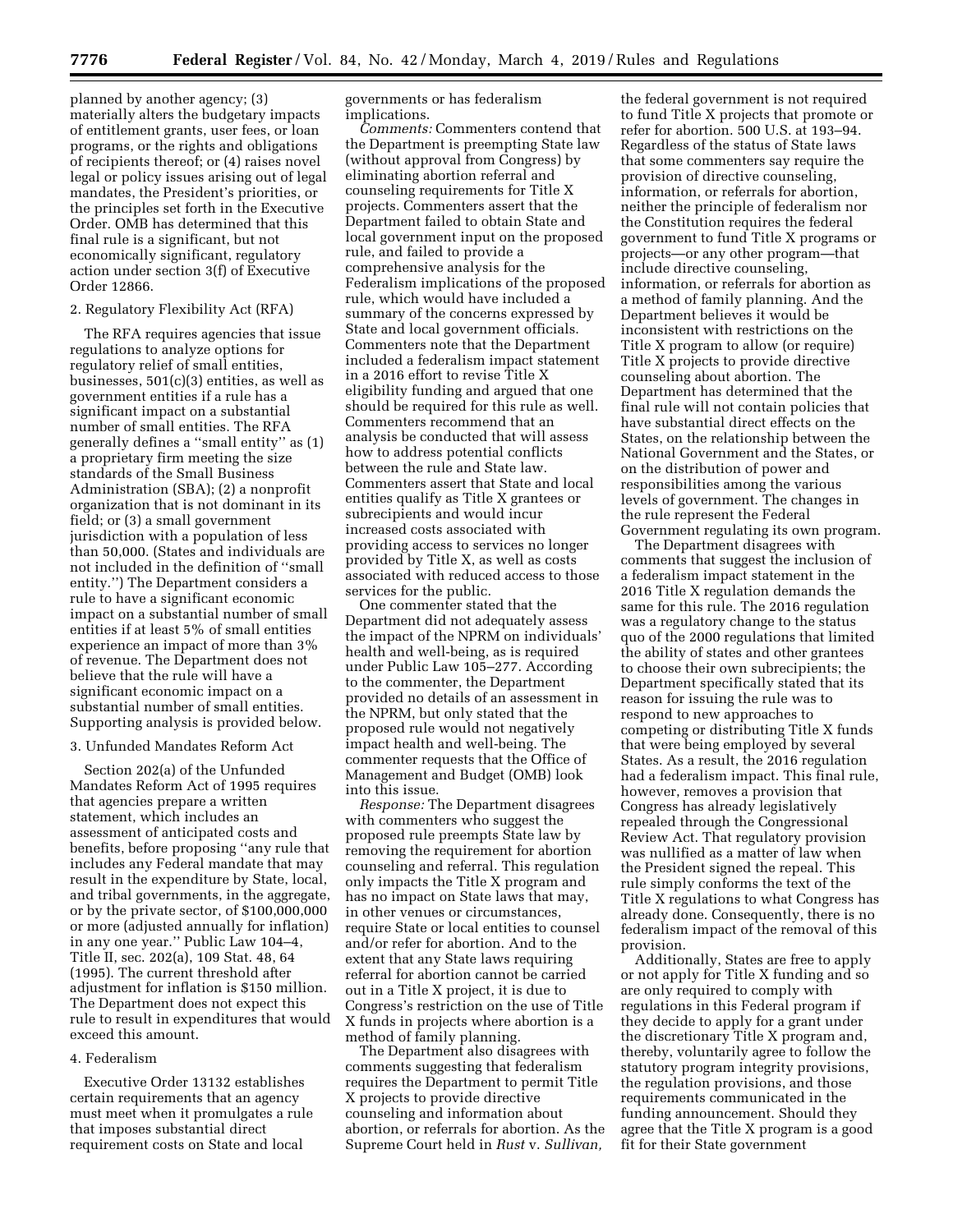application, this regulation establishes the program's core requirements to maintain statutory program integrity, but States (or other grantees) have the freedom to implement their own programs, select their own subrecipients, establish their own referral networks, and test approaches within this framework to identify the most effective and innovative means to serve Title X patients in their States.

The Department disagrees with comments suggesting that State and local entities will incur additional costs to provide services that were once part of Title X, but are no longer permitted. Commenters fail to provide convincing evidence of these costs and also fail to provide evidence that there will be reduced access to Title X services as a result of this rule. Accordingly, the

Department concludes that the final rule does not contain policies that have federalism implications, as defined in Executive Order 13132 and, consequently, a federalism summary impact statement is not required.

5. Summary of the Final Rule

This final rule amends the regulations governing the Title X program to ensure programmatic compliance with statutory program integrity provisions. Specifically, the rule:

(1) Aligns the regulation with the statutory requirements and purpose of the Title X program, the appropriations provisos and riders addressing the Title X program, and other obligations and requirements established under other Federal law;

(2) Expands the scope of enforcement and auditing mechanisms available to

the Department to enforce such program requirements; and

(3) Requires individuals and entities covered by this proposed rule to adhere to certain procedural and administrative requirements that aim to improve client care and increase transparency.

The Department evaluated the effects of this rule over 2019–2023. As a result of comments, it has increased estimated costs. Costs are estimated to be \$69.2 million in 2019 and \$14.8 million in subsequent years. Present value costs of \$110.4 million and annualized costs of \$26.4 million are estimated using a 3% discount rate; present value costs of \$91.1 million and annualized costs of \$27.2 million are estimated using a 7% discount rate. The quantified and nonquantified benefits and costs are summarized in Table 1.

| TABLE 1—ACCOUNTING TABLE OF BENEFITS AND COSTS OF ALL PROPOSED CHANGES |  |  |  |
|------------------------------------------------------------------------|--|--|--|
|------------------------------------------------------------------------|--|--|--|

|                                         | Present value over 5 years<br>by discount rate<br>(Millions of 2016 dollars) |           | Annualized value over 5 years<br>by discount rate<br>(Millions of 2016 dollars) |           |
|-----------------------------------------|------------------------------------------------------------------------------|-----------|---------------------------------------------------------------------------------|-----------|
|                                         | 3 Percent                                                                    | 7 Percent | 3 Percent                                                                       | 7 Percent |
| Benefits:<br><b>Quantified Benefits</b> |                                                                              |           |                                                                                 | 0         |

Non-quantified Benefits (see below):

Program integrity of Title X, especially with respect to ensuring that projects and providers do not fund, support, or promote abortion as a method of family planning. Enhanced compliance with statutory requirements and appropriations riders and provisos. Expanded number of entities interested in participating in Title X, including by the removal of abortion counseling and referral requirements that potentially violate federal health care conscience protections. Enhanced patient service and care.

| Costs:<br><b>Quantified Costs</b> | 110.4 | 91.1 | 26.4 | 27 D<br>ے. اے |
|-----------------------------------|-------|------|------|---------------|
| Non-quantified Costs:<br>None     |       |      |      |               |

# *B. Analysis of Economic Impacts*

#### 1. Need for Regulatory Action

This final rule addresses two categories of problems:

(1) Insufficient compliance with the statutory program integrity provisions and the purpose and goals of the Title X program (especially those related to section 1008), the appropriations provisos and riders addressing the Title X program, and other obligations and requirements established under other Federal law; and

(2) Lack of transparency regarding the provision of services (with respect to both the identity of the providers and the services being provided by such entities). Each of the issues fall into one or more of these categories.

While the 2000 regulations state that Title X projects must not provide abortion as a method of family planning, they do not provide sufficient guidance

to ensure that Title X projects comply with section 1008 by not encouraging or promoting abortion as a method of family planning. Limiting section 1008's prohibition to only ''direct'' facilitation of abortion is not consistent with the best reading of that provision, which was intended to ensure that Title X funds are also not used to encourage or promote abortion. For example, the 2000 regulations:

• Mandate that providers provide counseling on and referral for abortion, if requested by the client;

• Permit shared locations, facilities, personnel, file systems, phone numbers, and websites between Title X clinics and abortion clinics, creating confusion regarding the scope of Title X services and whether the Federal government is funding abortion services; and

• Permit a fungibility of assets that can be used to free funds and build infrastructure for abortion services,

including physical space, health information technology systems, community recruitment, and bulk purchase of contraceptives and other clinic supplies.

The lack of clear operational guidance on the abortion restriction in section 1008 has created confusion as to what activities are proscribed by section 1008. With abortions increasingly performed at nonspecialized clinics primarily serving contraceptive and family planning clients, it is critical that the Department ensure that Federal funds are not directly or indirectly supporting, encouraging, or promoting abortion as a method of family planning and that there is a clear demarcation between Title X services and abortionrelated services for which Title X funds cannot be used.

The 2000 regulations suffer from additional deficiencies. They are inconsistent with the conscience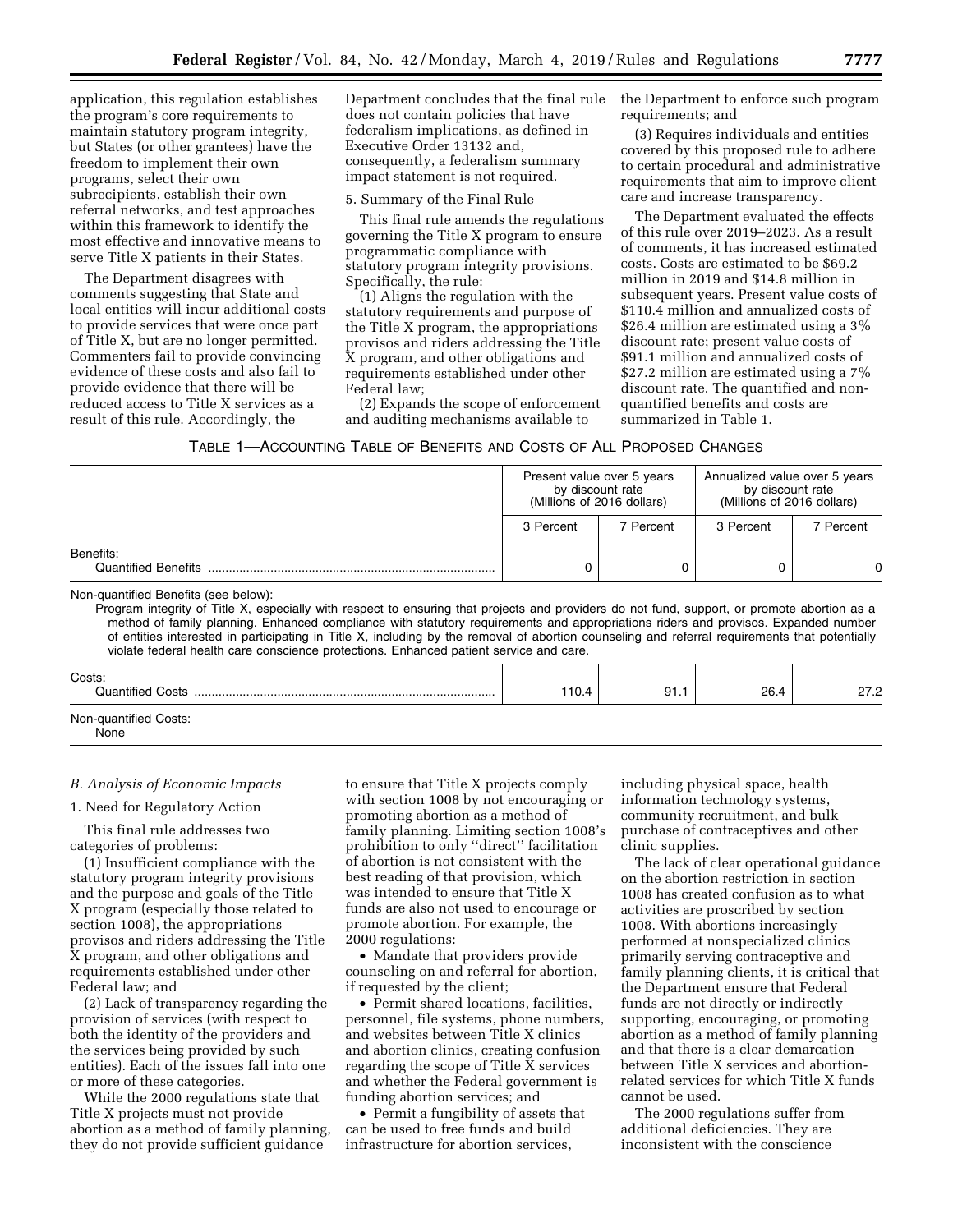protections embodied in the Church, Coats-Snowe, and Weldon Amendments; do not address the statutory requirement that Title X projects encourage family participation in minors' decisions to seek family planning services; do not address the statutory requirement that Title X projects provide counseling to minors on how to resist attempts to coerce minors into engaging in sexual activities; do not expressly address the obligation of Title X grantees and subrecipients to comply with State sexual abuse reporting or notification requirements; and do not expressly prohibit the use of Title X funds to encourage, promote, or advocate for abortion, to support any legislative proposal that encourages abortion, or to support or oppose any candidate for public office. In addition, the 2000 regulations do not communicate that Title X providers should either offer comprehensive primary health services onsite or have a robust referral linkage with primary health providers who are in close physical proximity to the Title X site. And the 2000 regulations fail to require grantees to provide the Department sufficient information about the subrecipients with which they (or their subrecipients) contract or other partners to whom Title X funds may flow, thus hindering OPA from exercising appropriate oversight of the activities of its program and project subrecipients.

This final rule addresses each of the foregoing problems. First, to assist the Department in ensuring compliance with, and enforcement of, the section 1008 prohibition, the final rule will prohibit family planning projects from using Title X funds to encourage, promote, provide, refer for, or advocate for abortion as a method of family planning; require assurances of compliance; eliminate the requirement that Title X projects provide abortion counseling and referral; require physical and financial separation of Title X activities from those which are prohibited under section 1008; and provide clarification on the appropriate use of funds in regard to the building of infrastructure.

To assist the Department in ensuring compliance with, and enforcement of, appropriations provisos and riders addressing the Title X program, the final rule also reiterates the voluntary, noncoercive nature of Title X services; requires Title X facilities to encourage family participation in a minor's decision to seek family planning services; requires Title X facilities to provide minors with counseling on how to resist attempts to coerce them into

engaging in sexual activities; prohibits the use of Title X funds for any activity that in any way tends to promote public support or opposition to any legislative proposal or candidate for office; clarifies the duty of projects to comply with State and local laws requiring notification and reporting of criminal sexual exploitation; explains that confidentiality of information may not be used as a rationale for noncompliance with such notification or reporting laws; and requires assurances of compliance and maintenance of records.

To assist the Department in ensuring compliance with conscience protections embodied in the Church, Coats-Snowe, and Weldon Amendments, the final rule eliminates the requirement that Title X projects provide abortion counseling and referral. These changes will also add clarity to extant conscience protections, making it easier for entities to participate who may have felt unable to do so in the past. In addition, though already permitted in the 2000 regulations, the final rule clarifies that participating entities within a project may offer only a single method or a limited number of methods as components of a Title X family planning project, so long as the overall project provides a broad range of acceptable and effective family planning methods and services throughout the service area.

Second, to ensure that the Title X program places an adequate emphasis on holistic family planning services that recognize the need for linkages with comprehensive primary health care providers, the final rule clarifies the definition of family planning; provides for the referral of pregnant patients for appropriate prenatal services; encourages the provision of comprehensive primary health services onsite or through a robust referral linkage; and updates the application review criteria, including to expand provision of family planning service in under- and un-served areas and populations.

Third, to ensure transparency regarding the provision of services, the final rule requires additional information from applicants and grantees regarding subrecipients, requires a clear explanation of how grantees ensure adequate oversight and accountability for compliance and quality outcomes among subrecipients and requires each project supported under Title X to fully account for, and justify, charges against the Title X grant. The Department believes these changes will ensure that OPA has the information necessary to determine

whether Title X projects, grantees, and subrecipients are complying with the statutory provisions of the program. Title X grantees and subrecipients must comply with the Federal laws that are the subject of this proposed rulemaking. In addition to conducting outreach and providing technical assistance, OPA has the authority to initiate compliance reviews and take appropriate action to assure compliance with the provisions in this final rule.

## 2. Affected Entities

This rule would affect the operations of entities which receive Title X grants or are subrecipients of such entities at some point in time. According to the 2016 Family Planning Annual Report (FPAR), there were 91 Title X grantees and 1,117 Title X subrecipients in 2016.130 These entities operated at 3,898 service sites, and provided services to 4,007,552 people.131 For purposes of this analysis, the Department assumes that these numbers will remain the same across time. Title X services were delivered by 3,550 clinical services provider full-time equivalent employees (FTEs), which include 780 physician FTEs, 258 registered nurse FTEs, and 2,512 combined FTEs from physician's assistants (PAs), nurse practitioners (NPs), and certified nurse midwives (CNMs).132 These FTEs are associated with 1,403 Title X family planning encounters per FTE, for 5.0 million total Title X family planning encounters across these providers in 2016.133 Title X services are also delivered by other types of service providers, who were involved with 1.7 million Title X family planning encounters in 2016.134 Providers in these categories include registered nurses, public health nurses, licensed vocational or licensed practical nurses, certified nurse assistants, health educators, social workers, and clinic aides. The Department assumes that there are 1,403 encounters per FTE for individuals in these categories, which implies approximately 1,219 FTEs in this category in 2016.135 To convert FTEs reported in the FPAR to the number of individuals in these categories, the Department assumes that each individual works an average of between 0.5 FTEs and 1.0 FTEs delivering Title X services, with 0.75 FTEs as its central estimate, uniformly

130Fowler et al., *Family Planning Annual Report: 2016 National Summary* 7 (Aug. 2017), *https:// www.hhs.gov/opa/sites/default/files/title-x-fpar-2016-national.pdf.* 

- 131 *Id.* at 8.
- 132 *Id.* at 49–51.
- 133 *Id.* at 51.
- 134 *Id.* at 24.
- 135 *Id.* at 49.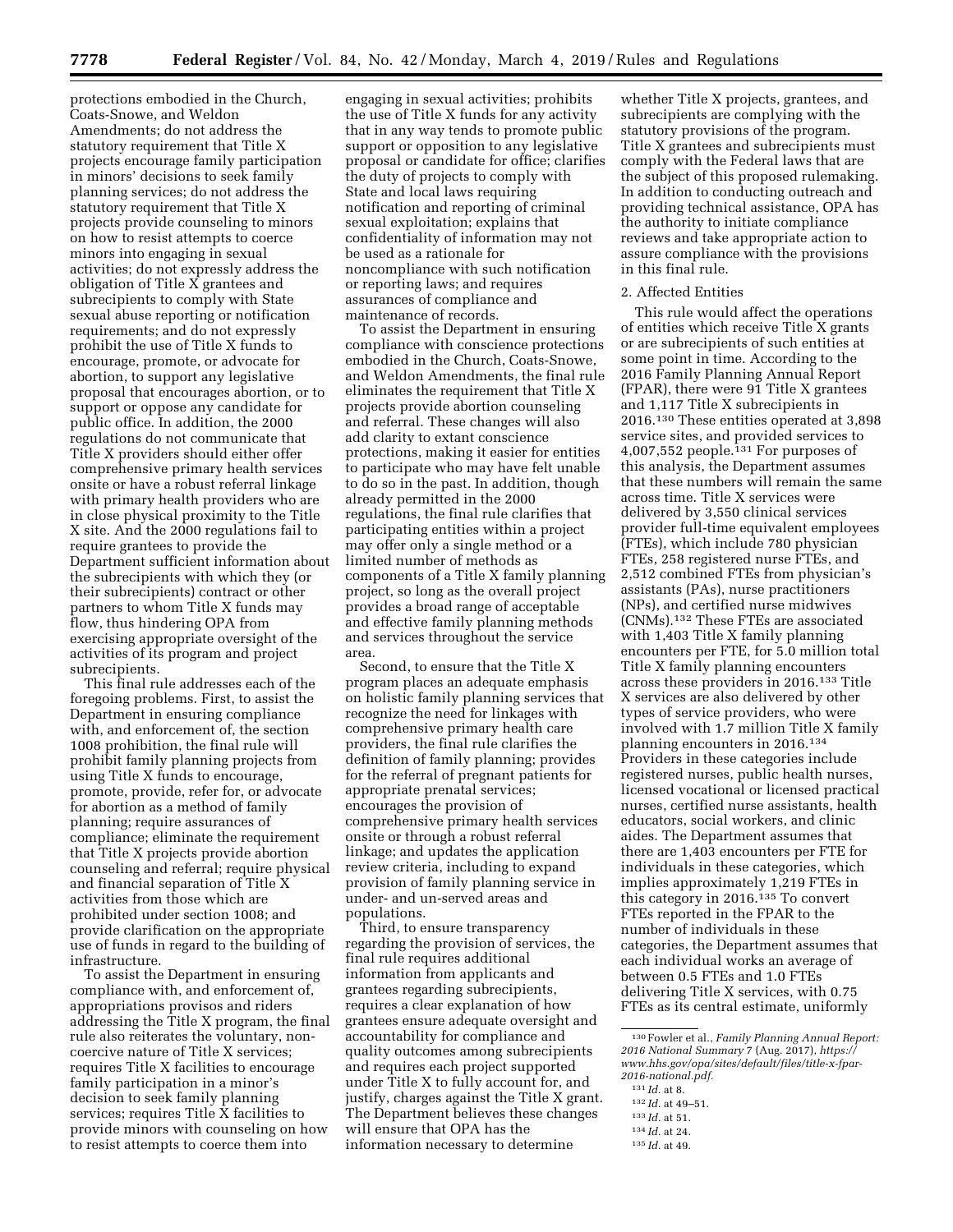across occupation categories. This implies that there are approximately 4,733 clinical service providers and 1,625 other service providers associated with the provision of Title X family planning services. The Department will use these estimates as its estimate of service providers affected by this rule.

The Department estimates the hourly wages of individuals affected by this proposed rule using information on hourly wages in the May 2016 National Occupational Employment and Wage Estimates provided by the U.S. Bureau of Labor Statistics 136 and salaries from the U.S. Office of Personal Management.137 It uses the salary of registered nurses as a proxy for ''other clinical service providers'' and ''other types of service providers'' described above. In FPAR, PAs, NPs, and CNMs are not distinguished. Since wages in these three categories are very similar, the Department uses the average wage across this group when discussing impacts affecting the group. The Department uses the wages of Medical and Health Services Managers as a proxy for management staff, and the wages of Lawyers as a proxy for legal staff throughout this analysis. To value the time of potential Title X service grantees, the Department takes the average wage across all occupations in the U.S. The Department assumes that federal employees affected by the proposed changes to the Title X regulation are Step 5 within their GSlevel and earn locality pay for the District of Columbia, Baltimore, and Northern Virginia. It divides annual salaries by 2,087 hours to derive hourly wages. It assumes that the total dollar value of labor, which includes wages, benefits, and overhead, is equal to 200% of the wage rate. Estimated hourly rates for all relevant categories are included below.

Throughout, estimates are presented in 2016 dollars. When present value and annualized values are presented, they are discounted relative to year 2016. Finally, the Department estimates impact over five years starting in 2019. Please note that the list includes staff that the Department assumes will be impacted by the final rule and is inclusive of those positions which are included in the APP category.

# TABLE 2—HOURLY WAGES

|                                      | \$101.04 |
|--------------------------------------|----------|
| Physician Assistant                  | 49.08    |
| Nurse Practitioner                   | 50.30    |
| Certified Nurse Midwife              | 49.23    |
| Registered Nurse                     | 34.70    |
| Medical and Health Services Man-     |          |
|                                      | 52.58    |
|                                      | 67.25    |
| Federal employees in the District of |          |
| Columbia, Baltimore, and North-      |          |
| ern Virginia (2016)                  |          |
|                                      | 50.04    |
| GS-14 Step 5                         | 59.13    |
| GS-15 Step 5                         | 69.56    |
|                                      |          |

# 3. Estimated Costs

## a. Learning the Rule's Requirements

To comply with the regulatory changes proposed in this final rule, affected entities must learn the rule's requirements, review their policies in the context of these new requirements, and determine how to respond. Affected entities here would include not only existing grantees and subrecipients, but also potential grantees and subrecipients. Consistent with our view that this proposed rule would increase competition for Title X funding, the Department estimates that potential grantees and subrecipients range from between 100% and 300% of their 2016 values, with a central estimate of 200%. This implies 182 potential grantees and 2,234 potential subrecipients. The Department estimates that learning the final rule's requirements and determining how to respond would require an average of 20 hours for potential grantees and an average of 10 hours for potential subrecipients, divided evenly between managers and lawyers, in the first year following publication of the final rule. As a result, using wage information provided in Table 2, this implies costs of \$3.11 million in the first year following publication of the final rule.

# b. Training

Individuals involved with delivering family planning services would need to receive training on the requirements of the final rule. To convert FTEs reported in FPAR to the number of individuals who would receive training, the Department assumes that each individual works an average of between 0.5 FTEs and 1.0 FTEs delivering Title X services, with 0.75 FTEs as its central estimate. This implies that there are approximately 4,733 clinical service providers and 1,625 other service providers who will need training in order to ensure compliance with these regulations. The Department estimates that these individuals would require an average of 4 hours of training in the first year following publication of this rule.

In subsequent years, it assumes that this new information would be incorporated into existing training requirements, resulting in no incremental burden. As a result, using wage information provided in Table 2, this would imply costs of \$2.71 million in the first year following publication of a final rule in this rulemaking.

In addition, training materials would need to be updated to reflect changes made by this rulemaking. Training materials for Title X providers are currently developed by contract. The Department estimates that these updates would cost approximately \$200,000. In addition, changes to training materials would require interaction with OPA employees in order to ensure that the materials are suitable for Title X providers. The Department estimates that this would require half of an FTE at the GS–13 level and half of an FTE at the GS–14 level. It estimates that all of these costs would be incurred in the first year following publication of the final rule. Using wage information provided in Table 2, this would imply costs of \$0.43 million in the first year after publication of the final rule.

#### c. Assurance Submissions

Title X grantees and subrecipients face new assurance requirements because of this final rule. The Department estimates that these new requirements would require a lawyer to spend an average of 3 hours reviewing the assurances and 3 hours reviewing organizational policies and procedures or taking other actions to assess compliance, and a medical and health services manager to spend 2 hours total for the same tasks the first year of the final rule for each grantee and subrecipient. In subsequent years, the Department estimates that these new requirements would require a lawyer to spend an average of 1 hour reviewing the assurances, 3 hours reviewing organizational policies and procedures or taking other actions to assess compliance, and a medical and health services manager to spend 2 hours total for the same tasks at each grantee and subrecipient. Using wage information provided in Table 2, this would imply costs of \$1.2 million in the first year following publication of the final rule, and \$0.9 million in subsequent years.

#### d. Documentation of Compliance

Title X grantees and subrecipients need to document their compliance

<sup>136</sup>Bureau of Labor Statistics, *Occupational Employment and Wage Statistics,* (May 2016), *https://www.bls.gov/oes/2016/may/oesnat.htm.* 

<sup>137</sup>Office of Personnel Management, *Salary Table 2016–DCB,* (Jan. 2016), *https://www.opm.gov/ policy-data-oversight/pay-leave/salaries-wages/ salary-tables/pdf/2016/DCB.pdf.*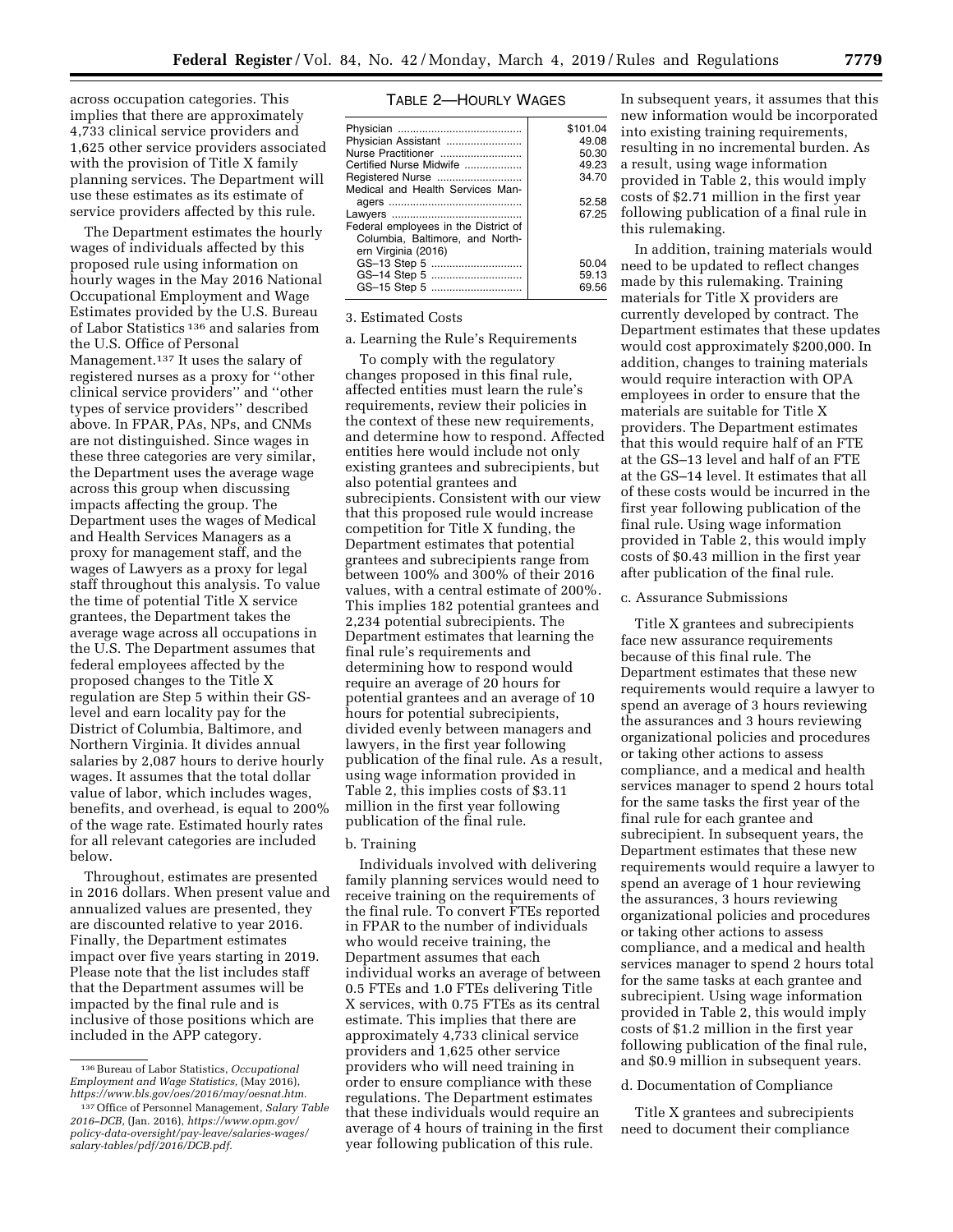with new requirements because of this final rule. First, Title X grantees are required to encourage minors to involve family in their decisions to seek family planning services. Actions taken to satisfy this requirement must be documented in a minor's medical record. The Department estimates that each occurrence would require a physician assistant to spend an average of 2 minutes to make appropriate documentation in a minor's medical records. Approximately 20% (800,000) of the 4 million Title X clients are adolescents. The Department estimates that complying with the requirement to encourage family participation will result in 75% (600,000) of adolescent patients' medical records requiring appropriate documentation. Using wage information provided in Table 2, this would imply costs of \$2.0 million in each year following publication of this rule.

In addition, the rule requires Title X projects to report certain crimes in compliance with State notification laws, and to counsel minors on how to resist sexual coercion, but the Department does not include cost estimates for compliance with these provisions because grantees are already required to comply with these congressional mandates. However, while Congress encourages family participation, especially related to minors, this rule requires an additional compliance step that grantees document that they encourage family participation with each minor—and to so document this conversation in each minor's patient file.

Second, grantees must generate reports with information related to subrecipients involved in the grantee's Title X project. The Department believes that this will impose direct and indirect costs. It estimates that these new requirements would require a health services manager to spend an average of 4 hours in each year following publication of the final rule at each grantee and subrecipient. Using wage information provided in Table 2, this would imply costs of \$0.5 million in each year following publication of a final rule in this rulemaking.

In addition, based on public comment, the Department also believes that these documentation requirements will result in indirect costs. In particular, it believes that affected entities may update systems to facilitate newly required documentation and reporting. It estimates that between 25% and 75% of service sites, with a central estimate of 50%, will make changes along these lines in response to these new requirements. These changes could

range from very minor tweaks to existing systems to more comprehensive overhauls. The Department estimates that an average of between \$1,000 and \$5,000, with a central estimate of \$3,000, would be incurred at these sites in the first year following publication of this proposed rule. This would imply costs of \$11.69 million in the first year following publication of a final rule.

### e. Monitoring and Enforcement

This final rule will result in additional monitoring of Title X grantees and subrecipients in order to ensure compliance with new regulatory and existing statutory requirements.

Some commenters contend that requiring grantees to provide information concerning their subrecipients will be burdensome because of limited funding and the magnitude of oversight required and will prohibit them from freely selecting subrecipients. Commenters contend that these requirements will be prohibitive to providing comprehensive care and continuing partnerships with referral agencies. Other commenters contend that many clinics will be forced to close as a result of the burdensome requirements and that this is evidence of a departmental agenda to discourage participation in the Title X program. Commenters request a response as to whether the Department has studied the costs to subrecipients and referral agencies associated with data collection, training and oversight. Commenters also note that other programs with comparable federal funding are not required to submit to the same requirements.

HHS does not agree with commenters who say that providing the Department with information regarding subrecipients is unduly burdensome or prohibitive, since grantees already are responsible for ensuring that all partners who receive funding as a part of the grant project are providing services that are responsive and compliant with the purposes of Title X. The Department is only requiring that compliance and appropriate service provision be documented and submitted to HHS. Grantees may relieve reporting burdens by requiring subrecipients to draft compliance reports that grantees can submit to HHS after certifying their accuracy. Commenters provided no documentation to support the assertion that such certification of subrecipient compliance would be unique among federal programs. In addition, as a result of comments, HHS is only requiring monitoring and oversight of subrecipients, not referral agencies, because only grantees and subrecipients

receive Title X funds for their services. Requirements regarding referral agencies will be limited to the grantee providing information that they should already have available, such as the name of the referral agency, the services it provides, and the extent of the referral partnership. For all of these reasons, the Department does not find this objection compelling.

Similarly, the Department does not agree with the concern expressed by some commenters regarding the effect of this rule on quality and accessibility of Title X services. These commenters did not provide evidence that the rule will negatively impact the quality or accessibility of Title X services. And the Department believes that this rule will likely improve quality and accessibility for Title X services.

For example, the Department expects that honoring statutory protections of conscience in Title X may increase the number of providers in the program. If health care providers or entities know they will be protected from discrimination on the basis of conscience with respect to counseling on, or referring for, abortion, they might seek to participate in programs as a subrecipient where they may previously have been deterred from doing so under the current regulations because of concerns that they would be forced to violate their religious belief or moral conviction. This may also lead to an increase in the number of health care providers who apply and receive funding under the Title X program, thus decreasing current gaps in family planning services in certain areas of the country. For example, under the 2000 regulations, some individuals and entities may have chosen not to apply to provide Title X services because they anticipated they would be pressured to counsel or refer for abortions. One public commenter supporting finalization of the proposed rule on behalf of religiously affiliated health care organizations cited polling data and organizational comments suggesting that protecting conscience in the Title X program would prevent medical providers or students from refraining from participation in the program due to concerns about being forced to violate their consciences.138

<sup>138</sup>See comment of Jonathan Imbody (posted July 23, 2018), available at *https://www.regulations.gov/ document?D=HHS-OS-2018-0008-69125* (citing a Christian Medical Association and Freedom2Care poll conducted on May 3, 2011, which found that 91 percent of physicians who practiced medicine based on the principles of their faith said they would be forced to leave medicine if coerced into violating the faith tenets and medical ethics principles that guide their practice of medicine). Freedom2Care and The Christian Medical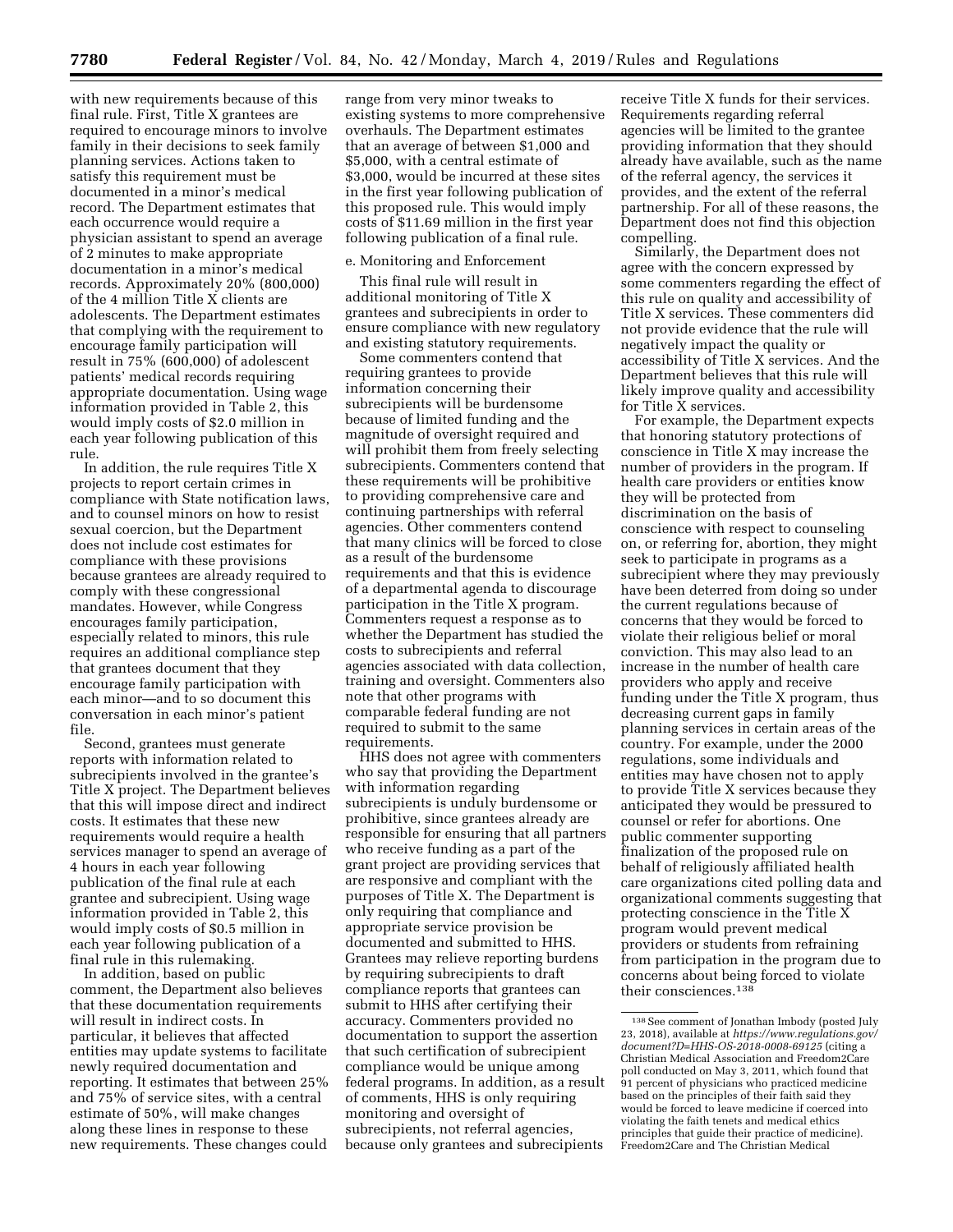Similarly, a certain proportion of decisions by currently practicing health providers to leave the profession are presumably motivated by such pressure.<sup>139</sup> With the final rule's added emphasis on protecting rights of conscience, more individuals may enter the Title X family planning program, helping to meet that unmet need for care.

This effect may also occur at the macro scale in the health industry. For example, hospitals or other facilities that will not refer for abortion as a method of family planning may view the final rule as granting Title X participants greater freedom to provide family planning services consistent with their beliefs and may find it worthwhile to apply for Title X funds, or seek to participate in a Title X project as a subrecipient, in order to serve more people or new populations, or underserved communities, including urban or rural, consistent with their calling to serve the health care needs of the poor and underserved.

As a result, the rule will not impede access to care in areas with fewer providers, such as rural communities, but enhance it. Indeed, because patients may seek out health care providers that reflect their own religious beliefs or moral convictions, service delivery should be improved because opportunities for conflict may be limited and the cultural competency of providers may be increased.140 Another way this effect may manifest itself is that, if the number of family planning providers were to remain constant, the average provider would have more highly qualified staff, because the Title X grantees and their subrecipients would be selecting from a larger pool of medical and health professionals. Ultimately, the Department believes that

140 In a 2011 poll, 88% of adults said it was very or somewhat important that they share moral beliefs with their health care providers. *See* Freedom2Care and The Christian Medical Association, *National Poll Shows Majority Support Healthcare Conscience Rights, Conscience Law* (May 3, 2011).

this final rule will result in more Title X applicants, which will likely translate into more diverse grantees and subrecipients. In addition, the Department closely monitors the performance of the Title X program, including through the Family Planning Annual Report, which should allow the Department to quickly identify and respond to any problems in order to maintain high quality standards within the program.

The Department estimates that addressing additional monitoring and enforcement activities would require management staff for each grantee to spend an average of an additional 40 hours each year, and would require an average of an additional 10 hours for each Title X service provider each year. Finally, additional monitoring and enforcement require additional time by Federal staff. The Department estimates this would require 3 FTEs at the GS–13 level, 2 FTEs at the GS–14 level, and 2 FTEs at the GS–15 level. As a result, using wage information provided in Table 2, this would imply costs of \$8.53 million every year following publication of this rule.

## f. Physical Separation

As a result of this final rule, Title X providers would be required to provide Title X services at facilities that are physically separate from facilities at which abortion as a method of family planning is provided. A Congressional Research Service 141 report estimates that 10% of clinics that receive Title X funding offer abortion as a method of family planning in addition to their Title X-funded activities. In addition, Title X providers may share resources with unaffiliated entities that offer abortion as a method of family planning. As a result, the Department estimates that between 10% and 30% of service sites, with a central estimate of 20%, would need to be evaluated to determine whether they comply with the proposed physical separation requirements. Commenters contend that the Department underestimated the costs related to new physical separation requirements, but themselves did not provide sufficient data to estimate these effects across the Title X program. Commenters also provided extremely high cost estimates based on assumptions that they would have to build new facilities in order to comply with the requirements for physical separation from abortion as a method of

family planning. The Department does not anticipate that entities will necessarily engage in construction of new facilities to comply with the new requirements, rather that entities will usually choose the lowest cost method to come into compliance. The Department expects that the lowest cost method will vary across covered entities depending on their circumstances, and that covered entities will make the decision which best suits their circumstances in light of the new requirements, and therefore that entities will likely choose the lowest cost method, given their circumstances. For example, Title X providers which operate multiple physically separated facilities and perform abortions may shift their abortion services, and potentially other services not financed by Title X, to distinct facilities, a change which likely entails only minor costs. Other Title X providers, with different circumstances, will have different options and therefore may have a more or less costly lowest cost method. Furthermore, as stated above, the Department estimates that between 10% and 30% of service sites, with a central estimate of 20%, would be subject to physical separation requirements, because their Title X services and abortion services are currently collocated. Accordingly, the Department believes that enforcing the physical separation requirements as interpreted through Section 1008 should have minimal effect on the majority of current Title X providers. The Department has updated quantitative estimates in response to these comments, while acknowledging that there is substantial uncertainty regarding the magnitude of these effects. The Department estimates that evaluation of sites would require an average of an additional five hours by management staff at each of these affected service sites in the first year following publication of the final rule. Similarly, it estimates that this evaluation would affect between 10% and 30% of grantees, with a central estimate of 20%. The Department estimates that this would require an average of an additional forty hours, divided evenly between lawyers and management staff, for each affected grantee, in the first year following publication of a final rule. It estimates that these evaluations would determine that between 10% and 20% of service sites, with a central estimate of 15%, do not comply with physical separation requirements. At each of these service sites, the Department estimates that an average of between \$20,000 and

Association, *National Poll Shows Majority Support Healthcare Conscience Rights, Conscience Law*  (May 3, 2011), *https://docs.wixstatic.com/ugd/ 809e70*\_*7ddb46110dde46cb961ef3a678d7e41c.pdf*.

<sup>139</sup>The Christian Medical Association and Freedom2Care poll of May 3, 2011, found that 82% of medical professionals ''said it was either 'very' or 'somewhat' likely that they personally would limit the scope of their practice of medicine if conscience rules were not in place. This was true of 81% of medical professionals who practice in rural areas and 86% who work full-time serving poor and medically-underserved populations . . . 91% agreed, 'I would rather stop practicing medicine altogether than be forced to violate my conscience.' '') Freedom2Care and The Christian Medical Association, *National Poll Shows Majority Support Healthcare Conscience Rights, Conscience Law* (May 3, 2011).

<sup>141</sup>Angela Napili, *Title X (Public Health Service Act) Family Planning Program,* Congressional Research Service 22 (Aug. 31, 2017), *https://fas.org/ sgp/crs/misc/RL33644.pdf.*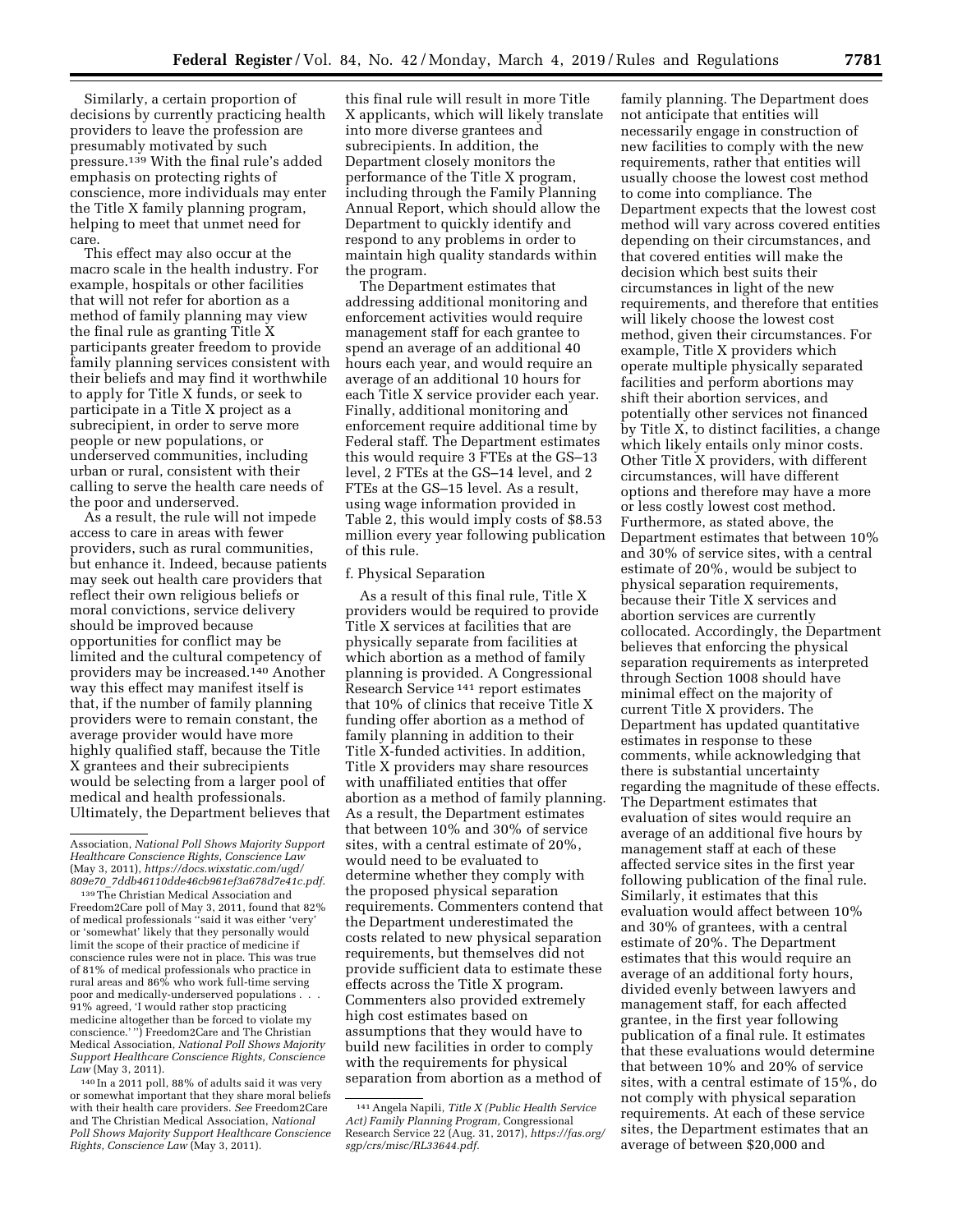\$40,000, with a central estimate of \$30,000, would be incurred to come into compliance with physical separation requirements in the first year following publication of a final rule in this rulemaking. This estimate is an increase from an averaged estimate between \$10,000 and \$30,000 in the proposed rule. Using wage information provided in Table 2, this would imply costs of \$36.08 million in the first year following publication of a final rule, an increase from an estimated cost of \$24.38 million in the proposed rule.

The Department does not anticipate that these requirements will have a significant impact on access to services. Although some facilities may relocate in response to the new requirement, the Department does not anticipate that there will be a decrease in the overall number of facilities offering services, since it anticipates other, new entities will apply for funds, or seek to participate as subrecipients, as a result of the final rule. Further, the Department cannot calculate or anticipate future turnover in grantees. Various entities may change their decision to apply to be a grantee or subgrantees or may change the way in which they provide services, affecting the viability of their applications. Such calculations would be purely speculative, and, thus, very difficult to forecast or quantify. Based on the Department's best estimates, it anticipates that the net impact on those seeking services from current grantees will be zero, as any redistribution of the location of facilities will mean that some seeking services will have shorter travel times and others seeking services will have longer travel times to reach a facility. Additionally, as a result of this final rule, the Department anticipates expanded competition that will engender new and/or additional grantees who will serve previously unserved or underserved areas, likely expanding coverage and patient access to services.

g. Encouraging Parental Involvement in Family Planning Services

Title X providers are already required by the Title X statute to encourage minors to involve their parents in family planning services, but this rule would ensure that actions are taken to satisfy this requirement and require such actions be documented in a minor's medical record. As noted previously, the Department estimates that complying with the requirement to document the encouragement of family participation will result in 600,000 adolescent patients' medical records requiring documentation each year. The

Department estimates that an additional 0–50% of these adolescents, with a central estimate of 25%, would receive additional encouragement to involve parents each year. It estimates that this would require an average of an additional ten minutes spent by a registered nurse and ten minutes spent by the service recipient in each case. These impacts would occur each year upon publication of this final rule. Using wage information provided in Table 2, this would imply costs of \$2.93 million in each year upon publication of this final rule.

The Department does not include costs associated with compliance with State reporting requirements or the requirement that minors receive counseling to avoid sexual coercion because these Congressional requirements should already be satisfied by grantees.

#### 4. Estimated Benefits

This final rule is expected to offer benefits to taxpayers and stakeholders who want assurance that their tax dollars are being used in compliance with the requirements of the Title X program. It is also expected to increase the number of entities interested in participating in Title X as grantees or subrecipient service providers and, thereby, to increase patient access to family planning services focused on optimal health outcomes for every Title X client. Third, because of the clarifying language, as well as the new provisions within this rule, the Department expects the quality of service to improve. Finally, the rule would clarify the role of the Title X program within communities across the nation, expand and diversify the field of medical professionals who serve individuals and families, and build a better appreciation for the important services offered as a result.

a. Upholding and Preserving the Purpose and Goals of the Title X Program

As discussed throughout this rule, the statutory prohibition on the use of Title X funds in programs/projects where abortion is a method of family planning has been in existence as long as the program. This final rule is expected to provide the Department with tools to ensure compliance with those statutory requirements. It is also expected to increase transparency and assurances that taxpayer dollars are being used as Congress intended. The Title X program, too, would benefit, as the requirement of physical and financial separation and the prohibition on infrastructure building for non-Title X purposes will

ensure greater accountability for the use of Federal funds and mitigate confusion about what services the Federal government supports and funds.

b. Patient/Provider Benefits and Protections

The Department expects that the final rule will have additional benefits for patients and providers. Benefits for patients are significant. First, as noted above, the new regulation will encourage Title X service providers to offer either comprehensive primary health services onsite or have a robust referral linkage with primary health providers who are in close physical proximity to the Title X site. This will promote seamless care and services for patients while expanding the breadth of services available within the States, territories, and throughout the regions.

Second, the final rule will protect certain patients from coercion or further victimization. It will require Title X facilities to counsel minors on how to resist attempts to coerce them into engaging in sexual activities. Such consulting would serve to help minors resist coercion and exercise selfdetermination. In addition, the final rule will protect certain Title X patients from further victimization by requiring Title X grantees and subrecipients to comply with all State and local laws requiring notification or reporting of child abuse, child molestation, sexual abuse, rape, incest, intimate partner violence, and human trafficking; to develop a plan for such compliance and provide adequate training for all personnel on the subject; and to maintain records identifying the age of any minor clients served, the age of their sexual partner(s) where required by law, and the reports or notifications made to appropriate State or local law enforcement or other authorities, in accordance with such laws. These provisions would protect patients, especially minor children, from further victimization, and promote the identification and bringing to justice of those who would prey on women, men, and children.

For providers, the final rule is expected to create benefits through respect for conscience. It will do so by better aligning the Title X regulations with the statutory prohibitions on discrimination against health care entities, including individual health care providers, who refuse to participate in abortion-related activity such as counseling on, and referral for, abortion. Potential grantees and subrecipients that refuse to provide abortion counseling and referrals will clearly be eligible to participate in the Title X program and to apply to provide family planning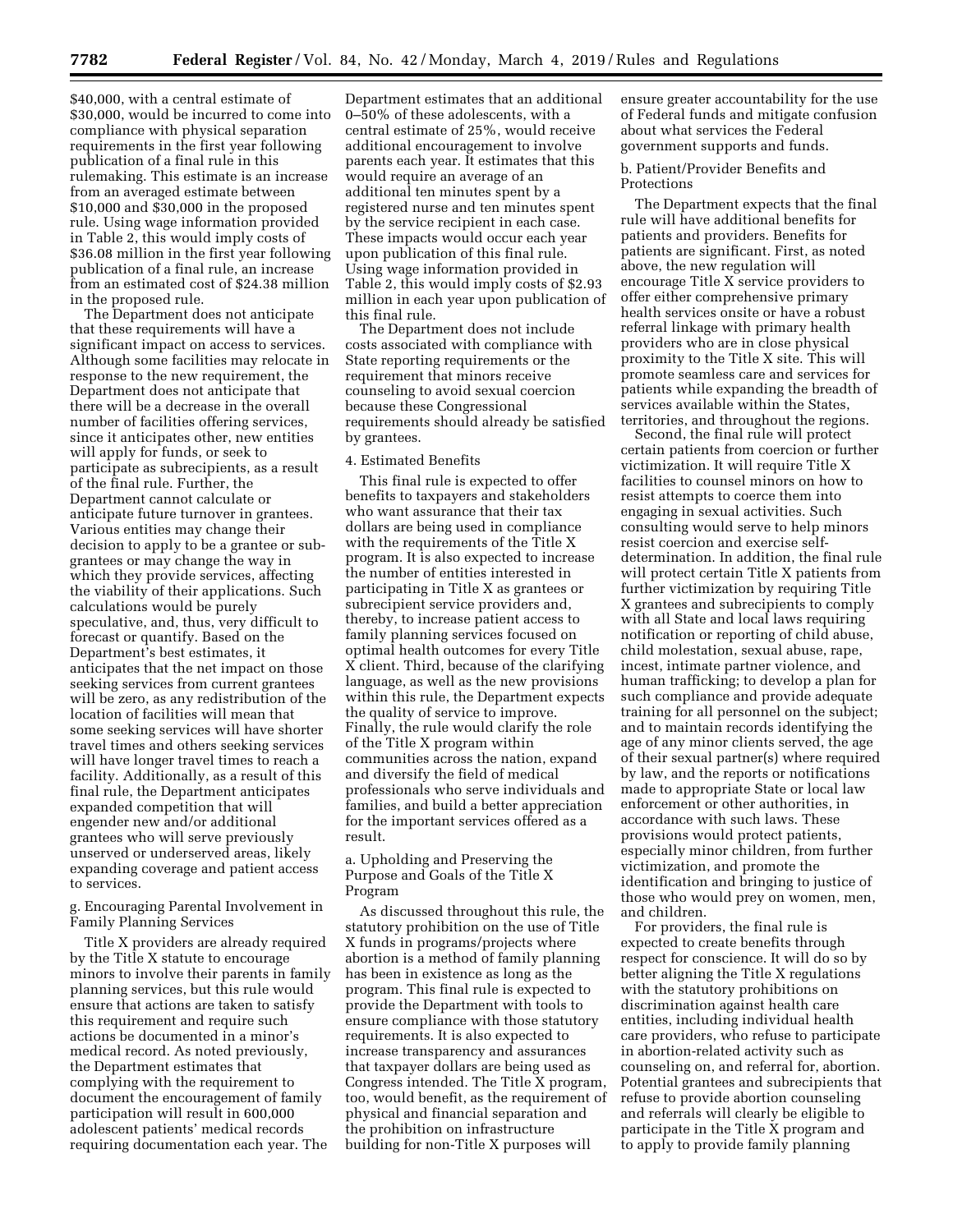services as grantees or subrecipients. And the expansion of provider and family planning options would have salutary benefits for patients, including for patients who seek providers who share their religious beliefs or moral convictions.

As the Department has stated with regard to other conscience protection actions, open communication in the doctor-patient relationship would foster better over-all care for patients. While the benefit of open and honest communication between a patient and her doctor is difficult to quantify, one study showed that even ''the quality of communication [between the physician and patient] affects outcomes . . . [and] influences how often, and if at all, a patient would return to that same physician.'' 142 Facilitating open communication between providers and their patients helps to eliminate barriers to care. Because positions of conscience are often grounded in religious influence, ''[d]enying the aspect of spirituality and religion for some patients can act as a barrier. These influences can greatly affect the wellbeing of people. These influences were reported to be an essential element in the lives of certain migrant women which enabled them to face life with a sense of equality.'' 143 It is important for patients seeking care to feel assured that their faith, and the principles of conscience grounded in their faith, would be honored, especially in the area of family planning. This would ensure that patients with such religious beliefs or moral convictions feel they are being treated fairly and that their religious beliefs or moral convictions are respected.144

## *C. Analysis of Regulatory Alternatives*

The Department considered a variety of options to ensure that it is clear to grantees, the general public, and patients who depend upon Title X services, that Title X programs do not fund, support, or promote abortion as a method of family planning. Specifically, the Department considered:

(1) Maintaining the status quo, where only line-item, pro-rated financial separation from activities that treat abortion as a method of family planning is required. However, such financial

144 *Id.* 

accounting separation leaves too much ambiguity surrounding abortion activities that may be a part of the overall services of the organization or facility, although not a part of Title Xfunded family planning services. The Department considered utilizing programmatic guidance and funding opportunity announcements (FOAs, also known as notices of funding opportunities) to address that problem, but such actions would not be able to fix the requirement that Title X providers provide counseling on, and referral for, abortion upon request, a requirement inconsistent with federal conscience laws, and at least in terms of abortion referrals, is also inconsistent with section 1008 and that could be discouraging to potential grantees and subrecipients that refuse to counsel on, or provide referrals for, abortion. The maintenance of this requirement, as noted above, is potentially inconsistent with the Coats-Snowe Amendment and the Weldon Amendment. Moreover, part 59 as it currently exists, affords no mechanisms by which the Department would be able to verify whether grantees and their subrecipients are complying with the statutory program integrity, education, and reporting requirements. In addition, the Department would still be required to use application review criteria that the Department now believes fail to ensure that applicants comply with the statutory requirements of the Title X program. As detailed earlier, application review criteria must serve as a meaningful instrument to assess the quality of the applicant and the application. While the Department had discretion under the 2000 regulations to strengthen the selection criteria through FOA requirements, such an approach does not give the public notice of the long term commitment of the program.

(2) Requiring signage, brochures or separate staff and examination rooms within the same physical space to delineate a separation between Title X and abortion-related services. The Department considered that this less restrictive option might serve the same goal as physical separation in erasing, or mitigating, the current confusion between Title X and abortion-related services. But the Department determined that a shared reception area with materials available on both Title X family planning services and abortionrelated services would continue the confusion, rather than mitigate it. Signage is often not read, and the segregation of staff or staff responsibilities within the same reception area likely would not provide

sufficient distinction to end confusion. If the same physical space provides both Title X and abortion-related services, signs and separate receptionists may only diminish, but not eliminate, the public perception and confusion. Different examination rooms would likely have little impact because patients would be unaware that the purpose of a suite of examination rooms differs by funding stream, if the entrance and reception area is shared in common. The optics and practical operation of two distinct services within a single collocated space are difficult, if not impossible to overcome.

Commenters contend that the Department neglected to fully address the economic impact of proposed regulatory provisions, maintain that there are more cost-effective alternatives, and present three regulatory alternatives that would not substantively change the status quo and which were not considered in the analysis: (1) Provide exemptions to those with objections to providing information about abortion; (2) improve public education efforts, so the public understands Title X funds cannot be used for abortion; and (3) permit longer time frames between finalization of, and required compliance to, the final rule in order to lower costs associated with implementation.

The Department appreciates these suggestions, but does not accept these as meaningful alternatives to the changes proposed by the rule. While cost is an important consideration in any rulemaking, compliance with statutory program integrity provisions is of greater importance and none of the alternatives suggested by commenters guarantees such program integrity. The first alternative, the provision of exemptions to those who object to providing information concerning abortion, is unnecessary with the elimination of the requirement for abortion counseling and referral. Also, the Department's approach obviates the need for a burdensome process, involving the expenditure of additional time and resources by both the provider and the federal government associated with proposing, processing, and investigating each request for exemption. The elimination of the requirement for abortion counseling and referral, coupled with the regulatory permission for nondirective pregnancy counseling, achieves the same objective without the need for such a burdensome process. In addition, the mere existence of the requirements—even with a process to apply for exemptions—may serve to discourage organizations with religious or moral objections to

<sup>142</sup>Fallon E. Chipidza, F. E. *et al.,* Impact of the Doctor-Patient Relationship, *The Primary Care Companion for CNS Disorders* 17(5) (Oct. 22, 2015), *https://www.ncbi.nlm.nih.gov/pmc/articles/ PMC4732308.* 

<sup>143</sup>Scheppers, E. *et al.,* Potential Barriers to the Use of Health Services Among Ethnic Minorities: A Review, *Family Practice* (23):325, 343 (June 1, 2006), *https://academic.oup.com/fampra/article/ 23/3/325/475515.*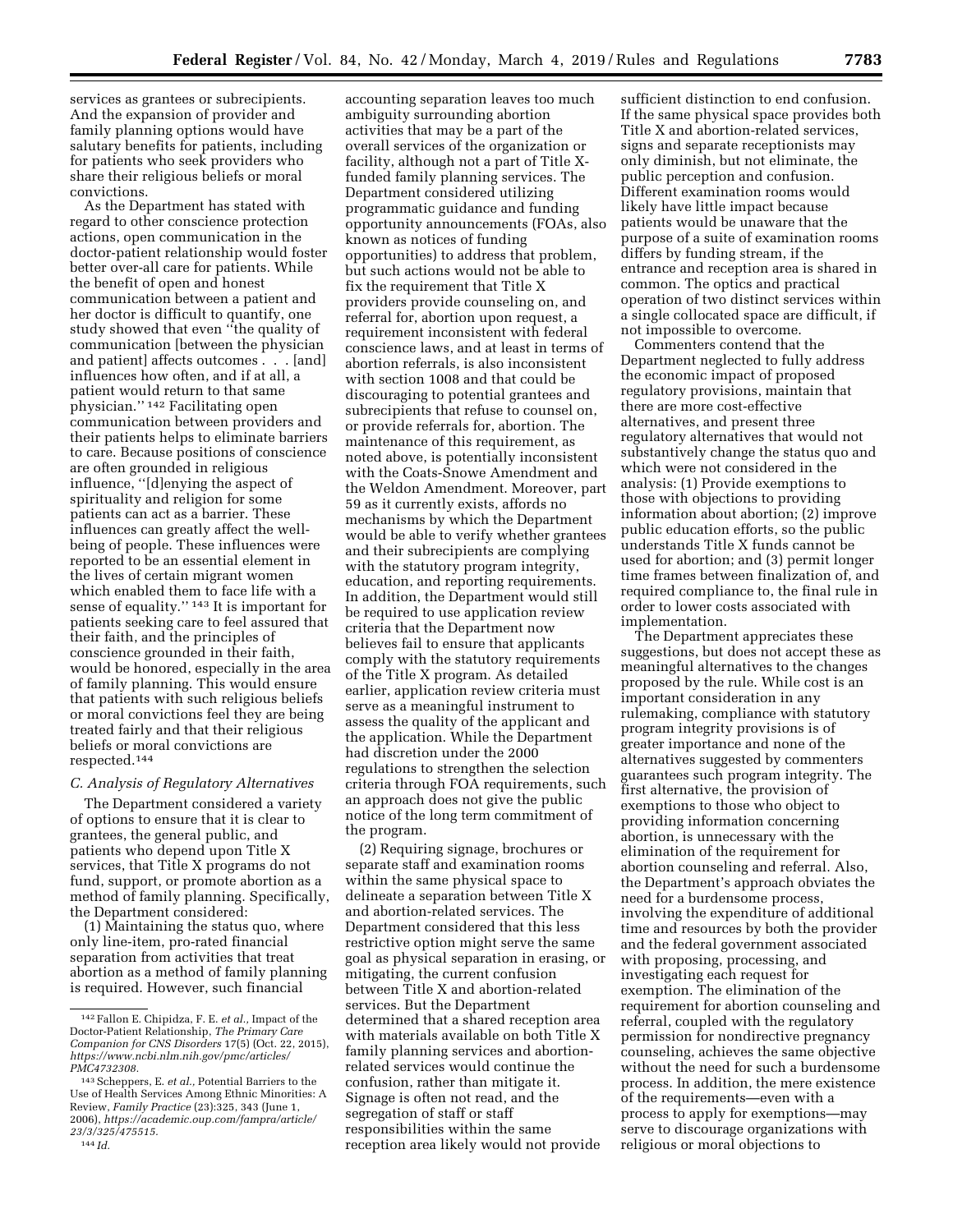counseling on, or referring for, abortion from applying. Moreover, that alternative does not address the fact that the Department believes that the current requirement to provide abortion referrals upon request is inconsistent with PHS Act § 1008's prohibition on funding projects where abortion is a method of family planning. Second, the Department agrees that educational efforts to help the general public understand the services provided by Title X would be beneficial, but this alternative does not negate the need for clear and understandable separation between Title X services and abortion services at the clinic level. Physical separation assists with statutory compliance, in addition to improving public perception, by ensuring that both intentional and unintentional comingling of resources, activities, and services do not take place in ways that are exacerbated when both services are housed in the same space. Finally, the Department considered longer implementation periods and has updated and extended transition periods and compliance dates for the provisions of this final rule, in response to comments, but the Department is not convinced that extending the time period for compliance with the final rule in any way decreases the overall cost.

The Department, therefore, concludes that no other alternative would adequately address the two categories of problems it seeks to address: (1) Insufficient compliance with the statutory requirements and the purpose and goals of the Title X program (especially those related to section 1008), the appropriations provisos and riders addressing the Title X program, and other obligations and requirements established under other Federal laws; and (2) lack of transparency regarding the provision of Title X family planning services.

Thus, for these reasons and other stated reasons for our decision to propose both physical and financial separation, the Department determines that all of these options would be insufficient to ensure statutory compliance and clarity regarding such compliance.

### *D. Executive Order 13771*

Executive Order 13771 on Reducing Regulation and Controlling Regulatory Costs (January 30, 2017) requires that the costs associated with significant new regulations ''to the extent permitted by law, be offset by the elimination of existing costs associated with at least two prior regulations.'' This final rule is considered an Executive Order 13771

regulatory action. The Department estimates that this rule generates \$15.0 million in annualized costs at a 7% discount rate, discounted relative to fiscal year 2016, over a perpetual time horizon.

#### *E. Regulatory Flexibility Analysis*

As discussed above, the RFA requires agencies that issue a regulation to analyze options for regulatory relief of small entities if a rule has a significant impact on a substantial number of small entities. The Department considers a rule to have a significant economic impact on a substantial number of small entities if at least 5% of small entities experience an impact of more than 3% of revenue.

In the public comments, some commenters contend that implementing the new requirements within the first year after publication of the final rule will require transitioning to electronic health records, allocating staff to perform additional documentation, recruiting new staff/consultants, engaging legal support, and allocating training time (requiring facility closure). Commenters argue that these changes would incur costs much higher than the Department's estimated cost to implement the new requirements. Commenters express concern that these requirements will result in decreased provider participation in the Title X program, reducing services for the communities they serve.

In most cases, the Department does not find these comments compelling, since commenters do not provide sufficient detail and explanation. The Department accordingly does not find comments that predicted a large impact more reliable than the estimates set forth in the proposed rule. But the Department made some amendments to this final rule, particularly with respect to extending compliance dates and clarifying what requirements fall under each date of compliance. These amendments are described in other parts of the final rule and those germane to the RIA are detailed throughout this section.

The Department calculates the costs of the changes per service site over 2019–2023. The estimated average annualized cost of the final rule per service site is approximately \$6,761 using a 3% discount rate, accounting for comments received. This represents an increase from \$5,423 in the proposed rule. The Department notes that this figure includes all costs and that relatively large entities are likely to experience proportionally higher costs. The U.S. Small Business Administration establishes size standards that define a

small entity. According to these standards, family planning centers with revenues below \$11.0 million are considered small entities. Since the estimated costs of the final rule would be a small fraction of the standard by which a family planning center entity is considered a small entity, the Department anticipates that this final rule will not have a significant economic impact on a substantial number of small entities.

## *F. Assessment of Federal Regulation and Policies on Families*

Section 654 of the Treasury and General Government Appropriations Act of 1999, Public Law 105–277, sec. 654, 112 Stat. 2681 (1998), requires Federal departments and agencies to determine whether a policy or regulation could affect family wellbeing.145

Agencies must assess whether the regulatory action: (1) Impacts the stability or safety of the family, particularly in terms of marital commitment; (2) impacts the authority of parents in the education, nurture, and supervision of their children; (3) helps the family perform its functions; (4) affects disposable income or poverty of families and children; (5) if the regulatory action financially impacts families, are justified; (6) may be carried out by State or local government or by the family; and (7) establishes a policy concerning the relationship between the behavior and personal responsibility of youth and the norms of society.146 If the determination is affirmative, then the Department or agency must prepare an impact assessment to address criteria specified in the law.

Some commenters contend that the proposed rule fails to address the impact of unplanned births on families, arguing that unplanned births are a known factor in familial instability and dysfunction, decreased disposable income, and decreased relationship satisfaction. Commenters contend that the Department has incorrectly concluded that the proposed rule will not pose negative effects to family wellbeing, and noted a lack of evidence and/ or justification for this conclusion. Commenters contend that increased

 $^{\rm 145}$  This section discusses the assessment required in Executive Order 12606, The Family, which was revoked on April 21, 1997. Office of Management and Budget, Memorandum from Jacob Lew, Dir., To Heads of Executive Departments, Agencies, & Independent Establishments Assessment of Federal Regulations and Policies on Families (Jan. 26, 1999), *https://www.fws.gov/policy/library/ rglew.pdf.* 

<sup>146</sup>Treasury and General Government Appropriations Act, 1999, Public Law 105–277, sec. 654, 112 Stat. 2681, 2681–528 to 2681–530 (1998).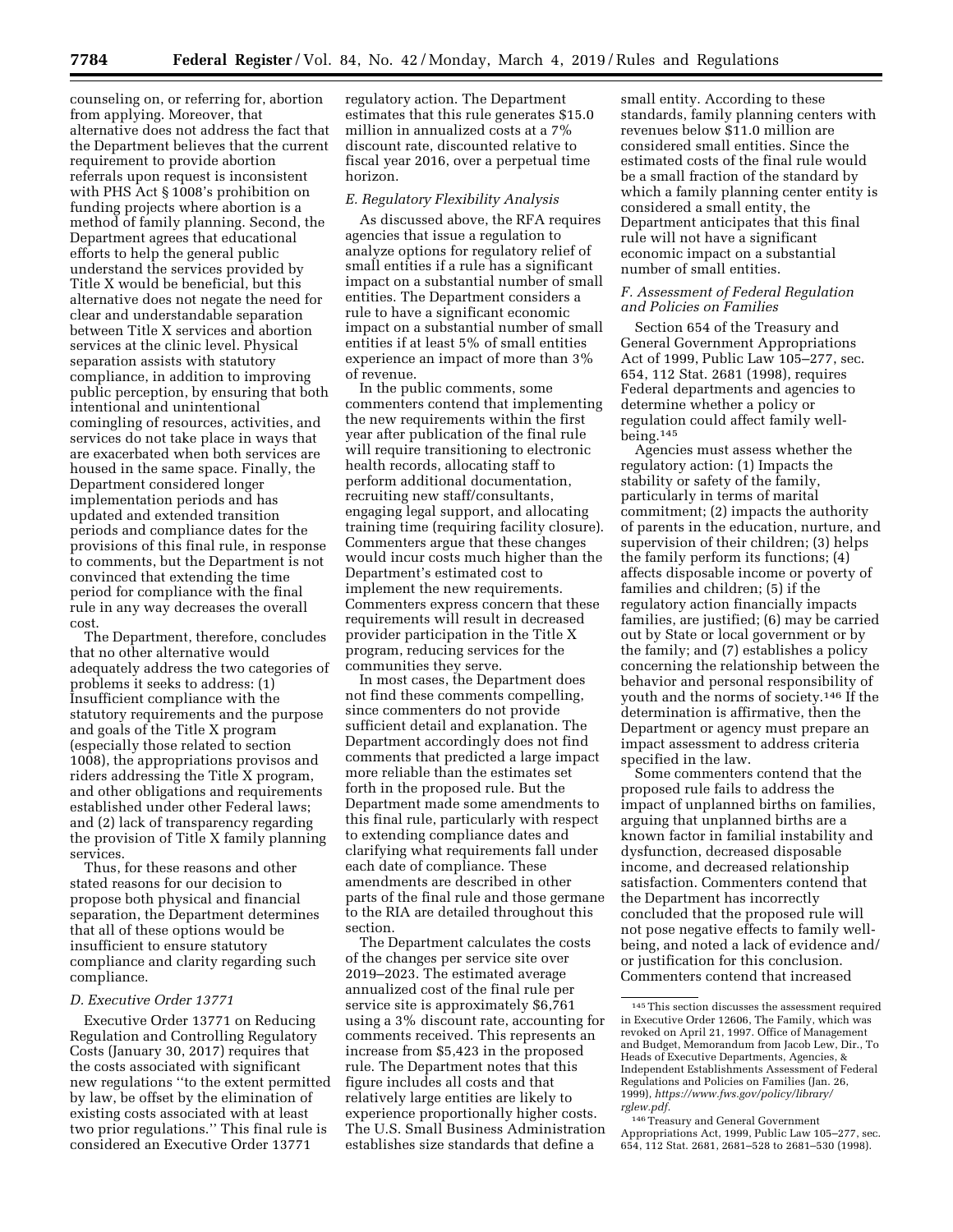unintended pregnancies decrease Quality Adjusted Life Years (QALYs), and therefore the proposed rule would result in increased costs. Commenters contend that access to contraceptives has several benefits including the pursuit of higher education and increased earning power for unmarried women, leading to more enduring relationships in the future; and enabling couples to plan the number of children in their family, increasing parents' ability to invest in their children, and in turn improving children's development and ability to succeed in school.

The Department does not change from its opinion that the action taken in this final rule cannot be carried out by State or local government or by the family because the rule pertains to the enforcement of certain Federal laws and the administration of a Federal program. While the Department agrees that family planning is important, it does not agree that the final rule will negatively impact access to family planning. On the contrary, more patients could have access to services because of changes to the program. Commenters offer no compelling evidence that this rule will increase unintended pregnancies or decrease access to contraception.

Other commenters note that the Department previously has supported legislation that increases access to family planning care and provides necessary referrals. Commenters contend that the Department has supported the personal agency of families and individuals over Federal involvement in family activities in the past. Commenters contend that the Department should be required to explain its change in position.

The Department is perplexed by these comments, since the Department supports increased access to family planning services, promotes informed care for patients, and encourages family participation in family planning decisions. The final rule is designed to increase access to family planning and referrals to maintain the health of the patient. In fact, providing health care services to patients is of such importance to the Department that it encourages grantees to either provide comprehensive health services or maintain a close relationship with those who do. The Department therefore rejects the premise of this set of comments and concludes that it is not necessary to prepare a Family Policymaking Assessment.

The Secretary certifies that this final rule has been assessed in accordance with section 654 of the Treasury and General Government Appropriations Act of 1999, Public Law 105–277, sec.

654, 112 Stat. 2681 (1998), and will not negatively affect family well-being.

### *G. Paperwork Reduction Act*

This final rule contains information collection requirements (ICRs) that are subject to review by the Office of Management and Budget (OMB) under the Paperwork Reduction Act of 1995, 44 U.S.C. 3501–3520. A description of these provisions is given in the following paragraphs with an estimate of the annual burden, summarized in Table 3. To fairly evaluate whether an information collection should be approved by OMB, section 3506(c)(2)(A) of the Paperwork Reduction Act of 1995 (PRA), the Department solicited comment on the following issues:

• The need for the information collection and its usefulness in carrying out the proper functions of our agency.

• The accuracy of our estimate of the information collection burden.

• The quality, utility, and clarity of the information to be collected.

• Recommendations to minimize the information collection burden on the affected public, including automated collection techniques.

The Department solicited public comment on each of the required issues under section 3506(c)(2)(A) of the PRA. The collections of information required by the final rule relate to § 59.2 (Definitions), § 59.5 (What requirements must be met by a family planning project?), § 59.7 (What criteria would the Department of Health and Human Services use to decide which family planning services projects to fund and in what amounts?), § 59.13 (Standards of compliance with prohibition on abortion), § 59.17 (Compliance with reporting requirements), and § 59.18 (Appropriate use of funds).

Section 59.2 would apply to situations where an unemancipated minor wishes to receive services on a confidential basis and be considered on the basis of her/his own resources, as would  $\S 59.5(a)(14)$ . In such cases, the Title X provider would be required to document in the minor's medical records the specific actions taken by the provider to encourage the minor to involve her/his family (including her/ his parents or guardian) in her/his decision to seek family planning services. This documentation requirement would not apply if the Title X provider (1) believes that the minor is a victim of child abuse or incest and (2) has, consistent with applicable State or local law, reported the situation to the relevant authorities. The reporting requirement must be documented in the medical record.

Section 59.5 requires Title X providers to report, in grant applications and in all required reports, information regarding subrecipients and referral agencies and individuals, including a detailed description of the extent of collaboration and a clear explanation of how the grantee will ensure adequate oversight and accountability; and to maintain records with respect to minors on the specific actions taken to encourage family participation (or the reason why such family participation was not encouraged).

Section 59.7 requires Title X grant applicants to describe, within their applications, their affirmative compliance with each provision of the regulations governing the Title X program.

Section 59.13 requires Title X grantees to provide assurance satisfactory to the Secretary that, as a Title X grantee, it does not provide abortion and does not include abortion as a method of family planning. This assurance will include, at a minimum, representations (supported by documentary evidence where the Secretary requests it) as to compliance with § 59.13 and each of the requirements in § 59.14 through § 59.16.

Section 59.17 requires Title X grantees to provide appropriate documentation or other assurance satisfactory to the Secretary that it has in place and has implemented a plan to comply with all State and local laws requiring notification or reporting of child abuse, child molestation, sexual abuse, rape, incest, intimate partner violence, and human trafficking. It also requires Title X grantees to maintain records to demonstrate compliance with the requirements of § 59.17, and makes continuation of funding for Title X services contingent upon demonstrating to the Secretary that the criteria have been met.

Lastly, § 59.18 requires Title X grantees to give a detailed accounting of use related to grant dollars, both in their applications for funding, and within any annually required reporting, and to fully account for, and justify, charges against the Title X grant.

*Burden of Response:* The Department is committed to leveraging existing grant, contract, annual reporting, and other Departmental forms where possible, rather than creating additional, separate forms for grantees to sign. The Department anticipates two separate burdens of response: (1) Assurance of compliance; and (2) documentation of compliance.

The burden for the assurance of compliance is the cost of grantee and/ or subrecipient staff time to (a) review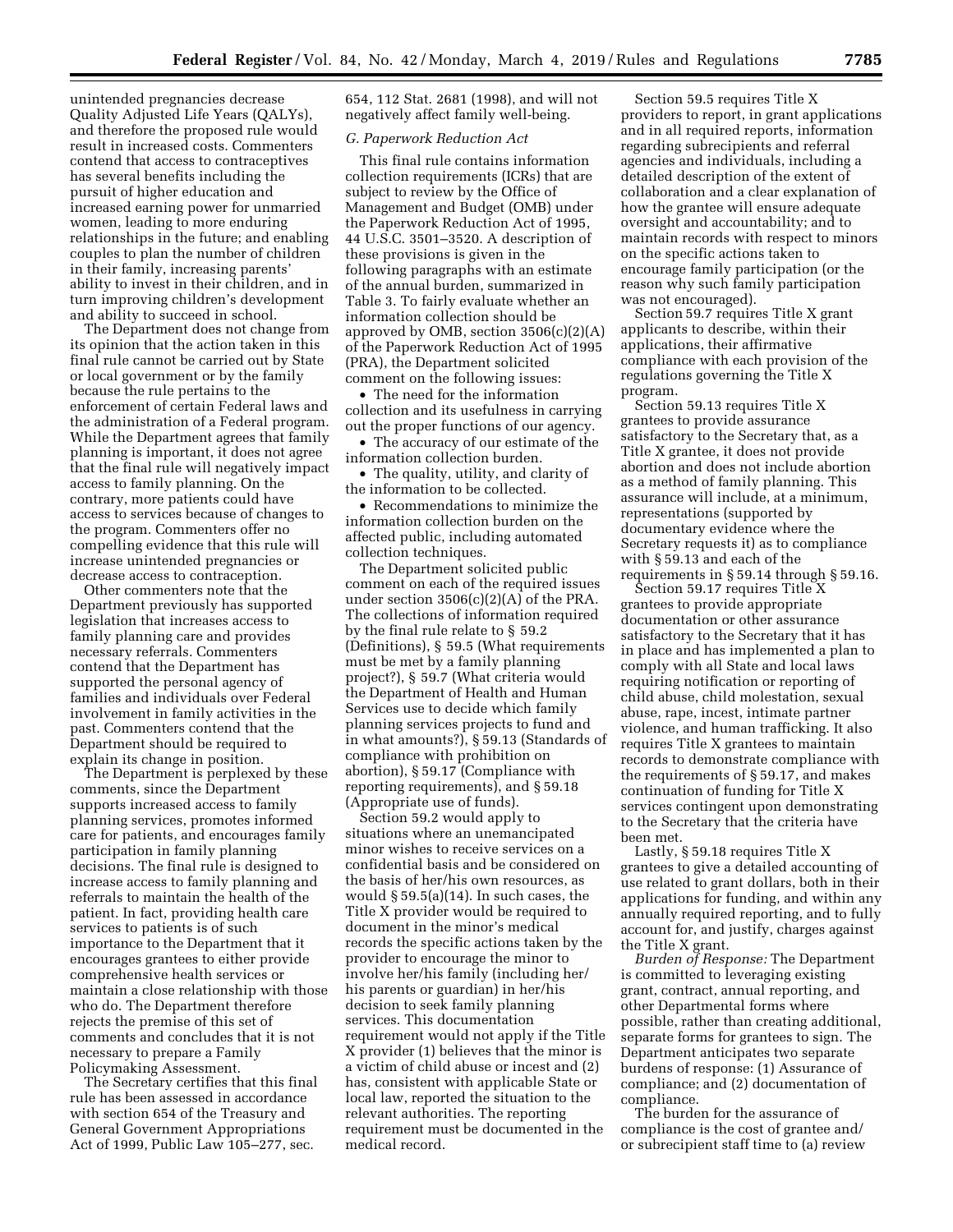the assurance language as well as the underlying language related to stated requirements; (b) to review grantee and/ or subrecipient policies and procedures or to take other actions to assess grantee and/or subrecipient compliance with the requirements to which the grantee and/or subrecipient is required to assure compliance.

The labor cost would include a lawyer spending an average of 3 hours reviewing all assurances and a medical and health service manager spending an average of one hour reviewing and signing the assurances at each grantee and subrecipient. The Department estimates the number of grantees and subrecipients at 1,208, based on 2016 number of Title X grantees and subrecipients, as represented in Title X FPAR data. The mean hourly wage (not including benefits and overhead) for these occupations is \$67.25 per hour for the lawyer and \$52.58 for the medical and health service manager, as noted in the table above. The labor cost is \$307,000 in the first year ((\$67.25  $\times$  3 +  $$52.58 \times 1$   $\times$  1,208 grantees and subrecipients). The Department estimates that the cost, in subsequent years, would be \$145,000, which would

represent an annual allotment of one hour for the lawyer and one hour for the medical and health service manager  $((\$67.25 \times 1 + \$52.58 \times 1) \times 1,208$ grantees and subrecipients).

The Department estimates that all grantees and subrecipients will review their organizational policies and procedures or take other actions to selfassess compliance with applicable Title X requirements each year, spending an average of 4 hours doing so. The labor cost is a function of a lawyer spending an average of 3 hours and a medical and health service manager spending an average of one hour. The labor cost for self-assessing compliance, such as reviewing policies and procedures, is a total of \$307,000 each year ((\$67.25  $\times$  3)  $+$  \$52.58  $\times$  1)  $\times$  1,208 grantees and subrecipients).

The burden for the documentation of compliance is the cost of grantee and/ or subrecipient staff time to (a) document in a minor's medical records actions taken to encourage the minor to involve parents in family planning services and (b) complete reports regarding information related to subrecipients, referral agencies and individuals involved in the grantee's

Title X project. The Department assumes that a physician assistant would be used to document such compliance. The mean hourly wage (not including benefits and overhead) for this occupation is \$49.08 per hour. The labor cost would require spending an average of 10 minutes to make appropriate documentation in a minor's medical records. Approximately 20% (800,000) of the 4 million Title X clients are adolescents. The Department estimates that complying with the requirement to encourage family participation will result in 75% (600,000) of adolescent patients' medical records requiring appropriate documentation. The labor cost will be \$982,000 each year (\$49.08 per hour × 2 minutes  $\times$  600,000 adolescents).

The labor cost would also include a medical and health services manager spending an average of four hours each year to complete reports regarding information related to subrecipients involved in the grantee's Title X project at each grantee and subrecipient. The labor cost will be \$254,000 each year  $($52.58 \text{ per hour} \times 4 \text{ hours} \times 1,208$ grantees and subrecipients).

TABLE 3—ANNUAL RECORDKEEPING AND REPORTING REQUIREMENTS OR BURDEN OF RESPONSE IN YEAR ONE/ SUBSEQUENT YEARS UPON PUBLICATION OF THE FINAL RULE

| Regulation burden                                                                                               | OMB<br>control<br>No.           | Respondents<br>responses                    | Hourly rate                               | Burden per<br>response<br>(hours) | Total annual<br>burden<br>(hours)           | Labor cost<br>of reporting                            |
|-----------------------------------------------------------------------------------------------------------------|---------------------------------|---------------------------------------------|-------------------------------------------|-----------------------------------|---------------------------------------------|-------------------------------------------------------|
| Assurance of Compliance<br>Documentation of Compliance<br>Medical<br>Minor's<br>Documentation<br>on<br>Records. | <b>NEW</b><br><b>NEW</b><br>NEW | 208/1,208.<br>.208/1.208<br>600.000/600.000 | 63.58/62.36<br>52.58/52.58<br>49.08/49.08 | 8/6<br>4/4<br>.03/03              | 9,664/7,248<br>4.832/4.832<br>20.000/20.000 | 614,000/452,000<br>254.000/254.000<br>982.000/982.000 |
| Total Cost                                                                                                      |                                 |                                             |                                           |                                   |                                             | 1.850.000/1.688.000                                   |

The Department asked for public comment on the information collection including what additional benefits may be cited as a result of this rule. Where warranted, changes were made in the preceding calculations of cost.

The Department has submitted a copy of this rule to OMB for its review of the rule's information collection and recordkeeping requirements. These requirements are not effective until they have been approved by OMB.

## **List of Subjects in 42 CFR Part 59**

Family planning, Grant programs health, Grant programs—social programs, Health professions, Reporting and recordkeeping requirements, Youth, Health, Abortion, Birth control, Title X, Contraception, Natural family planning, Infertility, Fertility awareness.

For the reasons set forth in the preamble, the Department of Health and Human Services amends 42 CFR chapter I, subchapter D, part 59, as set forth below:

# **PART 59—GRANTS FOR FAMILY PLANNING SERVICES**

■ 1. The authority citation for part 59 is revised to read as follows:

**Authority:** 42 U.S.C. 300 through 300a–6.

■ 2. Revise § 59.1 to read as follows:

## **§ 59.1 To what programs do these regulations apply?**

(a) The regulations of this subpart are applicable to the award of grants under section 1001 of the Public Health Service Act (42 U.S.C. 300) to assist in the establishment and operation of voluntary family planning projects. These projects shall consist of the

educational, comprehensive medical, and social services necessary to aid individuals to determine freely the number and spacing of their children. Unless otherwise specified, the requirements imposed by these regulations apply equally to grantees and subrecipients, and grantees shall require and ensure that subrecipients (and the subrecipients of subrecipients) comply with the requirements contained in these regulations pursuant to their written contracts with such subrecipients.

(b) Except for §§ 59.4, 59.8, and 59.10, the regulations of this subpart are also applicable to the execution of contracts under section 1001 of the Public Health Service Act (42 U.S.C. 300) to assist in the establishment and operation of voluntary family planning projects, and will be applied in accordance with the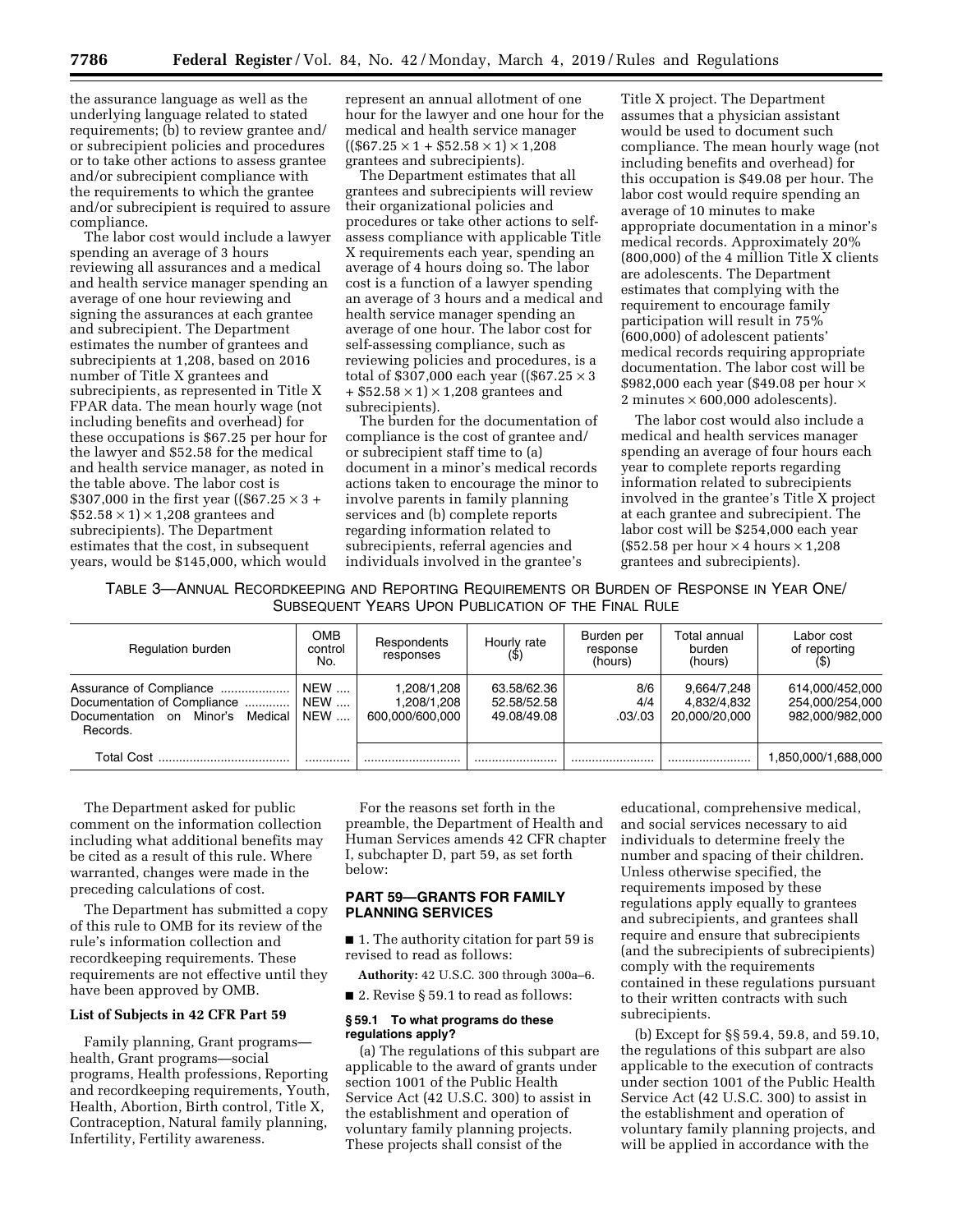applicable statutes, procedures and regulations that generally govern Federal contracts. To this extent, the use of the terms ''grant'', ''award,'', ''grantee'' and ''subrecipient'' in applicable regulations of this subpart will apply similarly to contracts, contractors and subcontractors, and the use of the term ''project'' or ''program'' will also apply to a project or program established by means of a contract.

■ 3. Amend § 59.2 by:

■ a. Adding in alphabetical order definitions for ''Advanced Practice Provider'', ''Family Planning'' and ''Grantee'';

■ b. Revising the definition of "Low income family''; and

■ c. Adding in alphabetical order definitions for ''Program and project'', and ''Subrecipient''.

The additions and revision read as follows:

#### **§ 59.2 Definitions.**

\* \* \* \* \* *Advanced Practice Provider* means a medical professional who receives at least a graduate level degree in the relevant medical field and maintains a license to diagnose, treat, and counsel patients. The term Advanced Practice Provider includes physician assistants and advanced practice registered nurses (APRN). Examples of APRNs that are an Advanced Practice Provider include certified nurse practitioner (CNP), clinical nurse specialist (CNS), certified registered nurse anesthetist (CRNA), and certified nurse-midwife (CNM).

\* \* \* \* \*

*Family planning* means the voluntary process of identifying goals and developing a plan for the number and spacing of children and the means by which those goals may be achieved. These means include a broad range of acceptable and effective family planning methods and services, which may range from choosing not to have sex to the use of other family planning methods and services to limit or enhance the likelihood of conception (including contraceptive methods and natural family planning or other fertility awareness-based methods) and the management of infertility, including information about or referrals for adoption. Family planning services include preconception counseling, education, and general reproductive and fertility health care, in order to improve maternal and infant outcomes, and the health of women, men, and adolescents who seek family planning services, and the prevention, diagnosis, and treatment of infections and diseases which may threaten childbearing capability or the

health of the individual, sexual partners, and potential future children. Family planning methods and services are never to be coercive and must always be strictly voluntary. Family planning does not include postconception care (including obstetric or prenatal care) or abortion as a method of family planning. Family planning, as supported under this subpart, should reduce the incidence of abortion.

*Grantee* means the entity that receives Federal financial assistance by means of a grant, and assumes legal and financial responsibility and accountability for the awarded funds, for the performance of the activities approved for funding and for reporting required information to the Office of Population Affairs.

*Low income family* means a family whose total income does not exceed 100% of the most recent Poverty Guidelines issued pursuant to 42 U.S.C. 9902(2). The project director may find that ''Low income family'' also includes members of families whose annual income exceeds this amount, but who, as determined by the project director, are unable, for good reasons, to pay for family planning services. For example:

(1) Unemancipated minors who wish to receive services on a confidential basis must be considered on the basis of their own resources, provided that the Title X provider has documented in the minor's medical records the specific actions taken by the provider to encourage the minor to involve her/his family (including her/his parents or guardian) in her/his decision to seek family planning services, except that documentation of such encouragement is not to be required if the Title X provider has documented in the medical record:

(i) That it suspects the minor to be the victim of child abuse or incest; and

(ii) That it has, consistent with, and if permitted or required by, applicable State or local law, reported the situation to the relevant authorities.

(2) For the purpose of considering payment for contraceptive services only, where a woman has health insurance coverage through an employer that does not provide the contraceptive services sought by the woman because the employer has a sincerely held religious or moral objection to providing such coverage, the project director may consider her insurance coverage status as a good reason why she is unable to pay for contraceptive services. In making that determination, the project director must also consider other circumstances affecting her ability to pay, such as her total income. The project director may, for the purpose of considering whether the woman is from

a ''low income family'' or is eligible for a discount for contraceptive services on the schedule of discounts provided for in § 59.5, consider her annual income as being reduced by the total annual outof-pocket costs of contraceptive services she uses or seeks to use. The project director may determine those costs, or estimate them at \$600.

 $*$  \*

*Program* and *project* are used interchangeably and mean a plan or sequence of activities that is funded to fulfill the requirements elaborated in a Title X funding announcement; it may be comprised of, and implemented by, a single grantee or subrecipient(s), or a group of partnering providers who, under a grantee or subrecipient, deliver comprehensive family planning services that satisfy the requirements of the grant within a service area.

\* \* \* \* \*

*Subrecipient* means any entity that provides family planning services with Title X funds under a written agreement with a grantee or another subrecipient. These entities may also be referred to as ''delegates'' or ''contract agencies.''

■ 4. Revise § 59.3 to read as follows:

## **§ 59.3 Who is eligible to apply for a family planning services grant or contract?**

Any public or nonprofit private entity in a State may apply for a family planning grant or contract under this subpart.

- 5. Amend § 59.5 by:
- $\blacksquare$  a. Revising paragraphs (a)(1) and (5);
- b. Removing paragraph (a)(10)(i);
- c. Redesignating paragraph (a)(10)(ii) as (a)(10);
- d. Adding paragraphs (a)(12), (13), and (14); and

■ e. Revising paragraphs (b)(1) and (8). The revisions and additions read as follows:

## **§ 59.5 What requirements must be met by a family planning project?**

 $(a) * * * *$ 

(1) Provide a broad range of acceptable and effective family planning methods (including contraceptives, natural family planning or other fertility awareness-based methods) and services (including infertility services, information about or referrals for adoption, and services for adolescents). Such projects are not required to provide every acceptable and effective family planning method or service. A participating entity may offer only a single method or a limited number of methods of family planning as long as the entire project offers a broad range of such family planning methods and services.

\* \* \* \* \*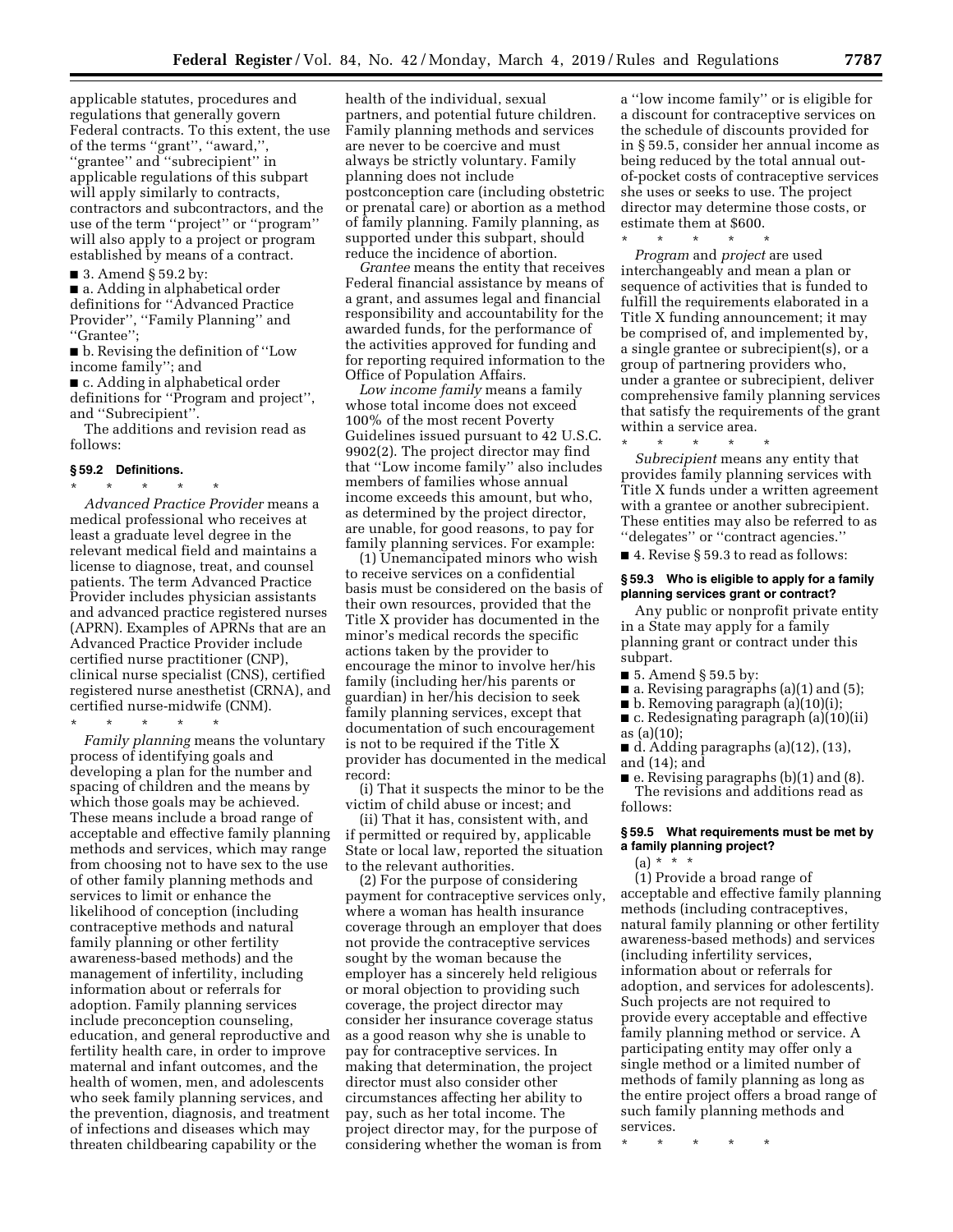(5) Not provide, promote, refer for, or support abortion as a method of family planning.

\* \* \* \* \* (12) Should offer either comprehensive primary health services onsite or have a robust referral linkage with primary health providers who are in close physical proximity, to the Title X site, in order to promote holistic health and provide seamless care.

(13) Ensure transparency in the delivery of services by reporting the following information in grant applications and all required reports:

(i) Subrecipients and agencies or individuals providing referral services by name, location, expertise and services provided or to be provided;

(ii) Detailed description of the extent of the collaboration with subrecipients, referral agencies, and any individuals providing referral services, in order to demonstrate a seamless continuum of care for clients; and

(iii) Clear explanation of how the grantee will ensure adequate oversight and accountability for quality and effectiveness of outcomes among subrecipients.

(14) Encourage family participation in the decision to seek family planning services; and, with respect to each minor patient, ensure that the records maintained document the specific actions taken to encourage such family participation (or the specific reason why such family participation was not encouraged).

(b) \* \* \*

(1) Provide for medical services related to family planning (including physician's consultation, examination, prescription, and continuing supervision, laboratory examination, contraceptive supplies) and referral to other medical facilities when medically necessary, consistent with § 59.14(a), and provide for the effective usage of contraceptive devices and practices.

\* \* \* \* \*

(8) Except as provided in § 59.14(a), provide for coordination and use of referral arrangements with other providers of health care services, local health and welfare departments, hospitals, voluntary agencies, and health services projects supported by other federal programs.

\* \* \* \* \* ■ 6. Amend § 59.7 by:

■ a. Revising paragraph (a);

■ b. Redesignating paragraphs (b) and (c) as paragraphs (d) and (e); and

■ c. Adding new paragraphs (b), and (c). The revisions and additions read as follows:

#### **§ 59.7 What criteria will the Department of Health and Human Services use to decide which family planning services projects to fund and in what amount?**

(a) Within the limits of funds available for these purposes, the Secretary may award grants for the establishment and operation of those projects which will, in the Department's judgment, best promote the purposes of statutory provisions applicable to the Title X program, and ensure that no Title X funds are used where abortion is a method of family planning.

(b) Any grant applications that do not clearly address how the proposal will satisfy the requirements of this regulation shall not proceed to the competitive review process, but shall be deemed ineligible for funding. The Department will explicitly summarize each requirement of the Title X regulations or include the Title X regulations in their entirety within the Funding Announcement, and shall require each applicant to describe its plans for affirmative compliance with each requirement.

(c) If the proposal is deemed compliant with this regulation, then applicants will be subject to criteria for selection within the competitive grant review process, including:

(1) The degree to which the applicant's project plan adheres to the Title X statutory purpose and goals for the establishment and operation of voluntary family planning projects which shall offer a broad range of acceptable and effective family planning methods and services (including natural family planning methods, infertility services, and services for adolescents), while meeting all of the statutory and regulatory requirements and restrictions, including that none of the funds shall be used in programs where abortion is a method of family planning.

(2) The degree to which the relative need of the applicant for Federal funds is demonstrated in the proposal, and the applicant shows capacity to make rapid and effective use of grant funds, including its ability to procure a broad range of diverse subrecipients, as applicable, in order to expand family planning services available to patients in the project area.

(3) The degree to which the applicant takes into account the number of patients, particularly low-income patients, to be served while also targeting areas that are more sparsely populated and/or places in which there are not adequate family planning services available.

(4) The extent to which family planning services are needed locally and the applicant proposes innovative ways to provide services to unserved or underserved communities.

\* \* \* \* \*

■ 7. Revise § 59.11 to read as follows:

#### **§ 59.11 Confidentiality.**

All information as to personal facts and circumstances obtained by the project staff about individuals receiving services must be held confidential and not be disclosed without the individual's documented consent, except as may be necessary to provide services to the patient or as required by law, with appropriate safeguards for confidentiality; concern with respect to the confidentiality of information, however, may not be used as a rationale for noncompliance with laws requiring notification or reporting of child abuse, child molestation, sexual abuse, rape, incest, intimate partner violence, human trafficking, or similar reporting laws. Otherwise, information may be disclosed only in summary, statistical, or other form which does not identify particular individuals.

■ 8. Add § 59.13 through § 59.19 to subpart A to read as follows: Sec.

- 
- \* \* \* \* \* 59.13 Standards of compliance with prohibition on abortion.
- 59.14 Requirements and limitations with respect to post-conception activities.
- 59.15 Maintenance of physical and financial separation.
- 59.16 Prohibition on activities that encourage, promote, or advocate for abortion.
- 59.17 Compliance with reporting requirements.
- 59.18 Appropriate use of funds.
- 59.19 Transition provisions; compliance.

## **§ 59.13 Standards of compliance with prohibition on abortion.**

A project may not receive funds under this subpart unless the grantee provides assurance satisfactory to the Secretary that the project does not provide abortion and does not include abortion as a method of family planning. Such assurance must also include, at a minimum, representations (supported by documentary evidence where the Secretary requests it) as to compliance with this section and each of the requirements in §§ 59.14 through 59.16. A project supported under this subpart must comply with such requirements at all times during the project period.

## **§ 59.14 Requirements and limitations with respect to post-conception activities.**

(a) *Prohibition on referral for abortion.*  A Title X project may not perform, promote, refer for, or support abortion as a method of family planning, nor take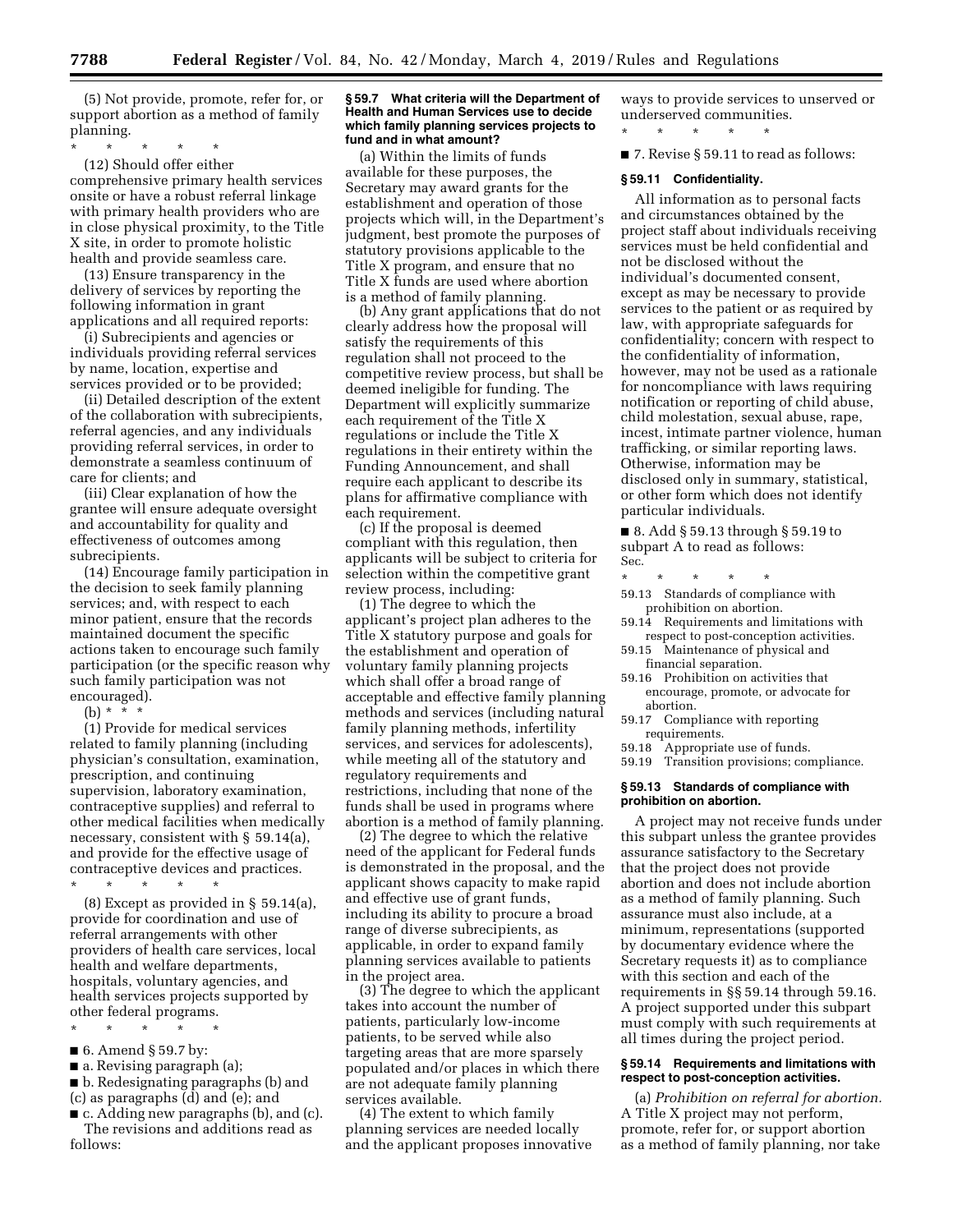any other affirmative action to assist a patient to secure such an abortion.

(b) *Information about prenatal care.*  (1) Because Title X funds are intended only for family planning, once a client served by a Title X project is medically verified as pregnant, she shall be referred to a health care provider for medically necessary prenatal health care. The Title X provider may also choose to provide the following counseling and/or information to her:

(i) Nondirective pregnancy counseling, when provided by physicians or advanced practice providers;

(ii) A list of licensed, qualified, comprehensive primary health care providers (including providers of prenatal care);

(iii) Referral to social services or adoption agencies; and/or

(iv) Information about maintaining the health of the mother and unborn child during pregnancy.

(2) In cases in which emergency care is required, the Title X project shall only be required to refer the client immediately to an appropriate provider of medical services needed to address the emergency.

(c) *Use of permitted lists or referrals to encourage abortion.* (1) A Title X project may not use the provision of any prenatal, social service, emergency medical, or other referral, of any counseling, or of any provider lists, as an indirect means of encouraging or promoting abortion as a method of family planning.

(2) The list of licensed, qualified, comprehensive primary health care providers (including providers of prenatal care) in paragraph (b)(1)(ii) of this section may be limited to those that do not provide abortion, or may include licensed, qualified, comprehensive primary health care providers (including providers of prenatal care), some, but not the majority, of which also provide abortion as part of their comprehensive health care services. Neither the list nor project staff may identify which providers on the list perform abortion.

(d) *Provision of medically necessary information.* Nothing in this subpart shall be construed as prohibiting the provision of information to a project client that is medically necessary to assess the risks and benefits of different methods of contraception in the course of selecting a method, provided that the provision of such information does not promote abortion as a method of family planning.

(e) *Examples.* (1) A pregnant client of a Title X project requests prenatal health care

services. Because the provision of such services is outside the scope of family planning supported by Title X, the client is referred for prenatal care and may be provided a list of licensed, qualified, comprehensive primary health care providers (including providers of prenatal care). Provision of a referral for prenatal health care is consistent with this part because prenatal care is a medically necessary service.

(2) A Title X project discovers an ectopic pregnancy in the course of conducting a physical examination of a client. Referral arrangements for emergency medical care are immediately provided. Such action complies with the requirements of paragraph (b) of this section.

(3) After receiving nondirective counseling at a Title X provider, a pregnant woman decides to have an abortion, is concerned about her safety during the procedure, and asks the Title X project to provide her with a referral to an abortion provider. The Title X project tells her that it does not refer for abortion, but provides the following: A list of licensed, qualified, comprehensive primary health care providers (including providers of prenatal care), which is not presented as a referral for abortion, but as a list of comprehensive primary care and prenatal care providers that does not identify which providers perform abortion, and the project staff member does not identify such providers on the list; and information about maintaining her health and the health of her unborn child during pregnancy. Such actions comply with paragraphs (a) through (c) of this section.

(4) A pregnant woman asks the Title X project to provide her with a list of abortion providers in the area. The project tells her that it does not refer for abortion, and provides her a list that consists of hospitals and clinics and other providers, all of which provide comprehensive primary health care (including prenatal care), as well as abortion as a method of family planning. Although there are several licensed, qualified, comprehensive primary health care providers (including providers of prenatal care) in the area that do not provide abortion as a method of family planning, none of these providers is included on the list. Provision of the list is inconsistent with paragraphs (a) and (c) of this section.

(5) A pregnant woman requests information on abortion and asks the Title X project to refer her for an abortion. The counselor tells her that the project does not consider abortion a method of family planning and, therefore, does not refer for abortion. The counselor offers her nondirective pregnancy counseling, which may discuss abortion, but the counselor neither refers for, nor encourages, abortion. The counselor further tells the client that the project can help her to obtain prenatal care and necessary social services and offers her the list of licensed, qualified, comprehensive primary health care providers (including providers of prenatal care), assistance, and information for pregnant women described in paragraph (b) of this section. None of the providers on the list provide abortions. Such actions are consistent with paragraphs (a) through (c) of this section.

(6) Title X project staff provide contraceptive counseling to a client in order to assist her in selecting a contraceptive method. In discussing oral contraceptives, the project counselor provides the client with information contained in the patient package insert accompanying a brand of oral contraceptives, referring to abortion only in the context of a discussion of the relative safety of various contraceptive methods and in no way promoting abortion as a method of family planning. The provision of this information is consistent with paragraph (d) of this section and this section generally and does not constitute an abortion referral.

### **§ 59.15 Maintenance of physical and financial separation.**

A Title X project must be organized so that it is physically and financially separate, as determined in accordance with the review established in this section, from activities which are prohibited under section 1008 of the Act and §§ 59.13, 59.14, and 59.16 of these regulations from inclusion in the Title X program. In order to be physically and financially separate, a Title X project must have an objective integrity and independence from prohibited activities. Mere bookkeeping separation of Title X funds from other monies is not sufficient. The Secretary will determine whether such objective integrity and independence exist based on a review of facts and circumstances. Factors relevant to this determination shall include:

(a) The existence of separate, accurate accounting records;

(b) The degree of separation from facilities (*e.g.,* treatment, consultation, examination and waiting rooms, office entrances and exits, shared phone numbers, email addresses, educational services, and websites) in which prohibited activities occur and the extent of such prohibited activities;

(c) The existence of separate personnel, electronic or paper-based health care records, and workstations; and

(d) The extent to which signs and other forms of identification of the Title X project are present, and signs and material referencing or promoting abortion are absent.

#### **§ 59.16 Prohibition on activities that encourage, promote, or advocate for abortion.**

(a) *Prohibition on activities that encourage abortion.* (1) A Title X project may not encourage, promote or advocate abortion as a method of family planning. This restriction prohibits actions in the funded project that assist women to obtain abortions for family planning purposes or to increase the availability or accessibility of abortion for family planning purposes.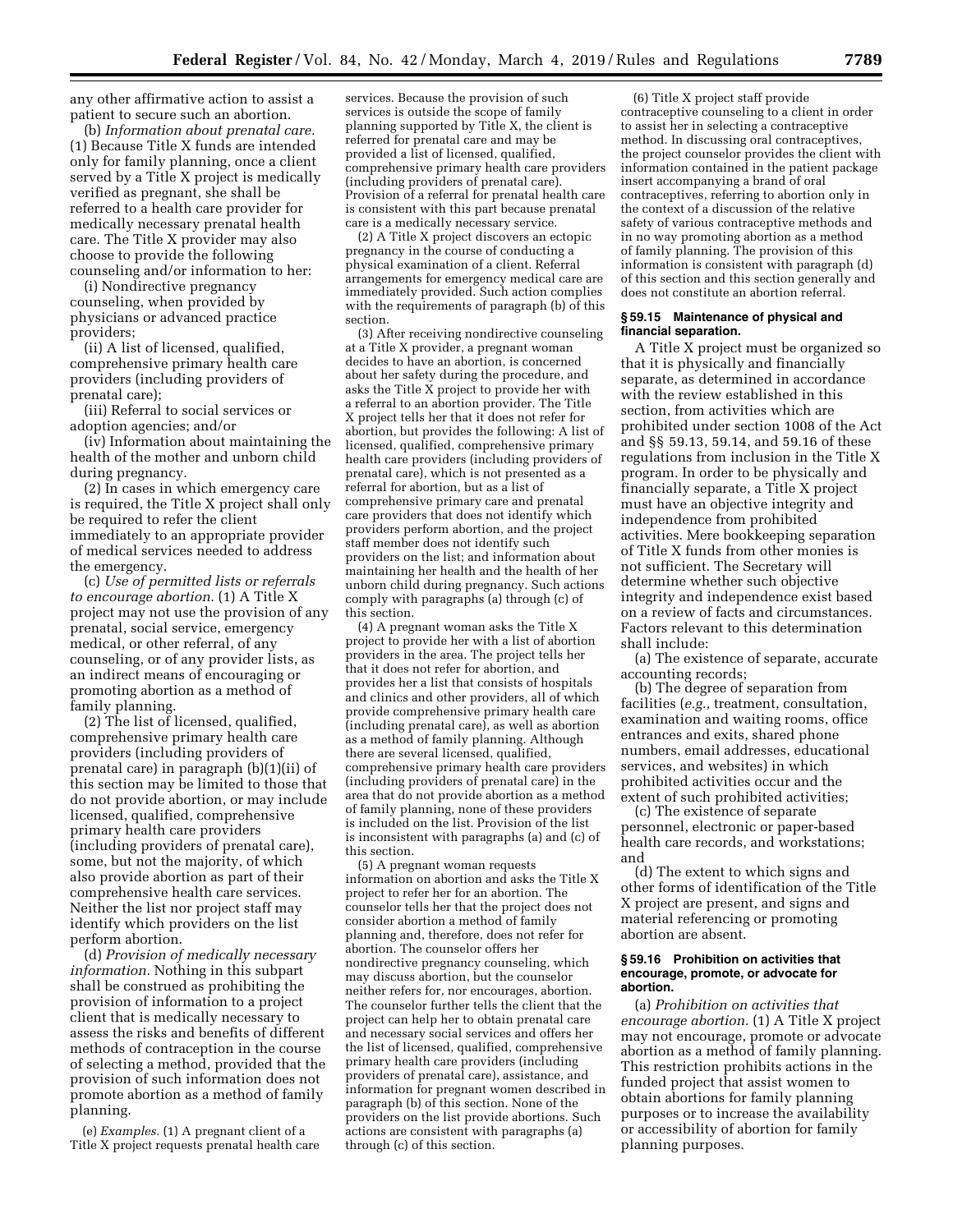(2) Prohibited actions include the use of Title X project funds for the following:

(i) Lobbying for the passage of legislation to increase in any way the availability of abortion as a method of family planning;

(ii) Providing speakers or educators who promote the use of abortion as a method of family planning;

(iii) Attending events or conferences during which the grantee or subrecipient engages in lobbying;

(iv) Paying dues to any group that, as a more than insignificant part of its activities, advocates abortion as a method of family planning and does not separately collect and segregate funds used for lobbying purposes;

(v) Using legal action to make abortion available in any way as a method of family planning; and

(vi) Developing or disseminating in any way materials (including printed matter, audiovisual materials and webbased materials) advocating abortion as a method of family planning.

(b) *Examples.* (1) Clients at a Title X project are given brochures advertising a clinic that provides abortions, or such brochures are available in any fashion at a Title X clinic (sitting on a table or available or visible within the same space where Title X services are provided). Provision or availability of the brochure violates paragraph (a)(2)(vi) of this section.

(2) A Title X project makes an appointment for a pregnant client for an abortion for family planning purposes. The Title X project has violated paragraph  $(a)(1)$  of this section.

(3) A Title X project pays dues with project funds to a State association that, among other activities, lobbies at State and local levels for the passage of legislation to protect and expand the legal availability of abortion as a method of family planning. The association spends a significant amount of its annual budget on such activity and does not separately collect and segregate the funds for such purposes. Payment of dues to the association violates paragraph (a)(2)(iv) of this section.

(4) An organization conducts a number of activities, including operating a Title X project. The organization uses non-project funds to pay dues to an association that, among other activities, engages in lobbying to protect and expand the legal availability of abortion as a method of family planning. The association spends a significant amount of its annual budget on such activity. Payment of dues to the association by the organization does not violate paragraph (a)(2)(iv) of this section.

(5) An organization that operates a Title X project engages in lobbying to increase the legal availability of abortion as a method of family planning. The project itself engages in no such activities, and the facilities and funds of the project are kept separate from prohibited activities. The project is not in violation of paragraph (a)(2)(i) of this section.

(6) Employees of a Title X project write their legislative representatives in support of legislation seeking to expand the legal availability of abortion, in their personal capacities and using no project funds to do so. The Title X project has not violated paragraph (a)(2)(i) of this section.

(7) On her own time and at her own expense, a Title X project employee speaks before a legislative body in support of abortion as a method of family planning. The Title X project has not violated paragraph (a)(2)(i) of this section.

(8) A Title X project uses Title X funds for sex education classes in a local high school. During the course of the class, information is distributed to students that includes abortion as a method of family planning. The Title X project has violated paragraph (a)(2)(vi) of this section.

#### **§ 59.17 Compliance with reporting requirements.**

(a) Title X projects shall comply with all State and local laws requiring notification or reporting of child abuse, child molestation, sexual abuse, rape, incest, intimate partner violence or human trafficking (collectively, ''State notification laws'').

(b) A project may not receive funds under this subpart unless it provides appropriate documentation or other assurance satisfactory to the Secretary that it:

(1) Has in place and implements a plan to comply with State notification laws. Such plan shall include, at a minimum, policies and procedures that include:

(i) A summary of obligations of the project or organizations and individuals carrying out the project under State notification laws, including any obligation to inquire about or determine the age of a minor client or of a minor client's sexual partner(s);

(ii) Timely and adequate annual training of all individuals (whether or not they are employees) serving clients for, or on behalf of, the project regarding State notification laws; policies and procedures of the Title X project and/or provider with respect to notification and reporting of child abuse, child molestation, sexual abuse, rape, incest,

intimate partner violence and human trafficking; appropriate interventions, strategies, and referrals to improve the safety and current situation of the patient; and compliance with State notification laws.

(iii) Protocols to ensure that every minor who presents for treatment is provided counseling on how to resist attempts to coerce them into engaging in sexual activities; and

(iv) Commitment to conduct a preliminary screening of any minor who presents with a sexually transmitted disease (STD), pregnancy, or any suspicion of abuse, in order to rule out victimization of a minor. Projects are permitted to diagnose, test for, and treat STDs.

(2) Maintains records to demonstrate compliance with each of the requirements set forth in paragraph (b)(1) of this section, including which:

(i) Indicate the age of minor clients;

(ii) Indicate the age of the minor client's sexual partners if such age is an element of a State notification law under which a report is required; and

(iii) Document each notification or report made pursuant to such State notification laws.

(c) Continuation of grantee or subrecipient funding for Title X services is contingent upon demonstrating to the satisfaction of the Secretary that the criteria have been met.

(d) The Secretary may review records maintained by a grantee or subrecipient for the purpose of ensuring compliance with the requirements of this section, the requirement to encourage family participation in family planning decisions, or any other section of this rule.

## **§ 59.18 Appropriate use of funds.**

(a) Title X funds shall not be used to build infrastructure for purposes prohibited with these funds, such as support for the abortion business of a Title X grantee or subrecipient. Funds shall only be used for the purposes, and in direct implementation of, the funded project, expressly permitted by this regulation and authorized within section 1001 of the Public Health Service Act, that is, to offer family planning methods and services. Grantees must use the majority of grant funds to provide direct services to clients, and each grantee shall provide a detailed plan or accounting for the use of grant dollars, both in their applications for funding, and in any annually required reporting. Any significant change in the use of grant funds within the grant cycle shall not be undertaken without the approval of the Office of Population Affairs.